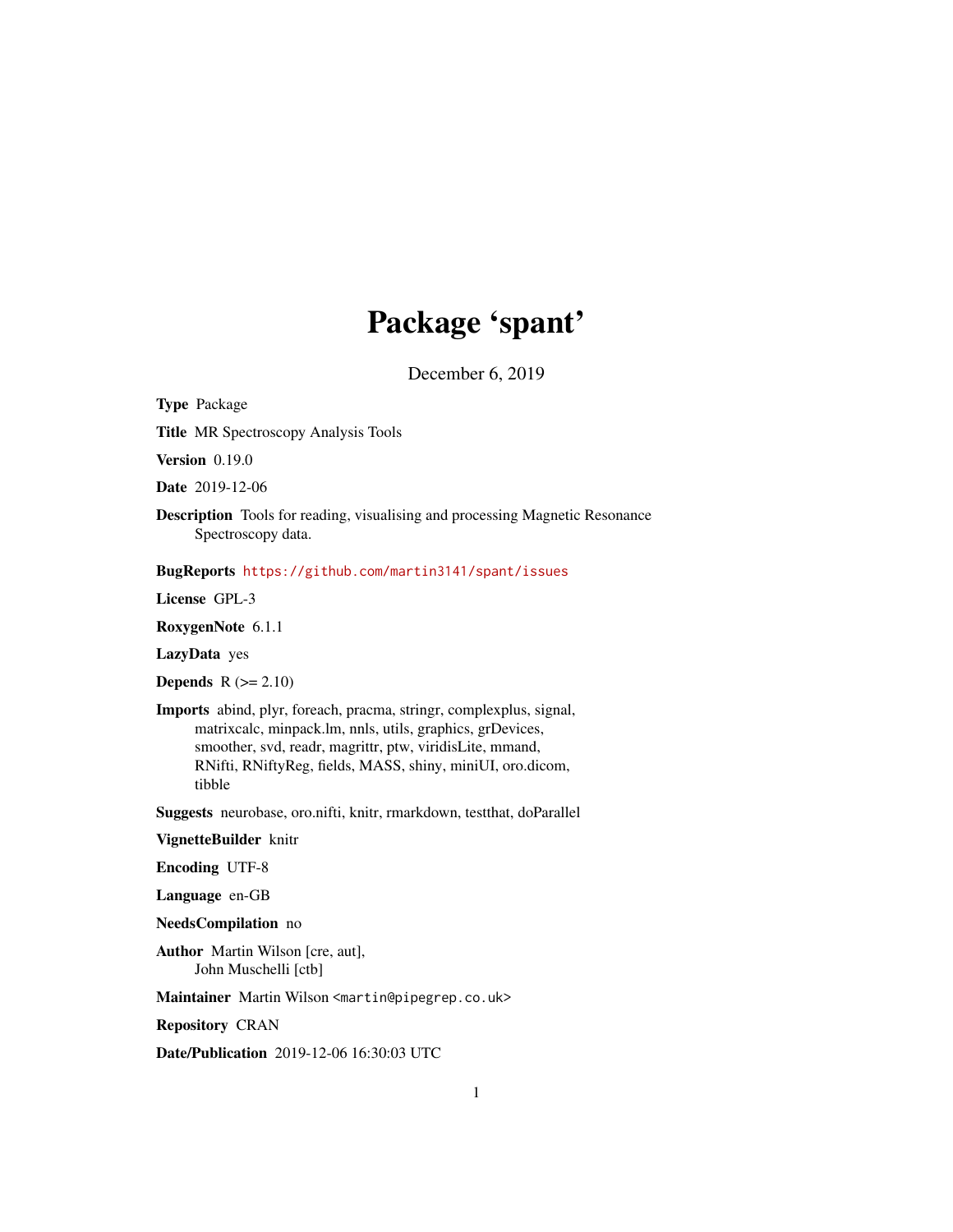# R topics documented:

|        | 6              |
|--------|----------------|
|        | $\overline{7}$ |
|        | 8              |
|        | 8              |
|        | 9              |
|        | 9              |
|        | 10             |
|        | 10             |
|        | 11             |
|        | 11             |
|        | 12             |
|        | 12             |
|        | 13             |
|        | 13             |
|        | 14             |
|        | 14             |
|        | 15             |
|        |                |
|        |                |
|        |                |
|        |                |
|        | 17             |
|        |                |
|        |                |
|        |                |
|        | - 19           |
|        |                |
|        | 20             |
|        | 21             |
|        |                |
|        |                |
|        | 22             |
|        | 23             |
|        | 23             |
|        |                |
|        |                |
|        | 25             |
|        | 25             |
|        | 26             |
| def fs | 26             |
| def ft | 27             |
| def N  | 27             |
|        | 27             |
|        | 28             |
| dyns   | 28             |
|        | 29             |
|        |                |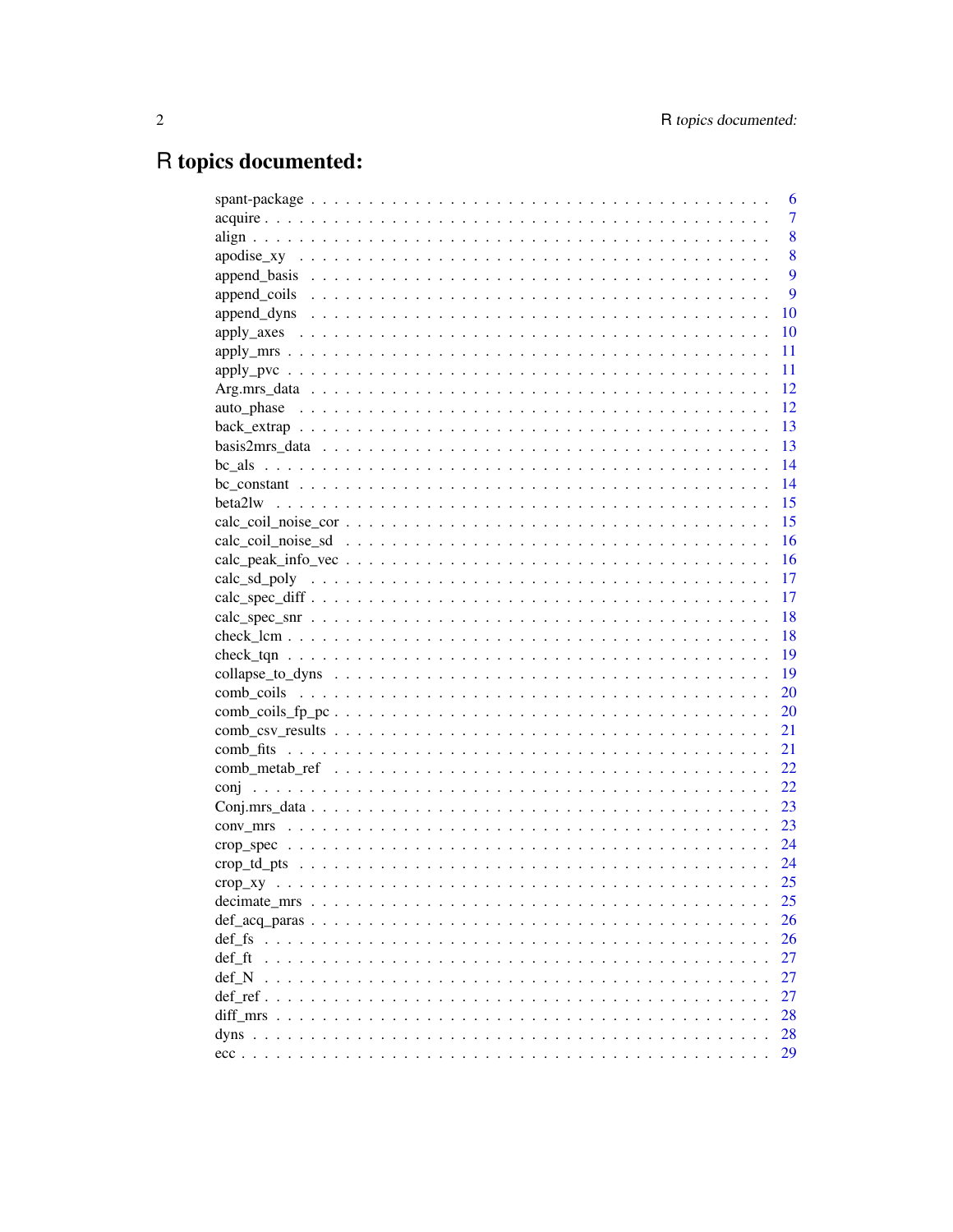| $est\_noise\_sd \ldots \ldots \ldots \ldots \ldots \ldots \ldots \ldots \ldots \ldots \ldots \ldots \ldots$ | 29 |
|-------------------------------------------------------------------------------------------------------------|----|
|                                                                                                             |    |
|                                                                                                             |    |
|                                                                                                             |    |
|                                                                                                             | 31 |
|                                                                                                             |    |
|                                                                                                             |    |
|                                                                                                             |    |
|                                                                                                             |    |
| fs                                                                                                          |    |
|                                                                                                             |    |
|                                                                                                             |    |
|                                                                                                             |    |
|                                                                                                             |    |
|                                                                                                             |    |
|                                                                                                             |    |
|                                                                                                             | 38 |
|                                                                                                             | 38 |
|                                                                                                             | 39 |
|                                                                                                             |    |
|                                                                                                             | 40 |
|                                                                                                             | 40 |
|                                                                                                             | 41 |
|                                                                                                             | 41 |
| $get\_guassian\_pulse \ldots \ldots \ldots \ldots \ldots \ldots \ldots \ldots \ldots \ldots \ldots$         | 42 |
|                                                                                                             | 42 |
|                                                                                                             | 43 |
|                                                                                                             |    |
|                                                                                                             | 43 |
|                                                                                                             | 44 |
|                                                                                                             | 44 |
|                                                                                                             | 45 |
|                                                                                                             | 45 |
|                                                                                                             | 46 |
|                                                                                                             | 46 |
|                                                                                                             |    |
|                                                                                                             | 47 |
|                                                                                                             | 48 |
|                                                                                                             | 48 |
| get sys voi                                                                                                 | 49 |
|                                                                                                             | 49 |
|                                                                                                             | 50 |
|                                                                                                             | 50 |
|                                                                                                             | 51 |
| get_voxel                                                                                                   | 51 |
|                                                                                                             | 52 |
|                                                                                                             | 52 |
| ift shift                                                                                                   | 53 |
|                                                                                                             | 53 |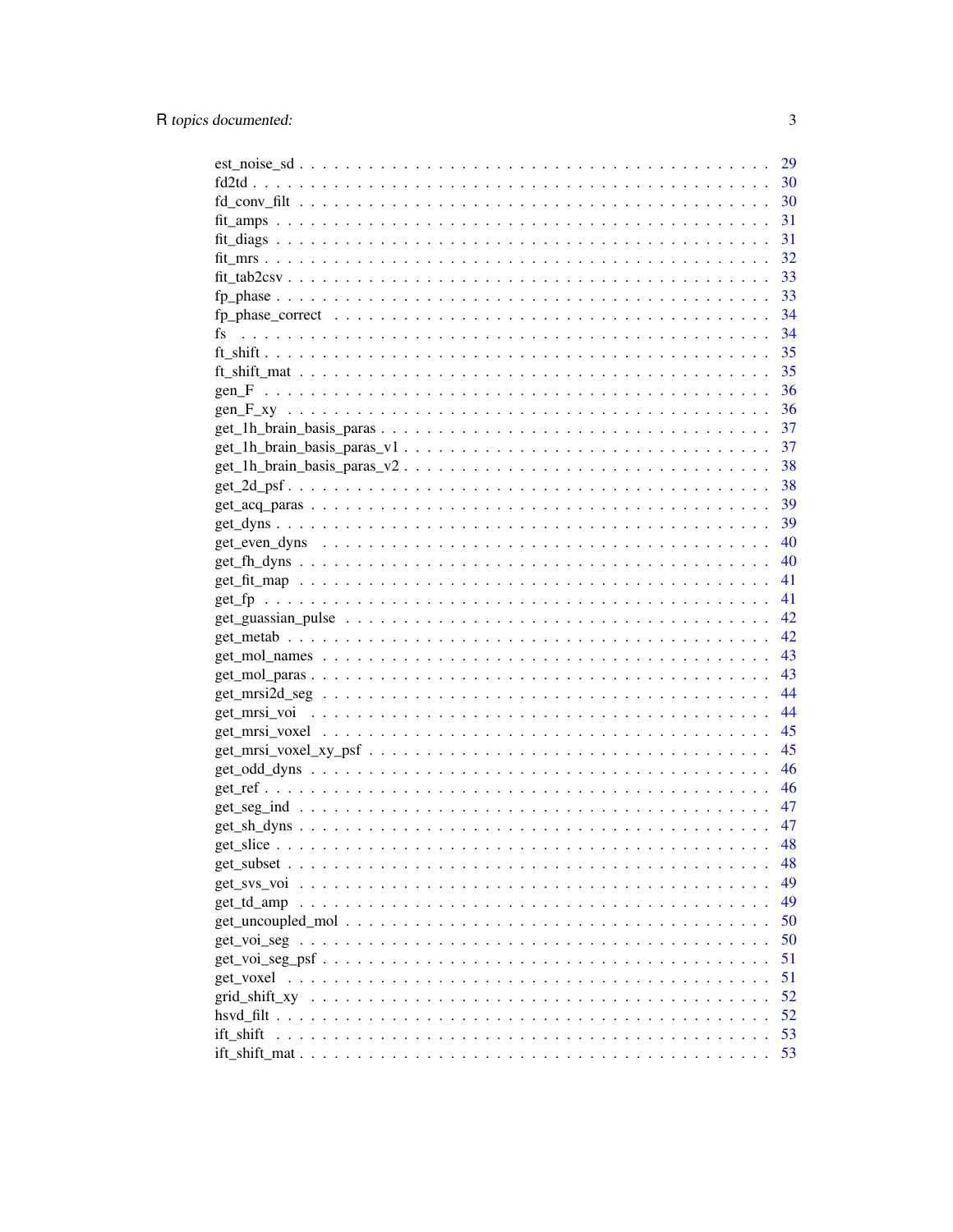|                                                                                                                         | 54       |  |
|-------------------------------------------------------------------------------------------------------------------------|----------|--|
|                                                                                                                         | 54       |  |
|                                                                                                                         | 55       |  |
|                                                                                                                         | 55       |  |
|                                                                                                                         | 56       |  |
|                                                                                                                         | 56       |  |
|                                                                                                                         | 57       |  |
|                                                                                                                         | 57       |  |
|                                                                                                                         | 58       |  |
|                                                                                                                         | 58       |  |
|                                                                                                                         | 59       |  |
|                                                                                                                         | 59       |  |
|                                                                                                                         | 60       |  |
|                                                                                                                         | 60       |  |
|                                                                                                                         | 61       |  |
| $\text{max\_mrs\_interp } \ldots \ldots \ldots \ldots \ldots \ldots \ldots \ldots \ldots \ldots \ldots \ldots \ldots$   | 61       |  |
|                                                                                                                         | 62       |  |
| mean dyns $\dots \dots \dots \dots \dots \dots \dots \dots \dots \dots \dots \dots \dots \dots \dots \dots \dots \dots$ | 62       |  |
|                                                                                                                         | 63       |  |
|                                                                                                                         | 63       |  |
|                                                                                                                         | 64       |  |
|                                                                                                                         |          |  |
| $msi2d\_img2kspace \ldots \ldots \ldots \ldots \ldots \ldots \ldots \ldots \ldots \ldots \ldots \ldots \ldots$          | 65       |  |
|                                                                                                                         | 65       |  |
|                                                                                                                         | - 66     |  |
|                                                                                                                         |          |  |
| $mrs\_data2vec \dots \dots \dots \dots \dots \dots \dots \dots \dots \dots \dots \dots \dots \dots \dots \dots$         | 67       |  |
|                                                                                                                         | 67       |  |
|                                                                                                                         | 68       |  |
|                                                                                                                         | 68       |  |
|                                                                                                                         | - 69     |  |
|                                                                                                                         | - 69     |  |
|                                                                                                                         | - 69     |  |
|                                                                                                                         |          |  |
|                                                                                                                         | - 70     |  |
|                                                                                                                         |          |  |
|                                                                                                                         | 71<br>71 |  |
|                                                                                                                         |          |  |
| Nx                                                                                                                      | 71       |  |
| $Nv$<br>$\mathbf{r}$ , $\mathbf{r}$ , $\mathbf{r}$ , $\mathbf{r}$ , $\mathbf{r}$ , $\mathbf{r}$ , $\mathbf{r}$          | 72       |  |
|                                                                                                                         | 72       |  |
|                                                                                                                         | 72       |  |
|                                                                                                                         | 73       |  |
|                                                                                                                         | 74       |  |
| phase                                                                                                                   | 74       |  |
|                                                                                                                         | 75       |  |
|                                                                                                                         | 76       |  |
| plot_bc                                                                                                                 | 77       |  |
| plot slice fit                                                                                                          | 77       |  |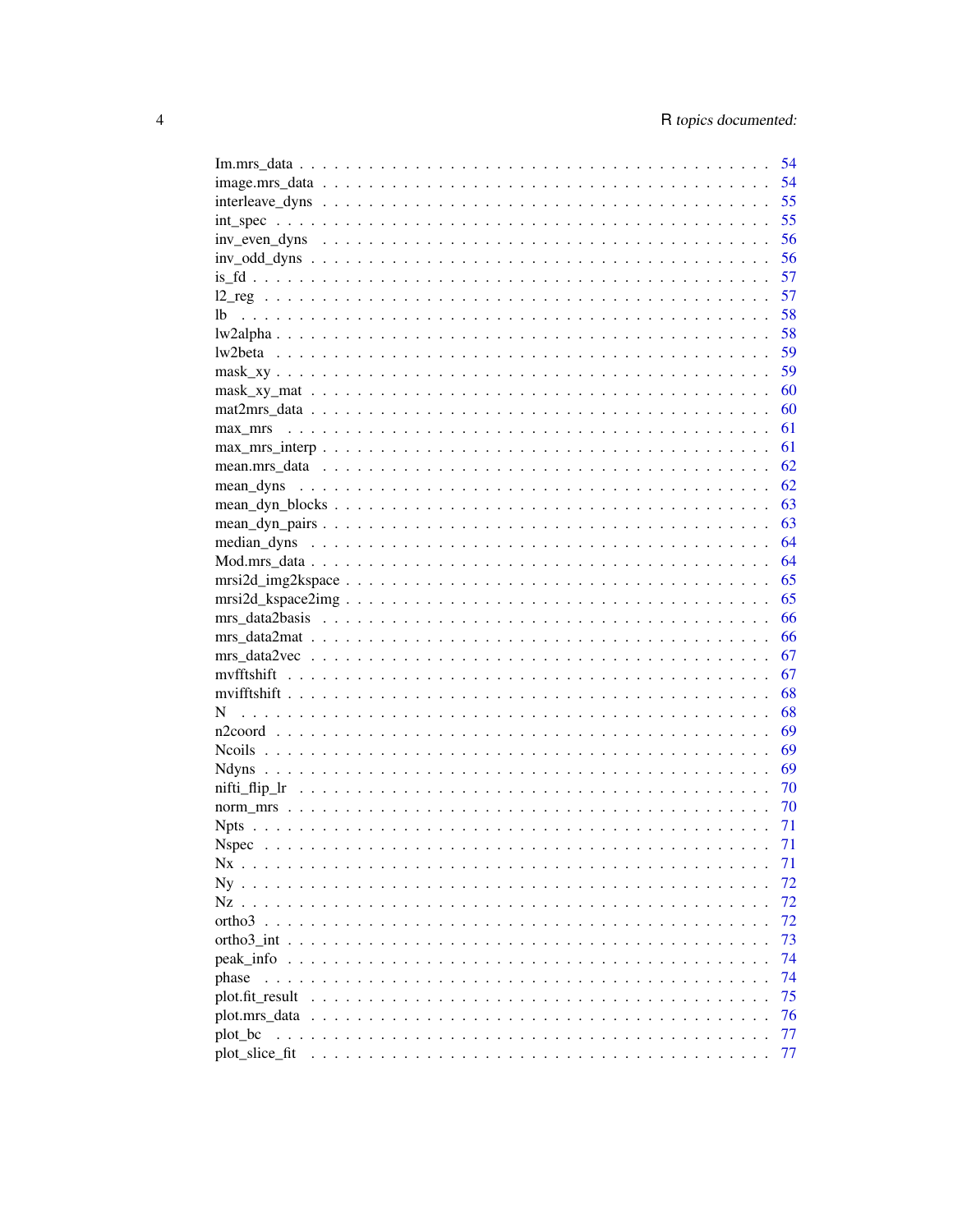|                                                                                                              | 78 |
|--------------------------------------------------------------------------------------------------------------|----|
|                                                                                                              | 78 |
|                                                                                                              | 79 |
|                                                                                                              | 80 |
|                                                                                                              | 80 |
|                                                                                                              | 81 |
|                                                                                                              | 81 |
|                                                                                                              | 82 |
|                                                                                                              | 82 |
|                                                                                                              | 83 |
|                                                                                                              |    |
|                                                                                                              |    |
|                                                                                                              |    |
|                                                                                                              |    |
|                                                                                                              |    |
|                                                                                                              |    |
|                                                                                                              | 87 |
|                                                                                                              | 87 |
|                                                                                                              | 88 |
|                                                                                                              | 88 |
|                                                                                                              |    |
|                                                                                                              | 89 |
|                                                                                                              | 90 |
|                                                                                                              | 90 |
|                                                                                                              | 91 |
|                                                                                                              | 91 |
|                                                                                                              | 92 |
|                                                                                                              | 92 |
|                                                                                                              | 93 |
|                                                                                                              | 93 |
|                                                                                                              | 94 |
|                                                                                                              | 94 |
|                                                                                                              | 95 |
|                                                                                                              | 95 |
|                                                                                                              | 96 |
|                                                                                                              | 96 |
| $seq_cppng_ideal \ldots \ldots \ldots \ldots \ldots \ldots \ldots \ldots \ldots \ldots \ldots \ldots \ldots$ | 97 |
|                                                                                                              | 97 |
|                                                                                                              | 98 |
|                                                                                                              | 98 |
|                                                                                                              | 99 |
|                                                                                                              | 99 |
|                                                                                                              |    |
|                                                                                                              |    |
|                                                                                                              |    |
|                                                                                                              |    |
|                                                                                                              |    |
|                                                                                                              |    |
|                                                                                                              |    |
|                                                                                                              |    |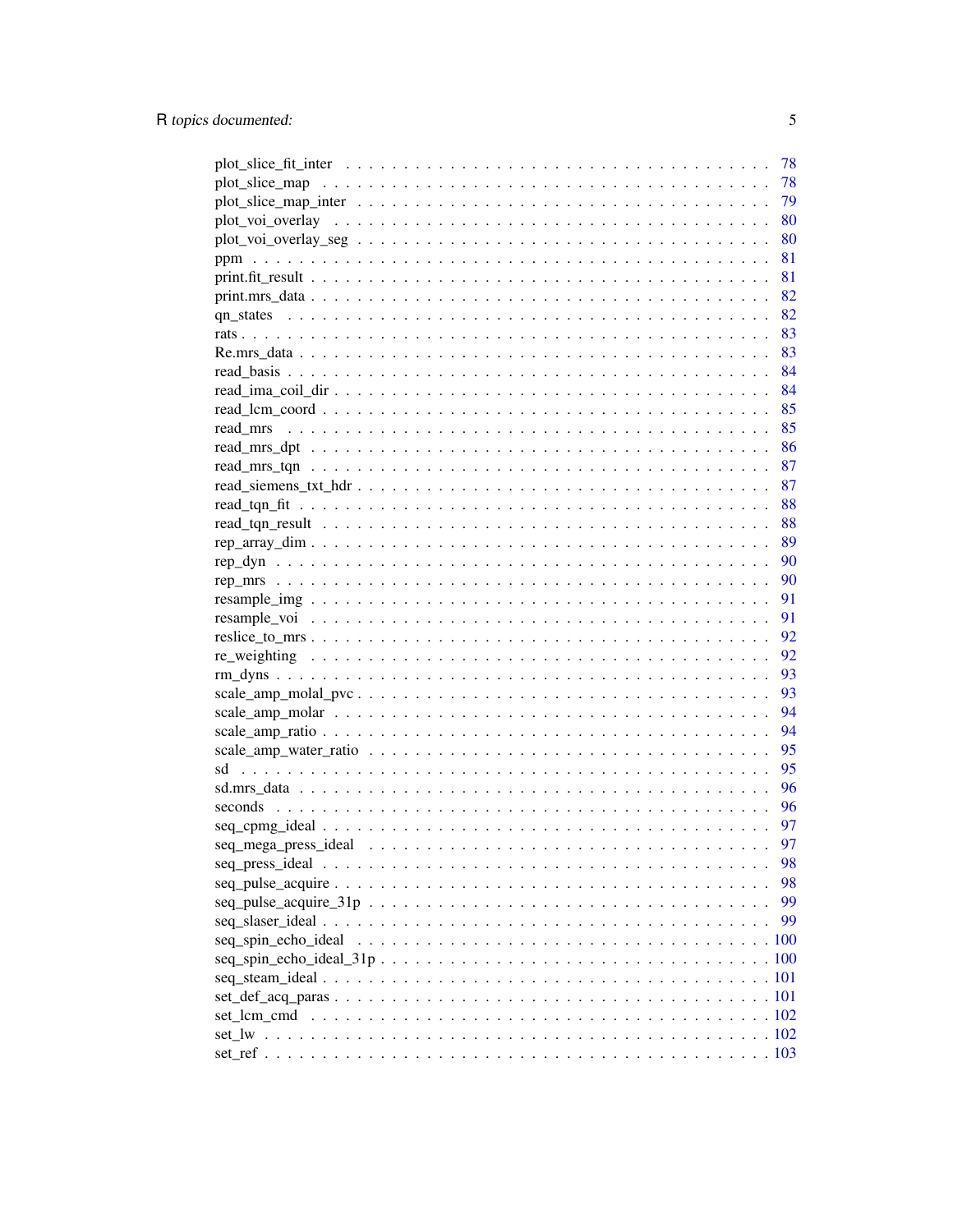<span id="page-5-0"></span>

| Index | 122 |
|-------|-----|
|       |     |
|       |     |
|       |     |
|       |     |
|       |     |
|       |     |
|       |     |
|       |     |
|       |     |
|       |     |
|       |     |
|       |     |
|       |     |
|       |     |
|       |     |
|       |     |
|       |     |
|       |     |
|       |     |
|       |     |
|       |     |
|       |     |
|       |     |
|       |     |
|       |     |
|       |     |
|       |     |
|       |     |
|       |     |
|       |     |
|       |     |
|       |     |

spant-package *spant: spectroscopy analysis tools.*

# Description

spant provides a set of tools for reading, visualising and processing Magnetic Resonance Spectroscopy (MRS) data.

# Details

To learn more about spant, start with the vignettes: browseVignettes(package = "spant") For a full list of functions: help(package=spant,help\_type="html")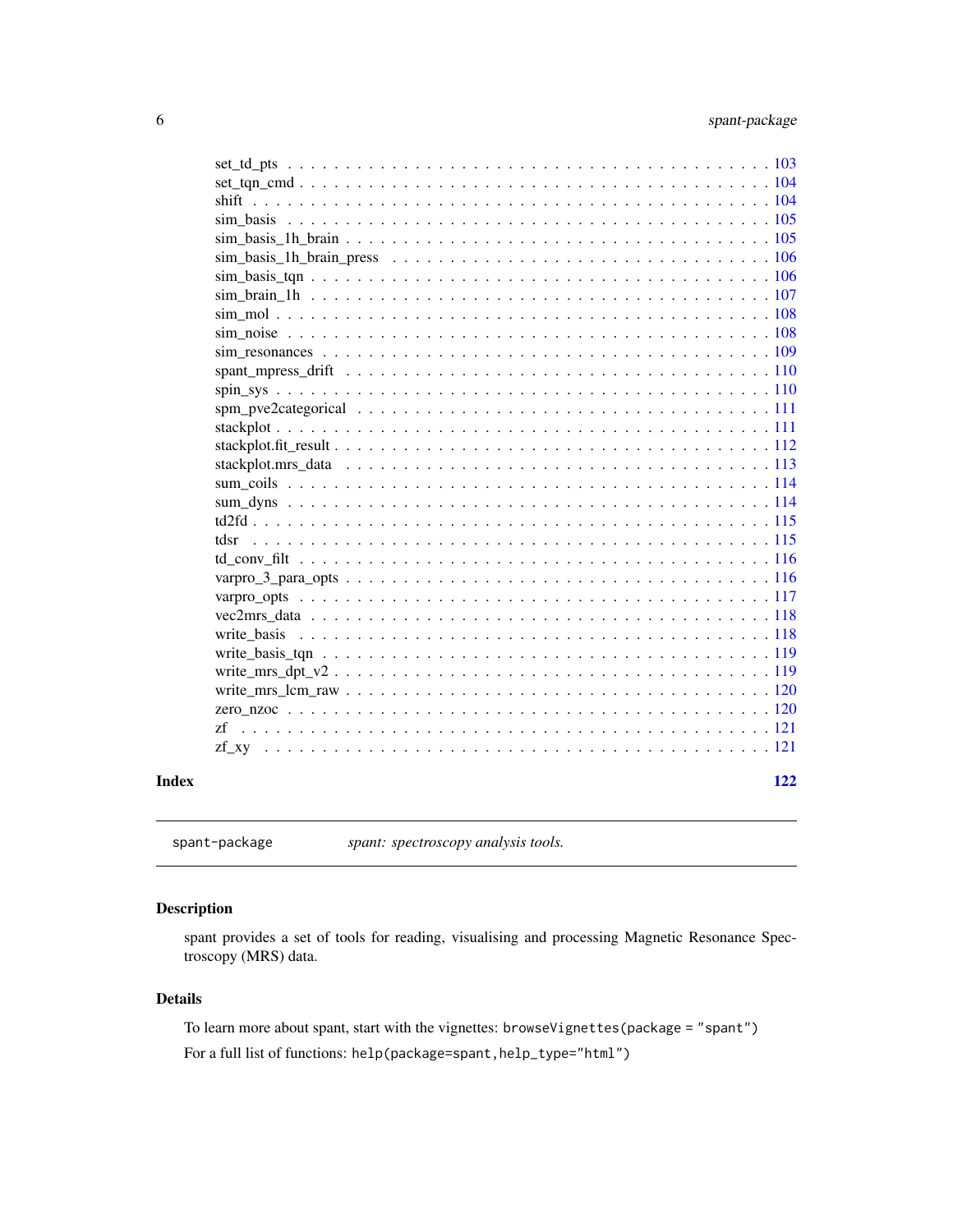#### <span id="page-6-0"></span>acquire to the contract of the contract of the contract of the contract of the contract of the contract of the contract of the contract of the contract of the contract of the contract of the contract of the contract of the

# Author(s)

Maintainer: Martin Wilson <martin@pipegrep.co.uk>

Other contributors:

• John Muschelli [contributor]

# See Also

Useful links:

• Report bugs at <https://github.com/martin3141/spant/issues>

acquire *Simulate pulse sequence acquisition.*

# Description

Simulate pulse sequence acquisition.

#### Usage

 $acquire(sys, rec-phase = 180, tol = 1e-04, detect = NULL)$ 

# Arguments

| sys       | spin system object.                               |
|-----------|---------------------------------------------------|
| rec_phase | receiver phase in degrees.                        |
| tol       | ignore resonance amplitudes below this threshold. |
| detect    | detection nuclei.                                 |

# Value

a list of resonance amplitudes and frequencies.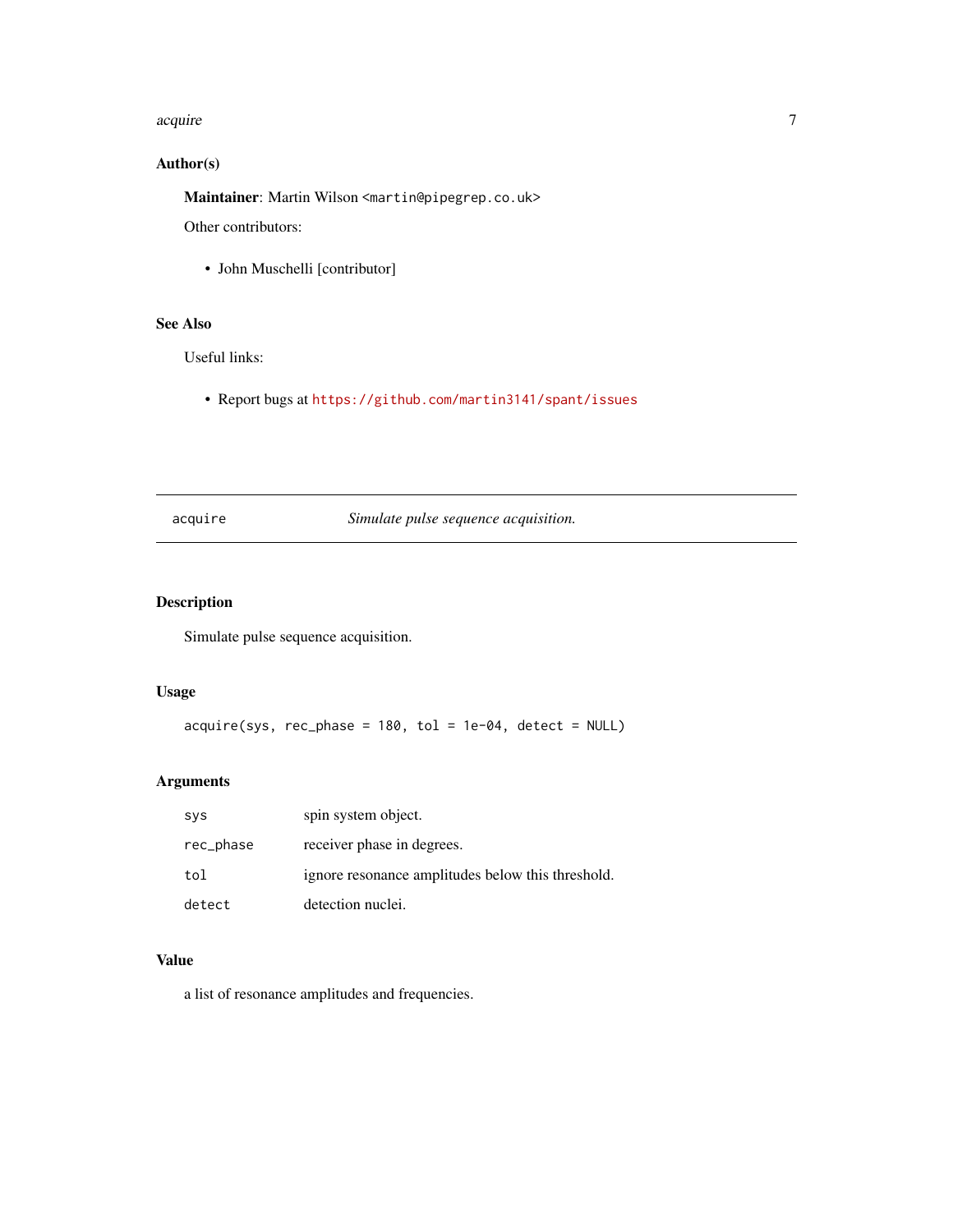<span id="page-7-0"></span>

Align spectra to a reference frequency using a convolution based method.

#### Usage

```
align(mrs_data, ref_freq = 4.65, zf<sup>f</sup>actor = 2, lb = 2,
 max\_shift = 20, ret\_df = FALSE
```
## Arguments

| data to be aligned.<br>mrs_data                                                         |  |
|-----------------------------------------------------------------------------------------|--|
| reference frequency in ppm units. More than one frequency may be specified.<br>ref_freq |  |
| zero filling factor to increase alignment resolution.<br>zf_factor                      |  |
| line broadening to apply to the reference signal.<br>1b                                 |  |
| maximum allowable shift in Hz.<br>$max$ _shift                                          |  |
| return frequency shifts in addition to aligned data (logical).<br>ret df                |  |

#### Value

aligned data object.

apodise\_xy *Apodise MRSI data in the x-y direction with a k-space hamming filter.*

#### Description

Apodise MRSI data in the x-y direction with a k-space hamming filter.

#### Usage

apodise\_xy(mrs\_data)

#### Arguments

mrs\_data MRSI data.

#### Value

apodised data.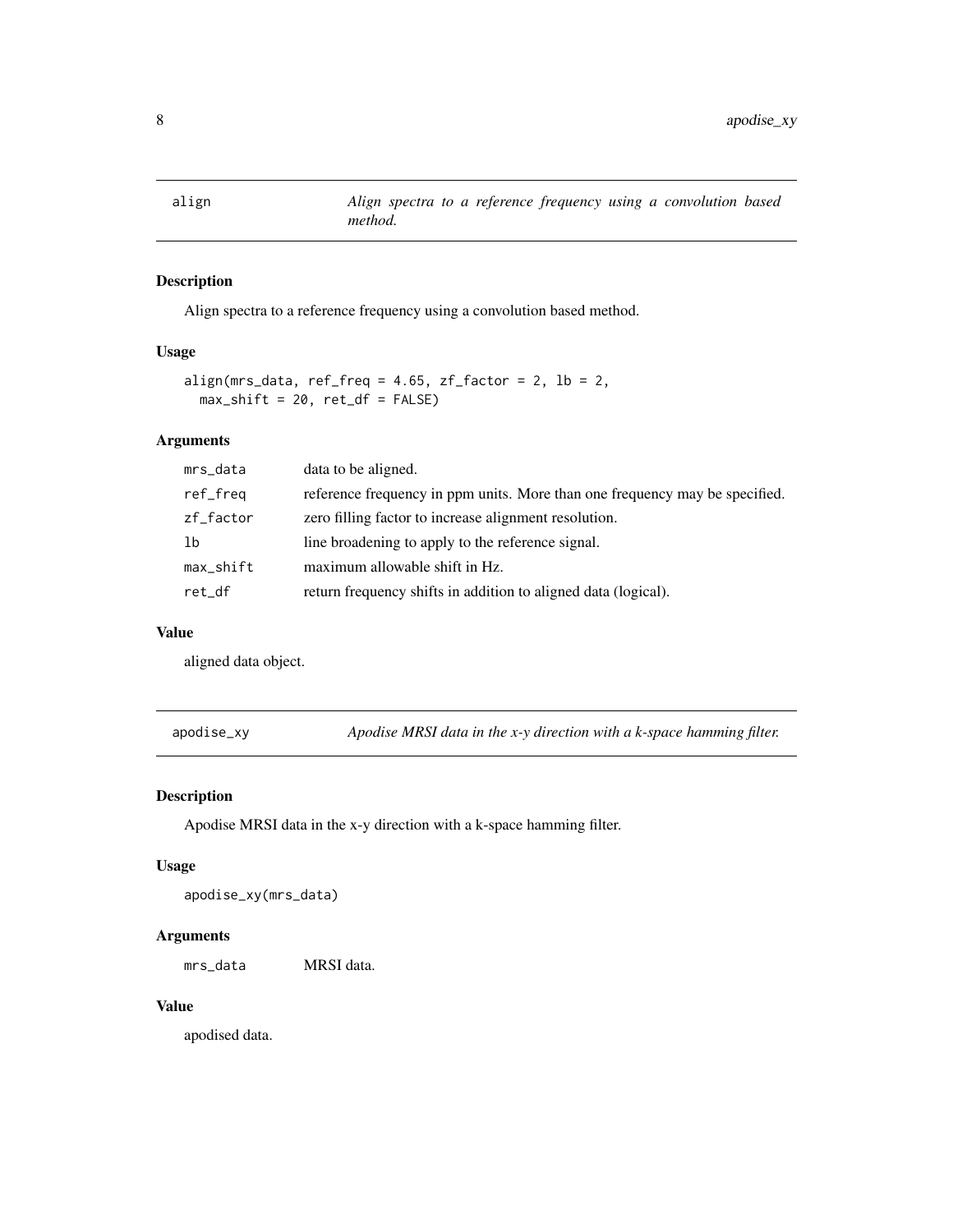<span id="page-8-0"></span>

Combine a pair of basis set objects.

#### Usage

append\_basis(basis\_a, basis\_b)

#### Arguments

| basis a | first basis.  |  |
|---------|---------------|--|
| basis b | second basis. |  |

# Value

combined basis set object.

| append_coils | Append MRS data across the coil dimension, assumes they matched |
|--------------|-----------------------------------------------------------------|
|              | across the other dimensions.                                    |

# Description

Append MRS data across the coil dimension, assumes they matched across the other dimensions.

#### Usage

```
append_coils(...)
```
#### Arguments

... MRS data objects as arguments, or a list of MRS data objects.

#### Value

a single MRS data object with the input objects concatenated together.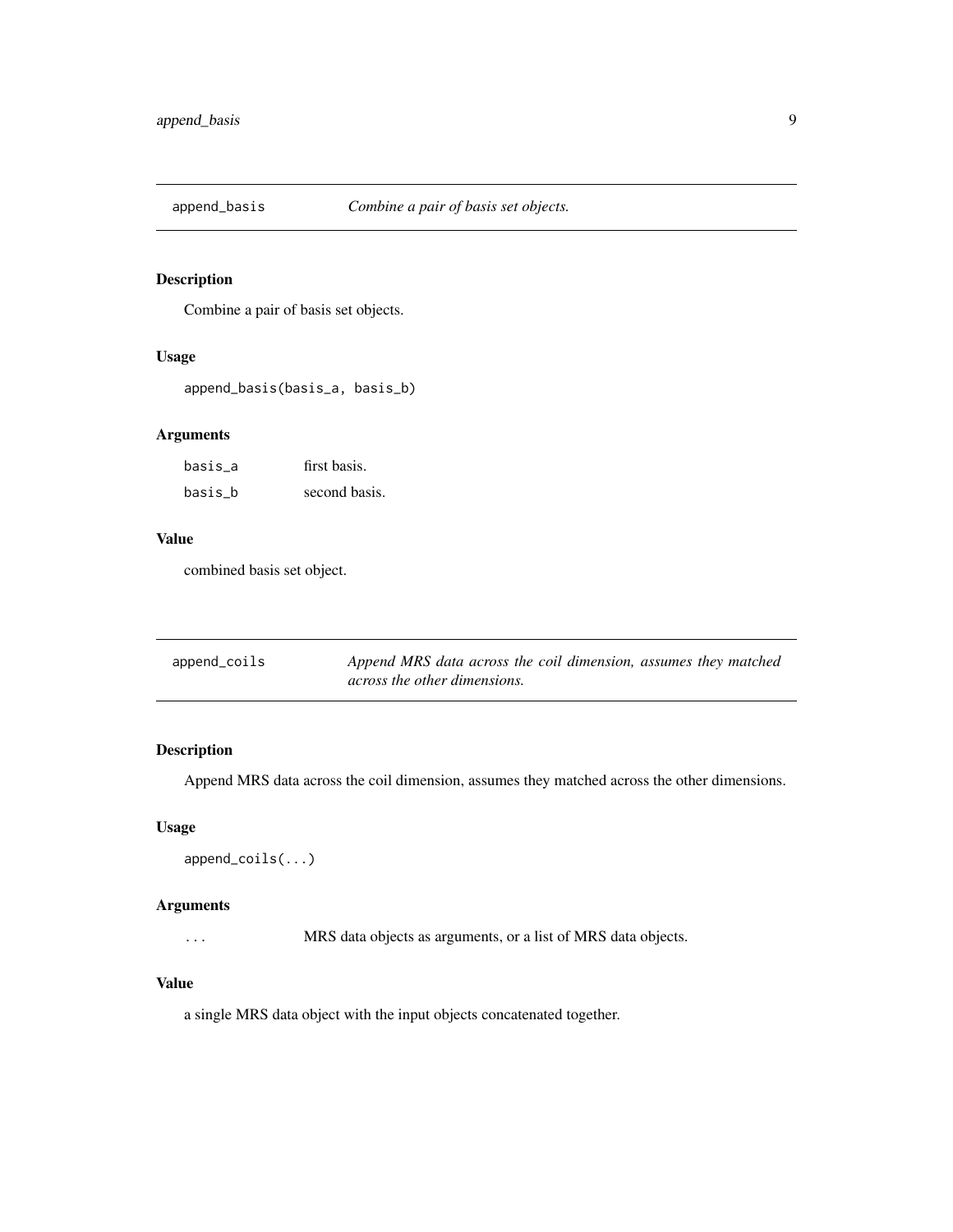<span id="page-9-0"></span>

Append MRS data across the dynamic dimension, assumes they matched across the other dimensions.

#### Usage

```
append_dyns(...)
```
#### Arguments

... MRS data objects as arguments, or a list of MRS data objects.

#### Value

a single MRS data object with the input objects concatenated together.

apply\_axes *Apply a function over specified array axes.*

# Description

Apply a function over specified array axes.

#### Usage

```
apply_axes(x, axes, fun, ...)
```
# Arguments

| x    | an array.                           |
|------|-------------------------------------|
| axes | a vector of axes to apply fun over. |
| fun  | function to be applied.             |
|      | optional arguments to fun.          |

#### Value

array.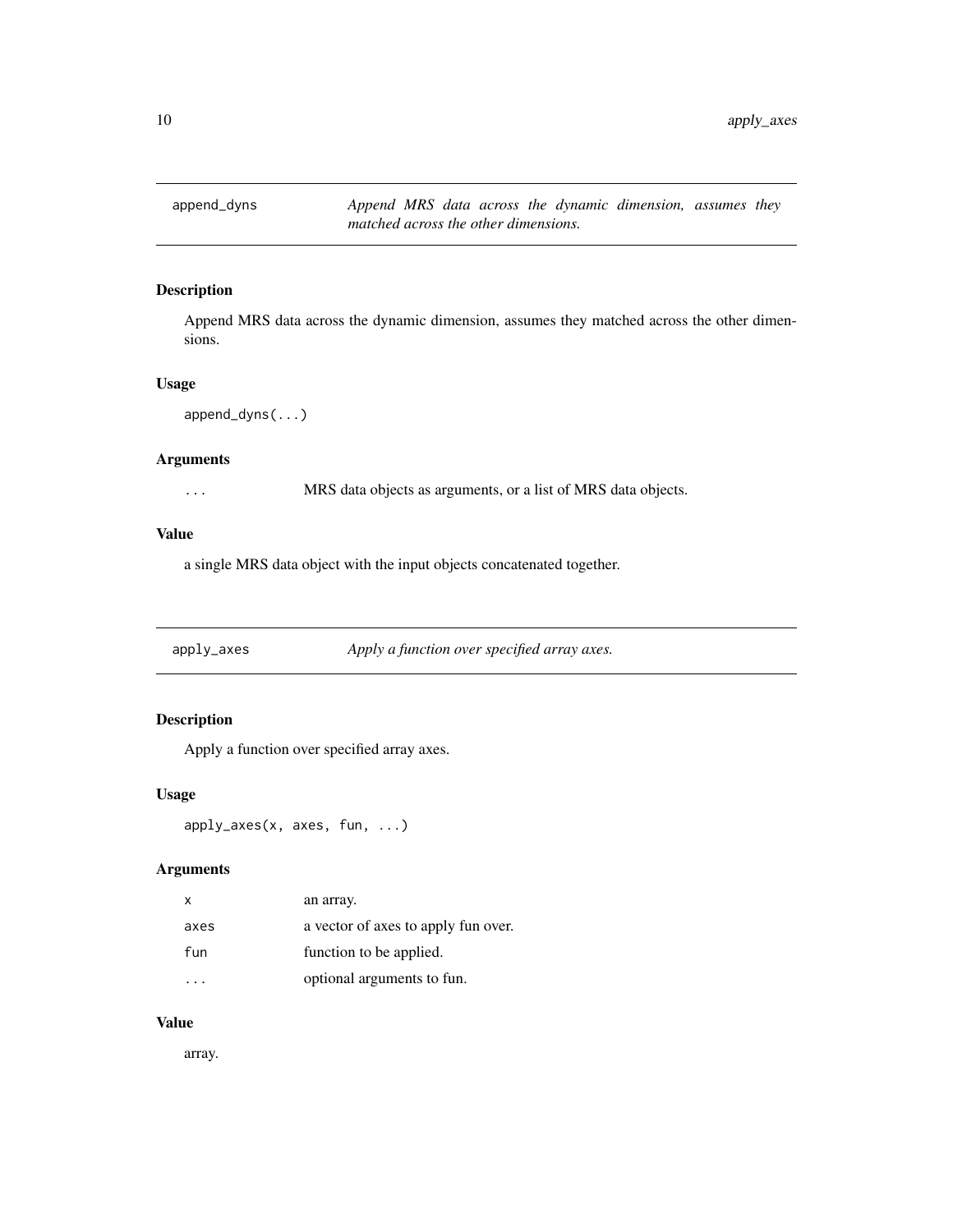#### <span id="page-10-0"></span>apply\_mrs 11

#### Examples

```
z \le -\arctan(1:1000, \, \text{dim} = \text{c}(10, 10, 10))a <- apply_axes(z, 3, fft)
a[1,1,] == fft(z[1,1,])a <- apply_axes(z, 3, sum)
a[1,1,] == sum(z[1,1,])
```
apply\_mrs *Apply a function across given dimensions of a MRS data object.*

#### Description

Apply a function across given dimensions of a MRS data object.

#### Usage

```
apply_mrs(mrs_data, dims, fun, ..., data_only = FALSE)
```
#### Arguments

| mrs_data  | MRS data.                                       |
|-----------|-------------------------------------------------|
| dims      | dimensions to apply the function.               |
| fun       | name of the function.                           |
| .         | arguments to the function.                      |
| data_only | return an array rather than an MRS data object. |

|  | apply_pvc |  |  |
|--|-----------|--|--|
|--|-----------|--|--|

ly\_pvc *Convert default LCM/TARQUIN concentration scaling to molal units with partial volume correction.*

# Description

Convert default LCM/TARQUIN concentration scaling to molal units with partial volume correction.

#### Usage

```
apply_pvc(fit_result, p_vols, te, tr)
```
#### Arguments

| fit_result | a fit_result object to apply partial volume correction. |
|------------|---------------------------------------------------------|
| p_vols     | a numeric vector of partial volumes.                    |
| te         | the MRS TE.                                             |
| tr         | the MRS TR.                                             |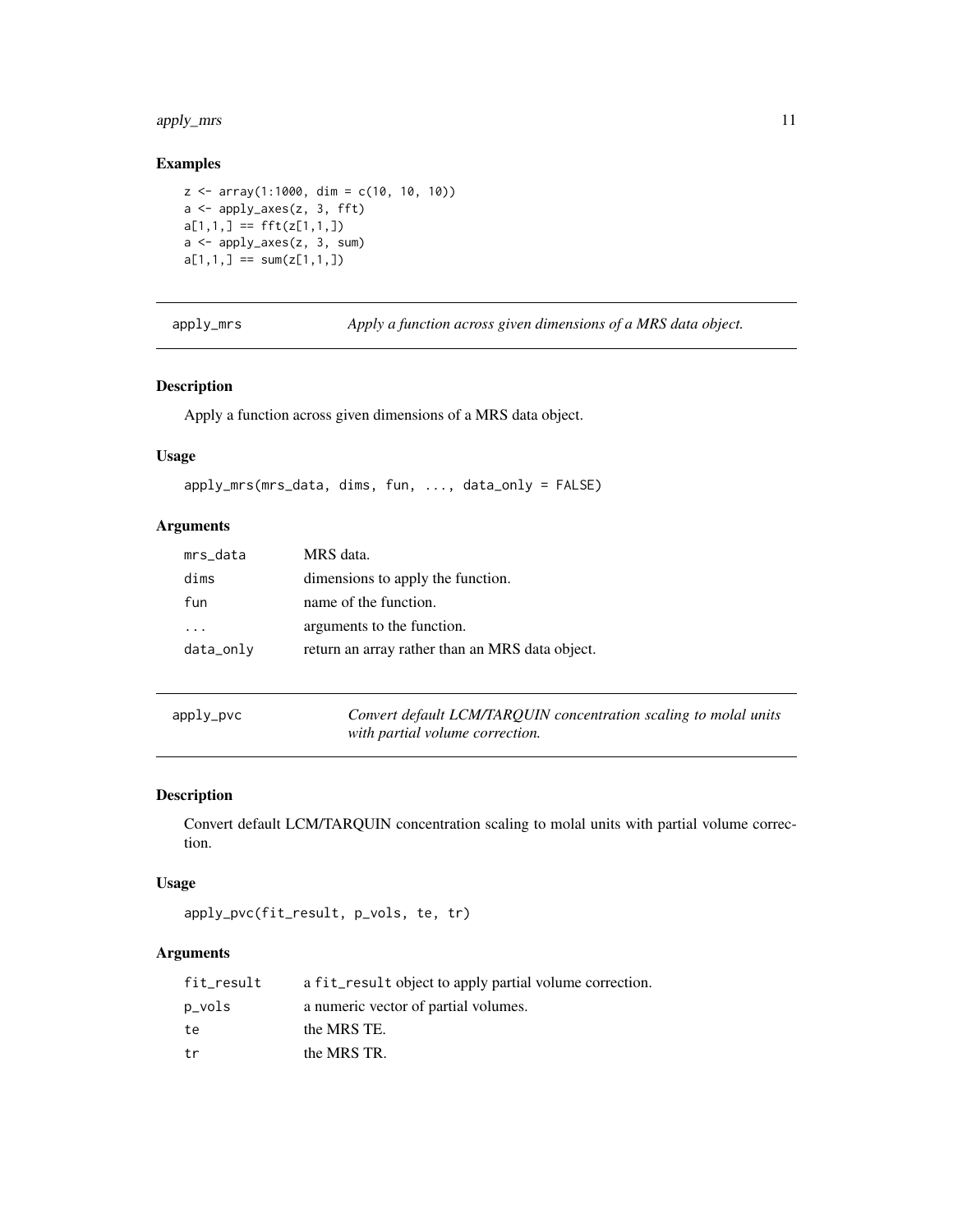# <span id="page-11-0"></span>Value

a fit\_result object with an added results table: "res\_tab\_molal\_pvc".

Arg.mrs\_data *Apply Arg operator to an MRS dataset.*

#### Description

Apply Arg operator to an MRS dataset.

#### Usage

## S3 method for class 'mrs\_data' Arg(z)

#### Arguments

z MRS data.

#### Value

MRS data following Arg operator.

| auto_phase | Perform zeroth-order phase correction based on the minimisation of  |
|------------|---------------------------------------------------------------------|
|            | the squared difference between the real and magnitude components of |
|            | <i>the spectrum.</i>                                                |

# Description

Perform zeroth-order phase correction based on the minimisation of the squared difference between the real and magnitude components of the spectrum.

#### Usage

```
auto_phase(mrs_data, xlim = NULL, ret_phase = FALSE)
```
#### Arguments

| mrs_data  | an object of class mrs_data.                                      |
|-----------|-------------------------------------------------------------------|
| xlim      | frequency range (default units of PPM) to including in the phase. |
| ret_phase | return phase values (logical).                                    |

#### Value

MRS data object and phase values (optional).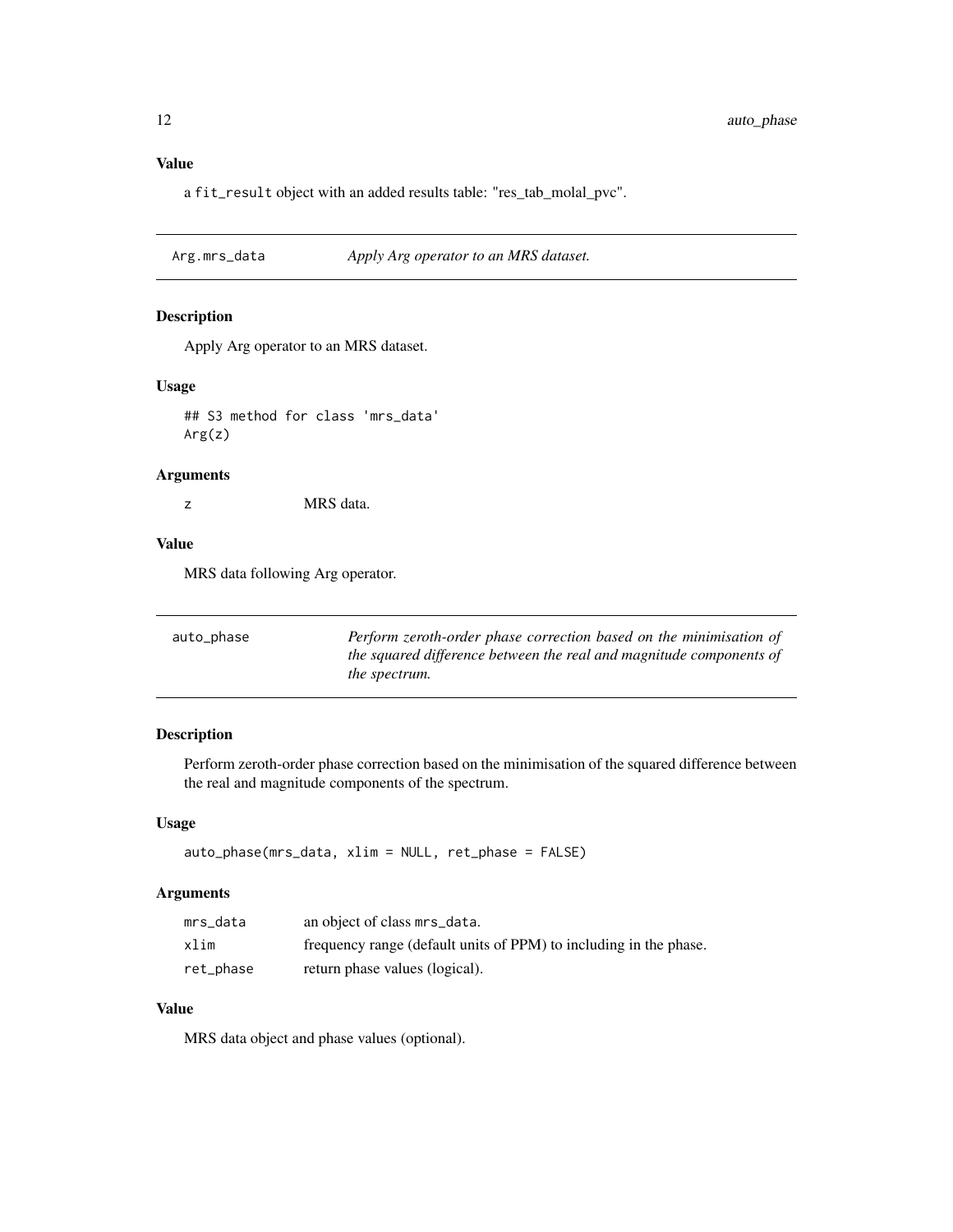<span id="page-12-0"></span>

Back extrapolate time-domain points using the Burg autoregressive model

#### Usage

```
back_extrap(mrs_data, n_pts)
```
# Arguments

| mrs_data | mrs_data object.                 |
|----------|----------------------------------|
| n_pts    | number of points to extrapolate. |

#### Value

back extrapolated data.

| basis2mrs data | Convert a basis object to an mrs_data object - where basis signals are |
|----------------|------------------------------------------------------------------------|
|                | spread across the dynamic dimension.                                   |

#### Description

Convert a basis object to an mrs\_data object - where basis signals are spread across the dynamic dimension.

#### Usage

```
basis2mrs_data(basis, sum_elements = FALSE, amp = NULL, shift = NULL)
```
#### Arguments

| basis        | basis set object.                                                     |
|--------------|-----------------------------------------------------------------------|
| sum_elements | return the sum of basis elements (logical)                            |
| amp          | a vector of scaling factors to apply to each basis element.           |
| shift        | a vector of frequency shifts (in PPM) to apply to each basis element. |

# Value

an mrs\_data object with basis signals spread across the dynamic dimension or summed.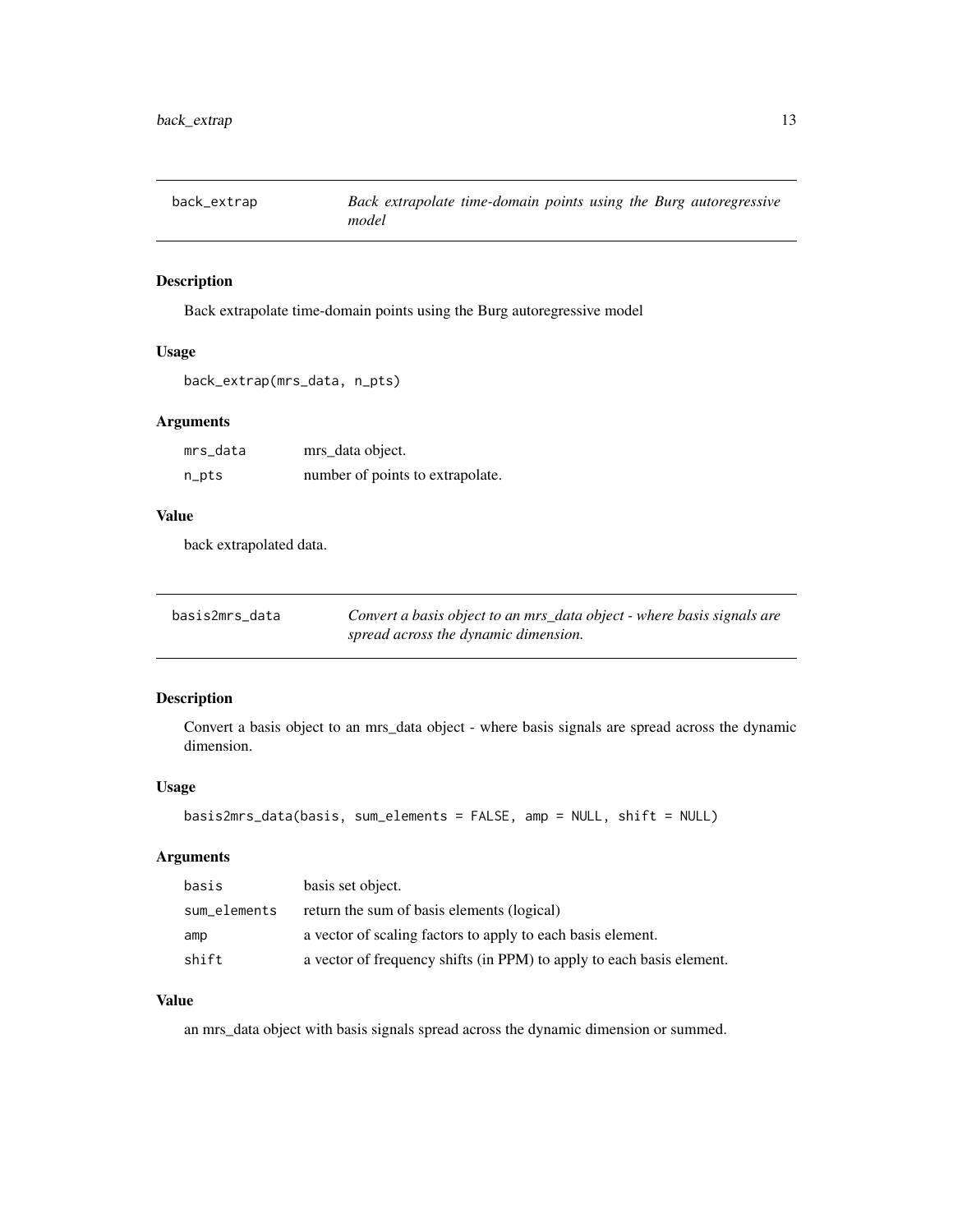<span id="page-13-0"></span>

Baseline correction using the ALS method.

#### Usage

bc\_als(mrs\_data, lambda = 10000, p = 0.001)

# Arguments

| mrs_data | mrs data object.  |
|----------|-------------------|
| lambda   | lambda parameter. |
| p        | p parameter.      |

#### Value

baseline corrected data.

| bc constant | Remove a constant baseline offset based on a reference spectral re- |
|-------------|---------------------------------------------------------------------|
|             | gion.                                                               |

# Description

Remove a constant baseline offset based on a reference spectral region.

#### Usage

```
bc_constant(mrs_data, xlim)
```
#### Arguments

| mrs data | MRS data.                                                               |
|----------|-------------------------------------------------------------------------|
| xlim     | spectral range containing a flat baseline region to measure the offset. |

# Value

baseline corrected data.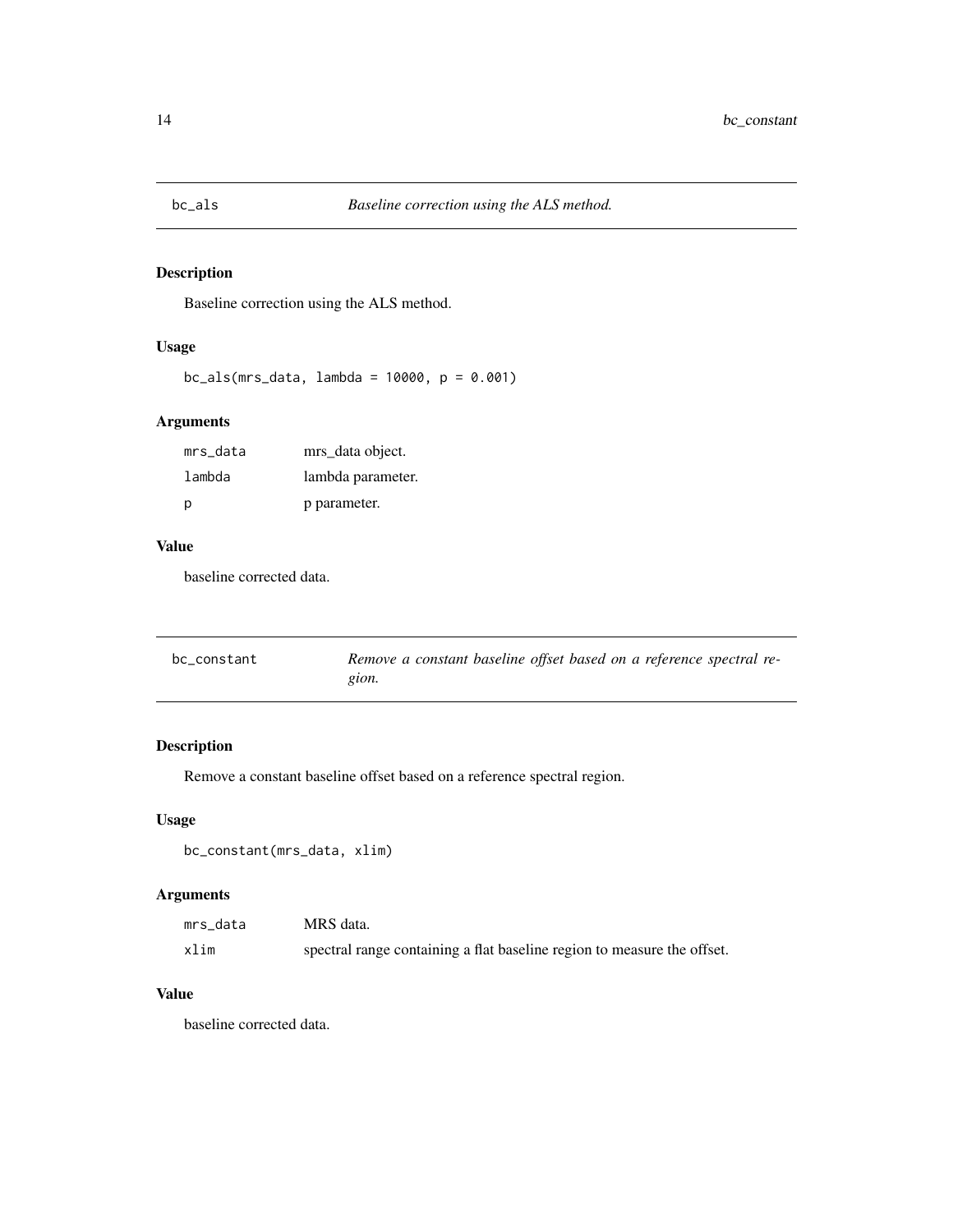<span id="page-14-0"></span>beta2lw *Covert a beta value in the time-domain to an equivalent linewidth in Hz: x \* exp(-i \* t \* t \* beta).*

#### Description

Covert a beta value in the time-domain to an equivalent linewidth in Hz:  $x * exp(-i * t * t * beta)$ .

#### Usage

beta2lw(beta)

#### Arguments

beta beta damping value.

#### Value

linewidth value in Hz.

calc\_coil\_noise\_cor *Calculate the noise correlation between coil elements.*

#### Description

Calculate the noise correlation between coil elements.

#### Usage

```
calc_coil_noise_cor(noise_data)
```
#### Arguments

noise\_data mrs\_data object with one FID for each coil element.

#### Value

correlation matrix.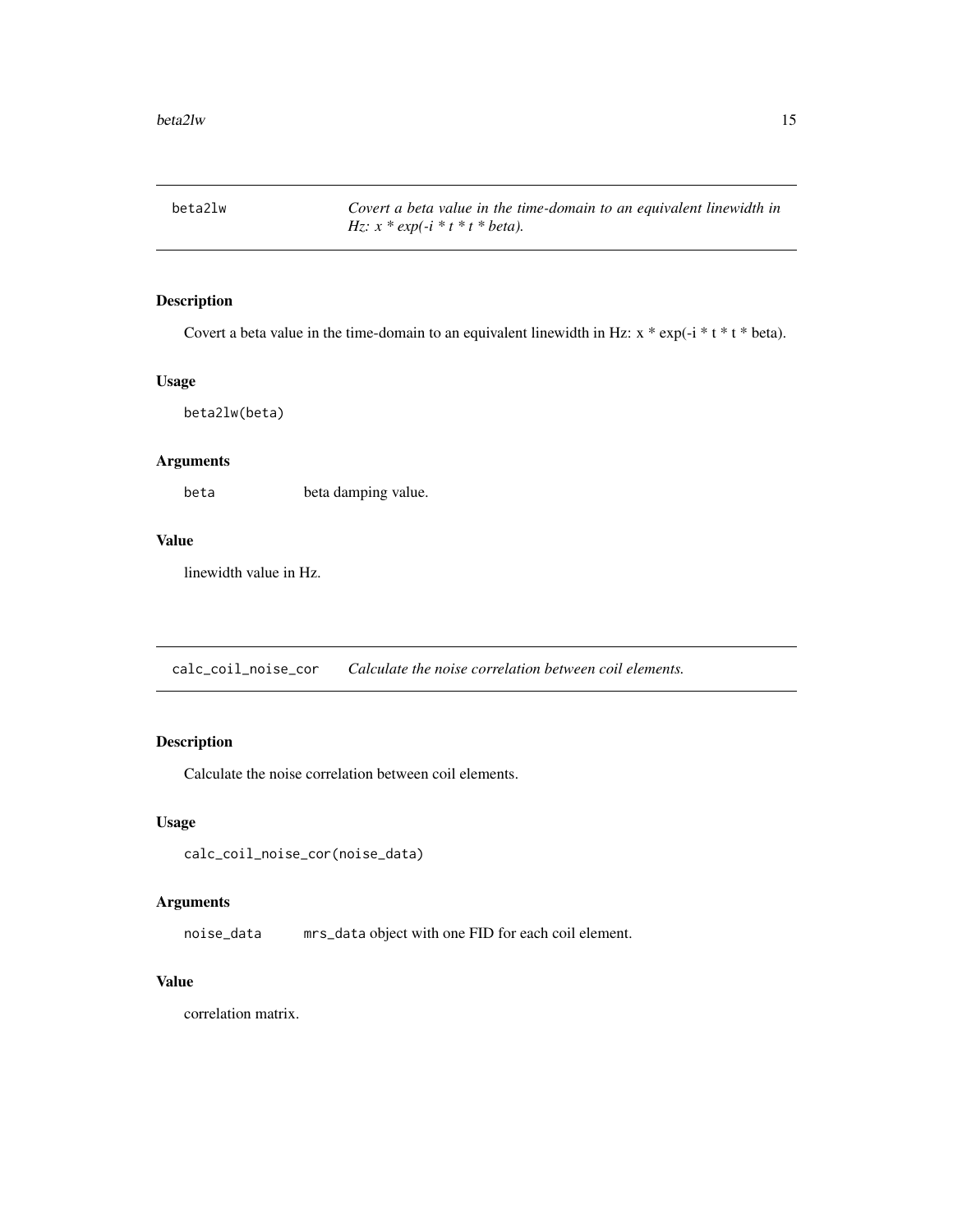<span id="page-15-0"></span>calc\_coil\_noise\_sd *Calculate the noise standard deviation for each coil element.*

#### Description

Calculate the noise standard deviation for each coil element.

#### Usage

```
calc_coil_noise_sd(noise_data)
```
#### Arguments

noise\_data mrs\_data object with one FID for each coil element.

#### Value

array of standard deviations.

calc\_peak\_info\_vec *Calculate the FWHM of a peak from a vector of intensity values.*

#### Description

Calculate the FWHM of a peak from a vector of intensity values.

#### Usage

```
calc_peak_info_vec(data_pts, interp_f)
```
#### Arguments

| data_pts | input vector.                                      |
|----------|----------------------------------------------------|
| interp_f | interpolation factor to improve the FWHM estimate. |

#### Value

a vector of: x position of the highest data point, maximum peak value in the y axis, FWHM in the units of data points.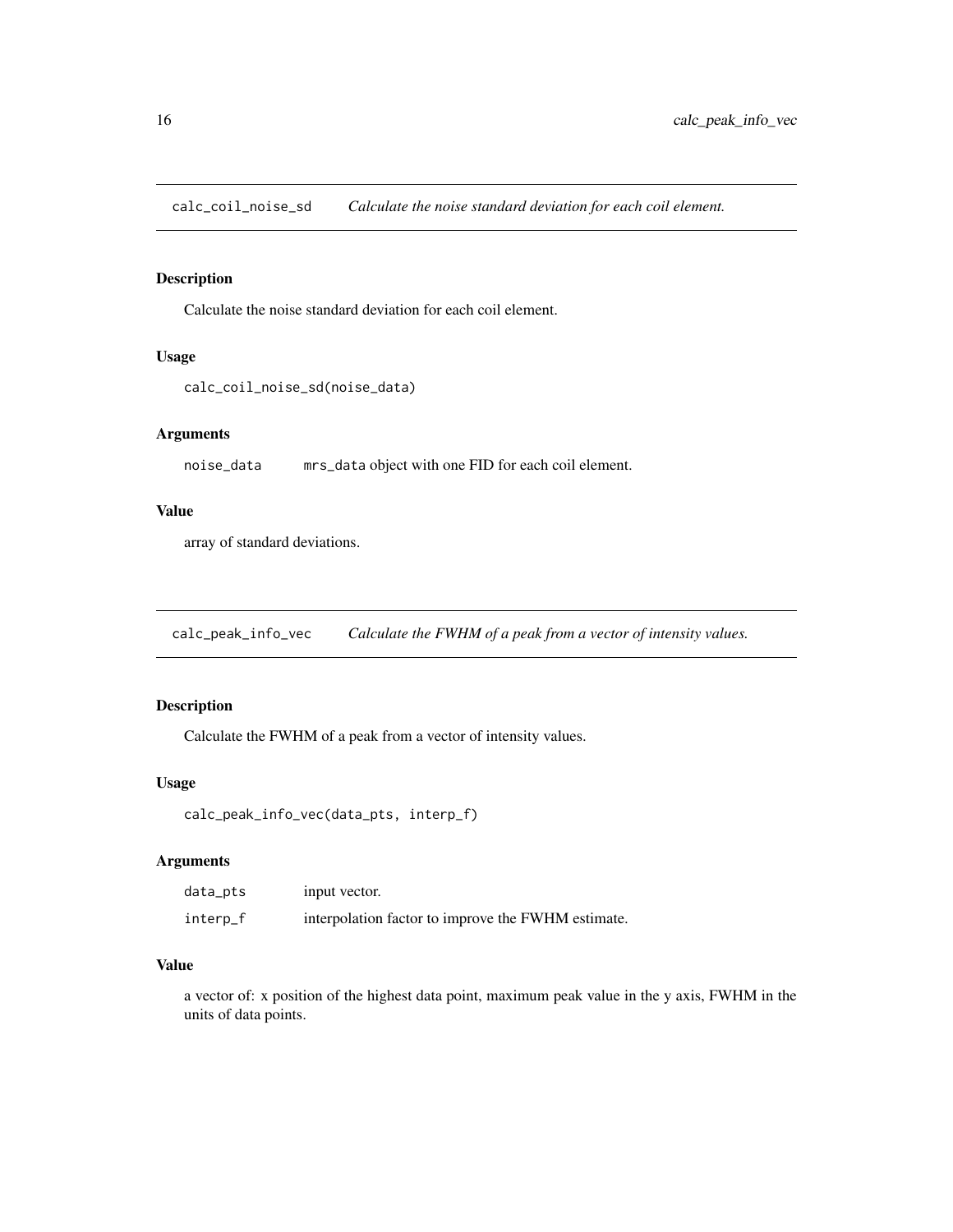<span id="page-16-0"></span>

Perform a polynomial fit, subtract and return the standard deviation of the residuals.

#### Usage

 $calc\_sd\_poly(y, degree = 1)$ 

#### Arguments

|        | array.             |
|--------|--------------------|
| degree | polynomial degree. |

# Value

standard deviation of the fit residuals.

| calc_spec_diff | Calculate the sum of squares differences between two mrs_data ob- |
|----------------|-------------------------------------------------------------------|
|                | jects.                                                            |

#### Description

Calculate the sum of squares differences between two mrs\_data objects.

#### Usage

```
calc_spec_diff(mrs_data, ref = NULL, xlim = c(4, 0.5))
```
#### Arguments

| mrs data | mrs data oject.                                     |
|----------|-----------------------------------------------------|
| ref      | reference mrs_data object to calculate differences. |
| xlim     | spectral limits to perform calculation.             |

# Value

an array of the sum of squared difference values.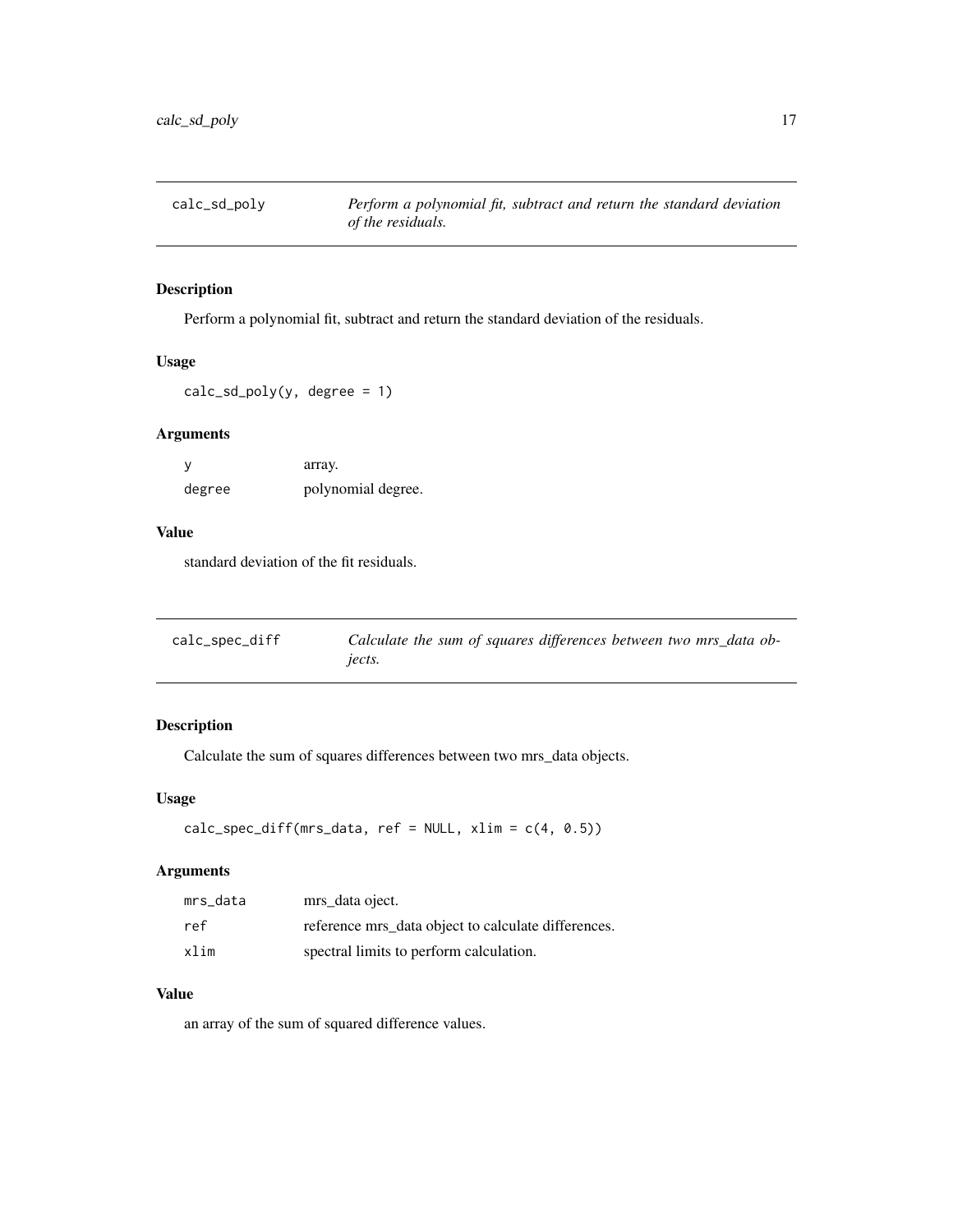<span id="page-17-0"></span>

SNR is defined as the maximum signal value divided by the standard deviation of the noise.

#### Usage

```
calc_spec_snr(mrs_data, sig_region = c(4, 0.5), noise_region = c(-0.5,-2.5), p_order = 2, interp_f = 4, full_output = FALSE)
```
#### Arguments

| mrs_data     | an object of class mrs_data.                                                               |
|--------------|--------------------------------------------------------------------------------------------|
| sig_region   | a ppm region to define where the maximum signal value should be estimated.                 |
| noise_region | a ppm region to defined where the noise level should be estimated.                         |
| p_order      | polynomial order to fit to the noise region before estimating the standard devia-<br>tion. |
| interp_f     | interpolation factor to improve detection of the highest signal value.                     |
| full_output  | output signal, noise and SNR values separately.                                            |

#### Details

The mean noise value is subtracted from the maximum signal value to reduce DC offset bias. A polynomial detrending fit (second order by default) is applied to the noise region before the noise standard deviation is estimated.

#### Value

an array of SNR values.

check\_lcm *Check LCModel can be run*

# Description

Check LCModel can be run

#### Usage

check\_lcm()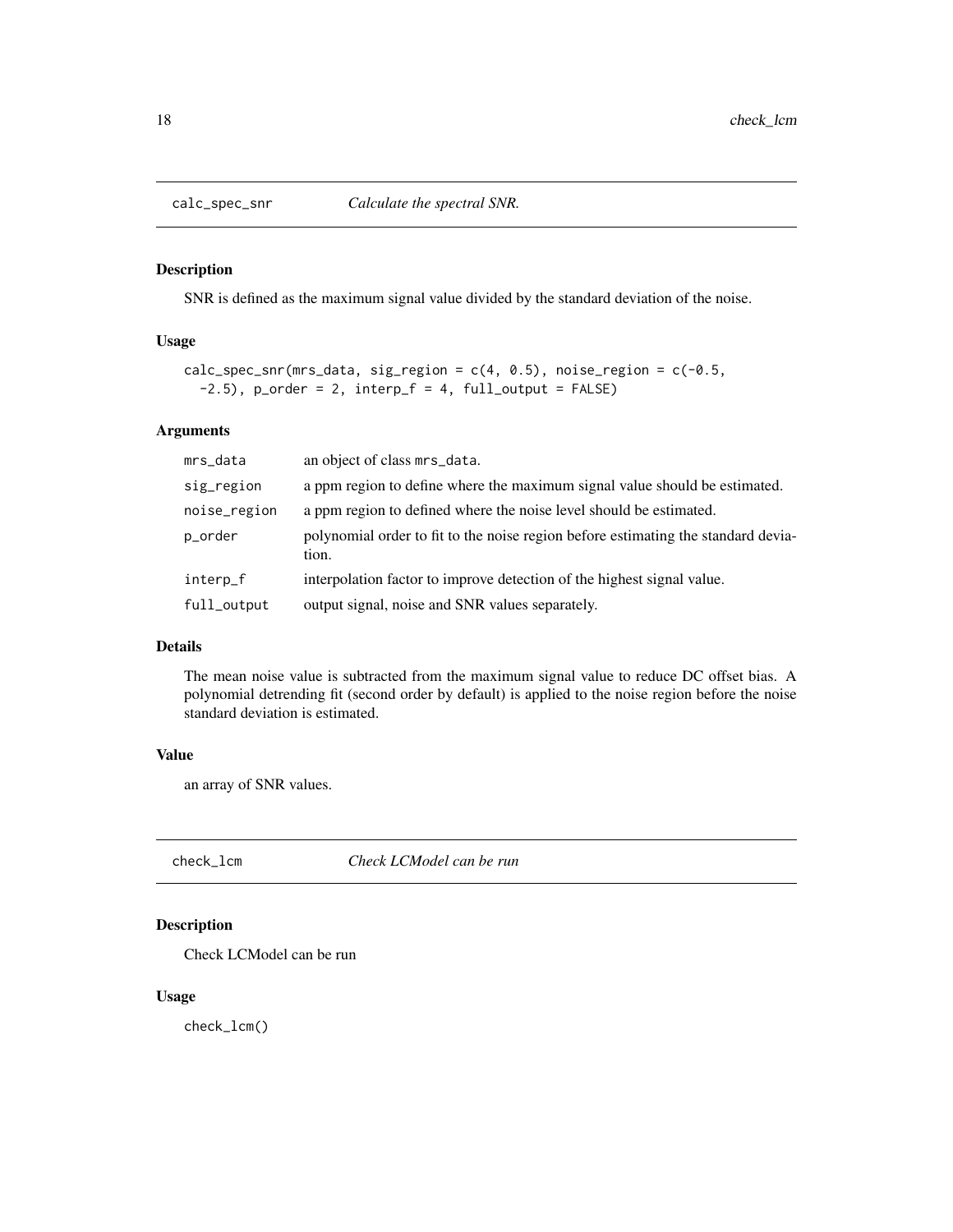<span id="page-18-0"></span>

Check the TARQUIN binary can be run

#### Usage

check\_tqn()

| collapse_to_dyns | Collapse MRS data by concatenating spectra along the dynamic di- |
|------------------|------------------------------------------------------------------|
|                  | mension.                                                         |

#### Description

Collapse MRS data by concatenating spectra along the dynamic dimension.

#### Usage

```
collapse_to_dyns(x)
## S3 method for class 'mrs_data'
collapse_to_dyns(x)
## S3 method for class 'fit_result'
collapse_to_dyns(x)
```
# Arguments

x data object to be collapsed (mrs\_data or fit\_result object).

#### Value

collapsed data with spectra or fits concatenated along the dynamic dimension.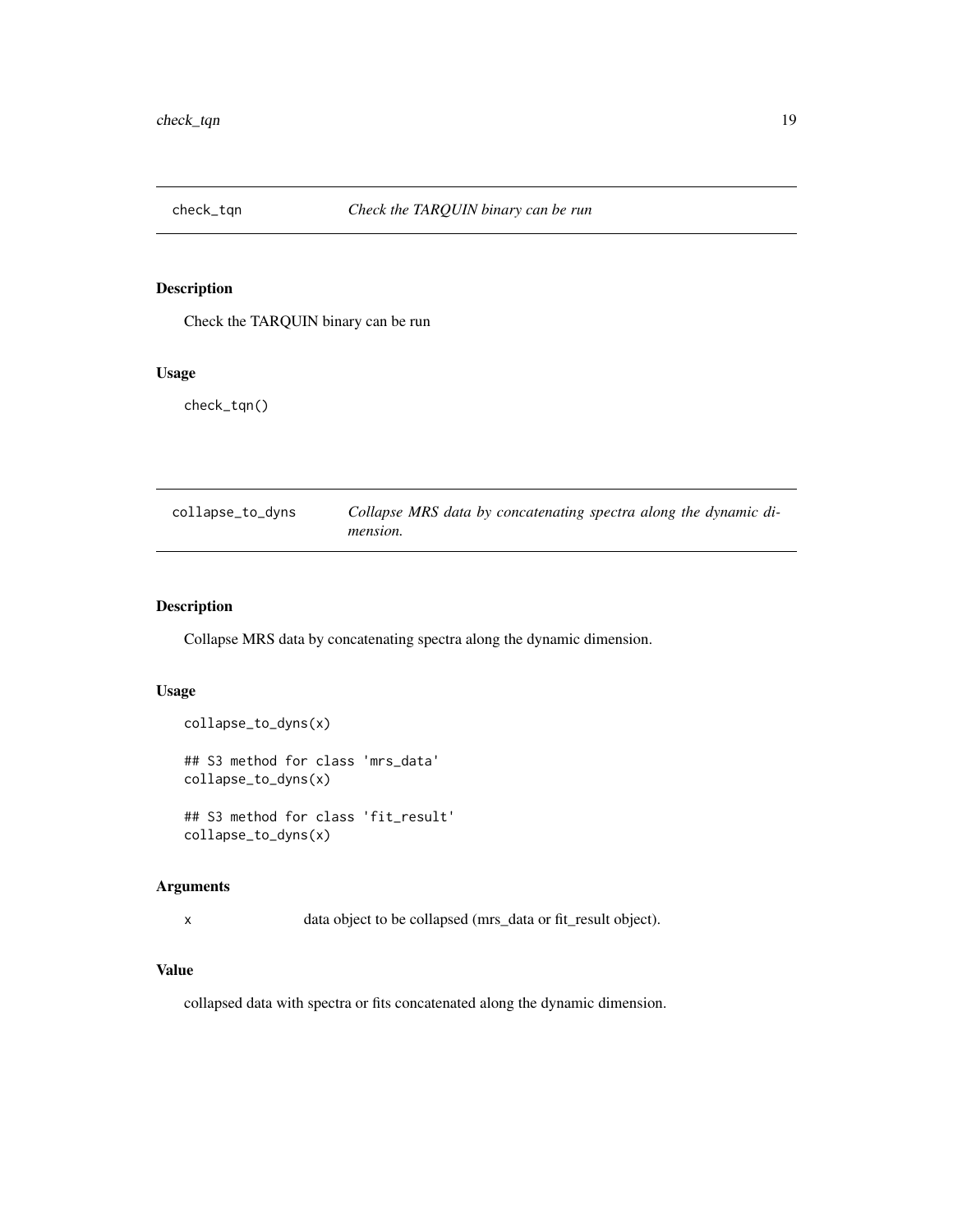<span id="page-19-0"></span>

By default, elements are phased and scaled prior to summation. Where a reference signal is not given, the mean dynamic signal will be used instead.

#### Usage

```
comb_coils(metab, ref = NULL, noise = NULL, scale = TRUE,
 sum_coils = TRUE)
```
#### Arguments

| metab     | MRS data containing metabolite data.                                     |
|-----------|--------------------------------------------------------------------------|
| ref       | MRS data containing reference data (optional).                           |
| noise     | MRS data from a noise scan (optional).                                   |
| scale     | option to rescale coil elements based on the first data point (logical). |
| sum_coils | sum the coil elements as a final step (logical).                         |

#### Value

MRS data.

| comb_coils_fp_pc | Combine coil data following phase correction based on the first data |
|------------------|----------------------------------------------------------------------|
|                  | <i>point in the FID.</i>                                             |

#### Description

Combine coil data following phase correction based on the first data point in the FID.

#### Usage

comb\_coils\_fp\_pc(metab, ref = NULL, sum\_coils = TRUE, ret\_ref = FALSE)

#### Arguments

| metab     | MRS data containing metabolite data.             |
|-----------|--------------------------------------------------|
| ref       | MRS data containing reference data (optional).   |
| sum coils | sum the coil elements as a final step (logical). |
| ret ref   | return the reference data following correction.  |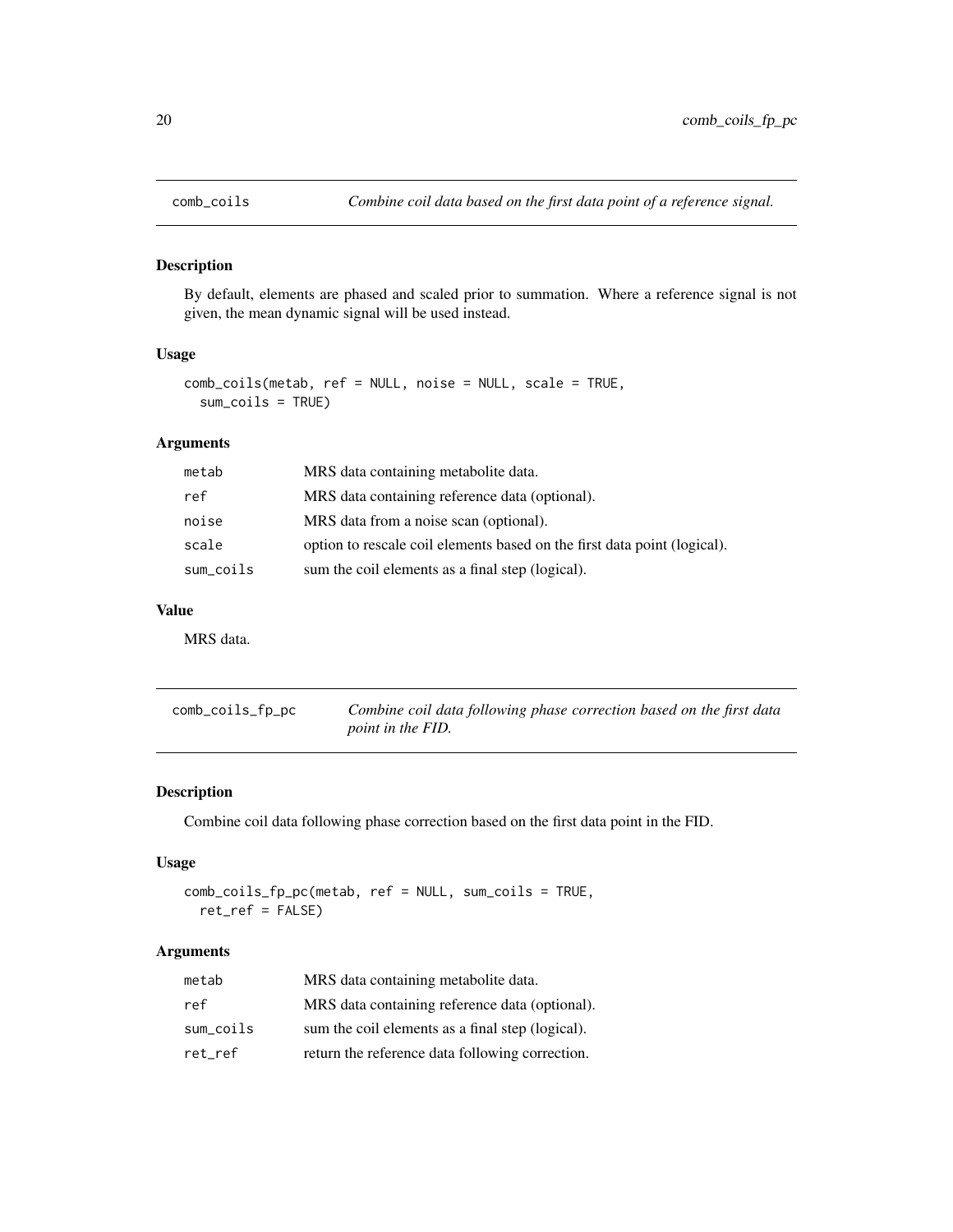#### <span id="page-20-0"></span>comb\_csv\_results 21

# Value

MRS data.

comb\_csv\_results *Combine the results from multiple csv format files into a table.*

#### Description

Combine the results from multiple csv format files into a table.

#### Usage

```
comb_csv_results(pattern, supp_mess = TRUE, ...)
```
# Arguments

| pattern   | glob string to match csv files.               |
|-----------|-----------------------------------------------|
| supp_mess | suppress messages from the read_csv function. |
| .         | extra parameters to pass to read_csv.         |

#### Value

results table.

| comb_fits | Combine a list of fit_result objects into a single fit object containing a |
|-----------|----------------------------------------------------------------------------|
|           | <i>dynamic series.</i>                                                     |

#### Description

Combine a list of fit\_result objects into a single fit object containing a dynamic series.

#### Usage

```
comb_fits(fit_list)
```
# Arguments

fit\_list list of fit\_result objects.

#### Value

fit\_result object.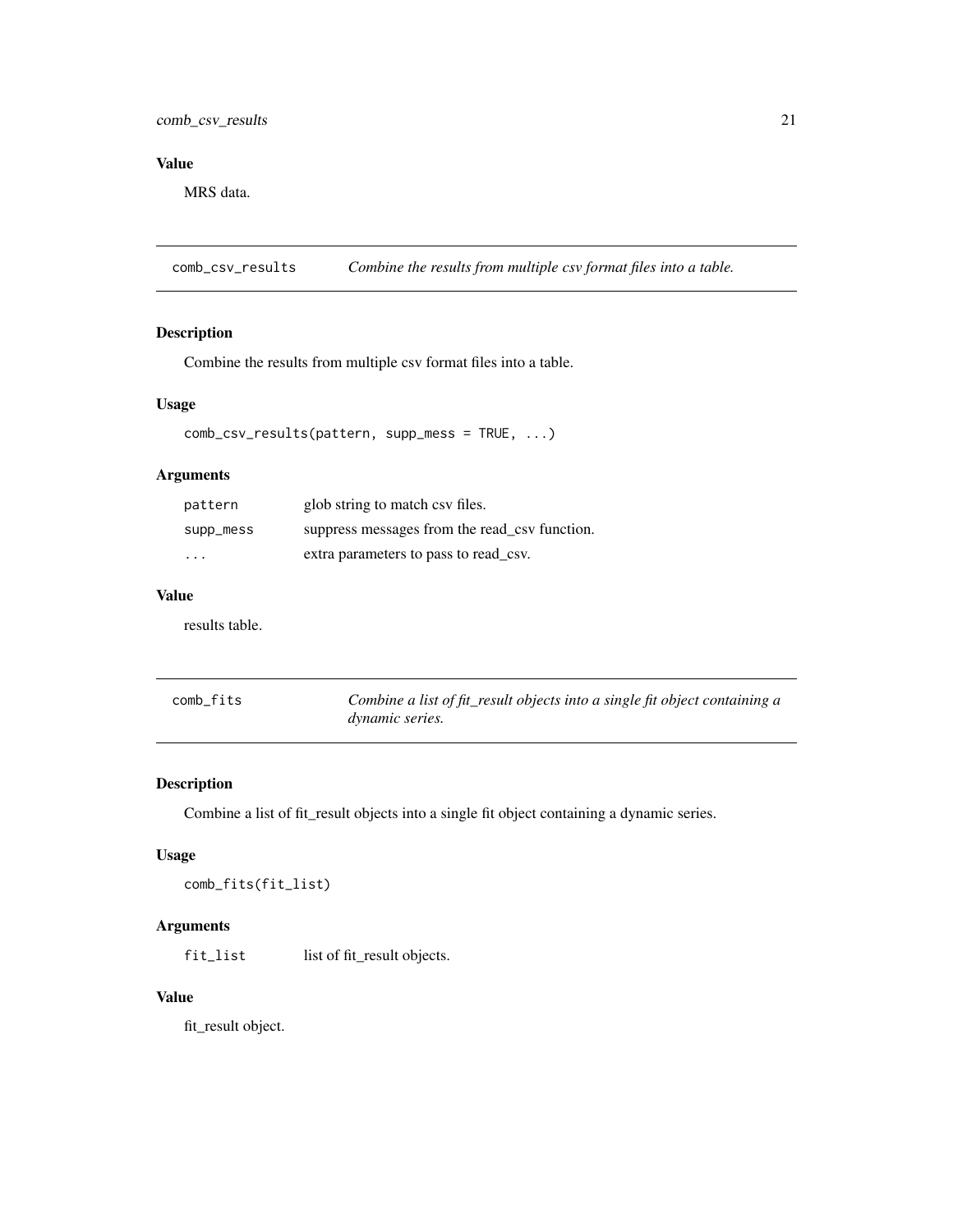<span id="page-21-0"></span>

Combine a reference and metabolite mrs\_data object.

# Usage

```
comb_metab_ref(metab, ref)
```
# Arguments

| metab | metabolite mrs_data object. |
|-------|-----------------------------|
| ref   | reference mrs_data object.  |

# Value

combined metabolite and reference mrs\_data object.

| conj | Conjugate MRS data. |  |
|------|---------------------|--|
|------|---------------------|--|

# Description

Conjugate MRS data.

# Usage

conj(mrs\_data)

# Arguments

mrs\_data input data.

# Value

conjugated data.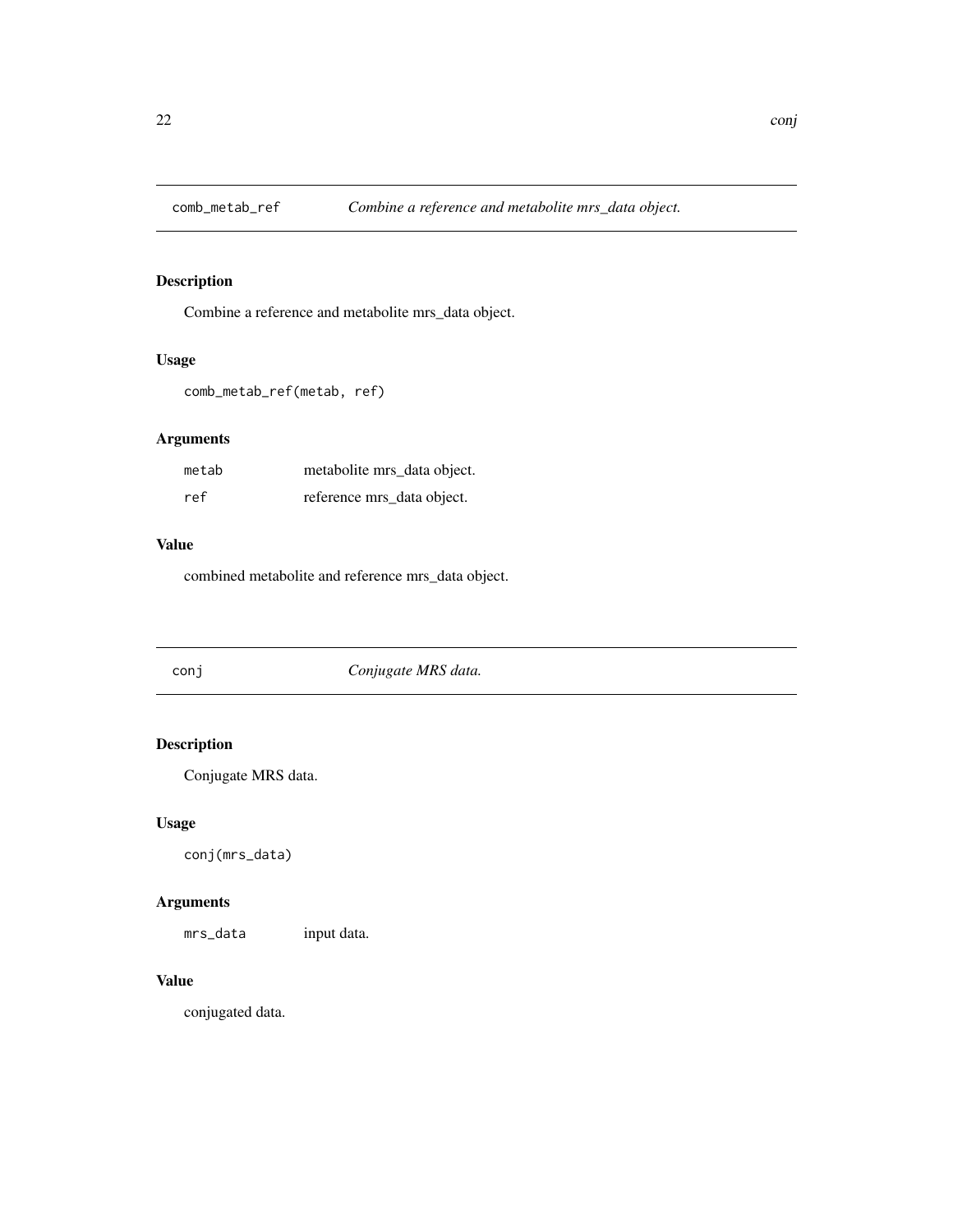<span id="page-22-0"></span>

Apply Conj operator to an MRS dataset.

#### Usage

## S3 method for class 'mrs\_data' Conj(z)

# Arguments

z MRS data.

# Value

MRS data following Conj operator.

conv\_mrs *Convolve two MRS data objects.*

#### Description

Convolve two MRS data objects.

#### Usage

```
conv_mrs(mrs_data, conv)
```
#### Arguments

| mrs data | MRS data to be convolved.                      |
|----------|------------------------------------------------|
| conv     | convolution data stored as an mrs_data object. |

# Value

convolved data.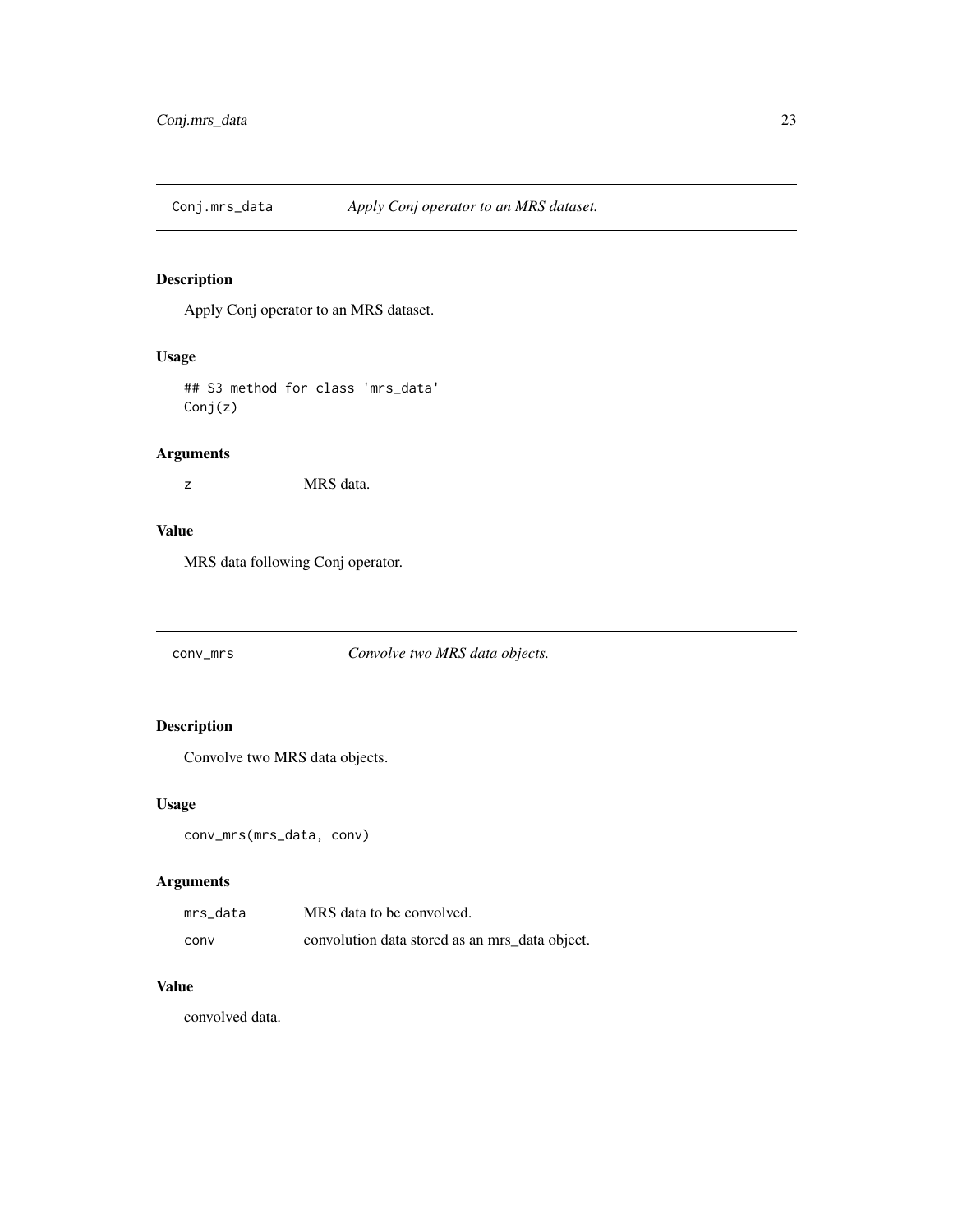<span id="page-23-0"></span>

Crop mrs\_data object based on a frequency range.

#### Usage

```
crop\_spec(mrs\_data, xlim = c(4, 0.5), scale = "ppm")
```
#### Arguments

| mrs data | MRS data.                                                                         |
|----------|-----------------------------------------------------------------------------------|
| xlim     | range of values to crop in the spectral dimension eg $xlim = c(4,0.5)$ .          |
| scale    | the units to use for the frequency scale, can be one of: "ppm", "hz" or "points". |

# Value

cropped mrs\_data object.

| crop_td_pts | Crop mrs_data object data points in the time-domain. |  |
|-------------|------------------------------------------------------|--|
|             |                                                      |  |

# Description

Crop mrs\_data object data points in the time-domain.

#### Usage

```
crop_td_pts(mrs_data, start = NULL, end = NULL)
```
#### Arguments

| mrs data | MRS data.                                             |
|----------|-------------------------------------------------------|
| start    | starting data point (defaults to 1).                  |
| end      | ending data point (defaults to the last saved point). |

# Value

cropped mrs\_data object.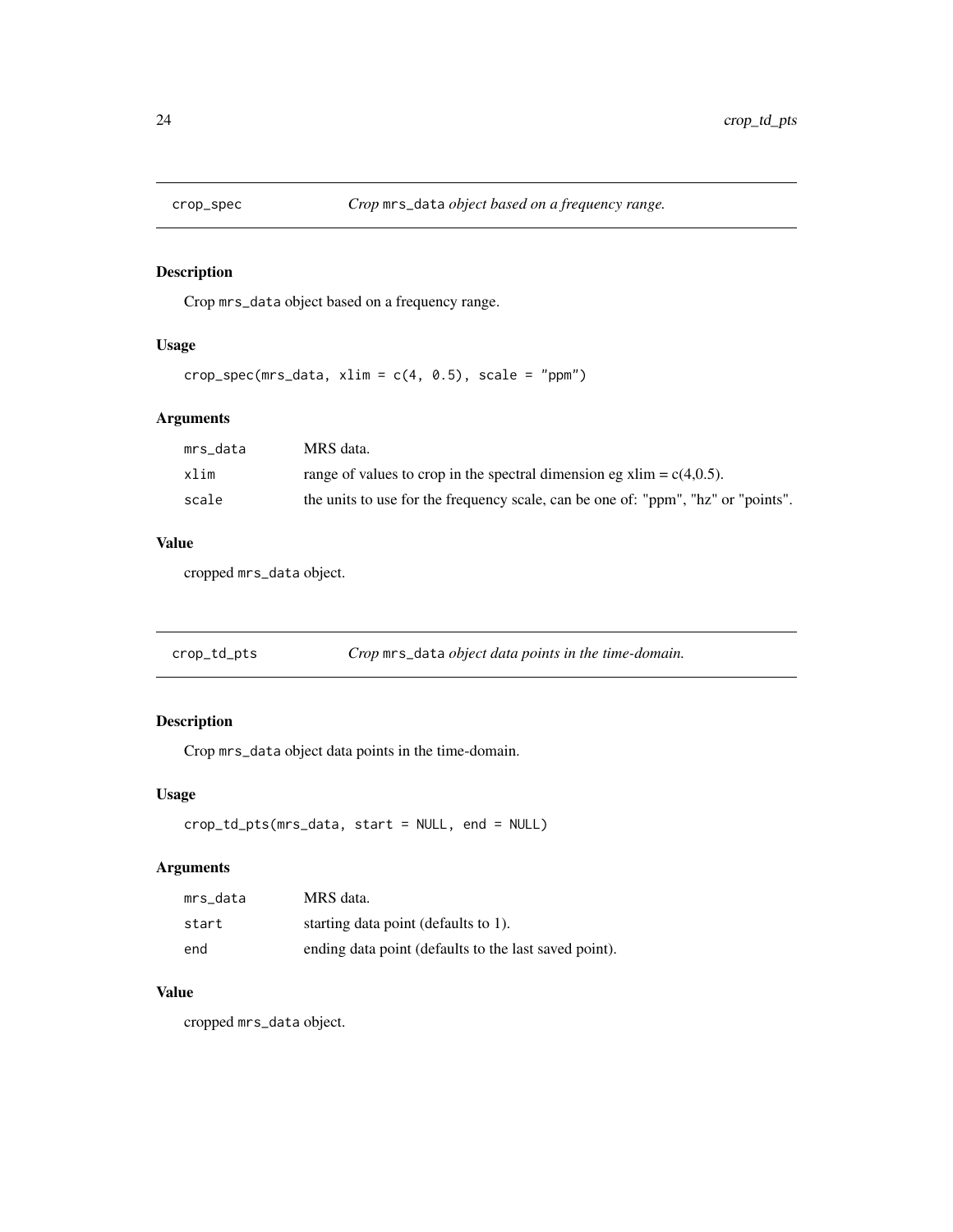<span id="page-24-0"></span>

Crop an MRSI dataset in the x-y direction

#### Usage

```
crop_xy(mrs_data, x_dim, y_dim)
```
#### Arguments

| mrs_data | MRS data object.           |
|----------|----------------------------|
| x dim    | x dimension output length. |
| v_dim    | y dimension output length. |

#### Value

selected subset of MRS data.

| decimate_mrs | Downsample an MRS signal by a factor. |  |
|--------------|---------------------------------------|--|
|--------------|---------------------------------------|--|

# Description

Downsample an MRS signal by a factor.

#### Usage

decimate\_mrs(mrs\_data, q = 2)

#### Arguments

| mrs_data | MRS data object.                                  |
|----------|---------------------------------------------------|
| - a      | integer factor to downsample by $(detault = 2)$ . |

#### Value

downsampled data.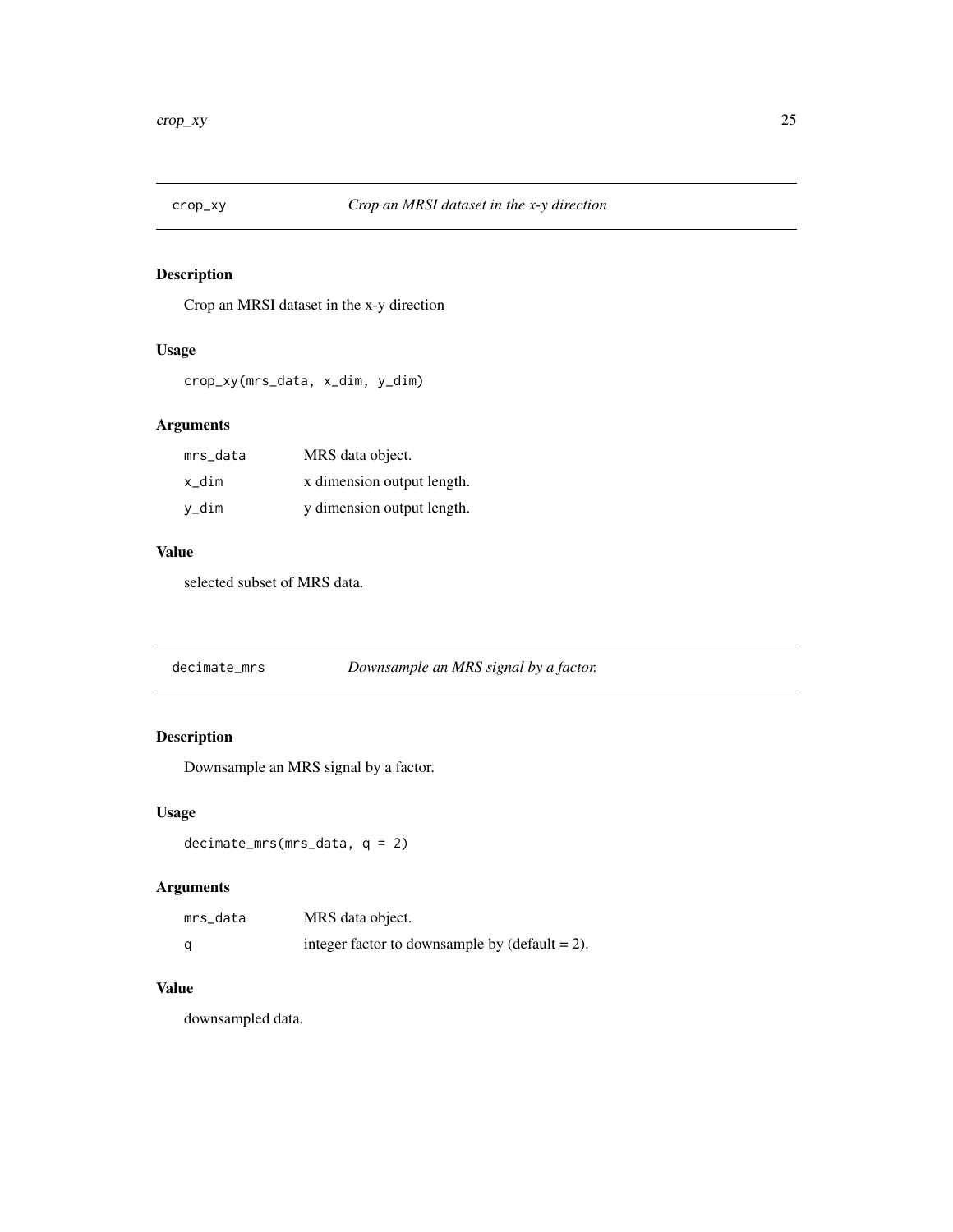<span id="page-25-0"></span>def\_acq\_paras *Return (and optionally modify using the input arguments) a list of the default acquisition parameters.*

# Description

Return (and optionally modify using the input arguments) a list of the default acquisition parameters.

#### Usage

```
def_acq_paras(ft = getOption("spant.def_ft"),
 fs = getOption("spant.def_fs"), N = getOption("spant.def_N"),
  ref = getOption("spant.def_ref"))
```
#### Arguments

| ft  | specify the transmitter frequency in Hz.                     |
|-----|--------------------------------------------------------------|
| fs  | specify the sampling frequency in Hz.                        |
| N   | specify the number of data points in the spectral dimension. |
| ref | specify the reference value for ppm scale.                   |

# Value

A list containing the following elements:

- ft transmitter frequency in Hz.
- fs sampling frequency in Hz.
- N number of data points in the spectral dimension.
- ref reference value for ppm scale.

def\_fs *Return the default sampling frequency in Hz.*

#### Description

Return the default sampling frequency in Hz.

#### Usage

def\_fs()

#### Value

sampling frequency in Hz.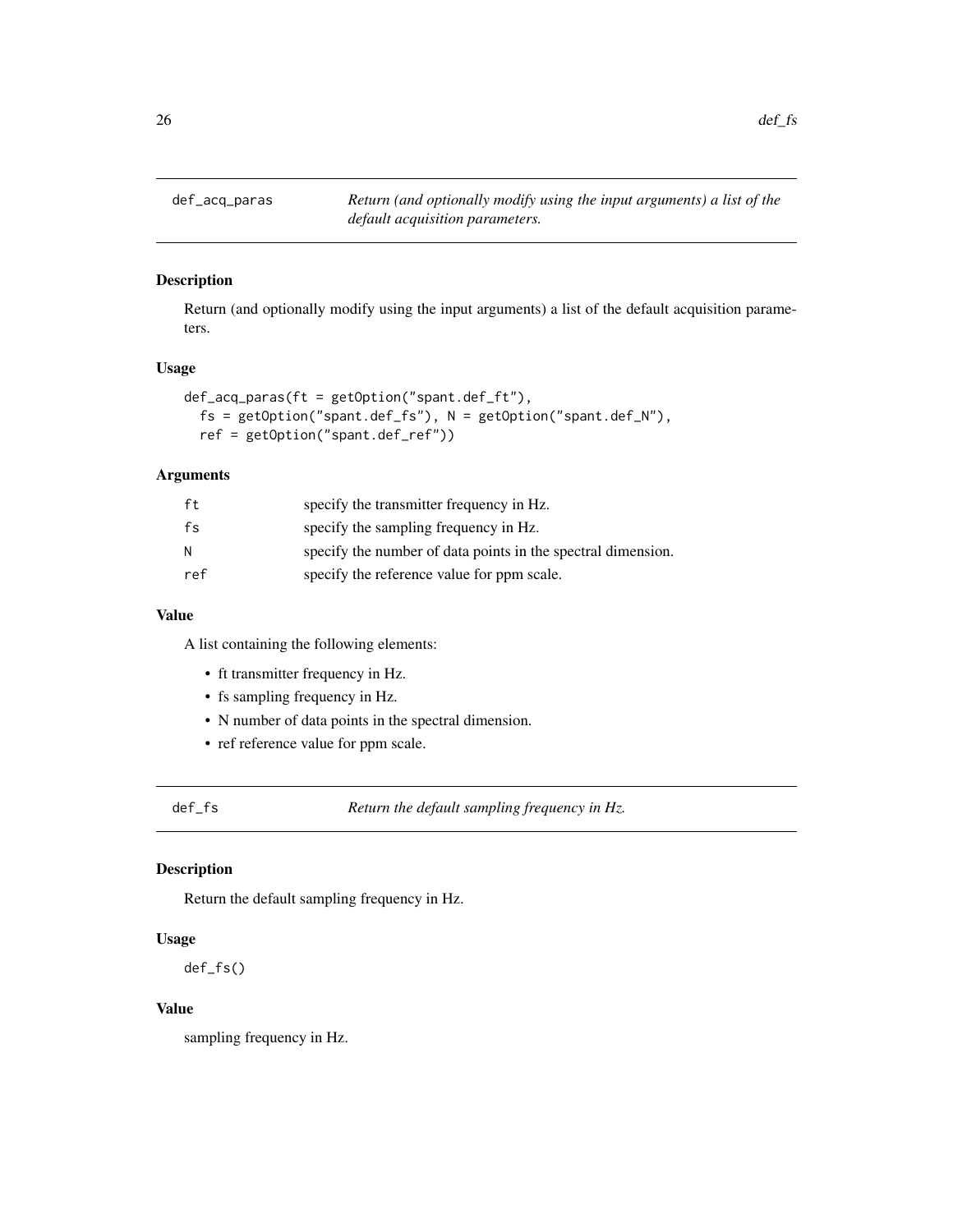<span id="page-26-0"></span>

Return the default transmitter frequency in Hz.

#### Usage

def\_ft()

# Value

transmitter frequency in Hz.

def\_N *Return the default number of data points in the spectral dimension.*

#### Description

Return the default number of data points in the spectral dimension.

#### Usage

def\_N()

# Value

number of data points in the spectral dimension.

def\_ref *Return the default reference value for ppm scale.*

#### Description

Return the default reference value for ppm scale.

#### Usage

def\_ref()

#### Value

reference value for ppm scale.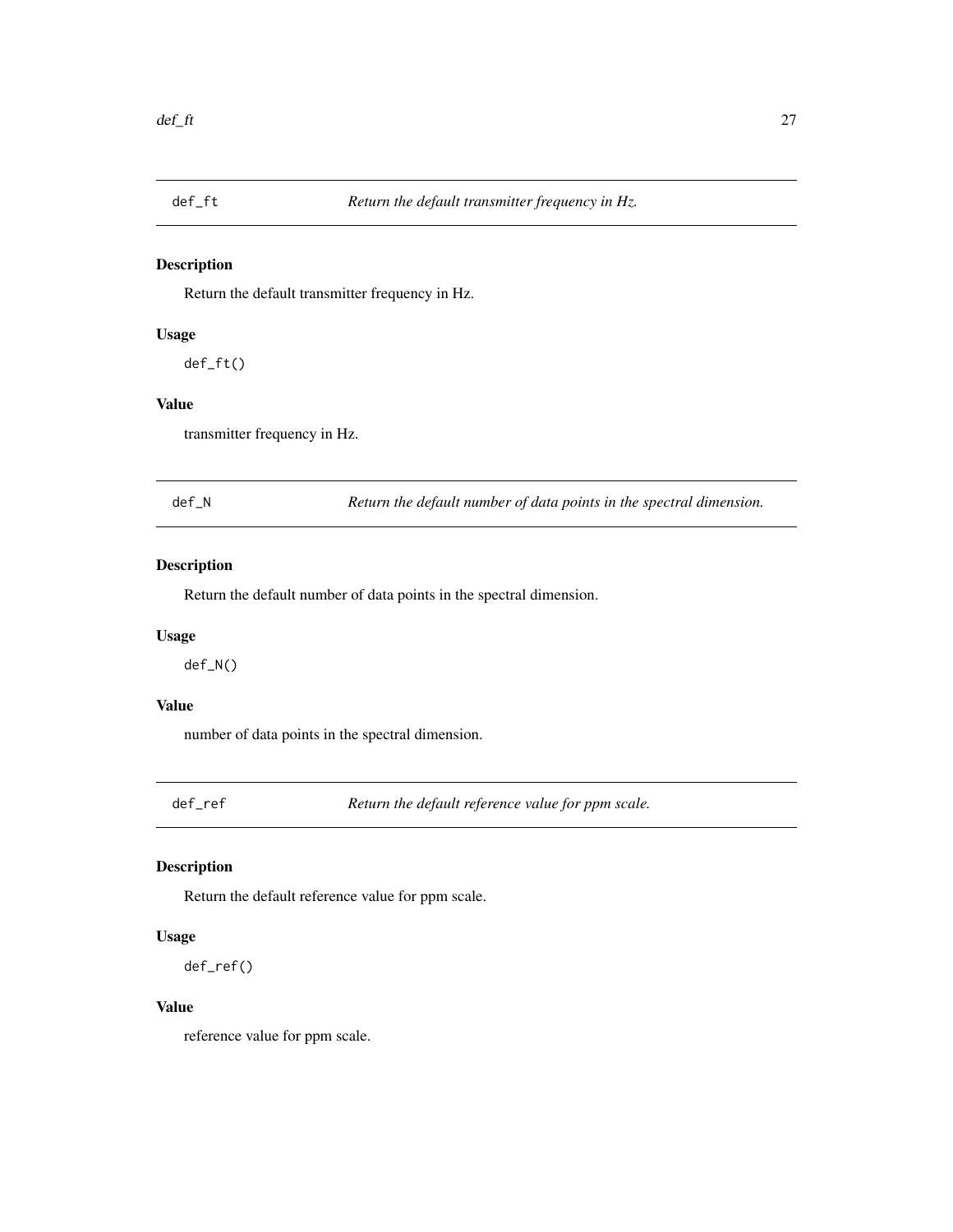<span id="page-27-0"></span>

Apply the diff operator to an MRS dataset in the FID/spectral dimension.

#### Usage

diff\_mrs(mrs\_data, ...)

#### Arguments

| mrs data | MRS data.                                  |
|----------|--------------------------------------------|
| $\cdots$ | additional arguments to the diff function. |

#### Value

MRS data following diff operator.

| dyns | Return the number of dynamic scans in an MRS dataset. |
|------|-------------------------------------------------------|
|------|-------------------------------------------------------|

#### Description

Return the number of dynamic scans in an MRS dataset.

#### Usage

dyns(mrs\_data)

#### Arguments

mrs\_data MRS data.

#### Value

number of dynamic scans.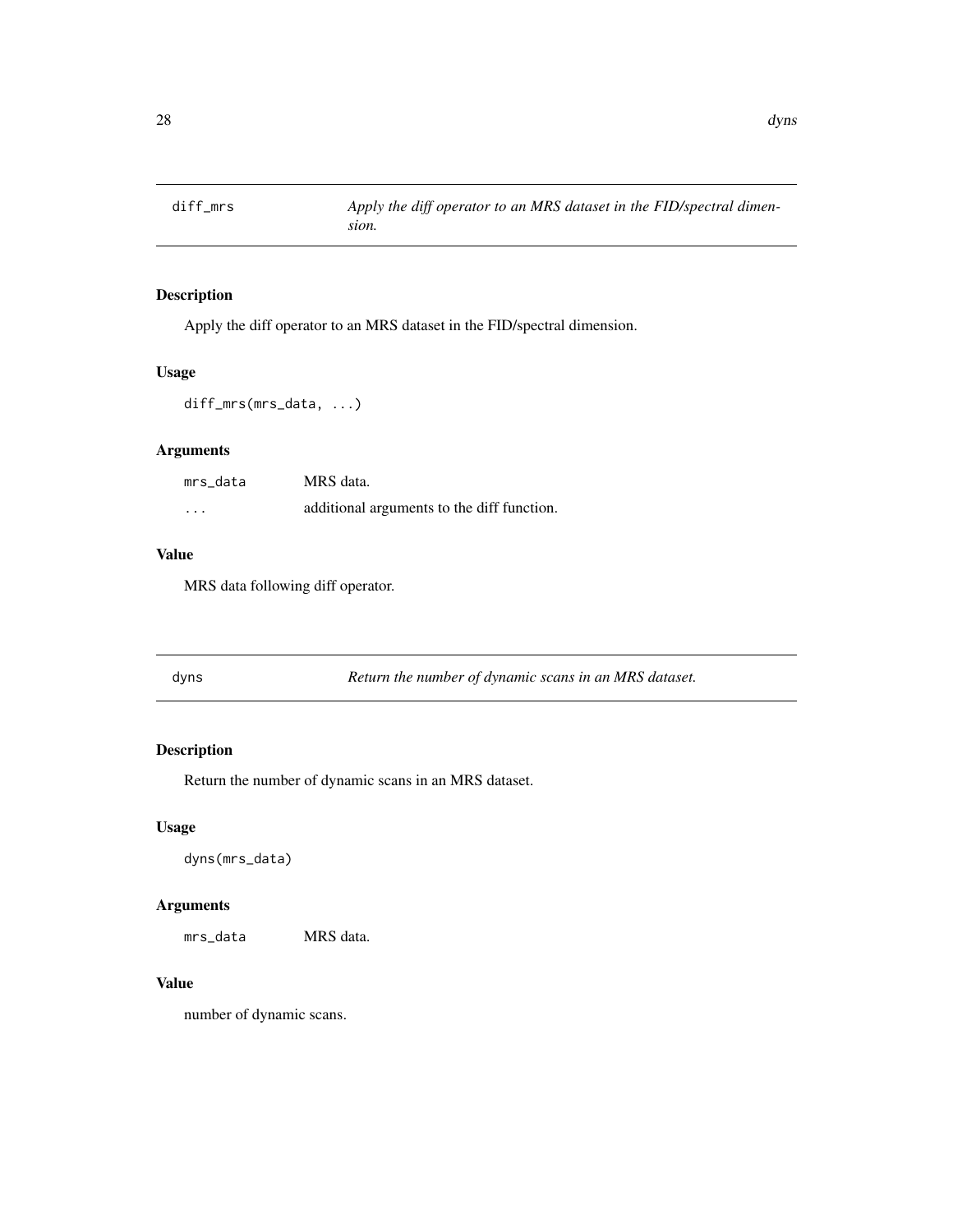<span id="page-28-0"></span>

Apply eddy current correction using the Klose method.

# Usage

ecc(metab, ref, rev = FALSE)

#### Arguments

| metab | MRS data to be corrected. |
|-------|---------------------------|
| ref   | reference dataset.        |
| rev   | reverse the correction.   |

#### Details

In vivo proton spectroscopy in presence of eddy currents. Klose U. Magn Reson Med. 1990 Apr;14(1):26-30.

#### Value

corrected data in the time domain.

| est_noise_sd | Estimate the standard deviation of the noise from a segment of an |
|--------------|-------------------------------------------------------------------|
|              | mrs data object.                                                  |

# Description

Estimate the standard deviation of the noise from a segment of an mrs\_data object.

#### Usage

```
est_noise_sd(mrs_data, n = 100, offset = 100, p_order = 2)
```
# Arguments

| mrs_data | MRS data object.                                                              |
|----------|-------------------------------------------------------------------------------|
| n.       | number of data points (taken from the end of array) to use in the estimation. |
| offset   | number of final points to exclude from the calculation.                       |
| p_order  | polynomial order to fit to the data before estimating the standard deviation. |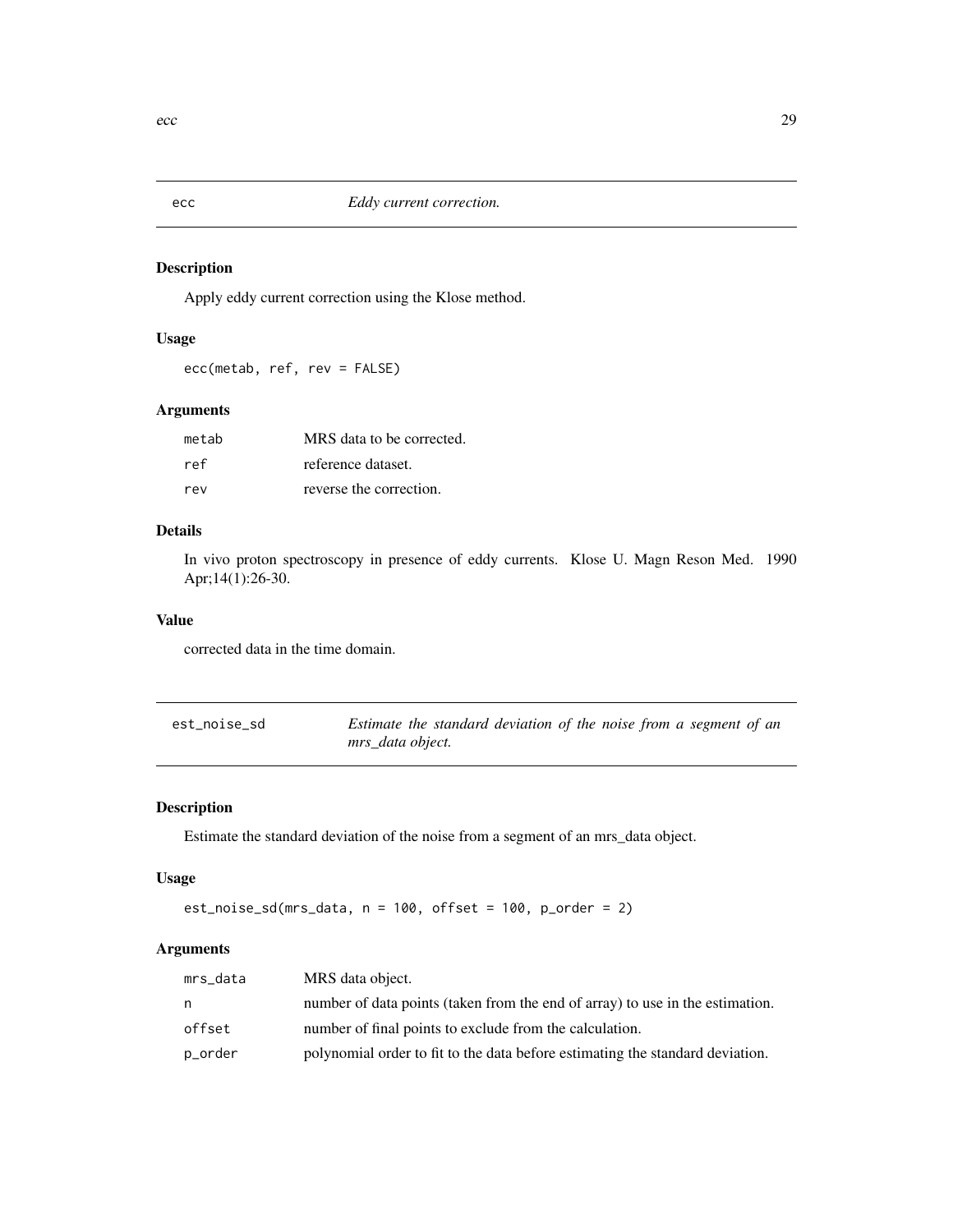# Value

standard deviation array.

fd2td *Transform frequency-domain data to the time-domain.*

#### Description

Transform frequency-domain data to the time-domain.

# Usage

fd2td(mrs\_data)

# Arguments

mrs\_data MRS data in frequency-domain representation.

#### Value

MRS data in time-domain representation.

fd\_conv\_filt *Frequency-domain convolution based filter.*

# Description

Frequency-domain convolution based filter.

# Usage

```
fd_{conv_filt(mrs_data, K = 25, ext = 1)
```
#### Arguments

| mrs data | MRS data to be filtered.                   |
|----------|--------------------------------------------|
| к        | window width in data points.               |
| ext      | point separation for linear extrapolation. |

<span id="page-29-0"></span>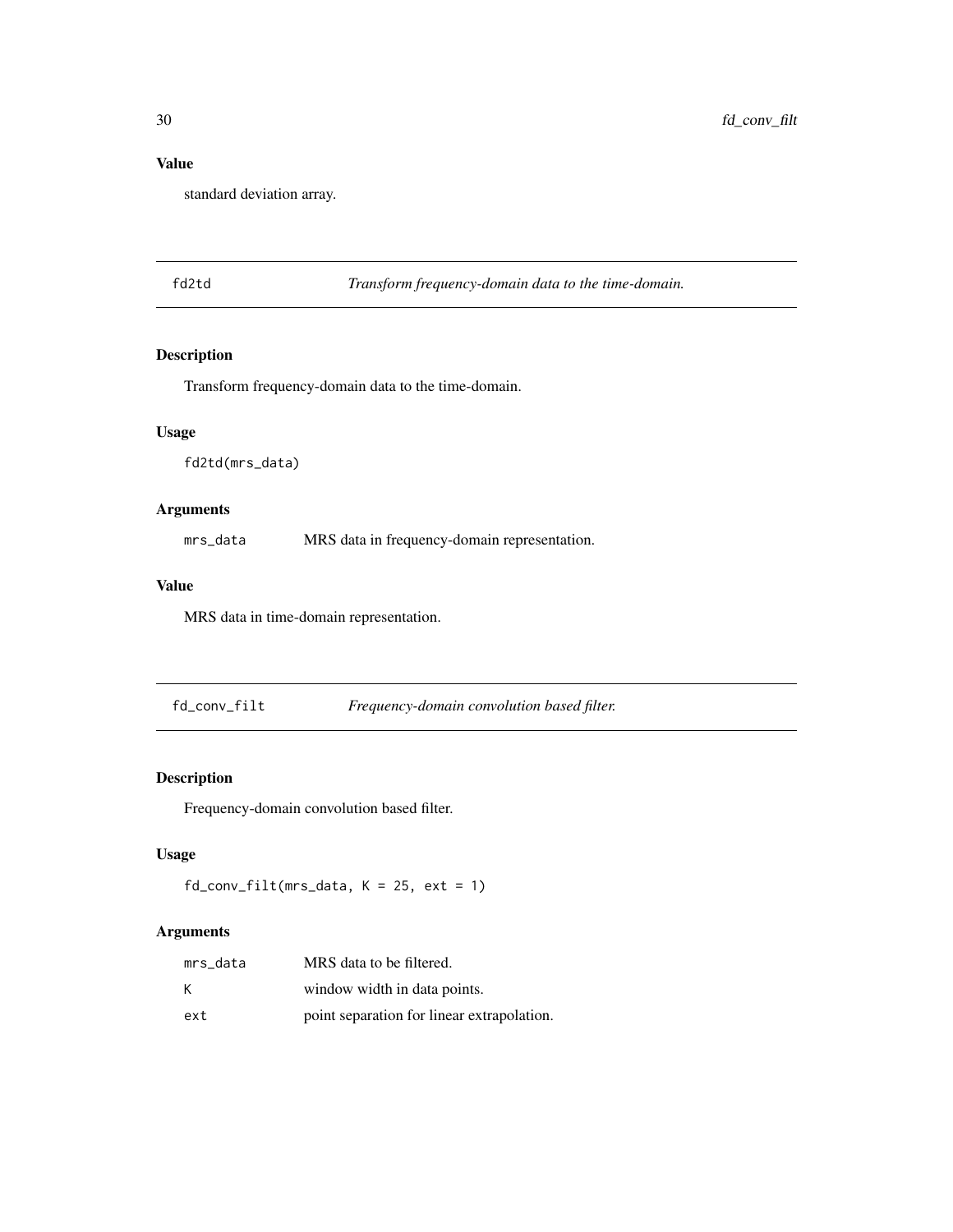<span id="page-30-0"></span>

Extract the fit amplitudes from an object of class fit\_result.

# Usage

```
fit\_amps(x, inc\_index = FALSE, sort\_names = TRUE,append_common_1h_comb = TRUE)
```
#### Arguments

| $\mathsf{x}$          | fit_result object.                                                       |
|-----------------------|--------------------------------------------------------------------------|
| inc_index             | include columns for the voxel index.                                     |
| sort_names            | sort the basis set names alphabetically.                                 |
| append_common_1h_comb |                                                                          |
|                       | append commonly used 1H metabolite combinations eg $TNAA = NAA + NAAG$ . |

#### Value

a dataframe of amplitudes.

| fit_diags |  |  | Calculate diagnostic information for object of class fit_result. |
|-----------|--|--|------------------------------------------------------------------|
|-----------|--|--|------------------------------------------------------------------|

#### Description

Calculate diagnostic information for object of class fit\_result.

#### Usage

fit\_diags(x, amps = NULL)

#### Arguments

| X    | fit_result object.           |
|------|------------------------------|
| amps | known metabolite amplitudes. |

#### Value

a dataframe of diagnostic information.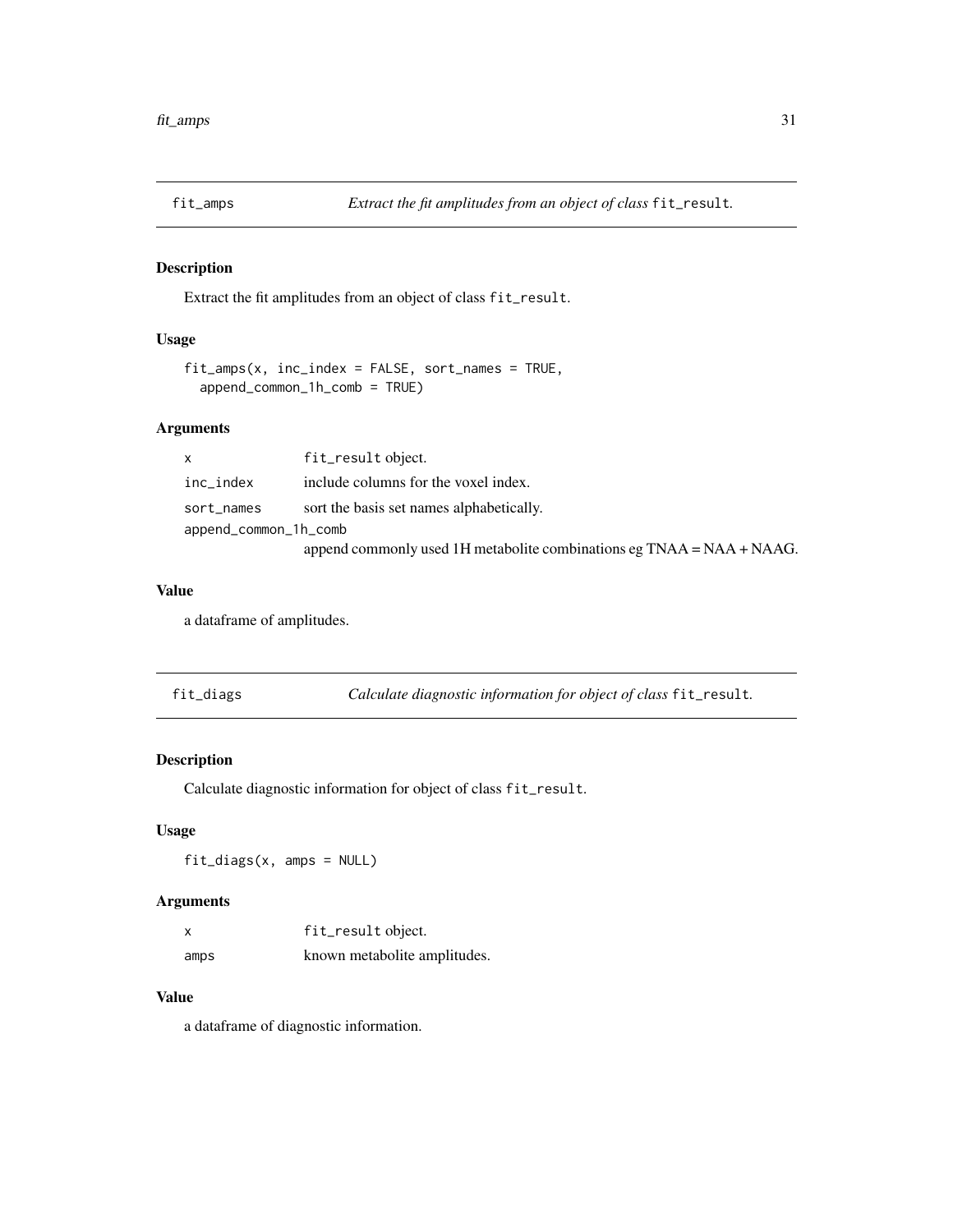<span id="page-31-0"></span>Note that TARQUIN and LCModel require these packages to be installed, and the functions set\_tqn\_path and set\_lcm\_path (respectively) need to be used to specify the location of these software packages.

#### Usage

```
fit_mrs(metab, basis = NULL, method = "VARPRO_3P", w_ref = NULL,
 opts = NULL, parallel = FALSE)
```
#### Arguments

| metab    | metabolite data.                                                              |
|----------|-------------------------------------------------------------------------------|
| basis    | basis class object or character vector to basis file in LCModel basis format. |
| method   | 'VARPRO', 'VARPRO 3P', 'TARQUIN' or 'LCMODEL'.                                |
| w_ref    | water reference data for concentration scaling (optional).                    |
| opts     | options to pass to the analysis method.                                       |
| parallel | perform analyses in parallel (TRUE or FALSE).                                 |

#### Details

Fitting approaches described in the following references: VARPRO van der Veen JW, de Beer R, Luyten PR, van Ormondt D. Accurate quantification of in vivo 31P NMR signals using the variable projection method and prior knowledge. Magn Reson Med 1988;6:92-98

TARQUIN Wilson, M., Reynolds, G., Kauppinen, R. A., Arvanitis, T. N. & Peet, A. C. A constrained least-squares approach to the automated quantitation of in vivo 1H magnetic resonance spectroscopy data. Magn Reson Med 2011;65:1-12.

LCModel Provencher SW. Estimation of metabolite concentrations from localized in vivo proton NMR spectra. Magn Reson Med 1993;30:672-679.

#### Value

MRS analysis object.

#### Examples

```
fname <- system.file("extdata","philips_spar_sdat_WS.SDAT",package="spant")
svs <- read_mrs(fname, format="spar_sdat")
## Not run:
basis <- sim_basis_1h_brain_press(svs)
fit_result <- fit_mrs(svs, basis)
## End(Not run)
```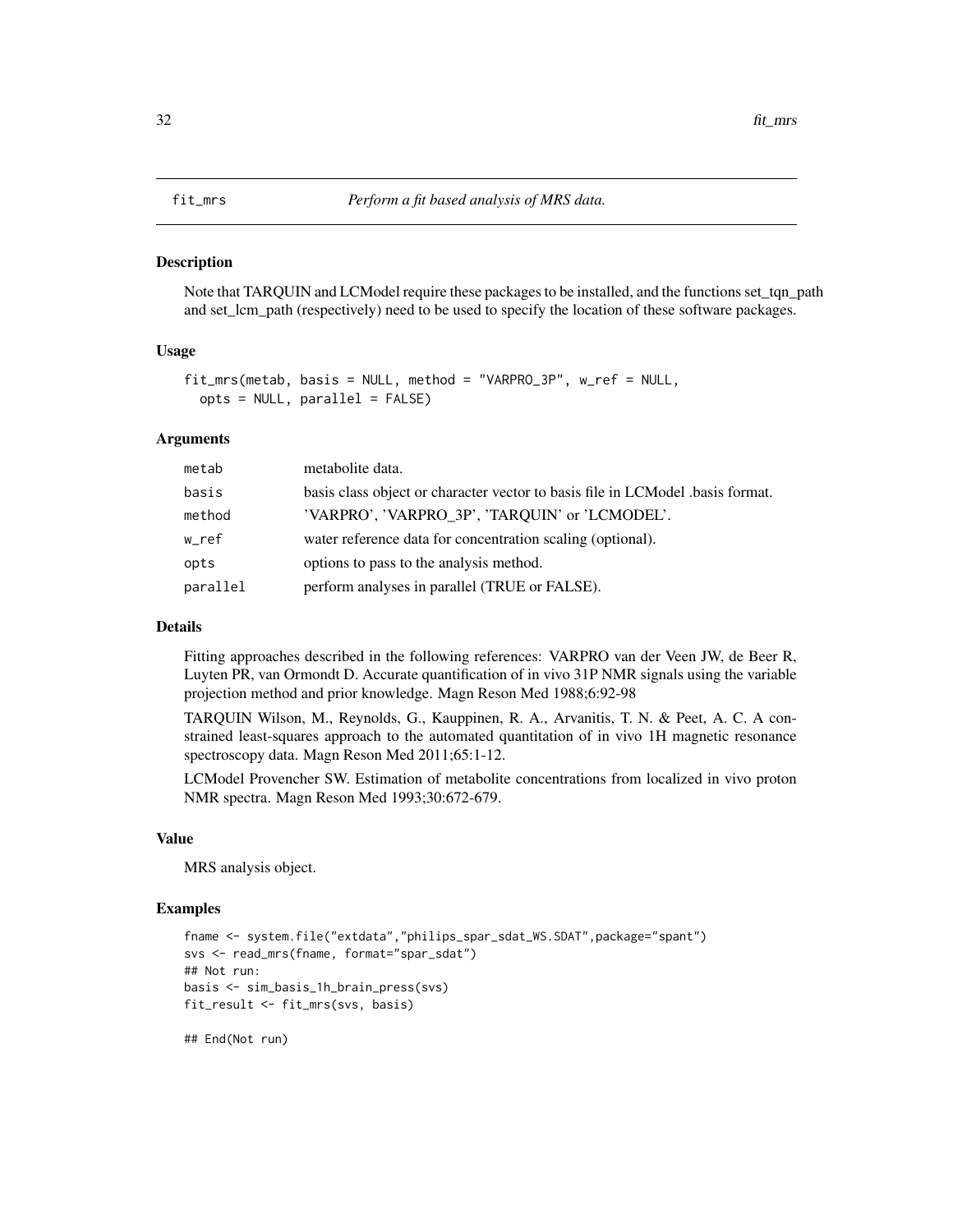<span id="page-32-0"></span>

Write fit results table to a csv file.

#### Usage

fit\_tab2csv(x, fname, pvc = FALSE)

# Arguments

| X     | fit results table.                   |
|-------|--------------------------------------|
| fname | filename of csy file.                |
| pvc   | output PVC or raw results (logical). |

| fp_phase | Return the phase of the first data point in the time-domain. |  |  |  |
|----------|--------------------------------------------------------------|--|--|--|
|          |                                                              |  |  |  |

# Description

Return the phase of the first data point in the time-domain.

## Usage

fp\_phase(mrs\_data)

# Arguments

mrs\_data MRS data.

#### Value

phase values in degrees.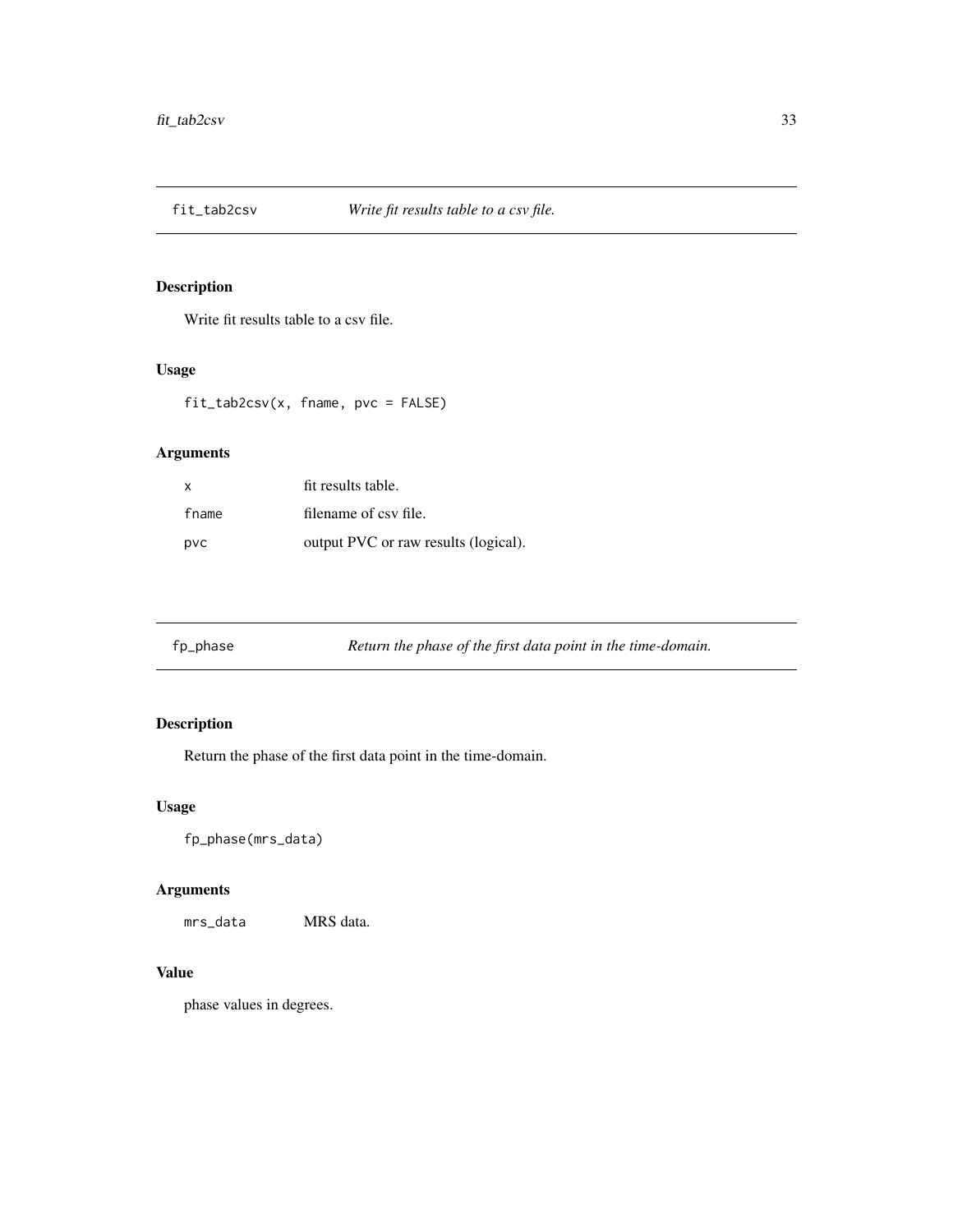<span id="page-33-0"></span>

Perform a zeroth order phase correction based on the phase of the first data point in the time-domain.

#### Usage

fp\_phase\_correct(mrs\_data, ret\_phase = FALSE)

# Arguments

| mrs data  | MRS data to be corrected.      |
|-----------|--------------------------------|
| ret_phase | return phase values (logical). |

# Value

corrected data or a list with corrected data and optional phase values.

|  | fs | Return the sampling frequency in Hz of an MRS dataset. |  |
|--|----|--------------------------------------------------------|--|
|--|----|--------------------------------------------------------|--|

#### Description

Return the sampling frequency in Hz of an MRS dataset.

#### Usage

fs(mrs\_data)

#### Arguments

mrs\_data MRS data.

# Value

sampling frequency in Hz.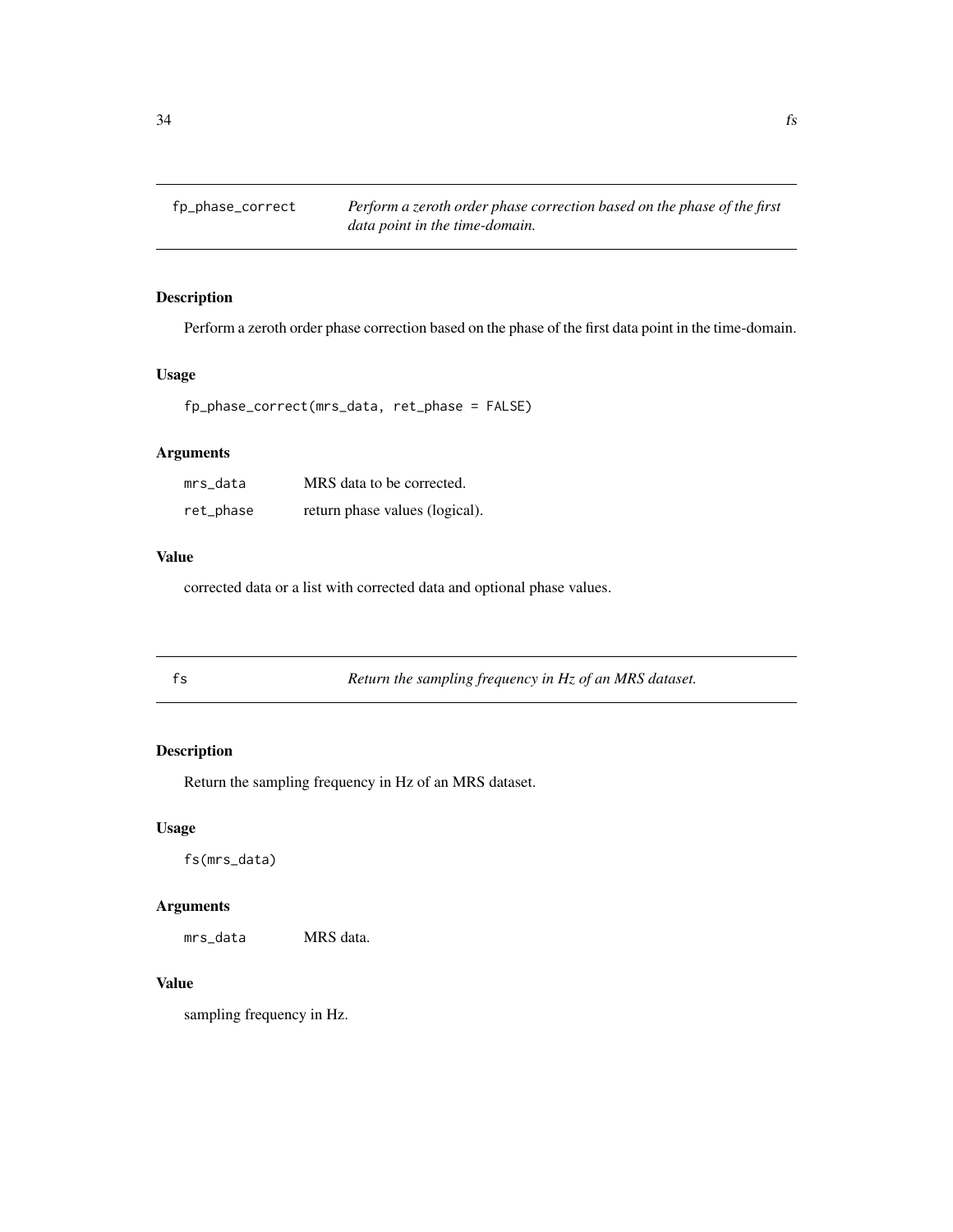<span id="page-34-0"></span>

Perform a fft and ffshift on a vector.

#### Usage

ft\_shift(vec\_in)

# Arguments

vec\_in vector input.

#### Value

output vector.

| ft_shift_mat | Perform a fft and fftshift on a matrix with each column replaced by its |
|--------------|-------------------------------------------------------------------------|
|              | shifted fft.                                                            |

# Description

Perform a fft and fftshift on a matrix with each column replaced by its shifted fft.

# Usage

ft\_shift\_mat(mat\_in)

# Arguments

mat\_in matrix input.

# Value

output matrix.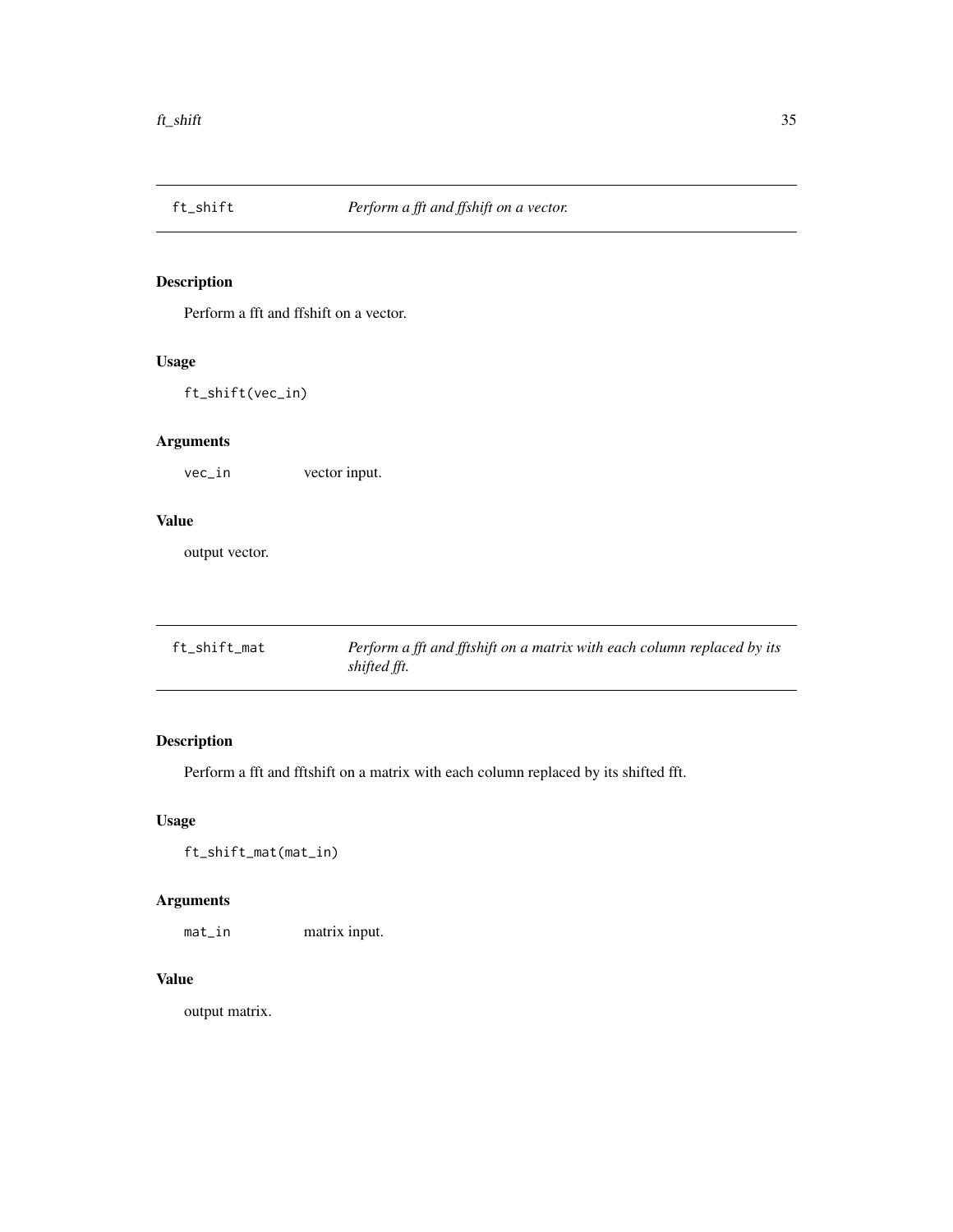<span id="page-35-0"></span>

Generate the F product operator.

#### Usage

gen\_F(sys, op, detect = NULL)

#### Arguments

| svs    | spin system object.                       |
|--------|-------------------------------------------|
| op     | operator, one of "x", "y", "z", "p", "m". |
| detect | detection nuclei.                         |

# Value

F product operator matrix.

| Generate the Fxy product operator with a specified phase.<br>gen_F_xy |  |
|-----------------------------------------------------------------------|--|
|-----------------------------------------------------------------------|--|

# Description

Generate the Fxy product operator with a specified phase.

# Usage

```
gen_F_xy(sys, phase, detect = NULL)
```
# Arguments

| <b>SVS</b> | spin system object.     |
|------------|-------------------------|
| phase      | phase angle in degrees. |
| detect     | detection nuclei.       |

# Value

product operator matrix.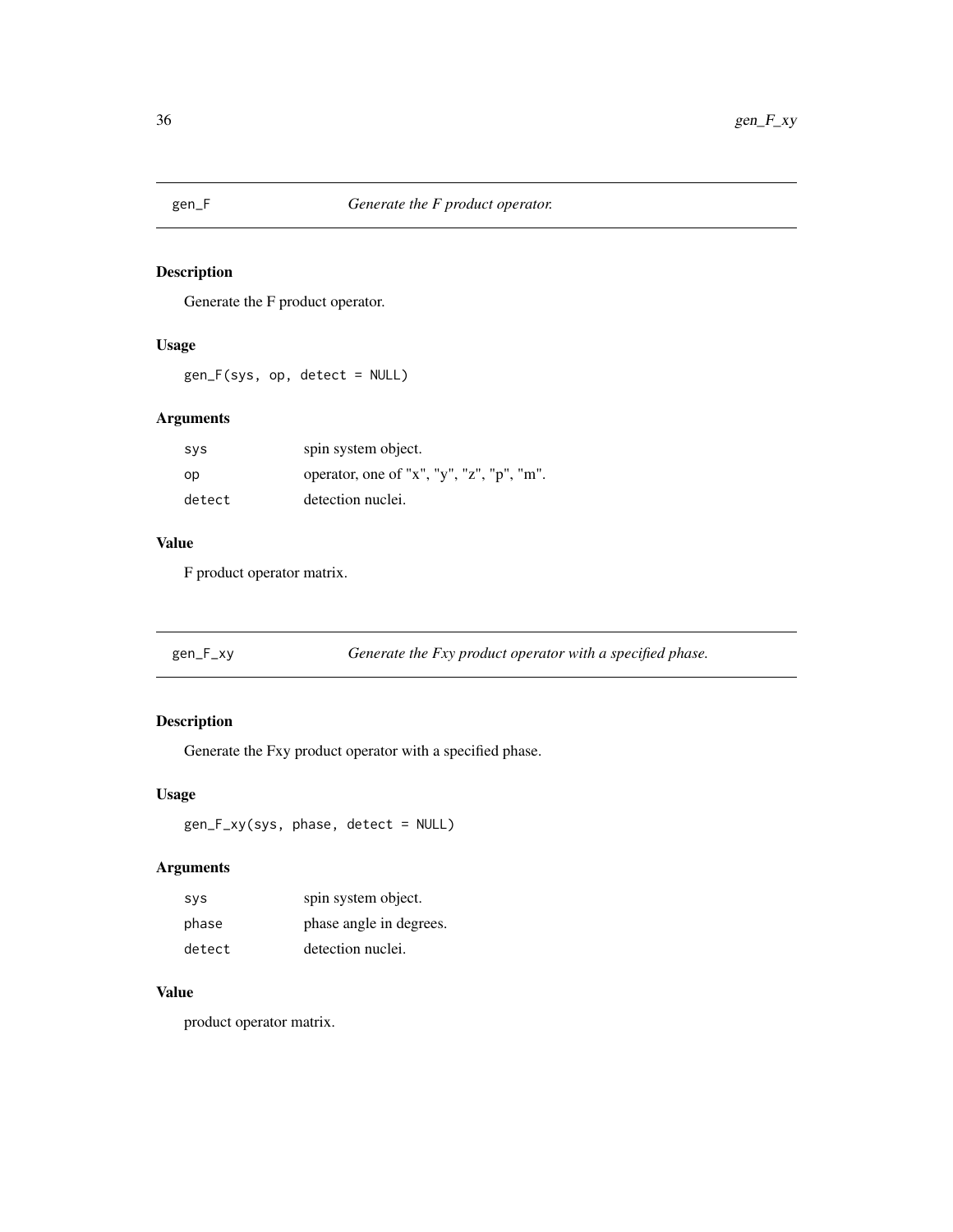get\_1h\_brain\_basis\_paras

*Return a list of* mol\_parameter *objects suitable for 1H brain MRS analyses.*

### Description

Return a list of mol\_parameter objects suitable for 1H brain MRS analyses.

### Usage

```
get_1h_brain_basis_paras(ft, metab_lw = NULL, lcm_compat = FALSE)
```
### Arguments

| ft             | transmitter frequency in Hz.                                               |
|----------------|----------------------------------------------------------------------------|
| metab lw       | linewidth of metabolite signals (Hz).                                      |
| $lcm\_compact$ | when TRUE, lipid, MM and -CrCH molecules will be excluded from the output. |

### Value

list of mol\_parameter objects.

```
get_1h_brain_basis_paras_v1
```
*Return a list of* mol\_parameter *objects suitable for 1H brain MRS analyses.*

# Description

Return a list of mol\_parameter objects suitable for 1H brain MRS analyses.

# Usage

```
get_1h_brain_basis_paras_v1(ft, metab_lw = NULL, lcm_compat = FALSE)
```
### Arguments

| ft             | transmitter frequency in Hz.                                               |
|----------------|----------------------------------------------------------------------------|
| metab lw       | linewidth of metabolite signals (Hz).                                      |
| $lcm\_compact$ | when TRUE, lipid, MM and -CrCH molecules will be excluded from the output. |

### Value

list of mol\_parameter objects.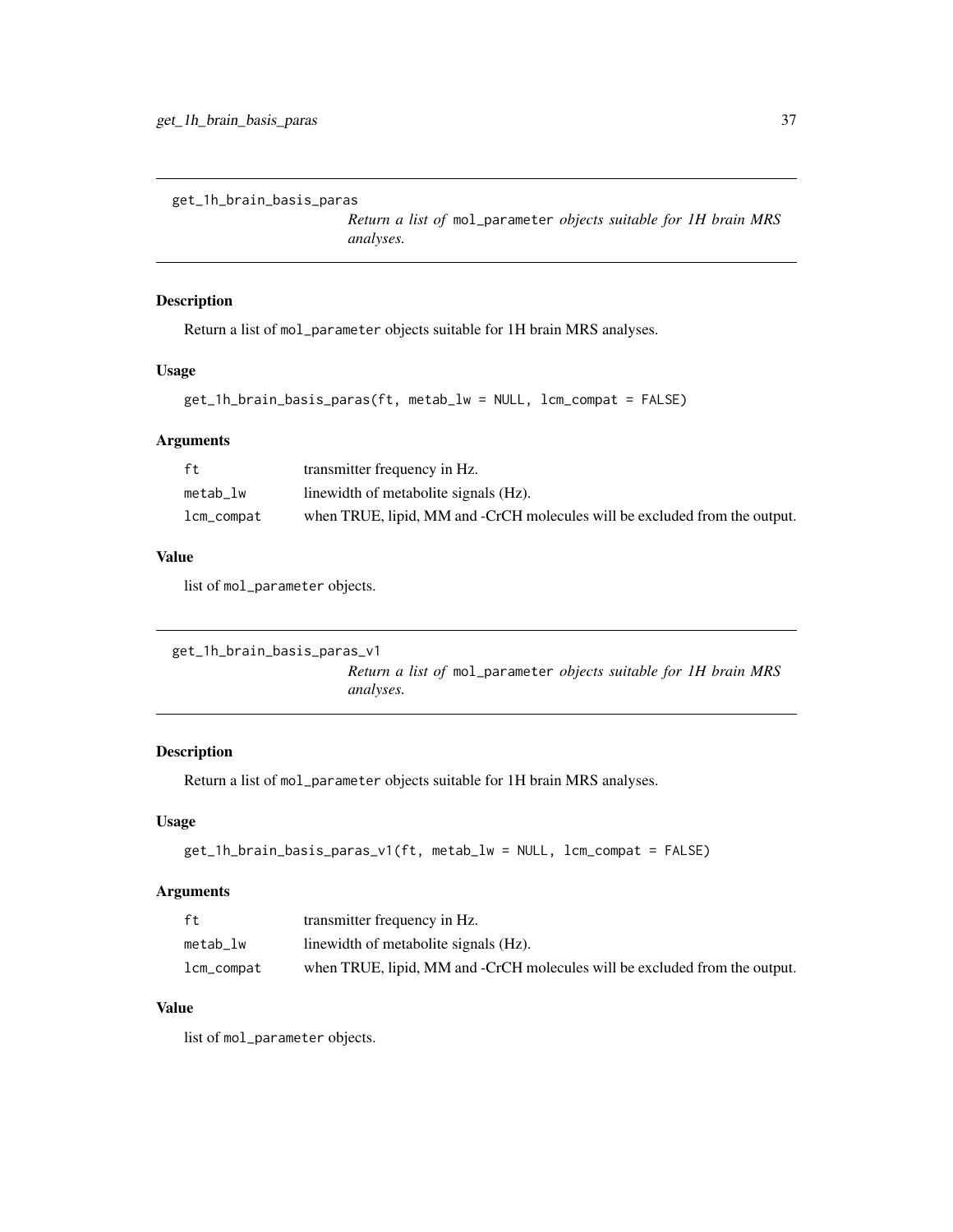```
get_1h_brain_basis_paras_v2
```
*Return a list of* mol\_parameter *objects suitable for 1H brain MRS analyses.*

# Description

Return a list of mol\_parameter objects suitable for 1H brain MRS analyses.

### Usage

```
get_1h_brain_basis_paras_v2(ft, metab_lw = NULL, lcm_compat = FALSE)
```
### Arguments

| ft         | transmitter frequency in Hz.                                               |
|------------|----------------------------------------------------------------------------|
| metab lw   | linewidth of metabolite signals (Hz).                                      |
| lcm_compat | when TRUE, lipid, MM and -CrCH molecules will be excluded from the output. |

### Value

list of mol\_parameter objects.

| get_2d_psf | Get the point spread function (PSF) for a 2D phase encoded MRSI |
|------------|-----------------------------------------------------------------|
|            | scan.                                                           |

# Description

Get the point spread function (PSF) for a 2D phase encoded MRSI scan.

### Usage

```
get_2d_psf(FOV = 160, mat_size = 16, sampling = "circ",
 hamming = FALSE)
```
### Arguments

| <b>FOV</b>  | field of view in mm.                                         |
|-------------|--------------------------------------------------------------|
| $mat\_size$ | acquisition matrix size (not interpolated).                  |
| sampling    | can be either "circ" for circular or "rect" for rectangular. |
| hamming     | should Hamming k-space weighting be applied (default FALSE). |

# Value

A matrix of the PSF with 1mm resolution.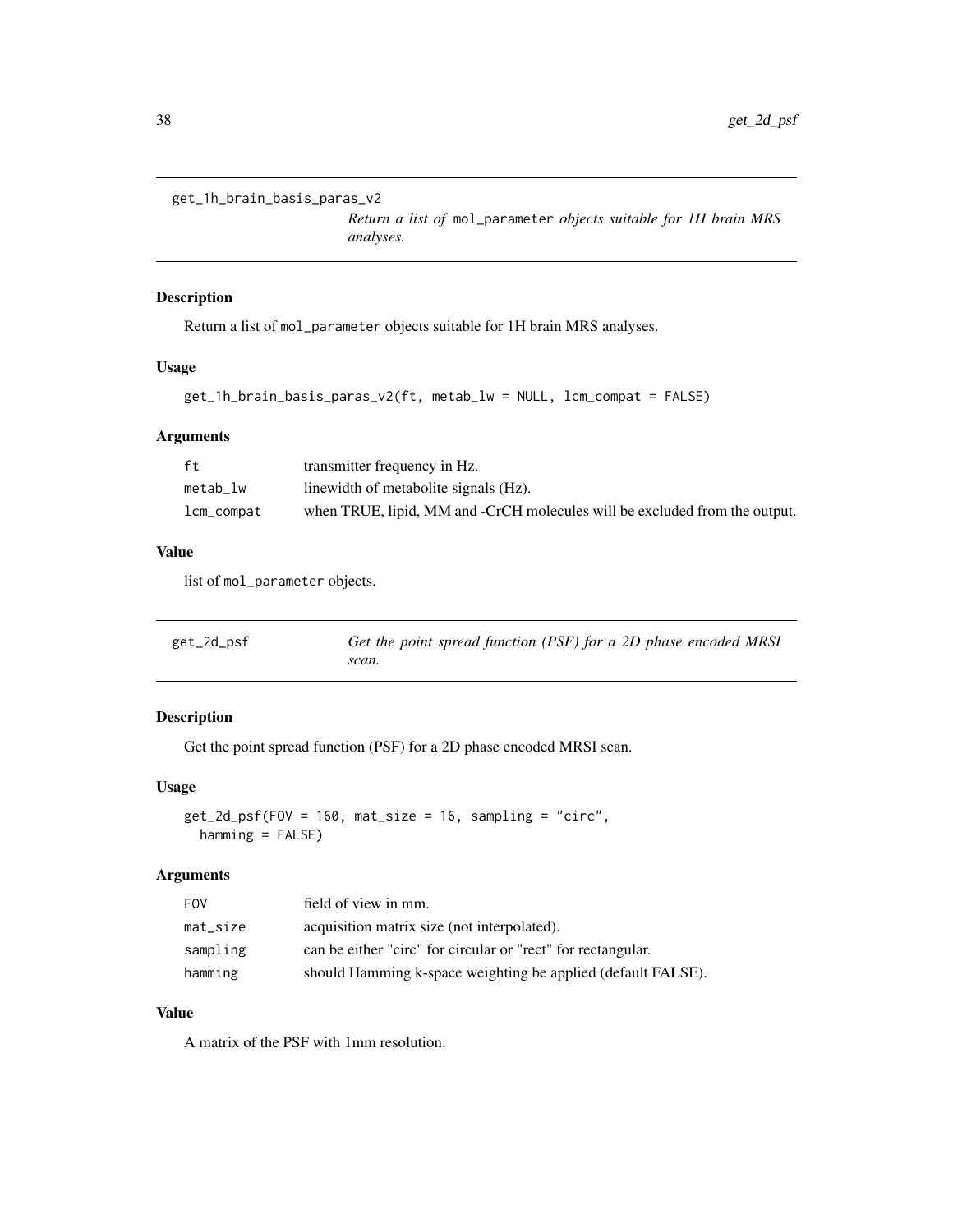Return acquisition parameters from a MRS data object.

#### Usage

```
get_acq_paras(mrs_data)
```
# Arguments

mrs\_data MRS data.

### Value

list of acquisition parameters.

get\_dyns *Extract a subset of dynamic scans.*

### Description

Extract a subset of dynamic scans.

### Usage

get\_dyns(mrs\_data, subset)

### Arguments

| mrs_data | dynamic MRS data.                                              |
|----------|----------------------------------------------------------------|
| subset   | vector containing indices to the dynamic scans to be returned. |

### Value

MRS data containing the subset of requested dynamics.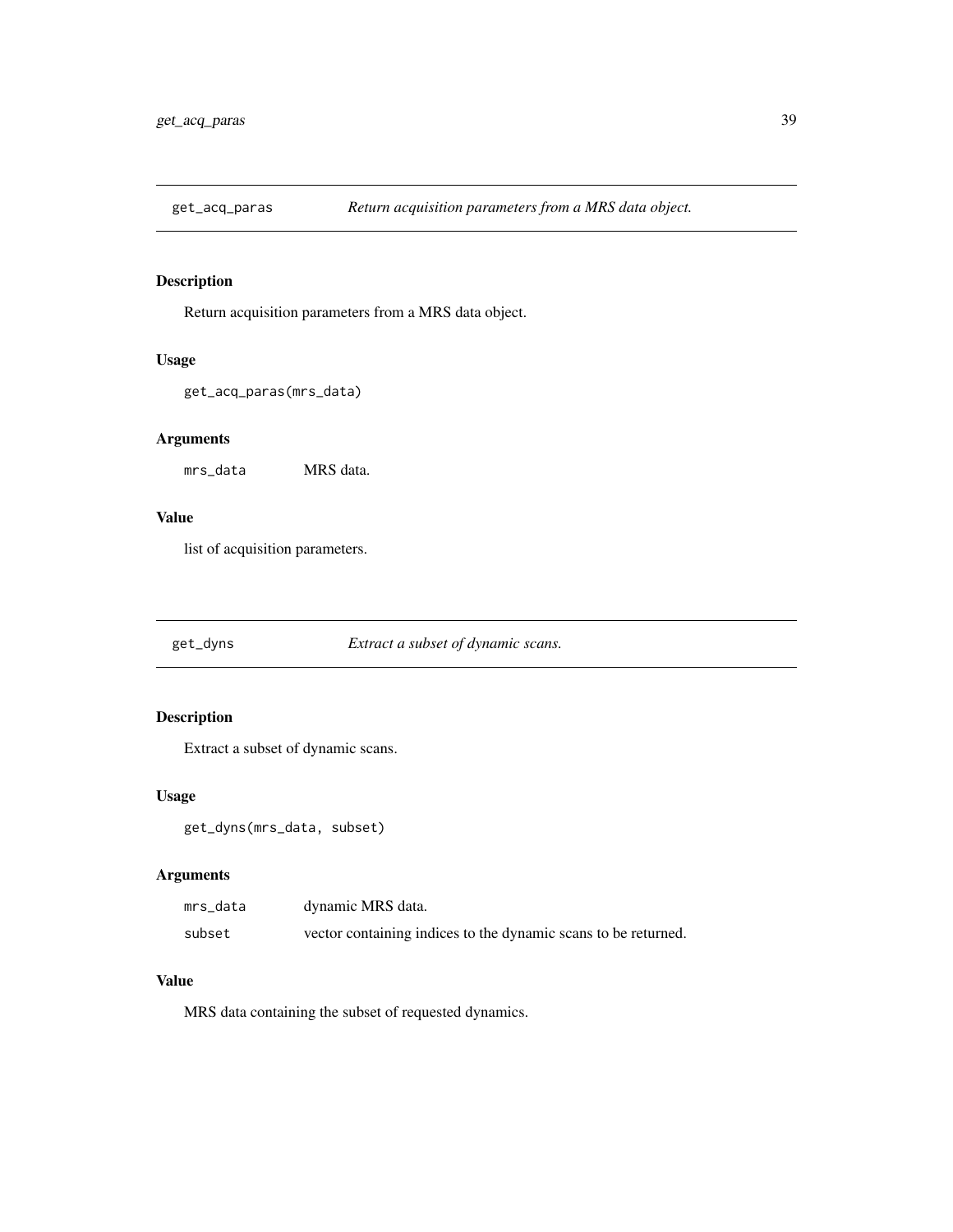Return even numbered dynamic scans starting from 1 (2,4,6...).

#### Usage

```
get_even_dyns(mrs_data)
```
### Arguments

mrs\_data dynamic MRS data.

### Value

dynamic MRS data containing even numbered scans.

get\_fh\_dyns *Return the first half of a dynamic series.*

# Description

Return the first half of a dynamic series.

### Usage

```
get_fh_dyns(mrs_data)
```
### Arguments

mrs\_data dynamic MRS data.

#### Value

first half of the dynamic series.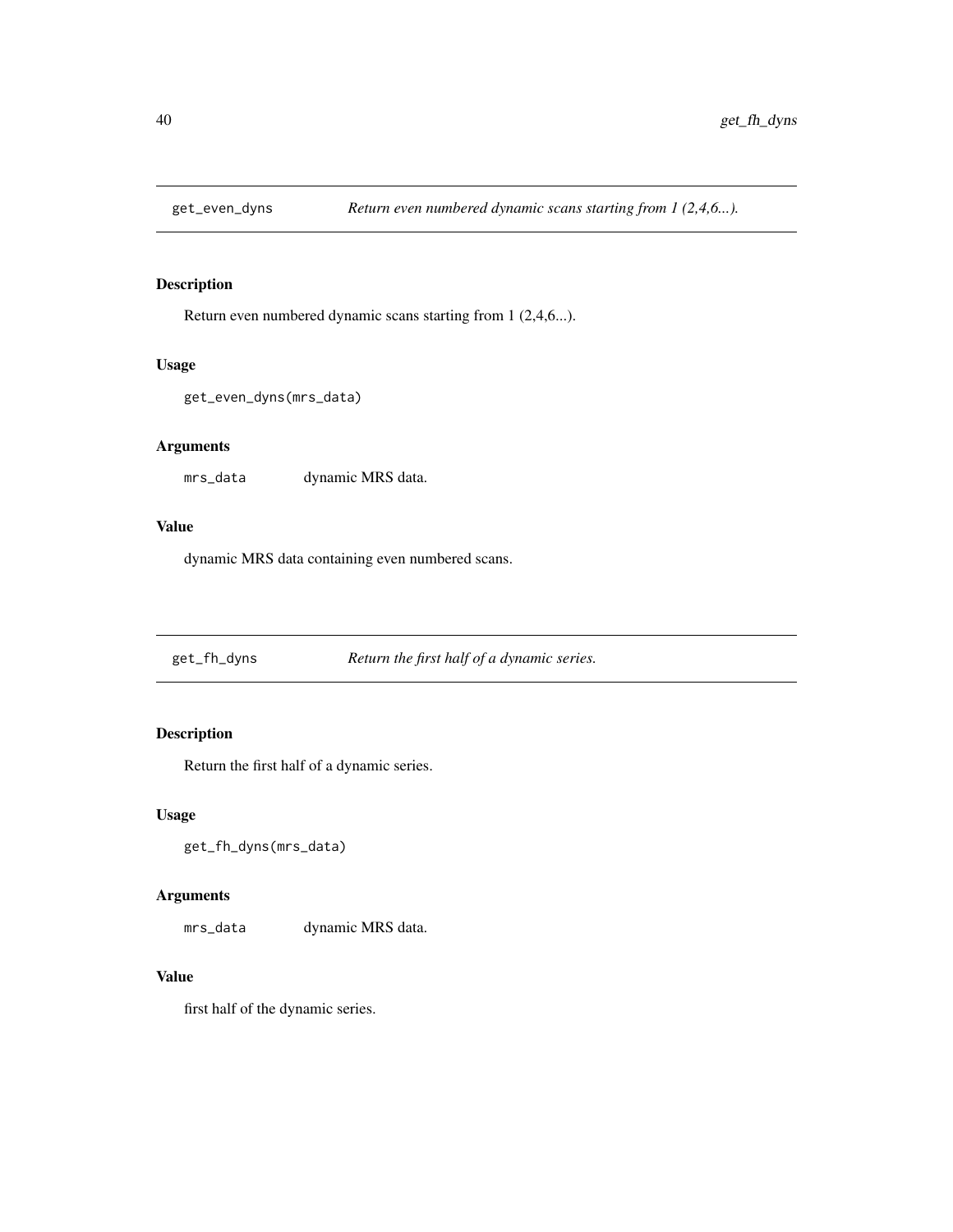Get a data array from a fit result.

# Usage

get\_fit\_map(fit\_res, name)

# Arguments

| fit_res | fit_result object.                       |
|---------|------------------------------------------|
| name    | name of the quantity to plot, eg "TNAA". |

get\_fp *Return the first time-domain data point.*

# Description

Return the first time-domain data point.

# Usage

get\_fp(mrs\_data)

# Arguments

mrs\_data MRS data.

# Value

first time-domain data point.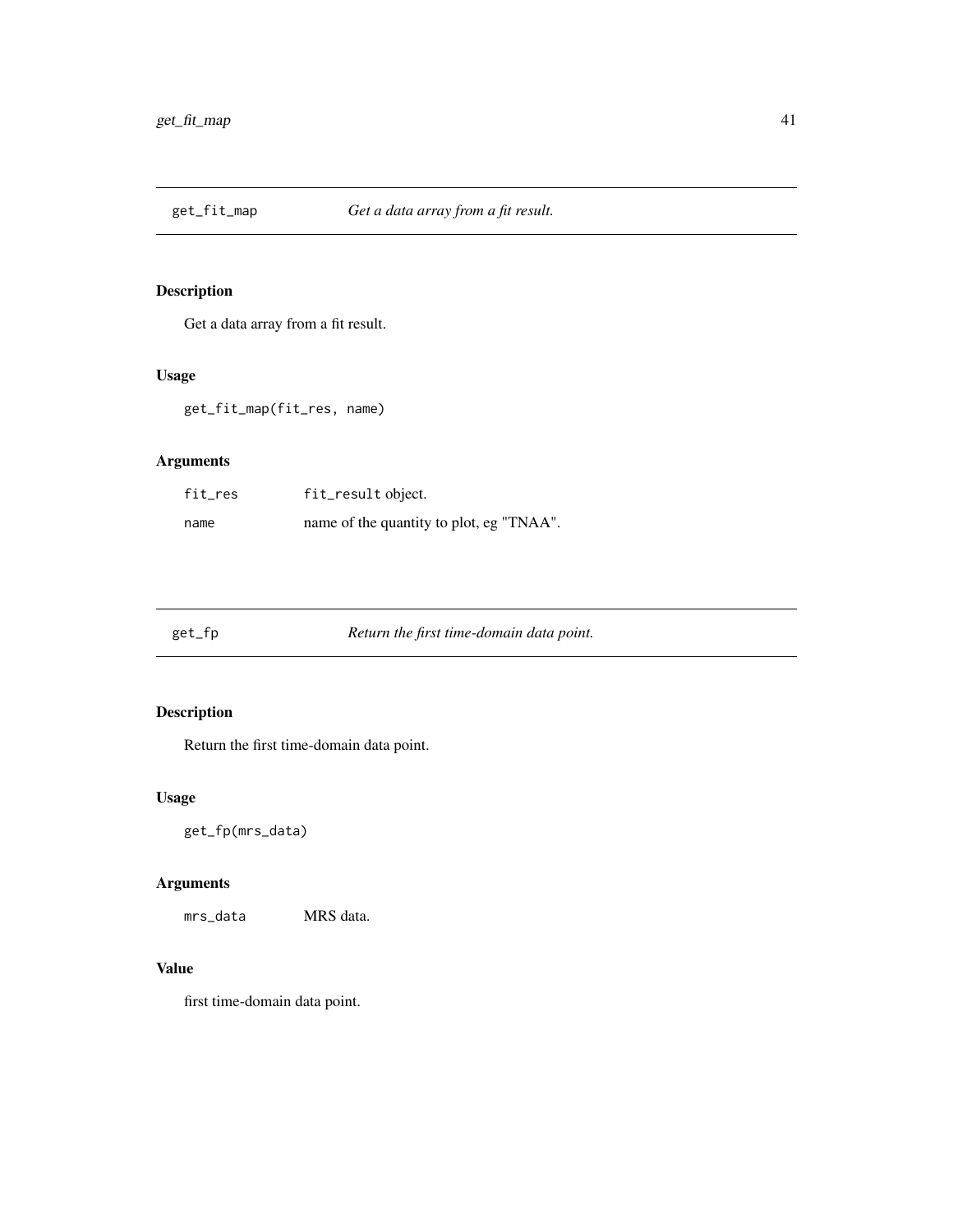get\_guassian\_pulse *Generate a gaussian pulse shape.*

# Description

Generate a gaussian pulse shape.

### Usage

```
get_guassian_pulse(angle, n, trunc = 1)
```
# Arguments

| angle | pulse angle in degrees.       |
|-------|-------------------------------|
| n     | number of points to generate. |
| trunc | percentage truncation factor. |

| get_metab | Extract the metabolite component from an mrs_data object. |  |
|-----------|-----------------------------------------------------------|--|
|           |                                                           |  |

# Description

Extract the metabolite component from an mrs\_data object.

# Usage

get\_metab(mrs\_data)

# Arguments

mrs\_data MRS data.

### Value

metabolite component.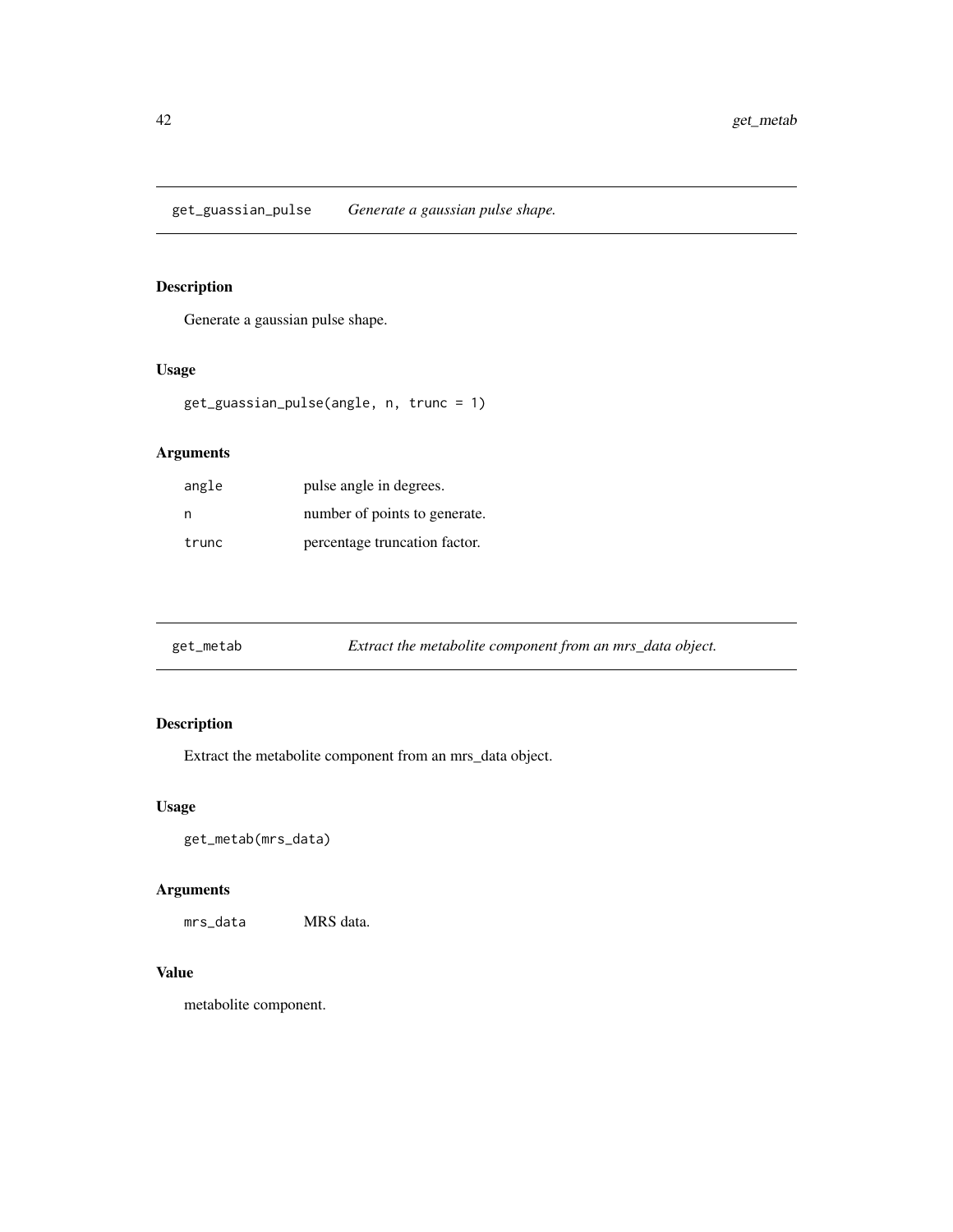get\_mol\_names *Return a character array of names that may be used with the* get\_mol\_paras *function.*

# Description

Return a character array of names that may be used with the get\_mol\_paras function.

### Usage

get\_mol\_names()

# Value

a character array of names.

get\_mol\_paras *Get a* mol\_parameters *object for a named molecule.*

# Description

Get a mol\_parameters object for a named molecule.

### Usage

get\_mol\_paras(name, ...)

# Arguments

| name | the name of the molecule.                          |
|------|----------------------------------------------------|
| .    | arguments to pass to molecule definition function. |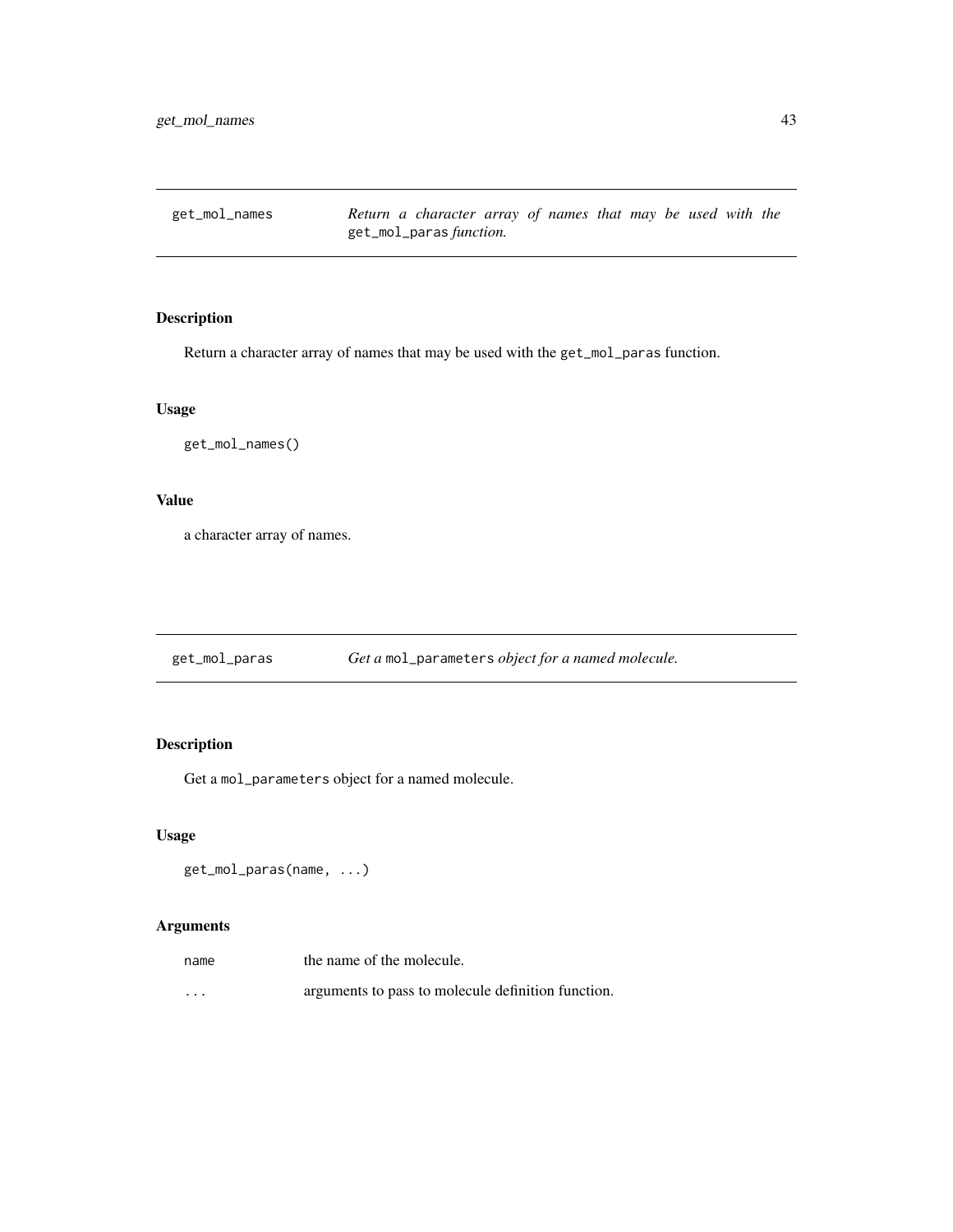Localisation is assumed to be perfect in the z direction and determined by the ker input in the x-y direction.

# Usage

get\_mrsi2d\_seg(mrs\_data, mri\_seg, ker)

### Arguments

| mrs_data | 2D MRSI data with multiple voxels in the x-y dimension.                                                                       |
|----------|-------------------------------------------------------------------------------------------------------------------------------|
| mri_seg  | MRI data with values corresponding to the segmentation class. Must be 1mm<br>isotropic resolution.                            |
| ker      | MRSI PSF kernel in the x-y direction compatible with the mmand package, eg:<br>$mmand::shapeKernel(c(10, 10), type = "box").$ |

#### Value

a data frame of partial volume estimates.

| get_mrsi_voi | Generate a MRSI VOI from an mrs_data object. |
|--------------|----------------------------------------------|
|--------------|----------------------------------------------|

# Description

Generate a MRSI VOI from an mrs\_data object.

### Usage

```
get_mrsi_voi(mrs_data, target_mri = NULL, map = NULL,
 ker = mmand::boxKernel())
```
### Arguments

| mrs_data   | MRS data.                                               |
|------------|---------------------------------------------------------|
| target_mri | optional image data to match the intended volume space. |
| map        | optional voi intensity map.                             |
| ker        | kernel to rescale the map data to the target mri.       |

# Value

volume data as a nifti object.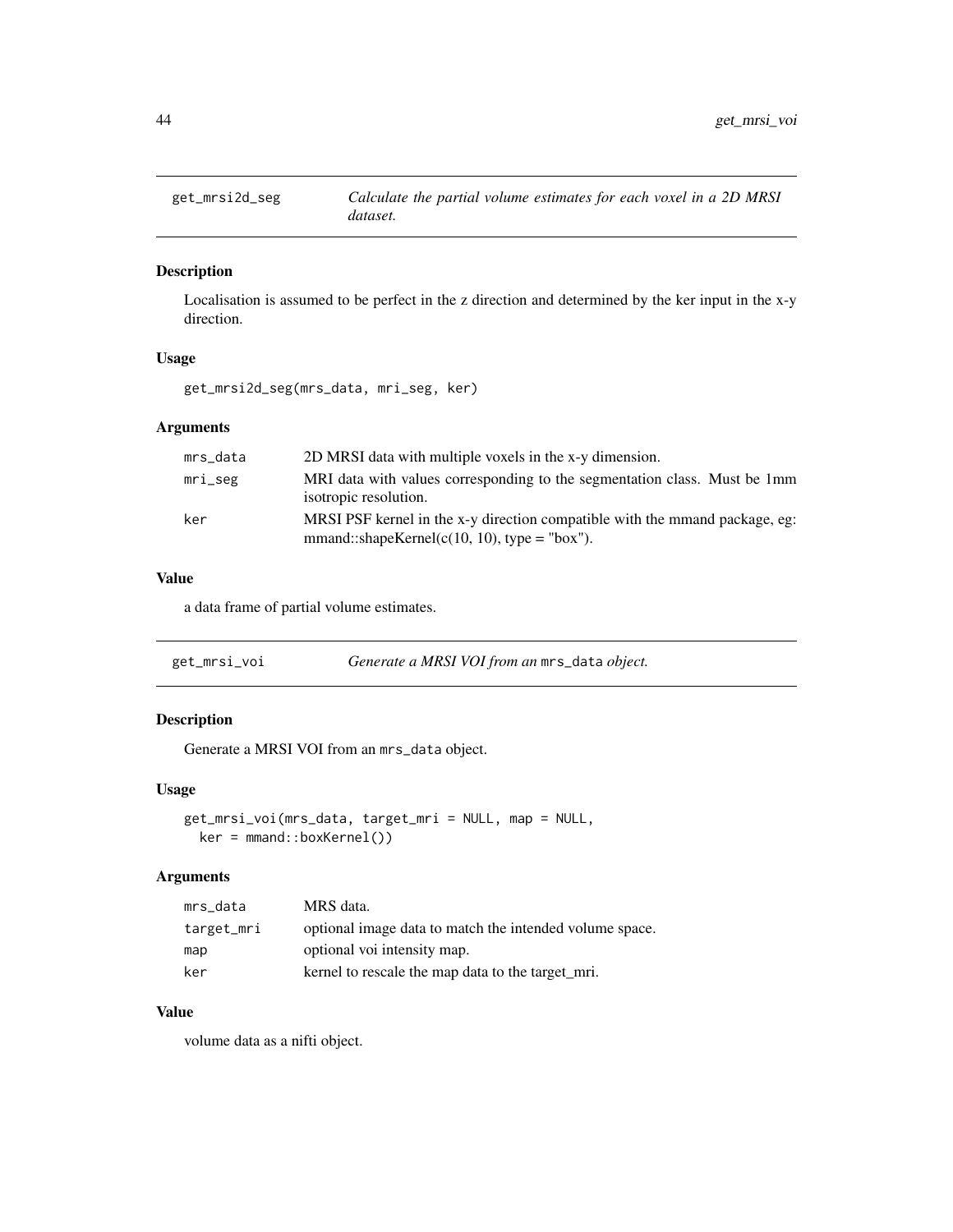Generate a MRSI voxel from an mrs\_data object.

### Usage

get\_mrsi\_voxel(mrs\_data, target\_mri, x\_pos, y\_pos, z\_pos)

### Arguments

| mrs_data   | MRS data.                                               |
|------------|---------------------------------------------------------|
| target_mri | optional image data to match the intended volume space. |
| x_pos      | x voxel coordinate.                                     |
| $y_p$ os   | y voxel coordinate.                                     |
| $Z_ppos$   | z voxel coordinate.                                     |

### Value

volume data as a nifti object.

get\_mrsi\_voxel\_xy\_psf *Generate a MRSI voxel PSF from an* mrs\_data *object.*

### Description

Generate a MRSI voxel PSF from an mrs\_data object.

### Usage

```
get_mrsi_voxel_xy_psf(mrs_data, target_mri, x_pos, y_pos, z_pos)
```
# Arguments

| mrs_data   | MRS data.                                               |
|------------|---------------------------------------------------------|
| target_mri | optional image data to match the intended volume space. |
| x_pos      | x voxel coordinate.                                     |
| y_pos      | y voxel coordinate.                                     |
| z_pos      | z voxel coordinate.                                     |

# Value

volume data as a nifti object.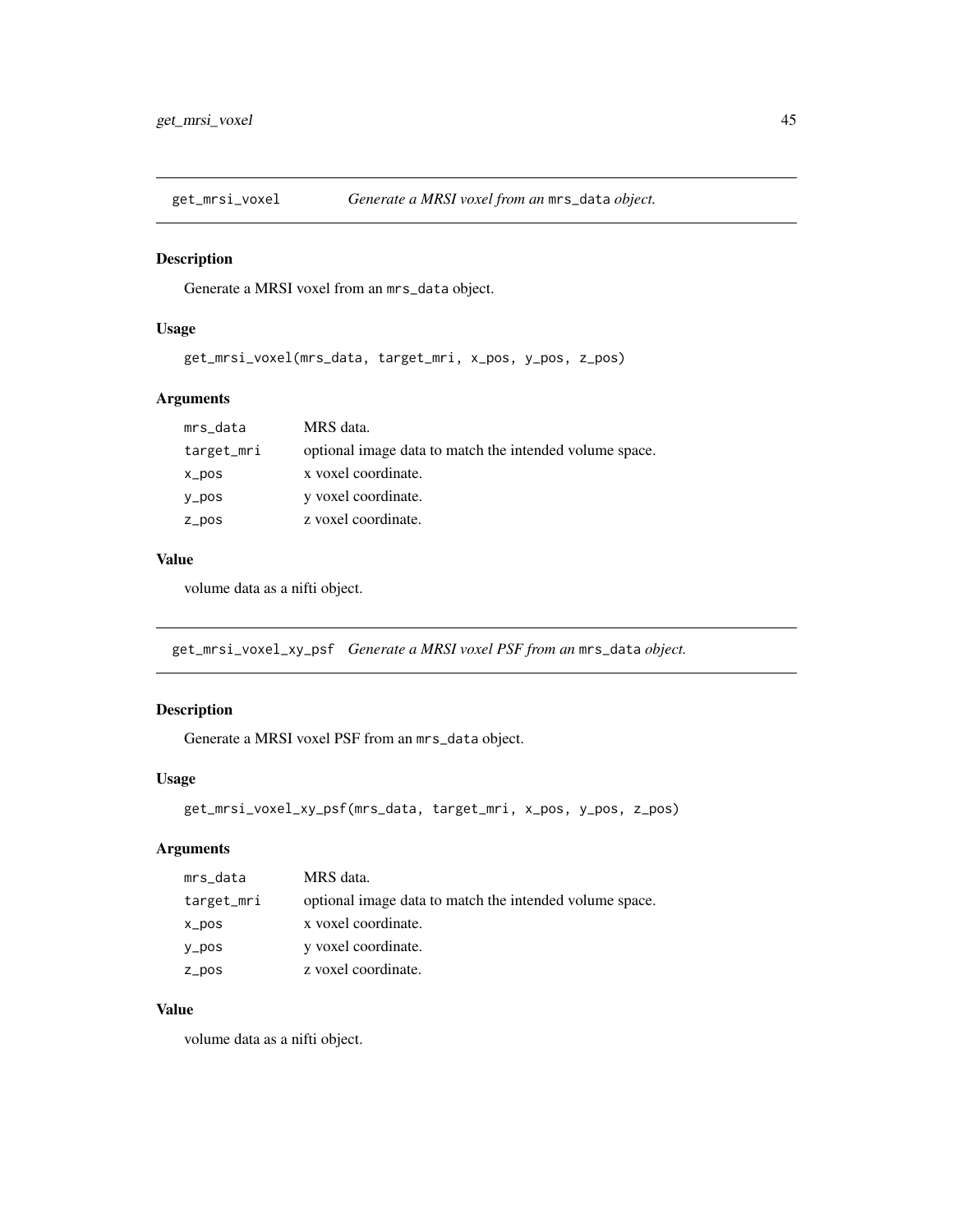Return odd numbered dynamic scans starting from 1 (1,3,5...).

#### Usage

```
get_odd_dyns(mrs_data)
```
### Arguments

mrs\_data dynamic MRS data.

#### Value

dynamic MRS data containing odd numbered scans.

get\_ref *Extract the reference component from an mrs\_data object.*

### Description

Extract the reference component from an mrs\_data object.

### Usage

get\_ref(mrs\_data)

### Arguments

mrs\_data MRS data.

#### Value

reference component.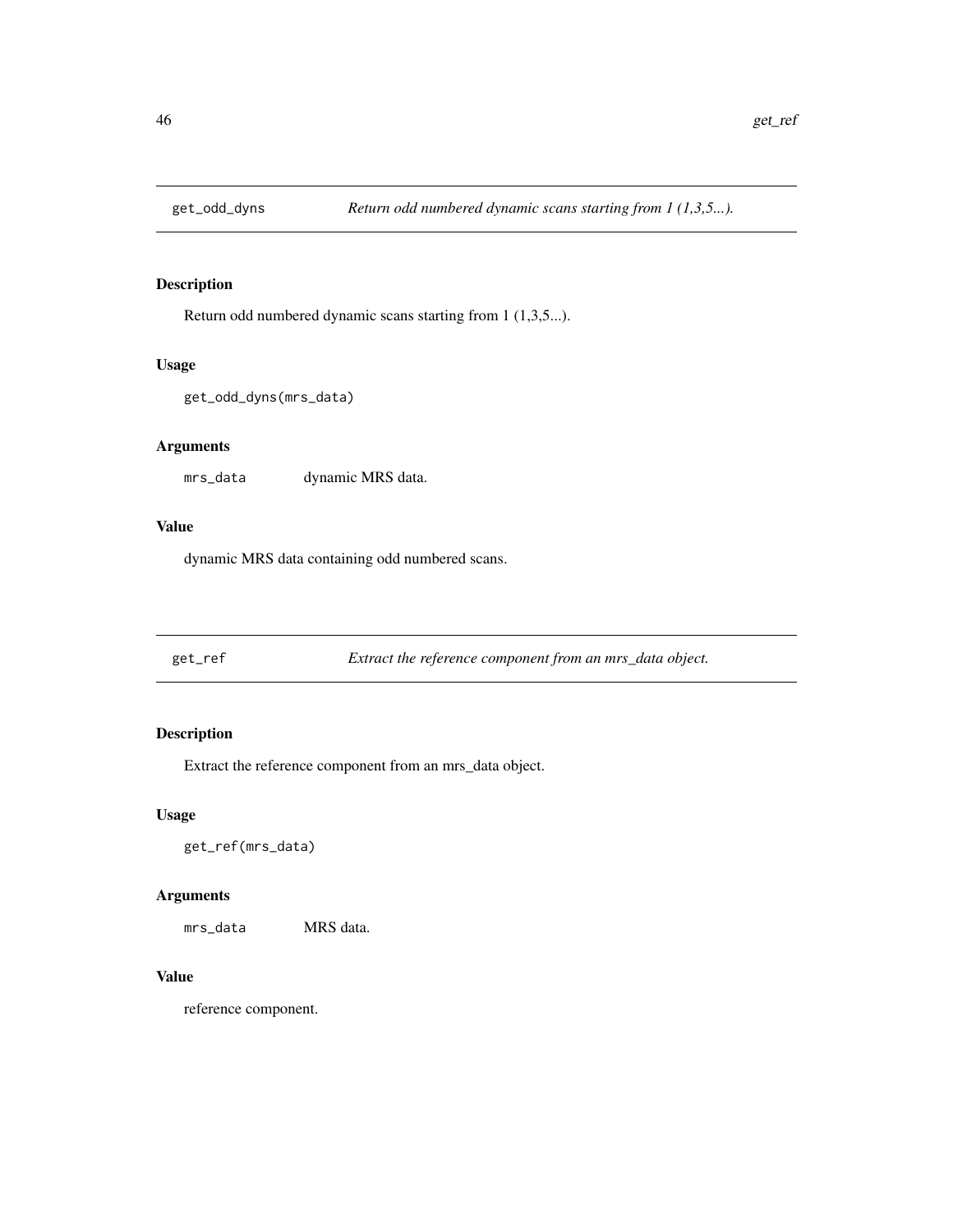Get the indices of data points lying between two values (end  $> x > start$ ).

### Usage

get\_seg\_ind(scale, start, end)

# Arguments

| scale | full list of values.          |
|-------|-------------------------------|
| start | smallest value in the subset. |
| end   | largest value in the subset.  |

# Value

set of indices.

get\_sh\_dyns *Return the second half of a dynamic series.*

### Description

Return the second half of a dynamic series.

### Usage

get\_sh\_dyns(mrs\_data)

# Arguments

mrs\_data dynamic MRS data.

# Value

second half of the dynamic series.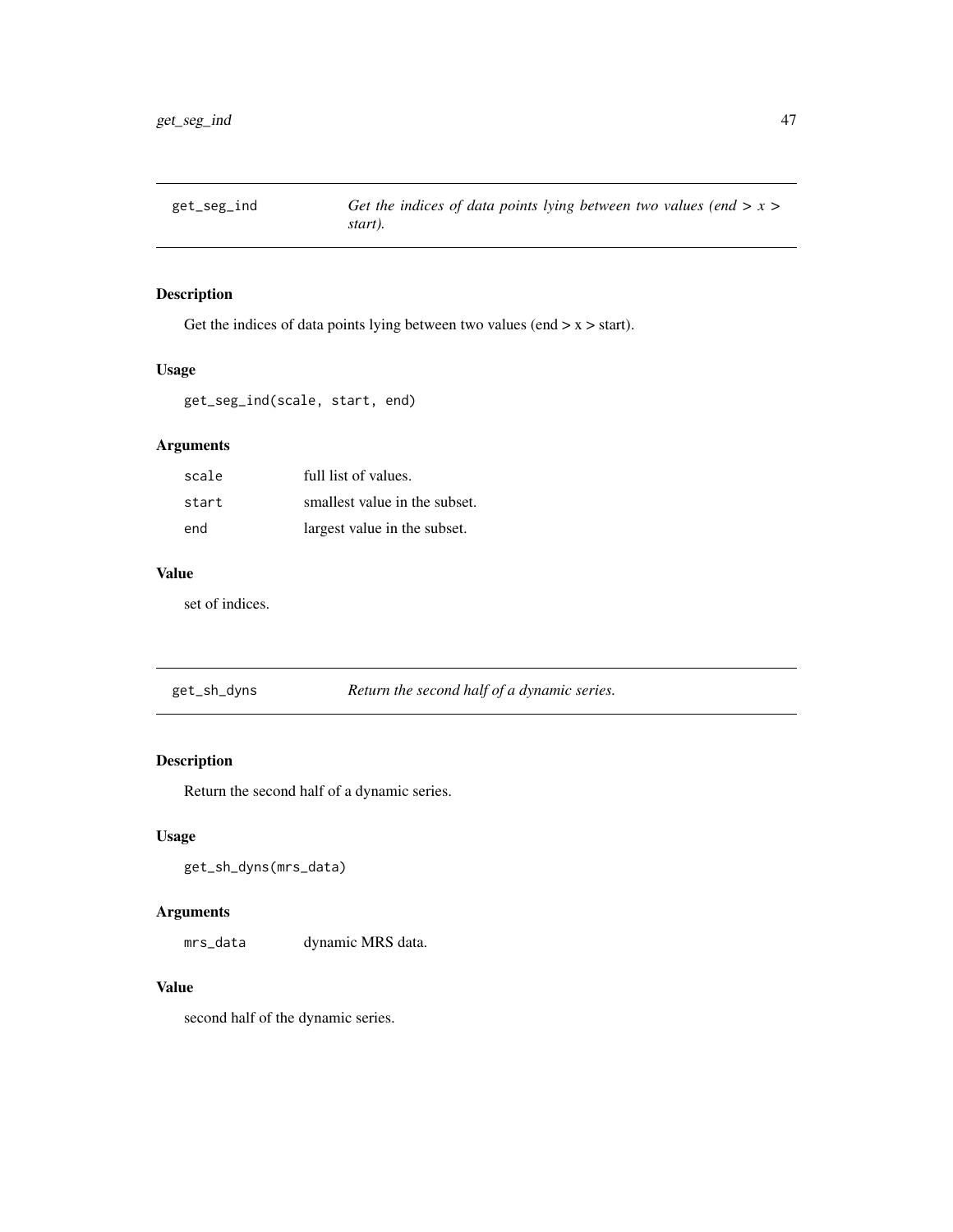Return a single slice from a larger MRSI dataset.

### Usage

```
get_slice(mrs_data, z_pos)
```
### Arguments

| mrs data | MRSI data.              |
|----------|-------------------------|
| z_pos    | the z index to extract. |

# Value

MRS data.

get\_subset *Extract a subset of MRS data.*

# Description

Extract a subset of MRS data.

# Usage

```
get_subset(mrs_data, x_set = NULL, y_set = NULL, z_set = NULL,
  dyn_set = NULL, coil_set = NULL)
```
### Arguments

| mrs_data | MRS data object.                                        |
|----------|---------------------------------------------------------|
| x_set    | x indices to include in the output (default all).       |
| y_set    | y indices to include in the output (default all).       |
| z_set    | z indices to include in the output (default all).       |
| dyn_set  | dynamic indices to include in the output (default all). |
| coil_set | coil indices to include in the output (default all).    |

### Value

selected subset of MRS data.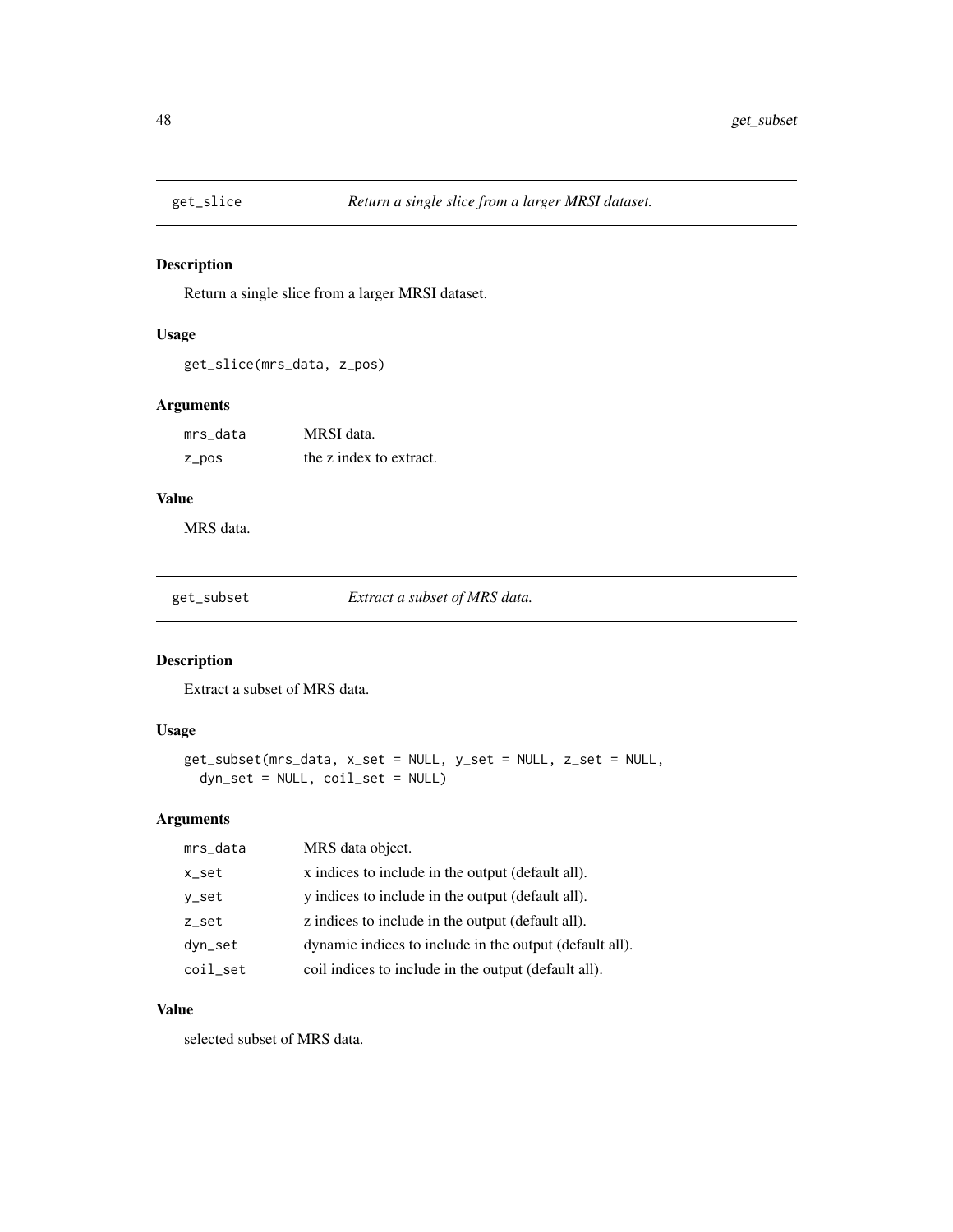Generate a SVS acquisition volume from an mrs\_data object.

# Usage

```
get_svs_voi(mrs_data, target_mri)
```
# Arguments

| mrs data   | MRS data.                                               |
|------------|---------------------------------------------------------|
| target_mri | optional image data to match the intended volume space. |

### Value

volume data as a nifti object.

| get_td_amp | Return an array of amplitudes derived from fitting the initial points in |
|------------|--------------------------------------------------------------------------|
|            | the time domain and extrapolating back to $t=0$ .                        |

### Description

Return an array of amplitudes derived from fitting the initial points in the time domain and extrapolating back to t=0.

### Usage

get\_td\_amp(mrs\_data, nstart = 10, nend = 50)

### Arguments

| mrs data | MRS data.                |
|----------|--------------------------|
| nstart   | first data point to fit. |
| nend     | last data point to fit.  |

# Value

array of amplitudes.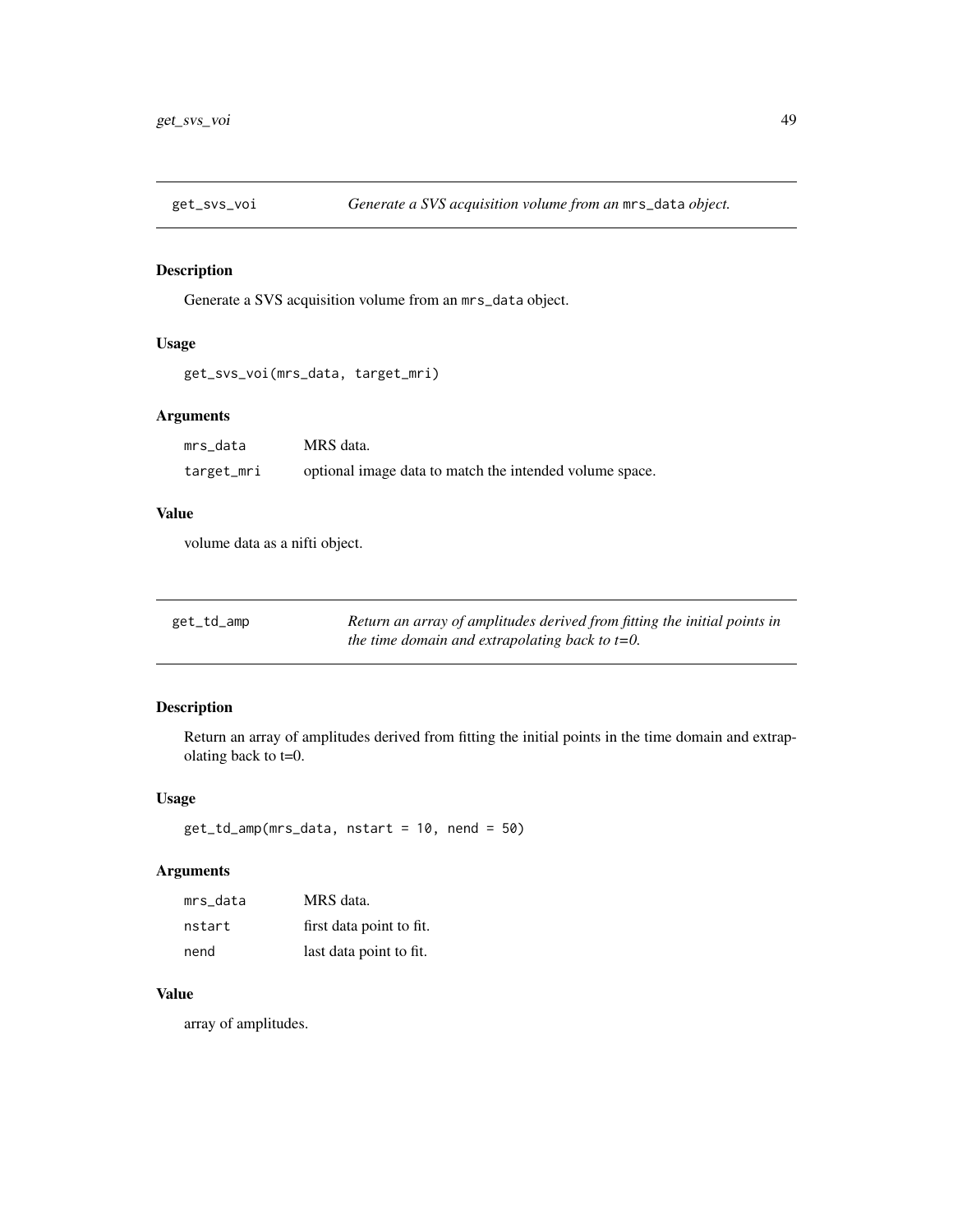Generate a mol\_parameters object for a simple spin system with one resonance.

### Usage

```
get_uncoupled_mol(name, chem_shift, nucleus, scale_factor, lw, lg)
```
# Arguments

| name         | name of the molecule.                                |
|--------------|------------------------------------------------------|
| chem_shift   | chemical shift of the resonance (PPM).               |
| nucleus      | nucleus $(1H, 31P).$                                 |
| scale_factor | multiplicative scaling factor.                       |
| 1w           | linewidth in Hz.                                     |
| 1g           | Lorentz-Gauss lineshape parameter (between 0 and 1). |

### Value

mol\_parameters object.

| get_voi_seg | Return the white matter, gray matter and CSF composition of a vol- |
|-------------|--------------------------------------------------------------------|
|             | ume.                                                               |

### Description

Return the white matter, gray matter and CSF composition of a volume.

### Usage

get\_voi\_seg(voi, mri\_seg)

# Arguments

| voi     | volume data as a nifti object.            |
|---------|-------------------------------------------|
| mri_seg | segmented brain volume as a nifti object. |

### Value

a vector of partial volumes expressed as percentages.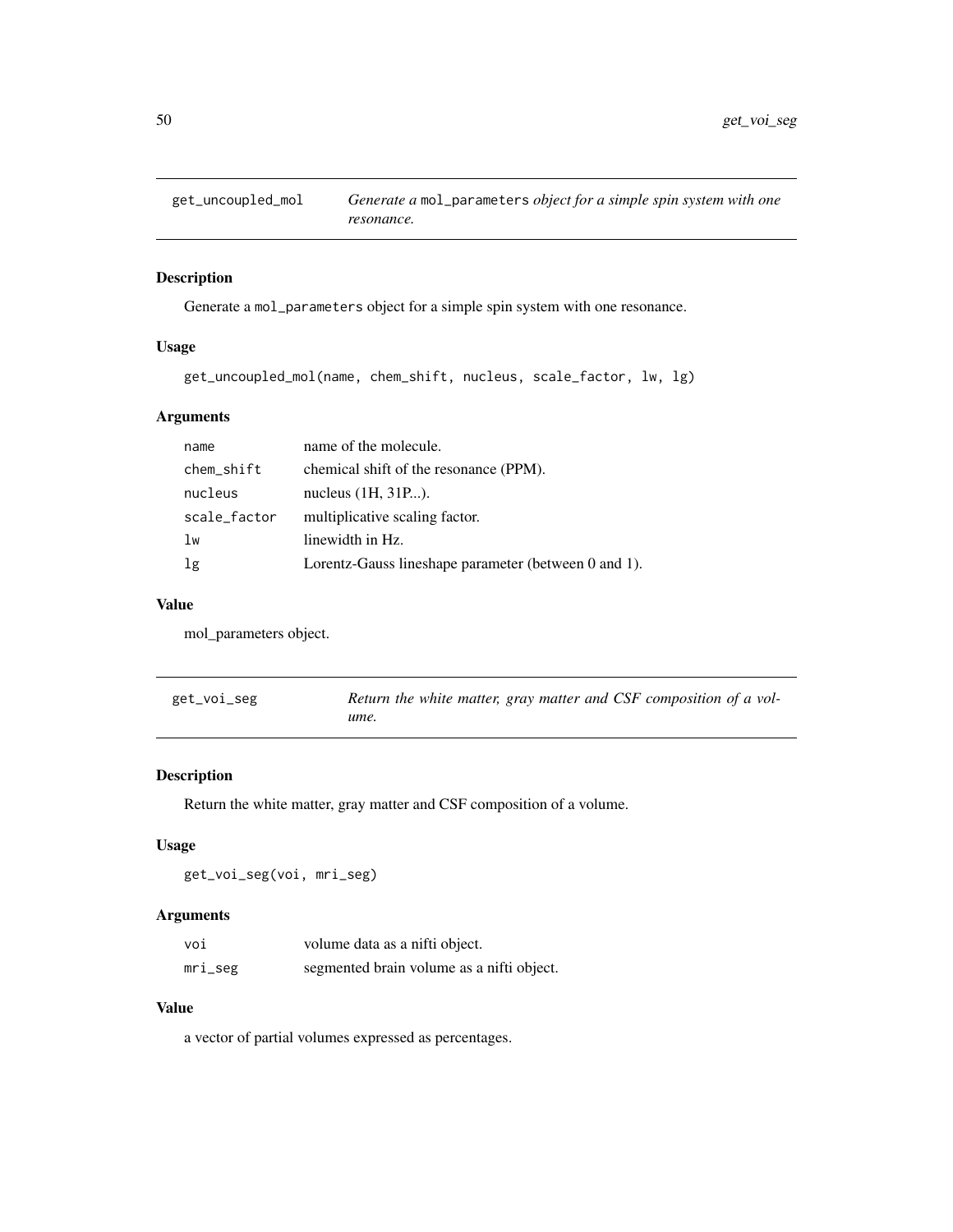get\_voi\_seg\_psf *Return the white matter, gray matter and CSF composition of a volume.*

#### Description

Return the white matter, gray matter and CSF composition of a volume.

### Usage

```
get_voi_seg_psf(psf, mri_seg)
```
# Arguments

| psf        | volume data as a nifti object.            |
|------------|-------------------------------------------|
| $mri\_seg$ | segmented brain volume as a nifti object. |

### Value

a vector of partial volumes expressed as percentages.

| get voxel |  |
|-----------|--|
|           |  |

get\_voxel *Return a single voxel from a larger mrs dataset.*

### Description

Return a single voxel from a larger mrs dataset.

### Usage

```
get_voxel(mrs_data, x_pos = 1, y_pos = 1, z_pos = 1, dyn = 1,\text{coil} = 1
```
#### Arguments

| mrs_data         | MRS data.                        |
|------------------|----------------------------------|
| $x_{\text{pos}}$ | the x index to plot.             |
| $y_p$ os         | the y index to plot.             |
| $Z_p$ pos        | the z index to plot.             |
| dyn              | the dynamic index to plot.       |
| coil             | the coil element number to plot. |

### Value

MRS data.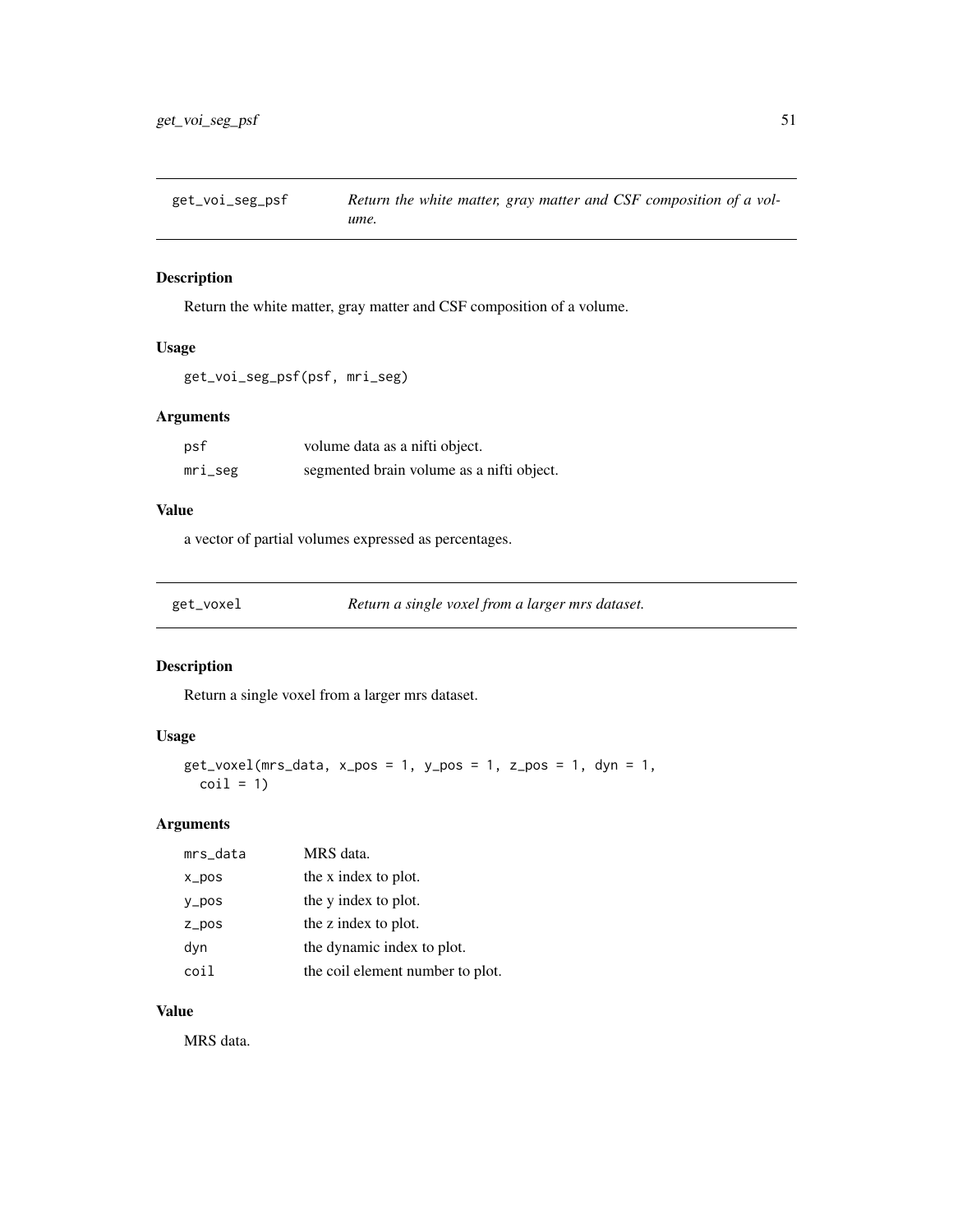Grid shift MRSI data in the x/y dimension.

### Usage

grid\_shift\_xy(mrs\_data, x\_shift, y\_shift)

### Arguments

| mrs_data | MRSI data in the spatial domain.                      |
|----------|-------------------------------------------------------|
| x shift  | shift to apply in the x-direction in units of voxels. |
| v_shift  | shift to apply in the y-direction in units of voxels. |

# Value

shifted data.

| hsvd_filt | HSVD based signal filter. |
|-----------|---------------------------|
|-----------|---------------------------|

# Description

HSVD based signal filter described in: Barkhuijsen H, de Beer R, van Ormondt D. Improved algorithm for noniterative and timedomain model fitting to exponentially damped magnetic resonance signals. J Magn Reson 1987;73:553-557.

# Usage

```
hsvd_filt(mrs_data, xlim = c(-30, 30), comps = 50, propack = FALSE)
```
### Arguments

| mrs_data | MRS data to be filtered.                              |
|----------|-------------------------------------------------------|
| xlim     | frequency range in Hz to filter.                      |
| comps    | number of Lorentzian components to use for modelling. |
| propack  | option to use PROPACK SVD (logical).                  |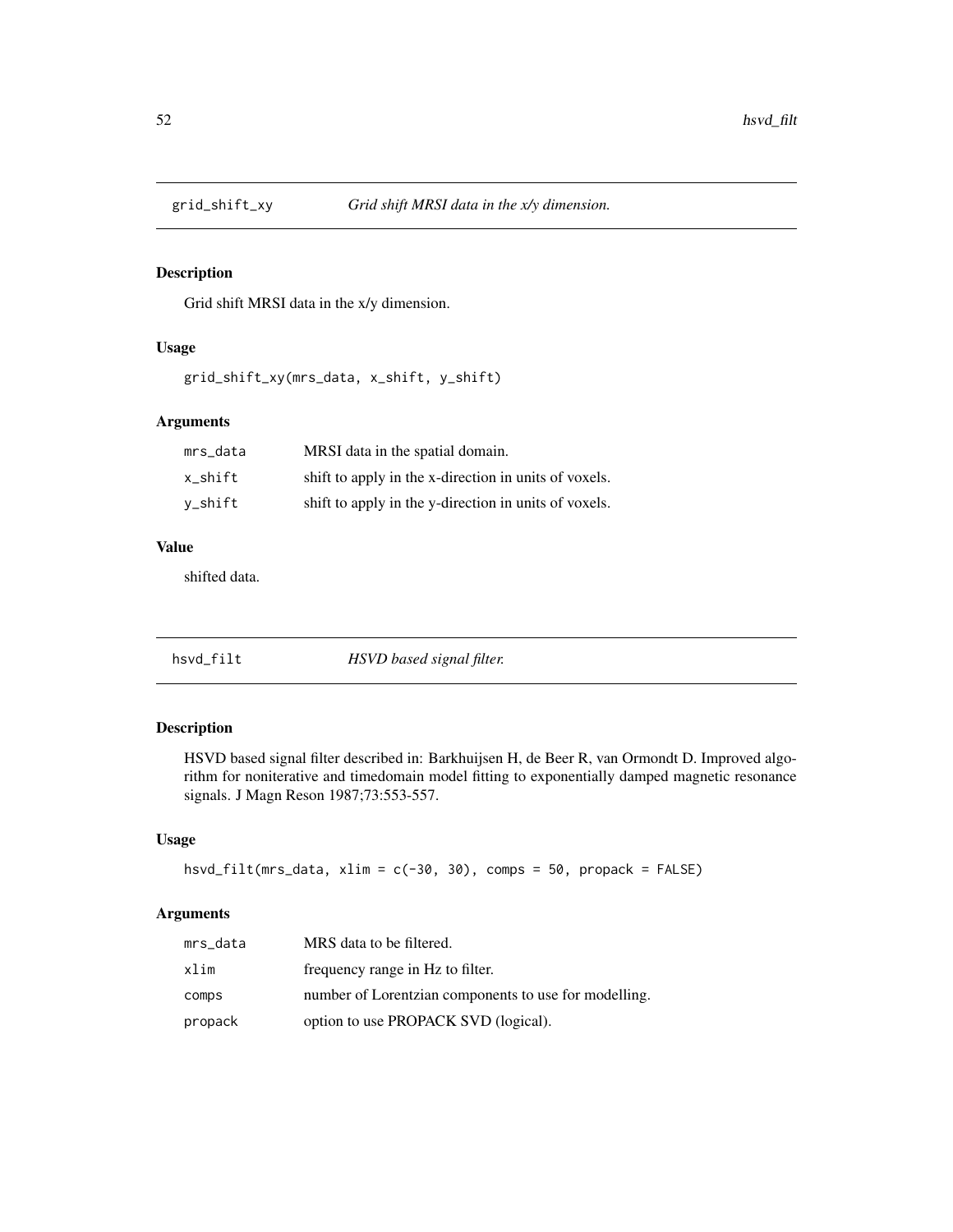Perform an iffshift and ifft on a vector.

### Usage

ift\_shift(vec\_in)

# Arguments

vec\_in vector input.

### Value

output vector.

| ift_shift_mat | Perform an ifft and ifftshift on a matrix with each column replaced by |
|---------------|------------------------------------------------------------------------|
|               | <i>its shifted ifft.</i>                                               |

# Description

Perform an ifft and ifftshift on a matrix with each column replaced by its shifted ifft.

# Usage

ift\_shift\_mat(mat\_in)

# Arguments

mat\_in matrix input.

# Value

output matrix.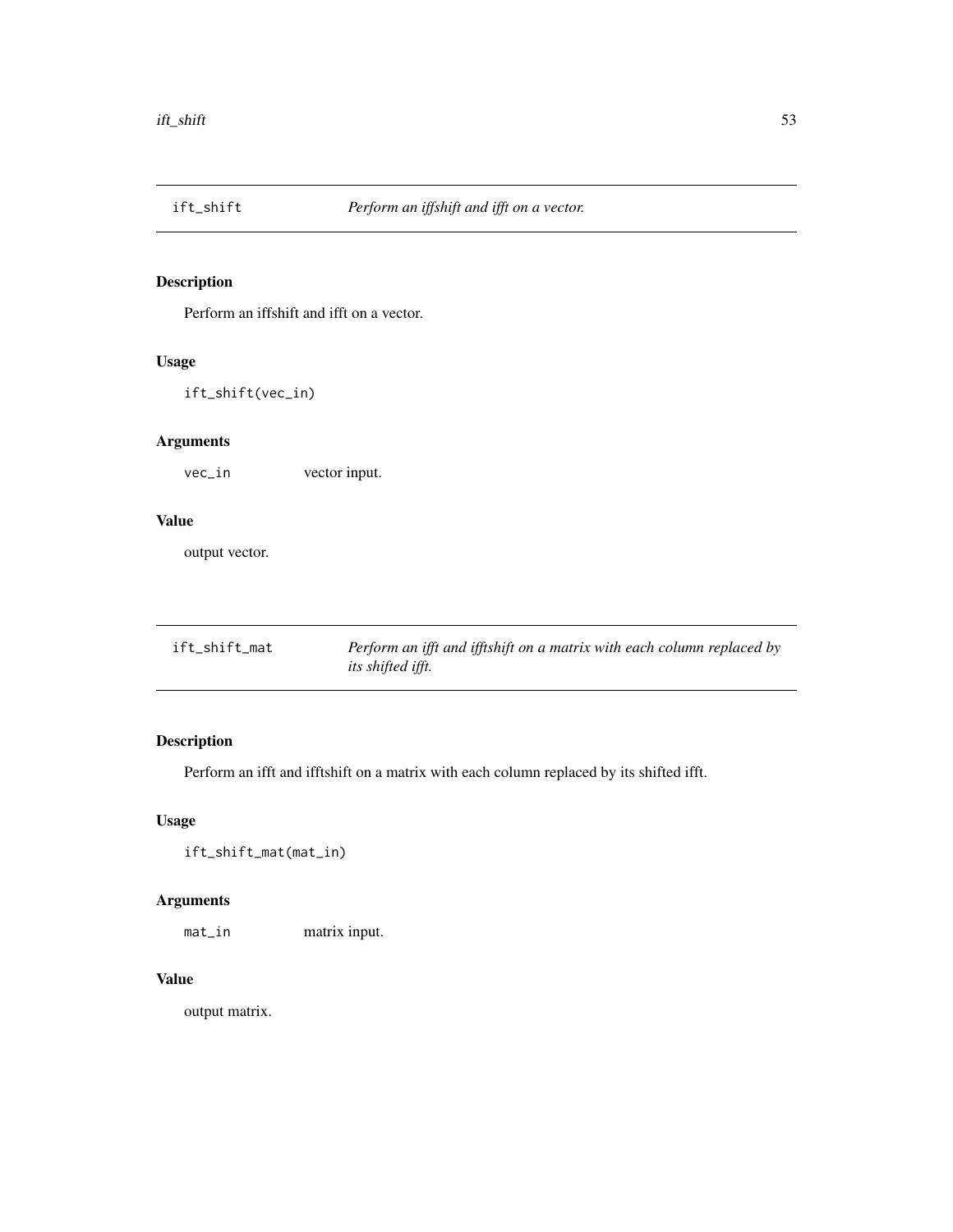Apply Im operator to an MRS dataset.

### Usage

## S3 method for class 'mrs\_data'  $Im(z)$ 

### Arguments

z MRS data.

### Value

MRS data following Im operator.

image.mrs\_data *Image plot method for objects of class mrs\_data.*

#### Description

Image plot method for objects of class mrs\_data.

#### Usage

```
## S3 method for class 'mrs_data'
image(x, xlim = NULL, mode = "re", col = NULL,\dim = "dyn", x\_pos = NULL, y\_pos = NULL, z\_pos = NULL, dyn = 1,coil = 1, restore_def_par = TRUE, y_ticks = NULL, vline = NULL,
 hline = NULL, ...
```
### Arguments

| x    | object of class mrs data.                                                                                 |
|------|-----------------------------------------------------------------------------------------------------------|
| xlim | the range of values to display on the x-axis, eg xlim = $c(4,1)$ .                                        |
| mode | representation of the complex numbers to be plotted, can be one of: "re", "im",<br>"mod" or "arg".        |
| col  | Colour map to use, defaults to viridis.                                                                   |
| dim  | the dimension to display on the y-axis, can be one of: " $dyn$ ", " $x$ ", " $y$ ", " $z$ " or<br>"coil". |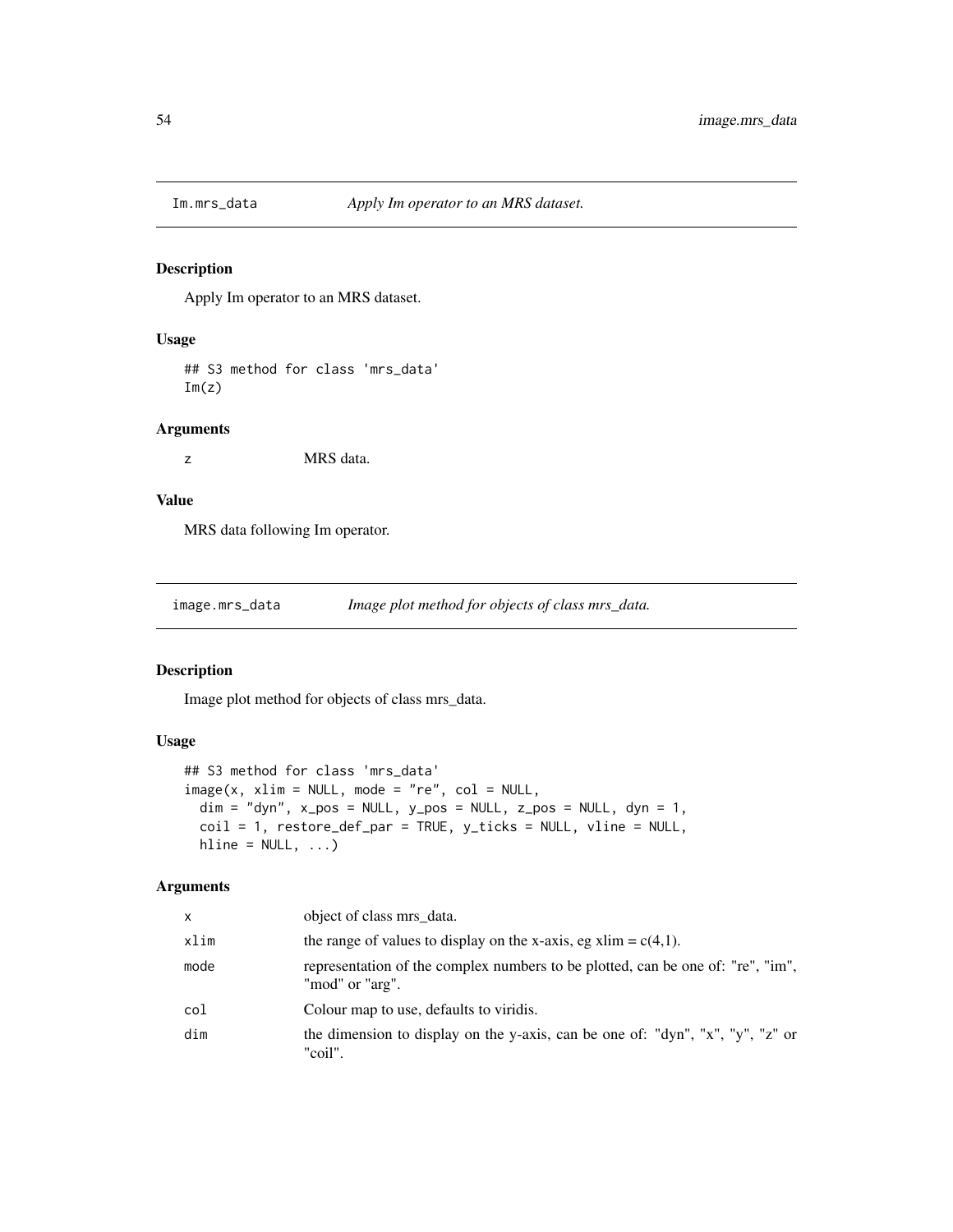### interleave\_dyns 55

| $x_p$ pos       | the x index to plot.                                              |
|-----------------|-------------------------------------------------------------------|
| $y_p$ os        | the y index to plot.                                              |
| $Z_p$ pos       | the z index to plot.                                              |
| dyn             | the dynamic index to plot.                                        |
| coil            | the coil element number to plot.                                  |
| restore_def_par |                                                                   |
|                 | restore default plotting par values after the plot has been made. |
| y_ticks         | a vector of indices specifying where to place tick marks.         |
| vline           | draw a vertical line at the value of vline.                       |
| hline           | draw a horizontal line at the value of hline.                     |
|                 | other arguments to pass to the plot method.                       |

interleave\_dyns *Interleave the first and second half of a dynamic series.*

# Description

Interleave the first and second half of a dynamic series.

### Usage

interleave\_dyns(mrs\_data)

### Arguments

mrs\_data dynamic MRS data.

# Value

interleaved data.

int\_spec *Integrate a spectral region.*

# Description

Integrate a spectral region.

### Usage

```
int_spec(mrs_data, xlim = NULL, scale = "ppm", mode = "re",
 summation = "sum")
```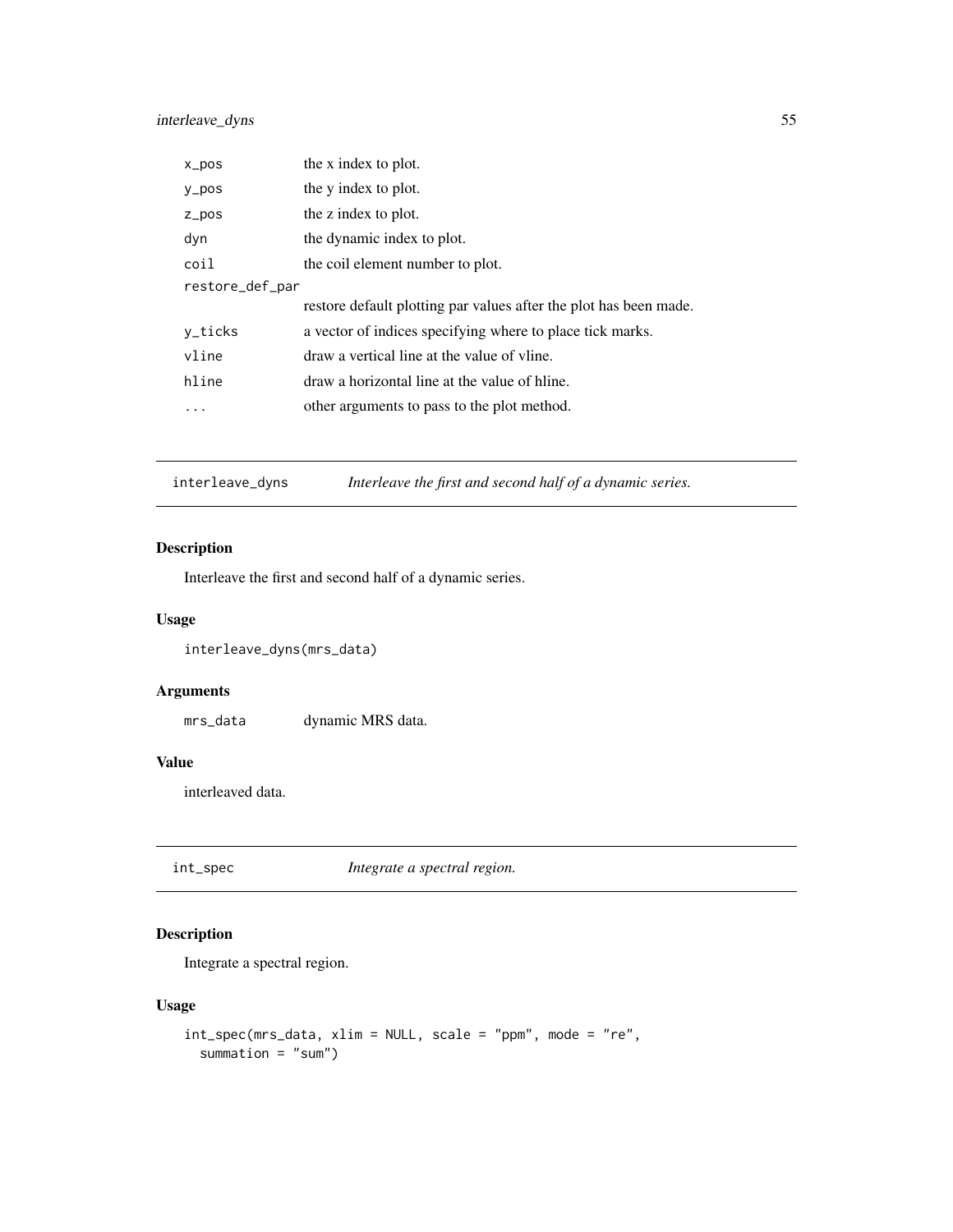### Arguments

| mrs_data  | MRS data.                                                 |
|-----------|-----------------------------------------------------------|
| xlim      | spectral range to be integrated (defaults to full range). |
| scale     | units of xlim, can be : "ppm", "Hz" or "points".          |
| mode      | spectral mode, can be : "re", "im", "mod" or "cplx".      |
| summation | can be "sum" (default), "mean" or "12".                   |

### Value

an array of integral values.

inv\_even\_dyns *Invert even numbered dynamic scans starting from 1 (2,4,6...).*

#### Description

Invert even numbered dynamic scans starting from 1 (2,4,6...).

### Usage

inv\_even\_dyns(mrs\_data)

### Arguments

mrs\_data dynamic MRS data.

#### Value

dynamic MRS data with inverted even numbered scans.

inv\_odd\_dyns *Invert odd numbered dynamic scans starting from 1 (1,3,5...).*

### Description

Invert odd numbered dynamic scans starting from 1 (1,3,5...).

#### Usage

inv\_odd\_dyns(mrs\_data)

#### Arguments

mrs\_data dynamic MRS data.

# Value

dynamic MRS data with inverted odd numbered scans.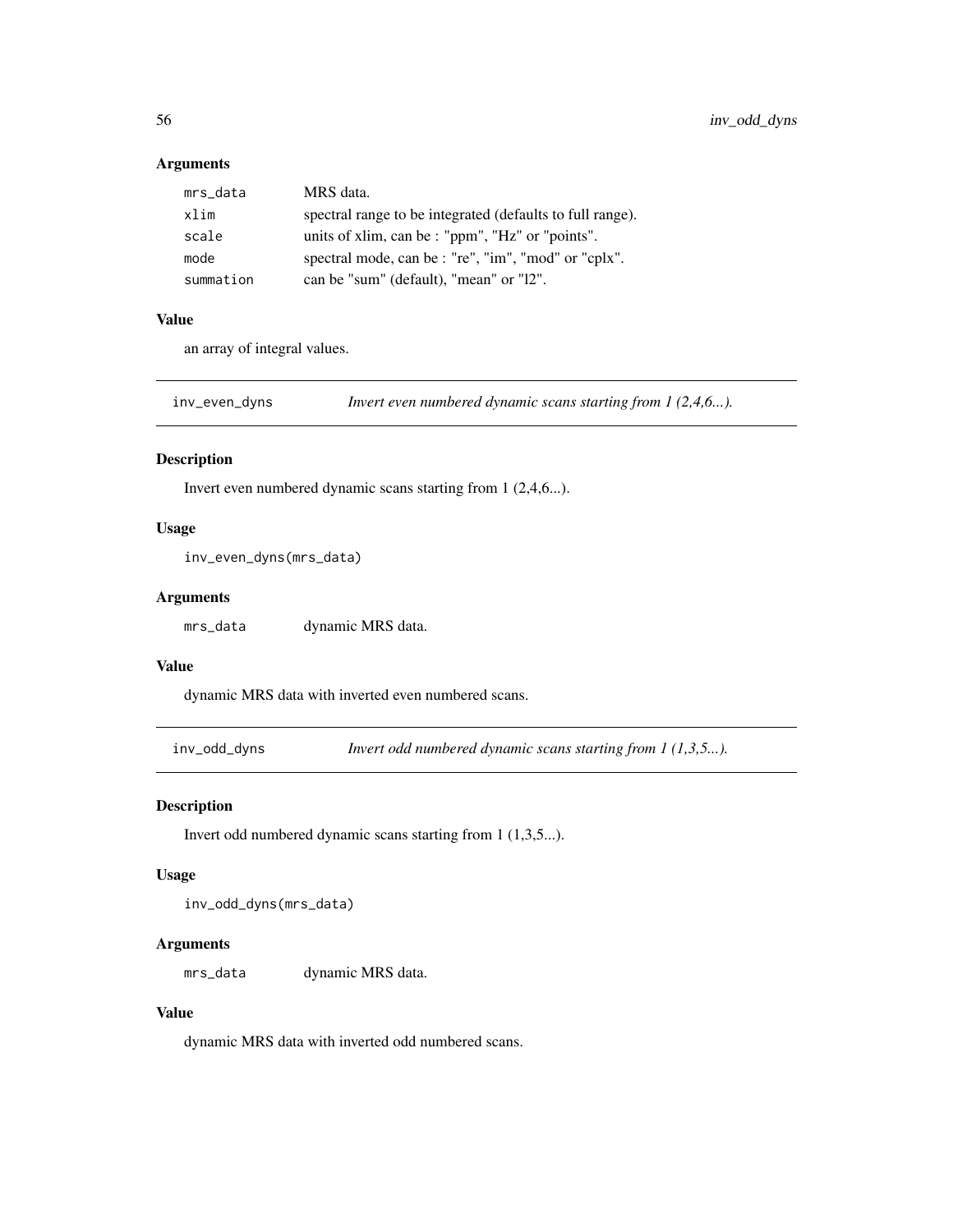is\_fd *Check if the chemical shift dimension of an MRS data object is in the frequency domain.*

# Description

Check if the chemical shift dimension of an MRS data object is in the frequency domain.

### Usage

is\_fd(mrs\_data)

# Arguments

mrs\_data MRS data.

### Value

logical value.

| $12$ reg | Perform 12 regularisation artefact suppression using the method pro- |
|----------|----------------------------------------------------------------------|
|          | posed by Bilgic et al. JMRI 40(1):181-91 2014.                       |

# Description

Perform l2 regularisation artefact suppression using the method proposed by Bilgic et al. JMRI 40(1):181-91 2014.

### Usage

l2\_reg(mrs\_data, A, b)

### Arguments

| mrs data | input data for artefact suppression.                                  |
|----------|-----------------------------------------------------------------------|
| A        | matrix of spectral data points containing the artefact basis signals. |
| b        | regularisation parameter.                                             |

# Value

l2 reconstructed mrs\_data object.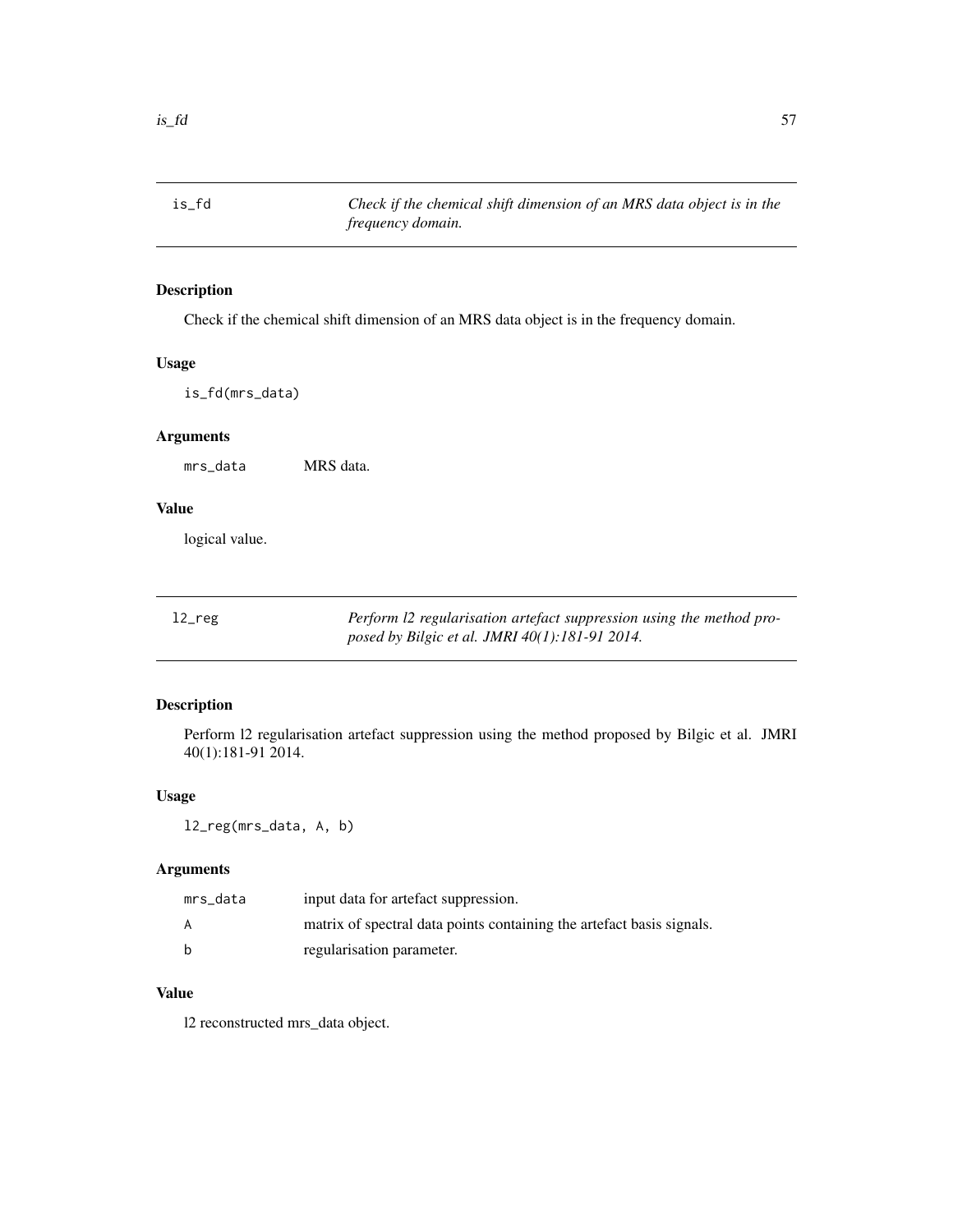Apply line-broadening (apodisation) to MRS data or basis object.

#### Usage

```
lb(x, lb, lg = 1)## S3 method for class 'mrs_data'
lb(x, lb, lg = 1)## S3 method for class 'basis_set'
lb(x, lb, lg = 1)
```
### Arguments

|    | input mrs_data or basis_set object.                  |
|----|------------------------------------------------------|
| 1b | amount of line-broadening in Hz.                     |
| lg | Lorentz-Gauss lineshape parameter (between 0 and 1). |

#### Value

line-broadened data.

| lw2alpha | Covert a linewidth in $Hz$ to an equivalent alpha value in the time- |
|----------|----------------------------------------------------------------------|
|          | <i>domain ie:</i> $x * exp(-t * alpha)$ .                            |

# Description

Covert a linewidth in Hz to an equivalent alpha value in the time-domain ie: x \* exp(-t \* alpha).

### Usage

lw2alpha(lw)

### Arguments

lw linewidth in Hz.

# Value

beta damping value.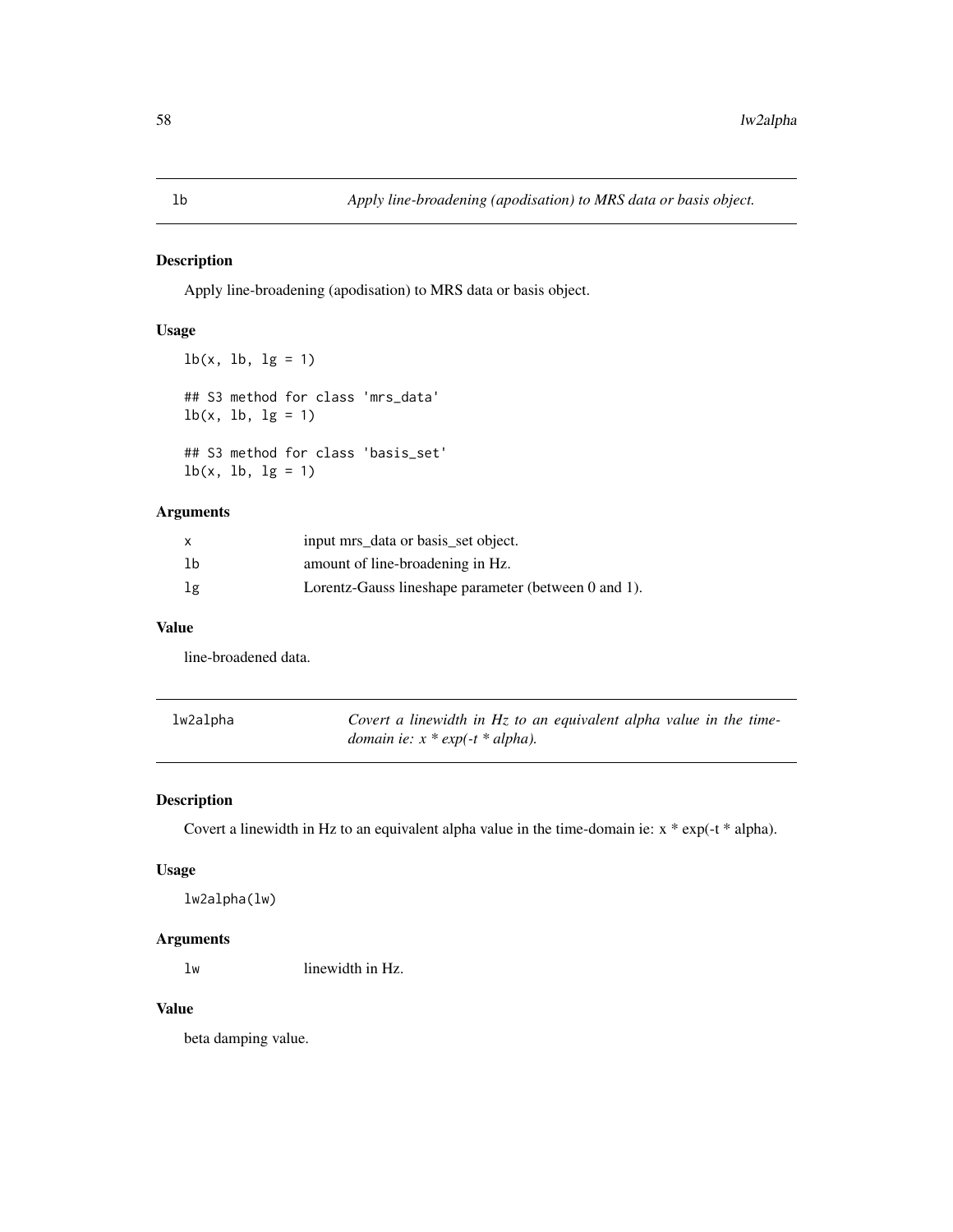lw2beta *Covert a linewidth in Hz to an equivalent beta value in the timedomain ie: x \* exp(-t \* t \* beta).*

# Description

Covert a linewidth in Hz to an equivalent beta value in the time-domain ie: x \* exp(-t \* t \* beta).

### Usage

lw2beta(lw)

# Arguments

lw linewidth in Hz.

# Value

beta damping value.

mask\_xy *Mask an MRSI dataset in the x-y direction*

#### Description

Mask an MRSI dataset in the x-y direction

### Usage

mask\_xy(mrs\_data, x\_dim, y\_dim)

#### Arguments

| mrs data | MRS data object.           |
|----------|----------------------------|
| x dim    | x dimension output length. |
| y_dim    | y dimension output length. |

#### Value

masked MRS data.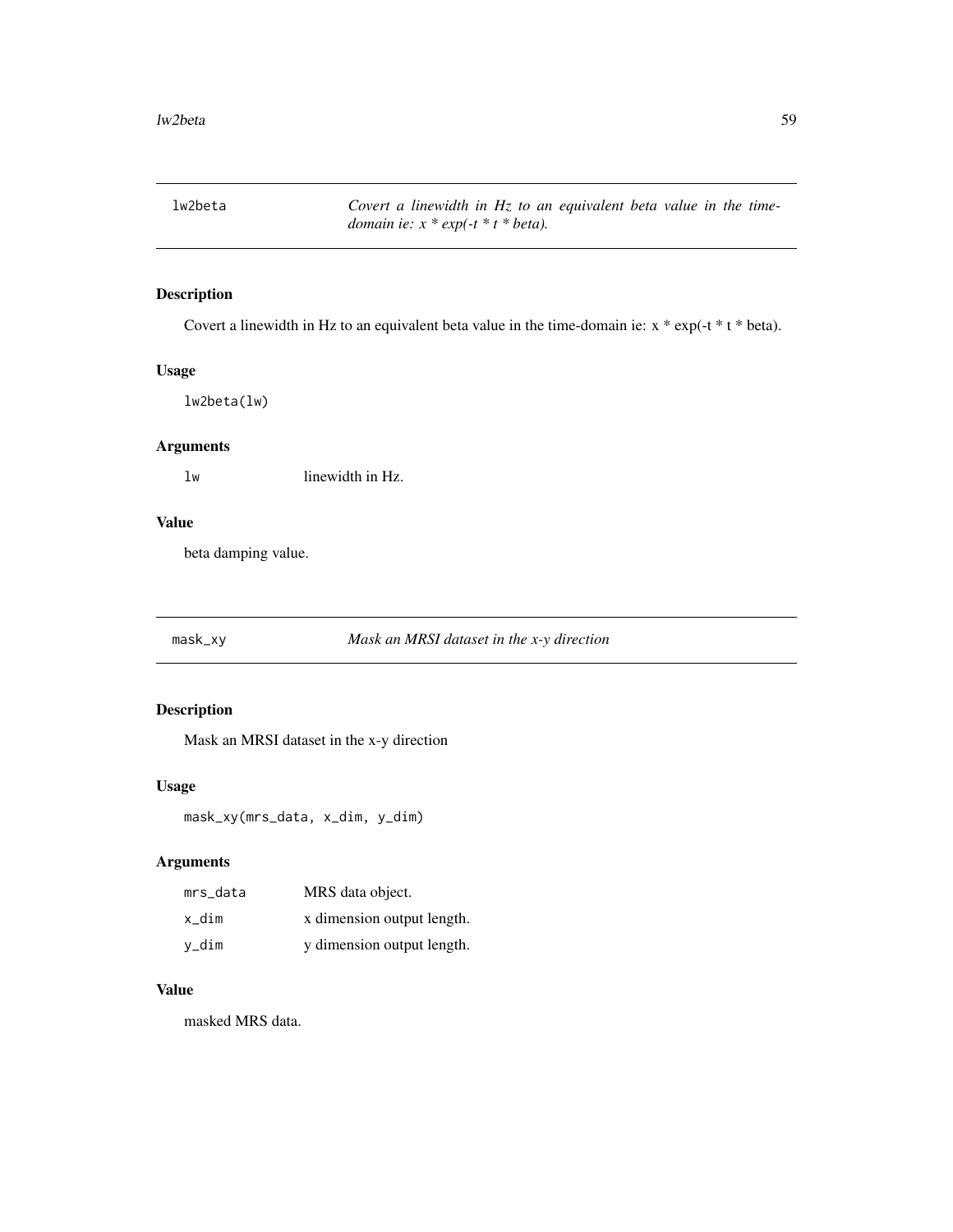Mask a 2D MRSI dataset in the x-y dimension.

#### Usage

mask\_xy\_mat(mrs\_data, mask)

### Arguments

| mrs data | MRS data object.                                        |
|----------|---------------------------------------------------------|
| mask     | matrix of boolean values specifying the voxels to mask. |

### Value

masked dataset.

| mat2mrs_data | Convert a matrix (with spectral points in the row dimension and dy- |
|--------------|---------------------------------------------------------------------|
|              | namics in the column dimensions) into a mrs data object.            |

# Description

Convert a matrix (with spectral points in the row dimension and dynamics in the column dimensions) into a mrs\_data object.

### Usage

mat2mrs\_data(mat, fs = def\_fs(), ft = def\_ft(), ref = def\_ref(),  $fd = FALSE)$ 

# Arguments

| mat | data matrix.                                                         |
|-----|----------------------------------------------------------------------|
| fs  | sampling frequency in Hz.                                            |
| ft  | transmitter frequency in Hz.                                         |
| ref | reference value for ppm scale.                                       |
| fd  | flag to indicate if the matrix is in the frequency domain (logical). |

### Value

mrs\_data object.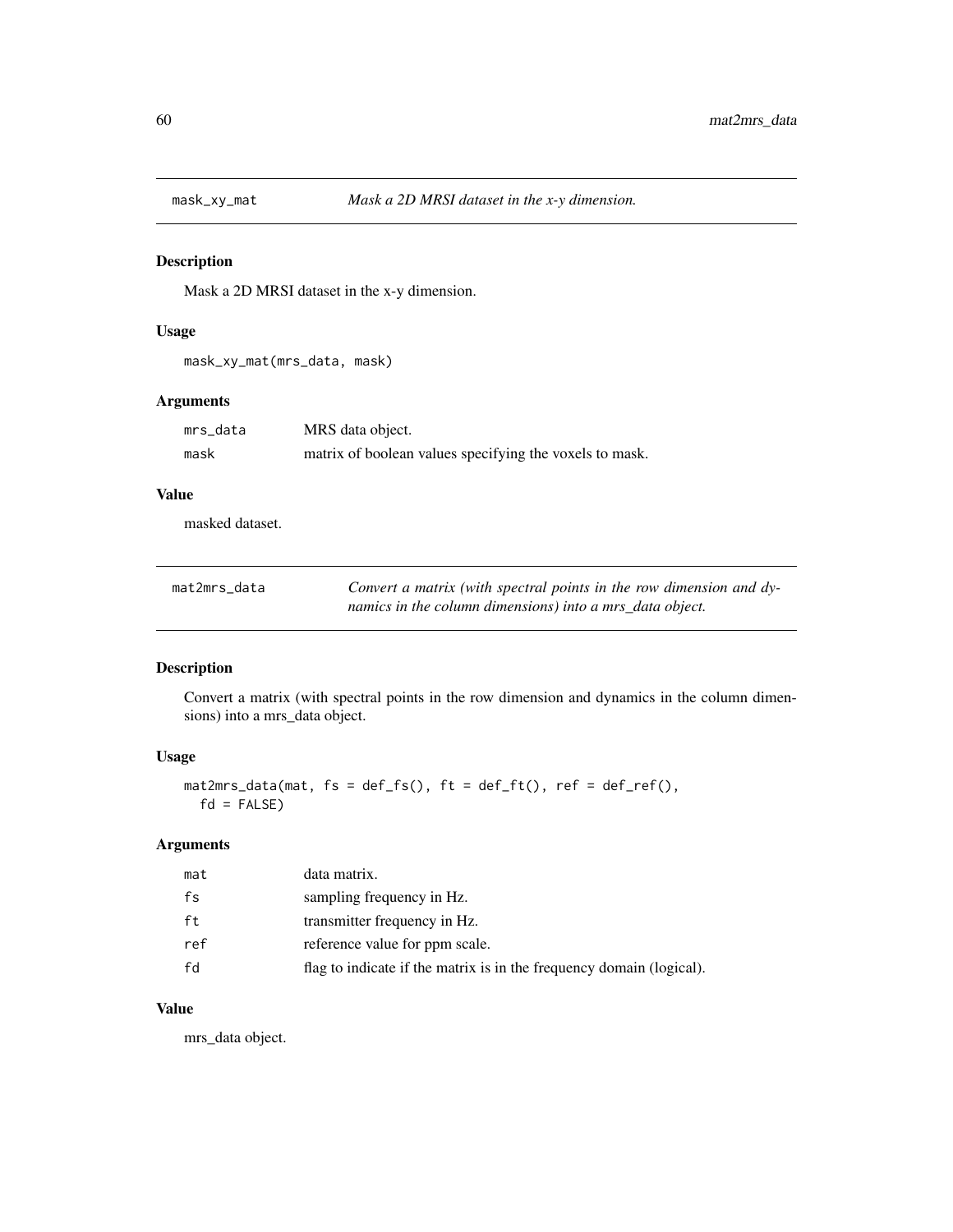Apply the max operator to an MRS dataset.

#### Usage

```
max_mrs(mrs_data)
```
# Arguments

mrs\_data MRS data.

### Value

MRS data following max operator.

max\_mrs\_interp *Apply the max operator to an interpolated MRS dataset.*

### Description

Apply the max operator to an interpolated MRS dataset.

### Usage

```
max_mrs_interp(mrs_data, interp_f = 4)
```
### Arguments

| mrs data | MRS data.             |  |  |
|----------|-----------------------|--|--|
| interp_f | interpolation factor. |  |  |

# Value

Array of maximum values (real only).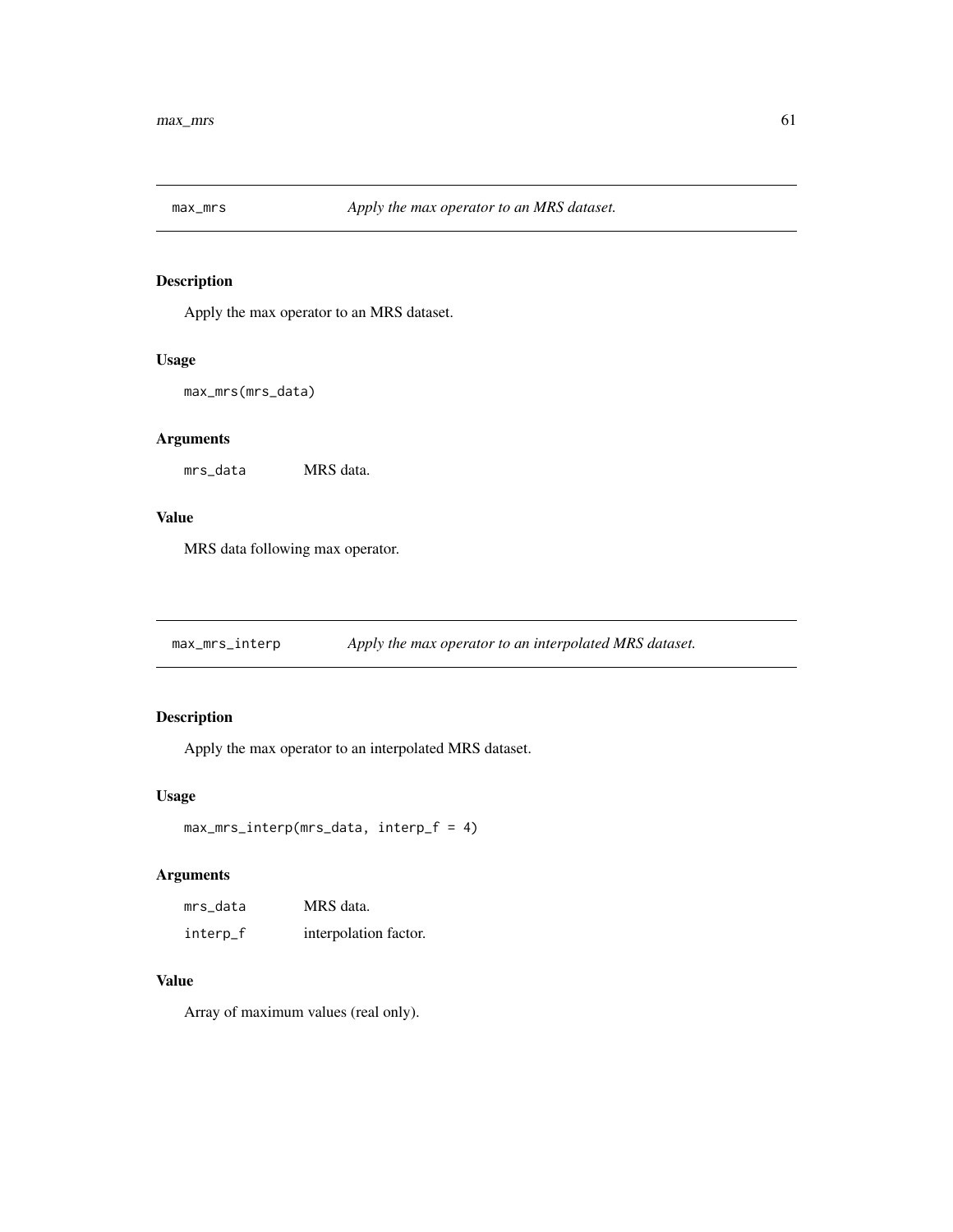Calculate the mean spectrum from an mrs\_data object.

# Usage

```
## S3 method for class 'mrs_data'
mean(x, \ldots)
```
# Arguments

| X        | object of class mrs data.                         |
|----------|---------------------------------------------------|
| $\cdots$ | other arguments to pass to the colMeans function. |

# Value

mean mrs\_data object.

| mean_dyns | Calculate the mean dynamic data. |
|-----------|----------------------------------|
|           |                                  |

# Description

Calculate the mean dynamic data.

### Usage

```
mean_dyns(mrs_data)
```
### Arguments

mrs\_data dynamic MRS data.

# Value

mean dynamic data.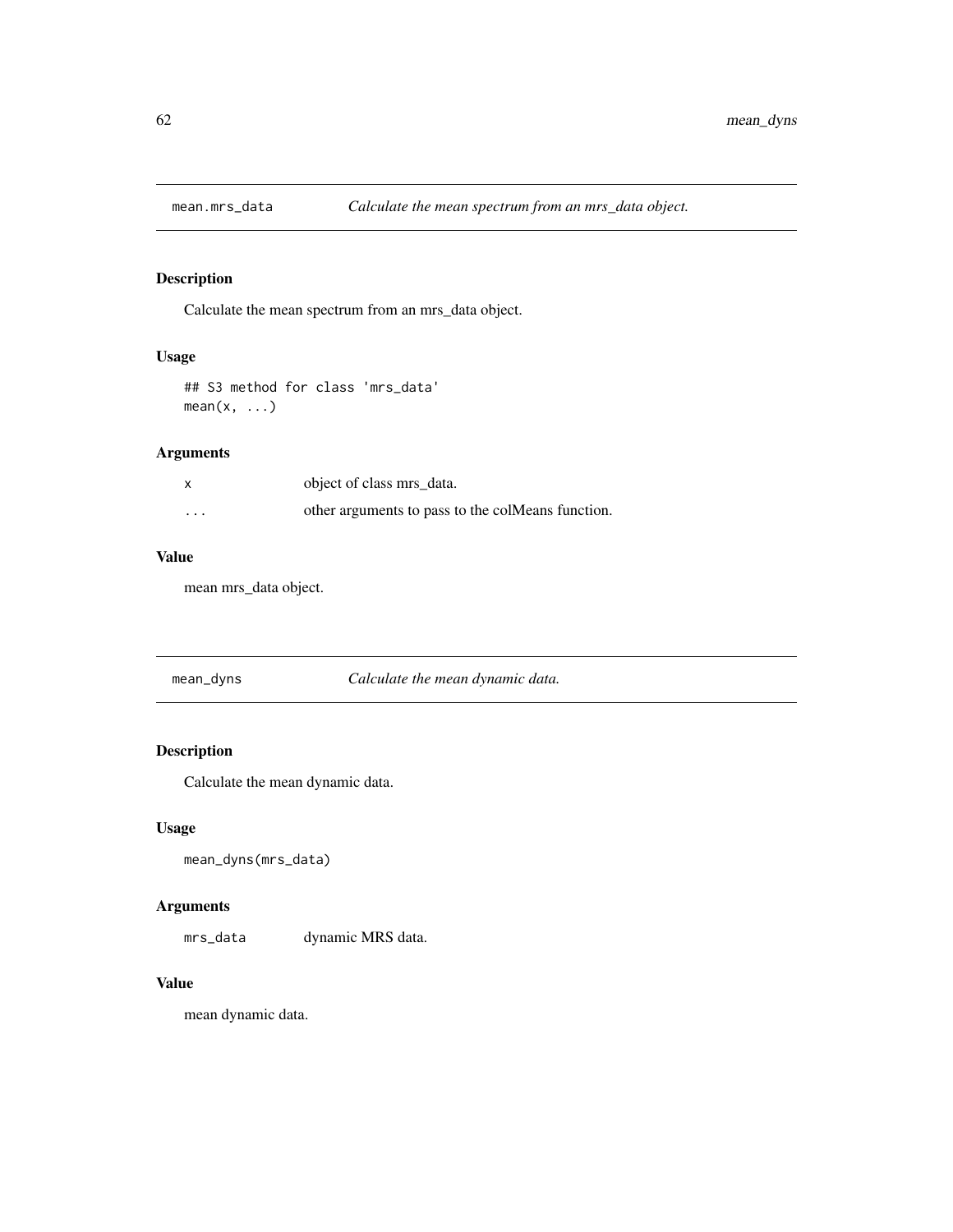mean\_dyn\_blocks *Calculate the mean of adjacent dynamic scans.*

### Description

Calculate the mean of adjacent dynamic scans.

#### Usage

```
mean_dyn_blocks(mrs_data, block_size)
```
# Arguments

| mrs_data   | dynamic MRS data.                                  |
|------------|----------------------------------------------------|
| block_size | number of adjacent dynamics scans to average over. |

# Value

dynamic data averaged in blocks.

| mean_dyn_pairs |  | Calculate the pairwise means across a dynamic data set. |  |
|----------------|--|---------------------------------------------------------|--|
|----------------|--|---------------------------------------------------------|--|

# Description

Calculate the pairwise means across a dynamic data set.

#### Usage

```
mean_dyn_pairs(mrs_data)
```
#### Arguments

mrs\_data dynamic MRS data.

### Value

mean dynamic data of adjacent dynamic pairs.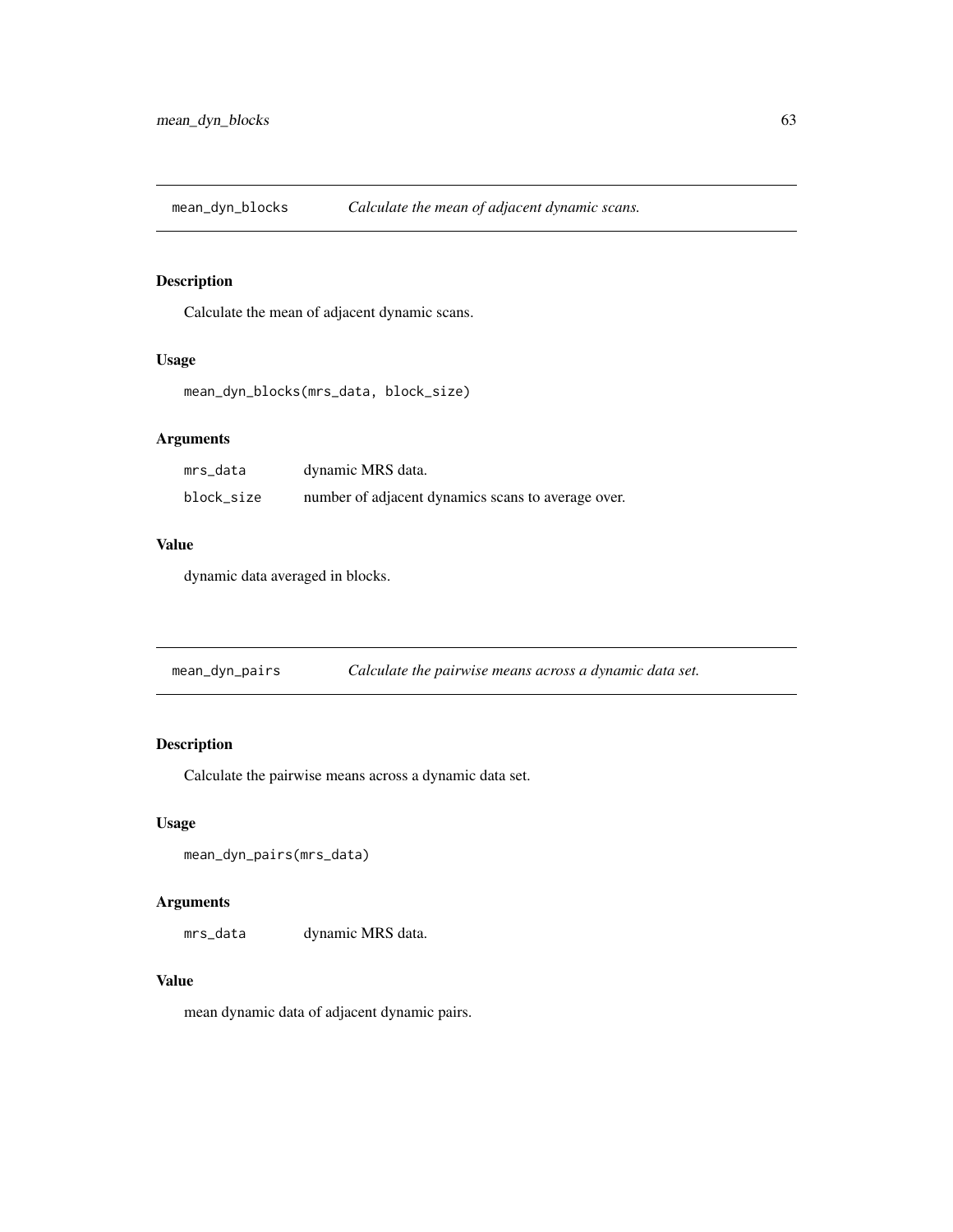Calculate the median dynamic data.

### Usage

```
median_dyns(mrs_data)
```
### Arguments

mrs\_data dynamic MRS data.

### Value

median dynamic data.

Mod.mrs\_data *Apply Mod operator to an MRS dataset.*

# Description

Apply Mod operator to an MRS dataset.

### Usage

## S3 method for class 'mrs\_data' Mod(z)

#### Arguments

z MRS data.

# Value

MRS data following Mod operator.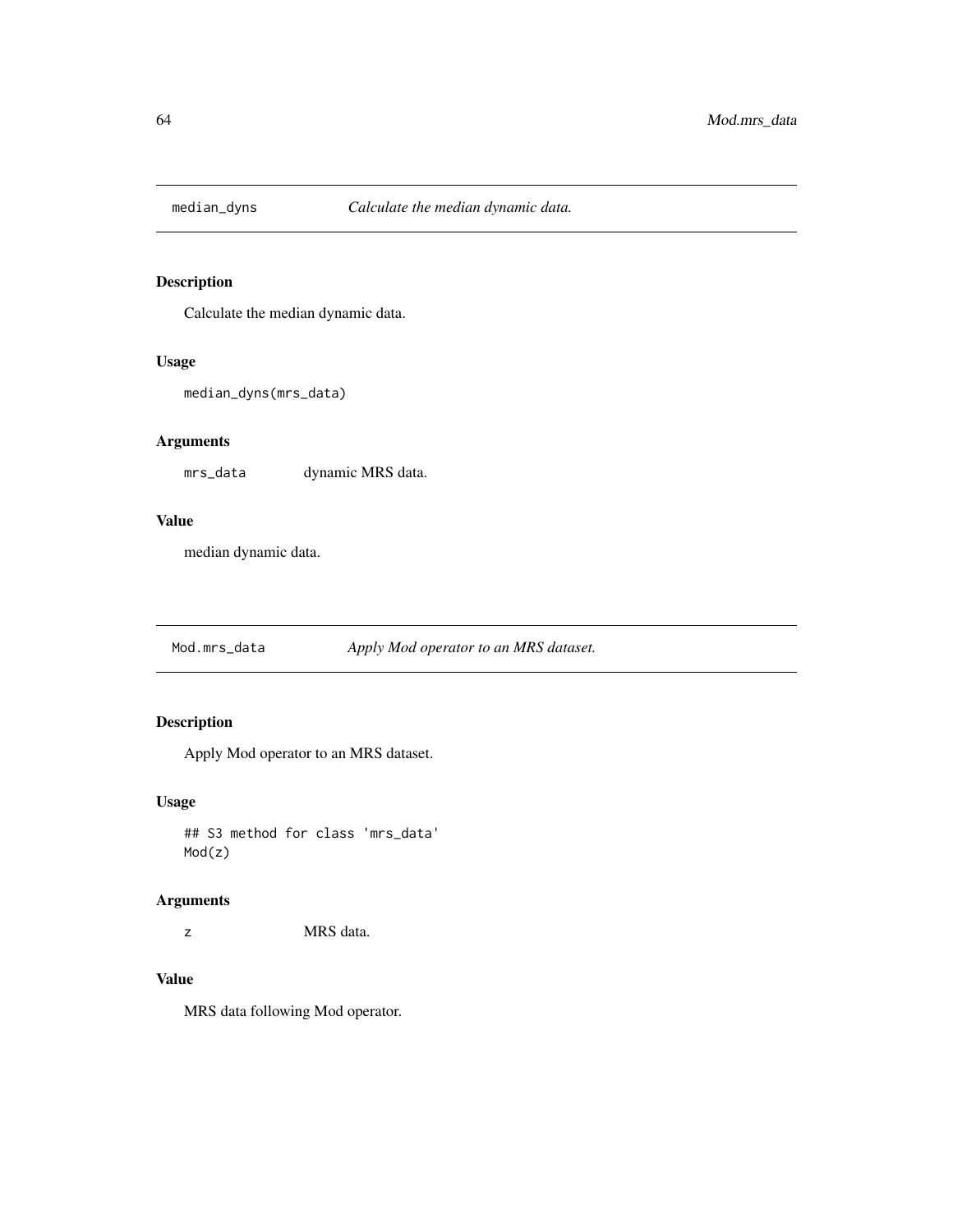mrsi2d\_img2kspace *Transform 2D MRSI data to k-space in the x-y direction.*

# Description

Transform 2D MRSI data to k-space in the x-y direction.

#### Usage

```
mrsi2d_img2kspace(mrs_data)
```
# Arguments

mrs\_data 2D MRSI data.

# Value

k-space data.

| mrsi2d_kspace2img | Transform 2D MRSI data from k-space to image space in the x-y di- |
|-------------------|-------------------------------------------------------------------|
|                   | rection.                                                          |

# Description

Transform 2D MRSI data from k-space to image space in the x-y direction.

### Usage

```
mrsi2d_kspace2img(mrs_data)
```
# Arguments

mrs\_data 2D MRSI data.

# Value

MRSI data in image space.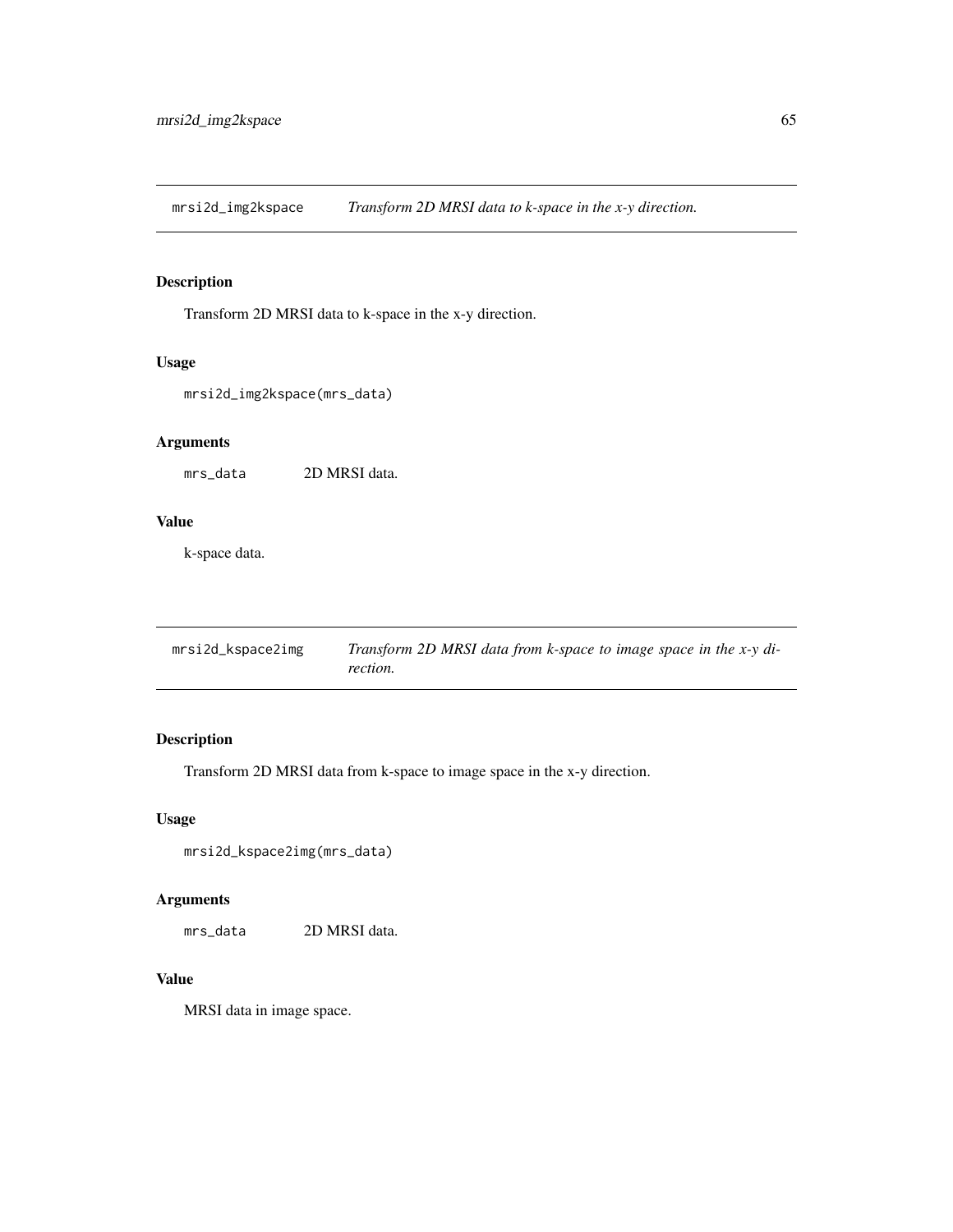Convert an mrs\_data object to basis object - where basis signals are spread across the dynamic dimension in the MRS data.

### Usage

mrs\_data2basis(mrs\_data, names)

### Arguments

| mrs data | mrs_data object with basis signals spread across the dynamic dimension. |
|----------|-------------------------------------------------------------------------|
| names    | list of names corresponding to basis signals.                           |

### Value

basis set object.

| mrs data2mat | Convert mrs_data object to a matrix, with spectral points in the col- |
|--------------|-----------------------------------------------------------------------|
|              | umn dimension and dynamics in the row dimension.                      |

### Description

Convert mrs\_data object to a matrix, with spectral points in the column dimension and dynamics in the row dimension.

### Usage

```
mrs_data2mat(mrs_data)
```
### Arguments

mrs\_data MRS data object or list of MRS data objects.

### Value

MRS data matrix.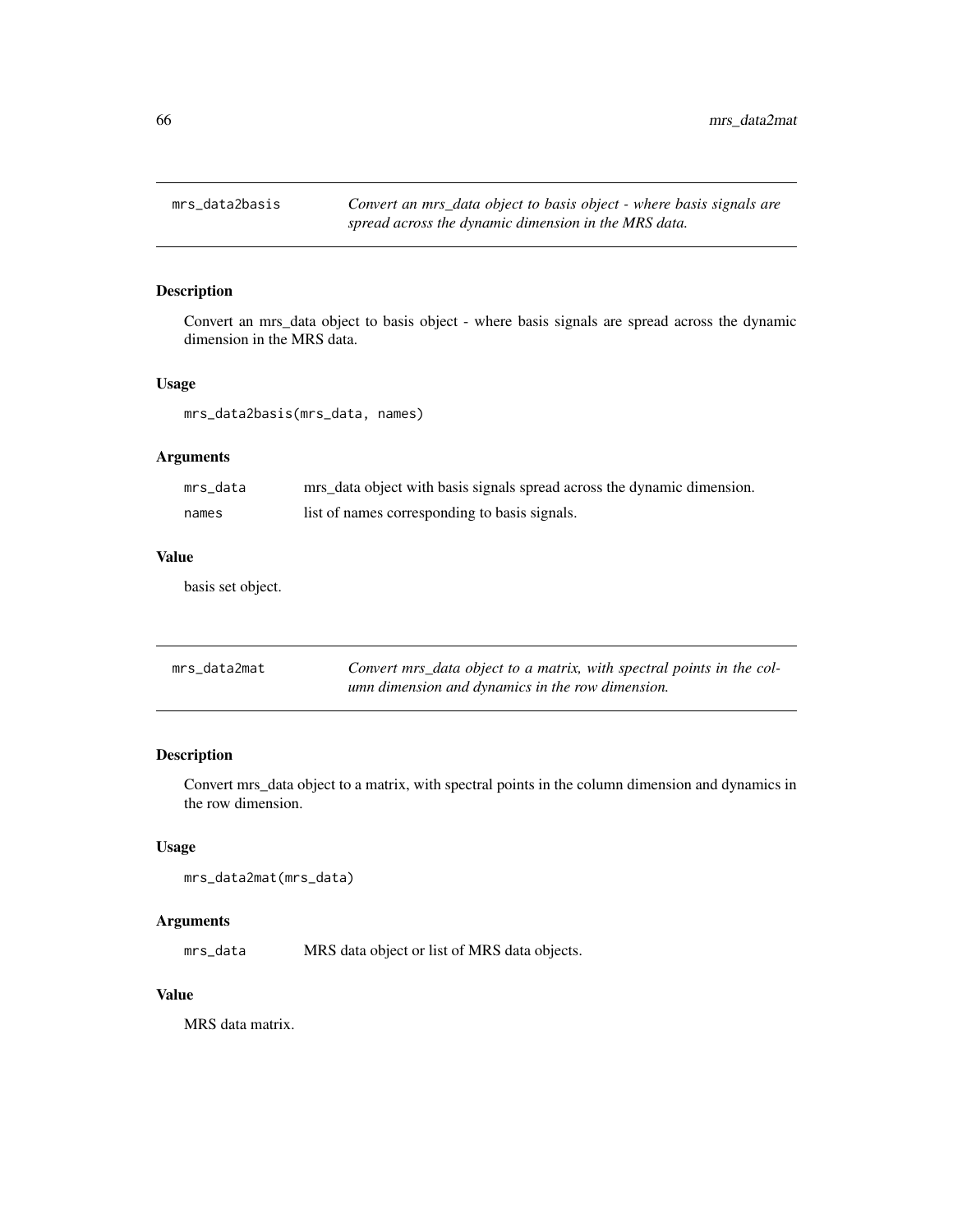Convert mrs\_data object to a vector.

### Usage

```
mrs\_data2vec(mrs\_data, dyn = 1, x\_pos = 1, y\_pos = 1, z\_pos = 1,\text{coil} = 1
```
# Arguments

| mrs_data          | MRS data object.    |
|-------------------|---------------------|
| dyn               | dynamic index.      |
| $x_{\text{pos}}$  | x index.            |
| $V_{\text{-}POS}$ | y index.            |
| $Z_p$ pos         | z index.            |
| coi l             | coil element index. |

### Value

MRS data vector.

| mvfftshift | Perform a fftshift on a matrix, with each column replaced by its shifted |
|------------|--------------------------------------------------------------------------|
|            | result.                                                                  |

# Description

Perform a fftshift on a matrix, with each column replaced by its shifted result.

### Usage

```
mvfftshift(x)
```
#### Arguments

x matrix input.

### Value

output matrix.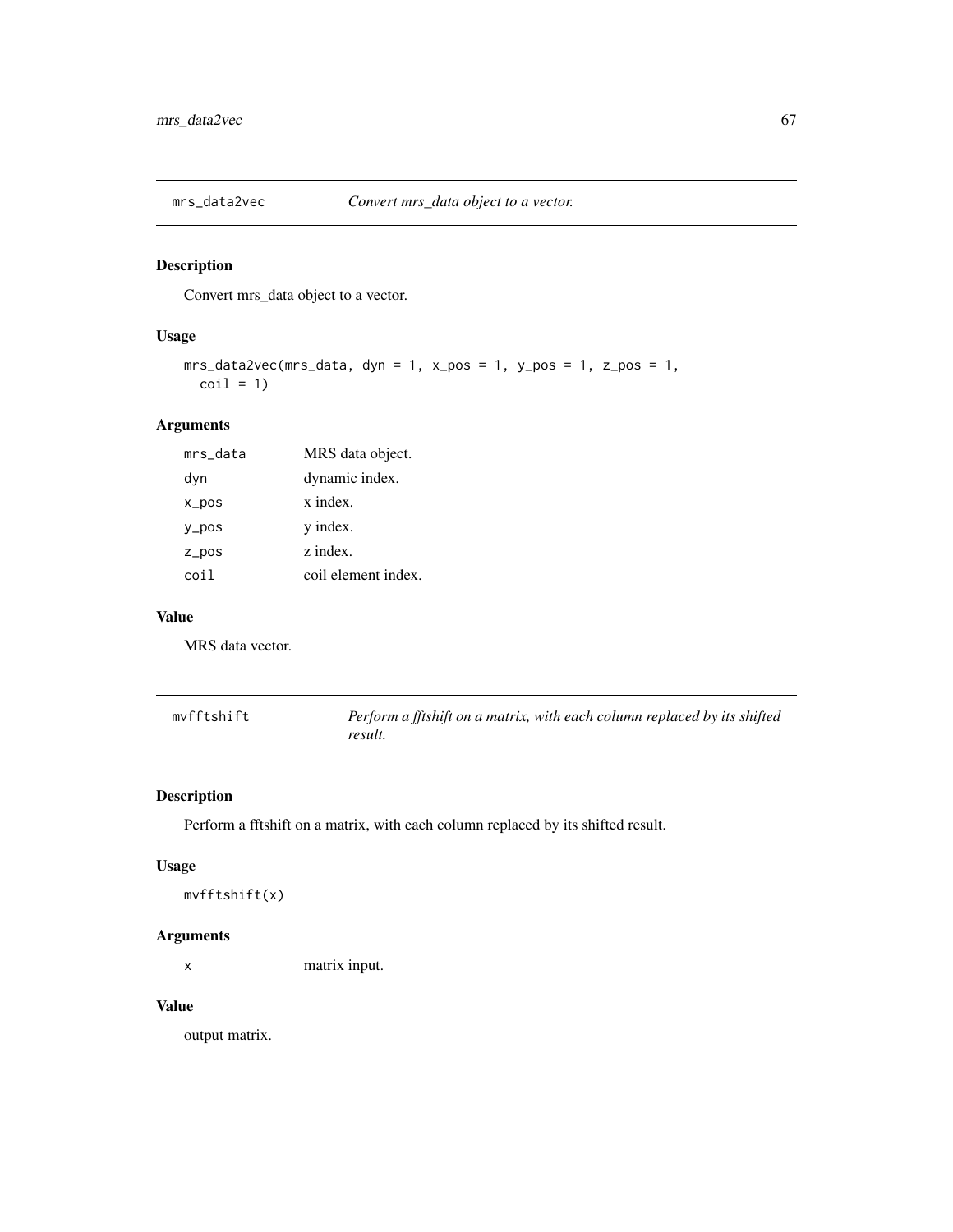Perform an ifftshift on a matrix, with each column replaced by its shifted result.

### Usage

mvifftshift(x)

### Arguments

x matrix input.

### Value

output matrix.

N *Return the number of data points in an MRS dataset.*

### Description

Return the number of data points in an MRS dataset.

### Usage

N(mrs\_data)

# Arguments

mrs\_data MRS data.

# Value

number of data points.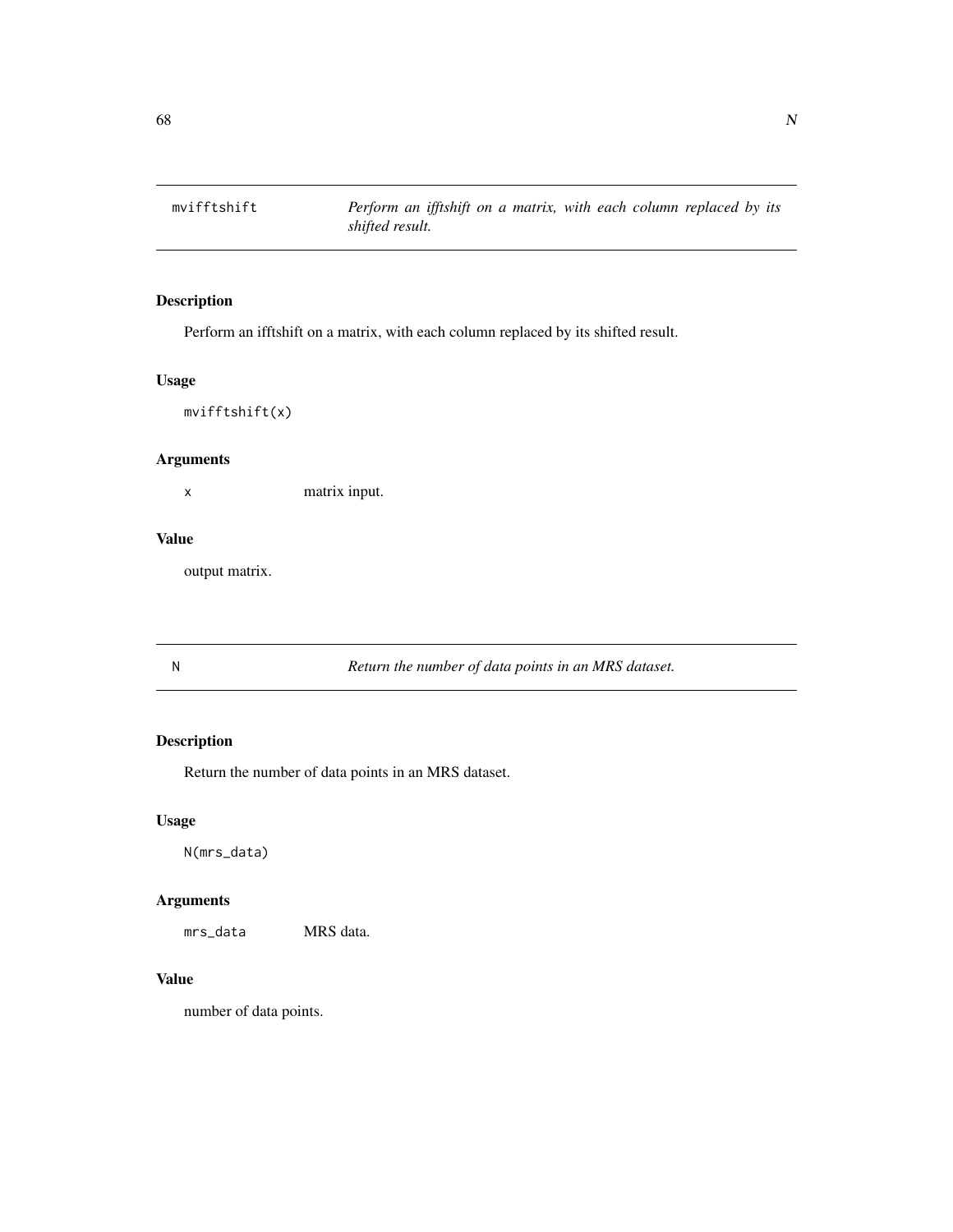Print fit coordinates from a single index.

#### Usage

n2coord(n, fit\_res)

### Arguments

| n       | fit index.         |
|---------|--------------------|
| fit_res | fit_result object. |

Ncoils *Return the total number of coil elements in an MRS dataset.*

### Description

Return the total number of coil elements in an MRS dataset.

#### Usage

Ncoils(mrs\_data)

#### Arguments

mrs\_data MRS data.

Ndyns *Return the total number of dynamic scans in an MRS dataset.*

### Description

Return the total number of dynamic scans in an MRS dataset.

### Usage

Ndyns(mrs\_data)

### Arguments

mrs\_data MRS data.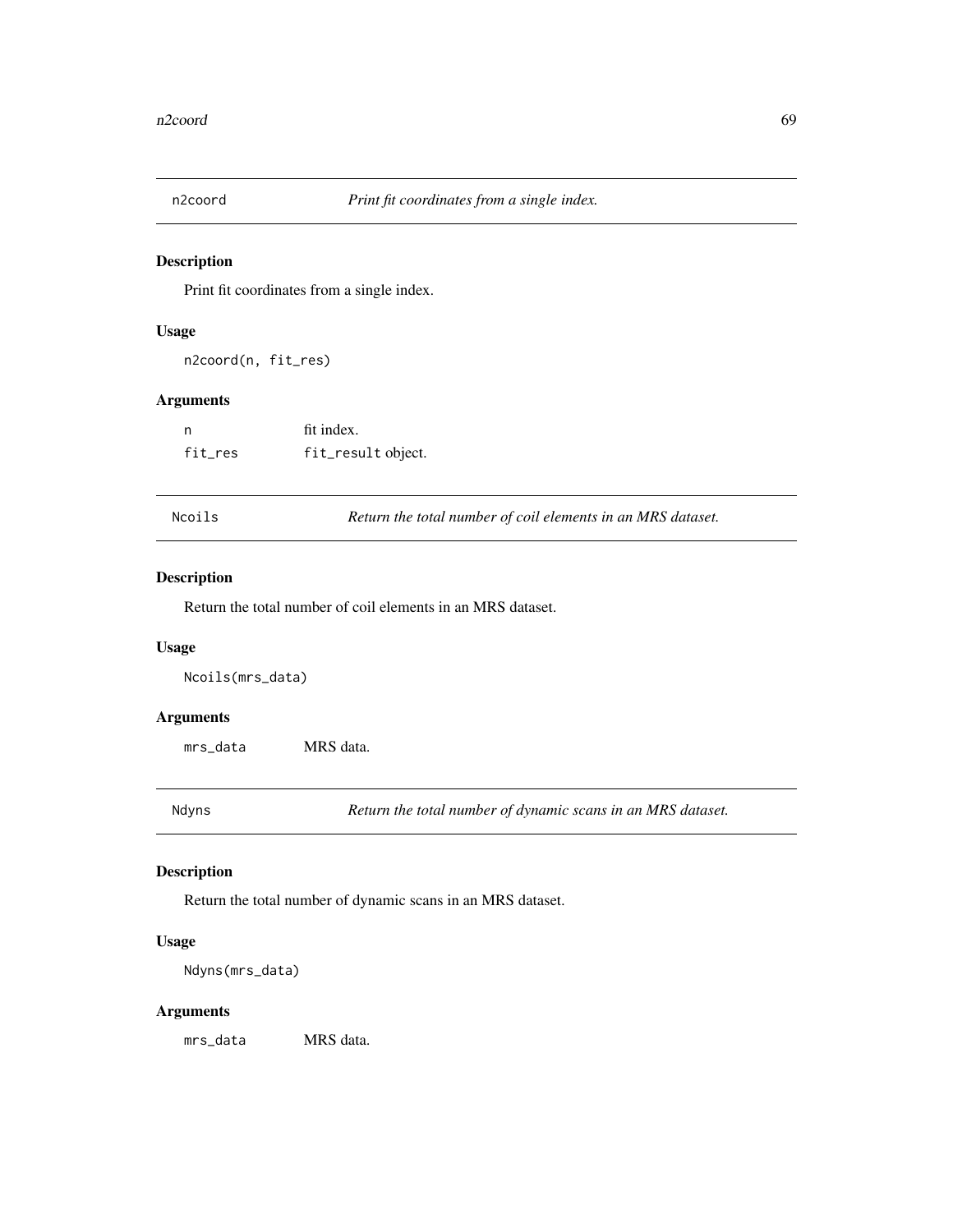nifti\_flip\_lr *Flip the x data dimension order of a nifti image. This corresponds to flipping MRI data in the left-right direction, assuming the data in save in neurological format (can check with fslorient program).*

### Description

Flip the x data dimension order of a nifti image. This corresponds to flipping MRI data in the leftright direction, assuming the data in save in neurological format (can check with fslorient program).

#### Usage

nifti\_flip\_lr(x)

#### Arguments

x nifti object to be processed.

#### Value

nifti object with reversed x data direction.

norm\_mrs *Normalise mrs\_data to a spectral region.*

#### Description

Normalise mrs\_data to a spectral region.

#### Usage

```
norm_mrs(mrs_data, xlim = NULL, scale = "ppm", mode = "re",
  summation = "12")
```
### Arguments

| mrs_data  | MRS data.                                                 |
|-----------|-----------------------------------------------------------|
| xlim      | spectral range to be integrated (defaults to full range). |
| scale     | units of xlim, can be : "ppm", "Hz" or "points".          |
| mode      | spectral mode, can be : "re", "im", "mod" or "cplx".      |
| summation | can be "sum", "mean" or "12" (default).                   |

### Value

normalised data.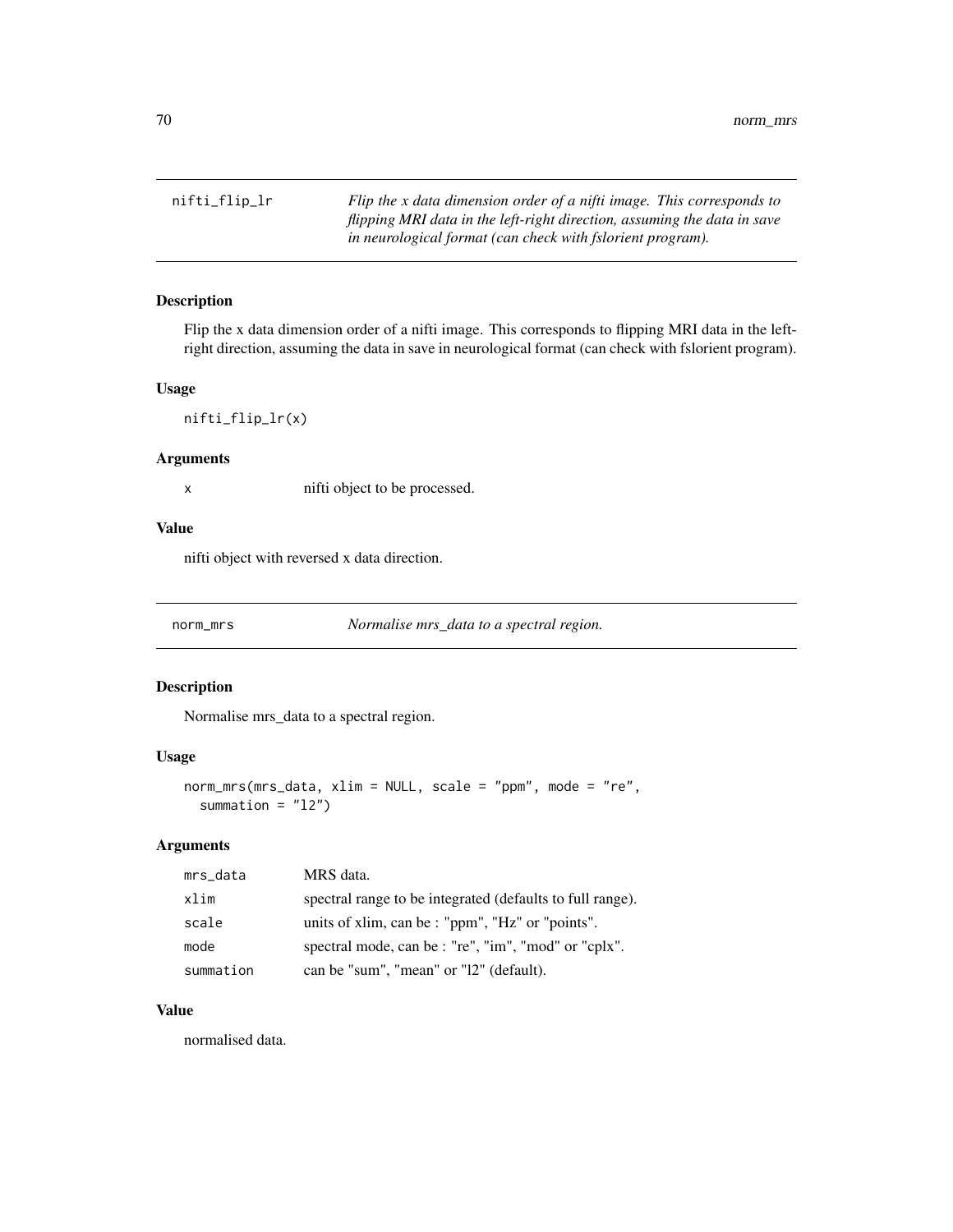Return the number of data points in an MRS dataset.

#### Usage

Npts(mrs\_data)

### Arguments

mrs\_data MRS data.

#### Value

number of data points.

Nspec *Return the total number of spectra in an MRS dataset.*

# Description

Return the total number of spectra in an MRS dataset.

#### Usage

Nspec(mrs\_data)

### Arguments

mrs\_data MRS data.

Nx *Return the total number of x locations in an MRS dataset.*

### Description

Return the total number of x locations in an MRS dataset.

### Usage

Nx(mrs\_data)

### Arguments

mrs\_data MRS data.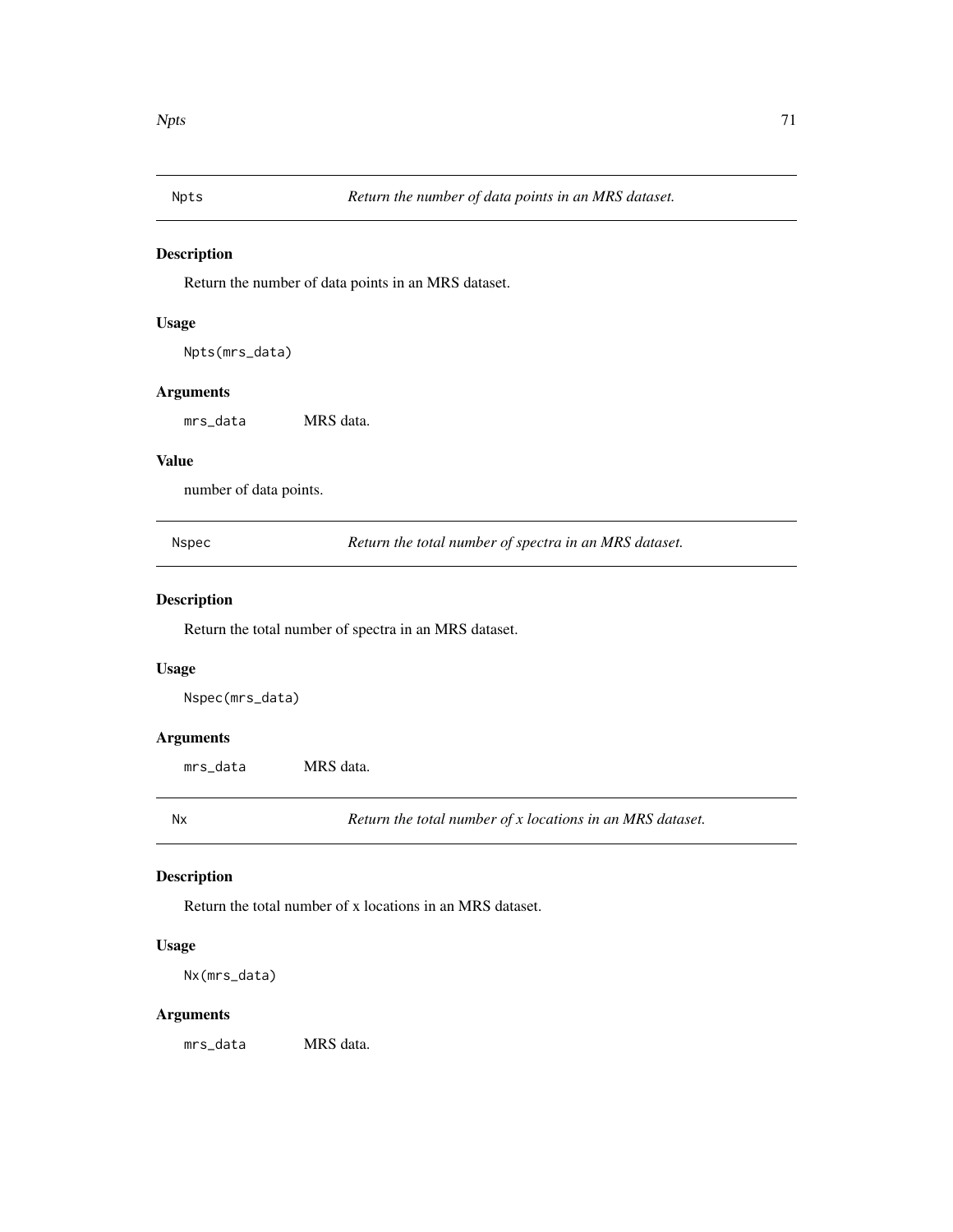Return the total number of y locations in an MRS dataset.

### Usage

Ny(mrs\_data)

#### Arguments

mrs\_data MRS data.

Nz *Return the total number of z locations in an MRS dataset.*

#### Description

Return the total number of z locations in an MRS dataset.

#### Usage

Nz(mrs\_data)

### Arguments

mrs\_data MRS data.

ortho3 *Display an orthographic projection plot of a nifti object.*

### Description

Display an orthographic projection plot of a nifti object.

### Usage

```
ortho3(underlay, overlay = NULL, xyz = NULL, zlim = NULL,
  zlim_cl = NULL, alpha = 1, col_ol = viridisLite::viridis(64),
 orient_lab = TRUE, rescale = 1, crosshairs = TRUE)
```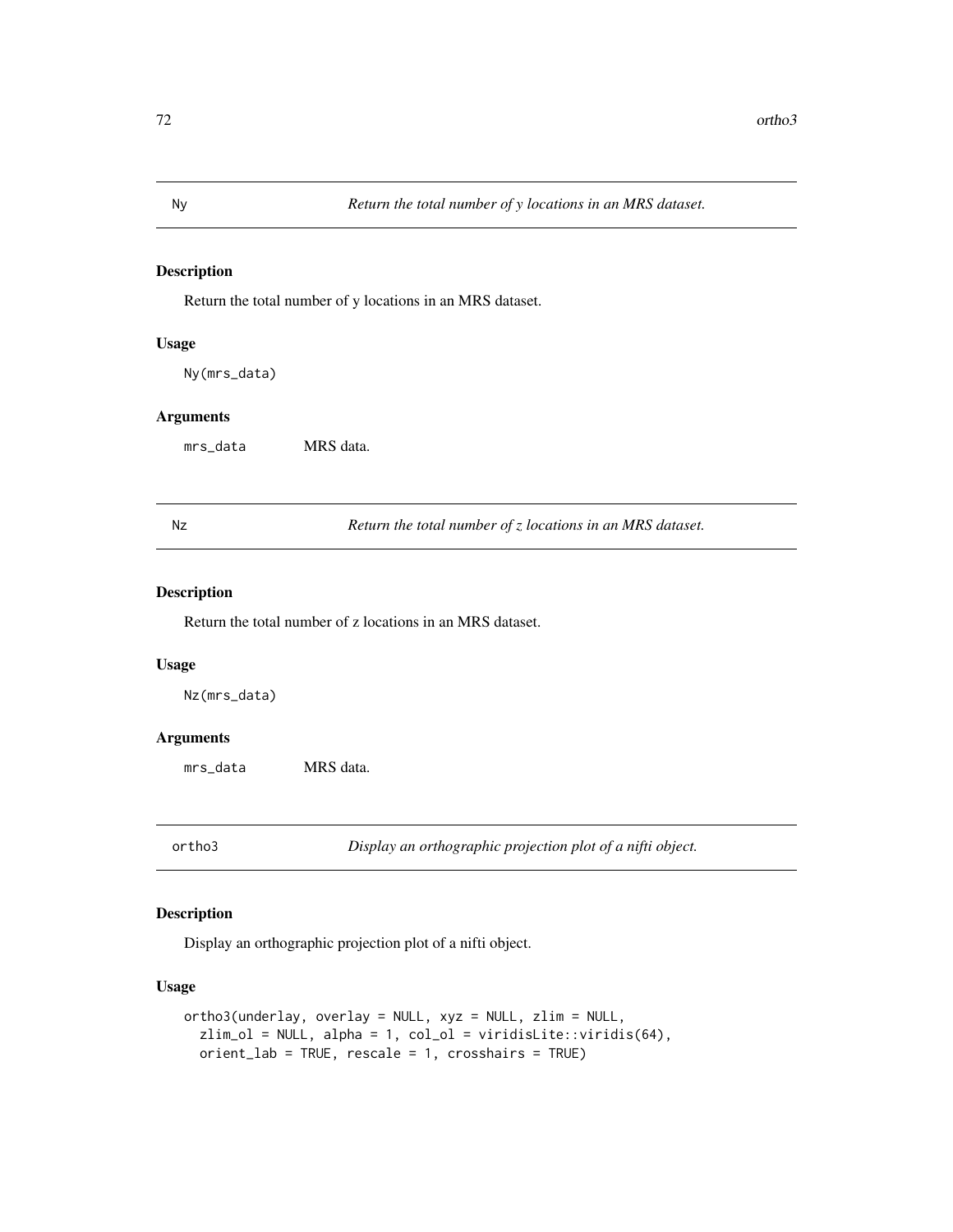# ortho3\_int 73

## Arguments

| underlay   | underlay image to be shown in grayscale.            |
|------------|-----------------------------------------------------|
| overlay    | optional overlay image.                             |
| xyz        | x, y, z slice coordinates to display.               |
| zlim       | underlay intensity limits.                          |
| zlim_ol    | overlay intensity limits.                           |
| alpha      | transparency of overlay.                            |
| col_ol     | color palette of overlay.                           |
| orient_lab | display orientation labels (default TRUE).          |
| rescale    | rescale factor for the underlay and overlay images. |
| crosshairs | display the crosshairs (default TRUE).              |

ortho3\_int *Display an interactive orthographic projection plot of a nifti object.*

# Description

Display an interactive orthographic projection plot of a nifti object.

### Usage

```
ortho3_int(underlay, overlay = NULL, xyz = NULL, zlim = NULL,
 zlim_cl = NULL, alpha = 1, ...)
```

| underlay   | underlay image to be shown in grayscale.           |
|------------|----------------------------------------------------|
| overlay    | optional overlay image.                            |
| <b>XYZ</b> | x, y, z slice coordinates to display.              |
| zlim       | underlay intensity limits.                         |
| zlim_ol    | overlay intensity limits.                          |
| alpha      | transparency of overlay.                           |
|            | other options to be passed to the orthor function. |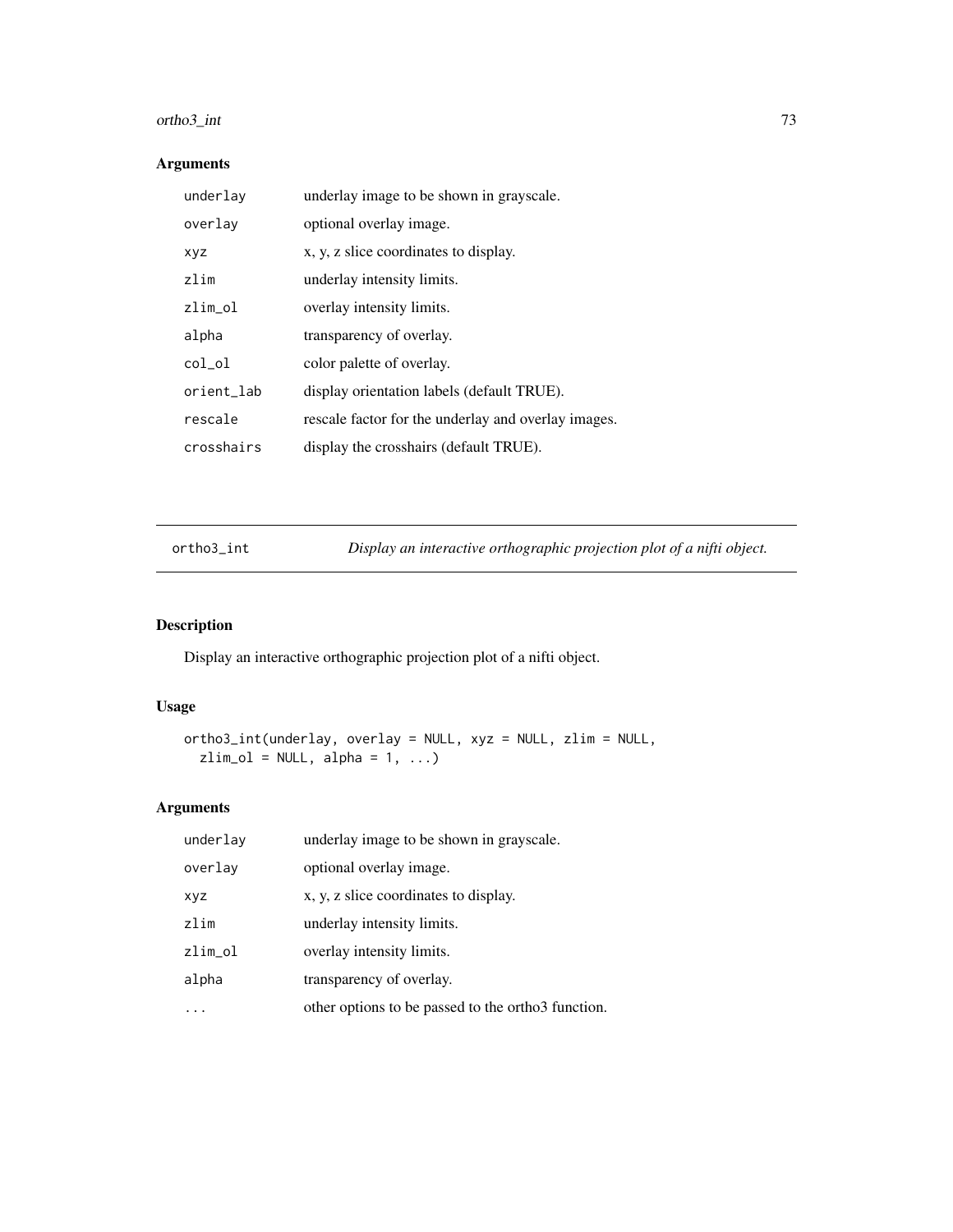peak\_info *Search for the highest peak in a spectral region and return the frequency, height and FWHM.*

### Description

Search for the highest peak in a spectral region and return the frequency, height and FWHM.

#### Usage

```
peak_info(mrs_data, xlim = c(4, 0.5), interp_f = 4, scale = "ppm",mode = "real")
```
### Arguments

| mrs_data | an object of class mrs_data.                                                      |
|----------|-----------------------------------------------------------------------------------|
| xlim     | frequency range (default units of PPM) to search for the highest peak.            |
| interp_f | interpolation factor, defaults to 4x.                                             |
| scale    | the units to use for the frequency scale, can be one of: "ppm", "hz" or "points". |
| mode     | spectral mode, can be : "real", "imag" or "mod".                                  |

#### Value

list of arrays containing the highest peak frequency, height and FWHM in units of PPM and Hz.

| phase | Apply phasing parameters to MRS data. |
|-------|---------------------------------------|
|       |                                       |

## Description

Apply phasing parameters to MRS data.

### Usage

```
phase(mrs_data, zero_order, first_order = 0)
```
#### Arguments

| mrs data    | MRS data.                                           |
|-------------|-----------------------------------------------------|
| zero order  | zero'th order phase term in degrees.                |
| first order | first order (frequency dependent) phase term in ms. |

### Value

MRS data with applied phase parameters.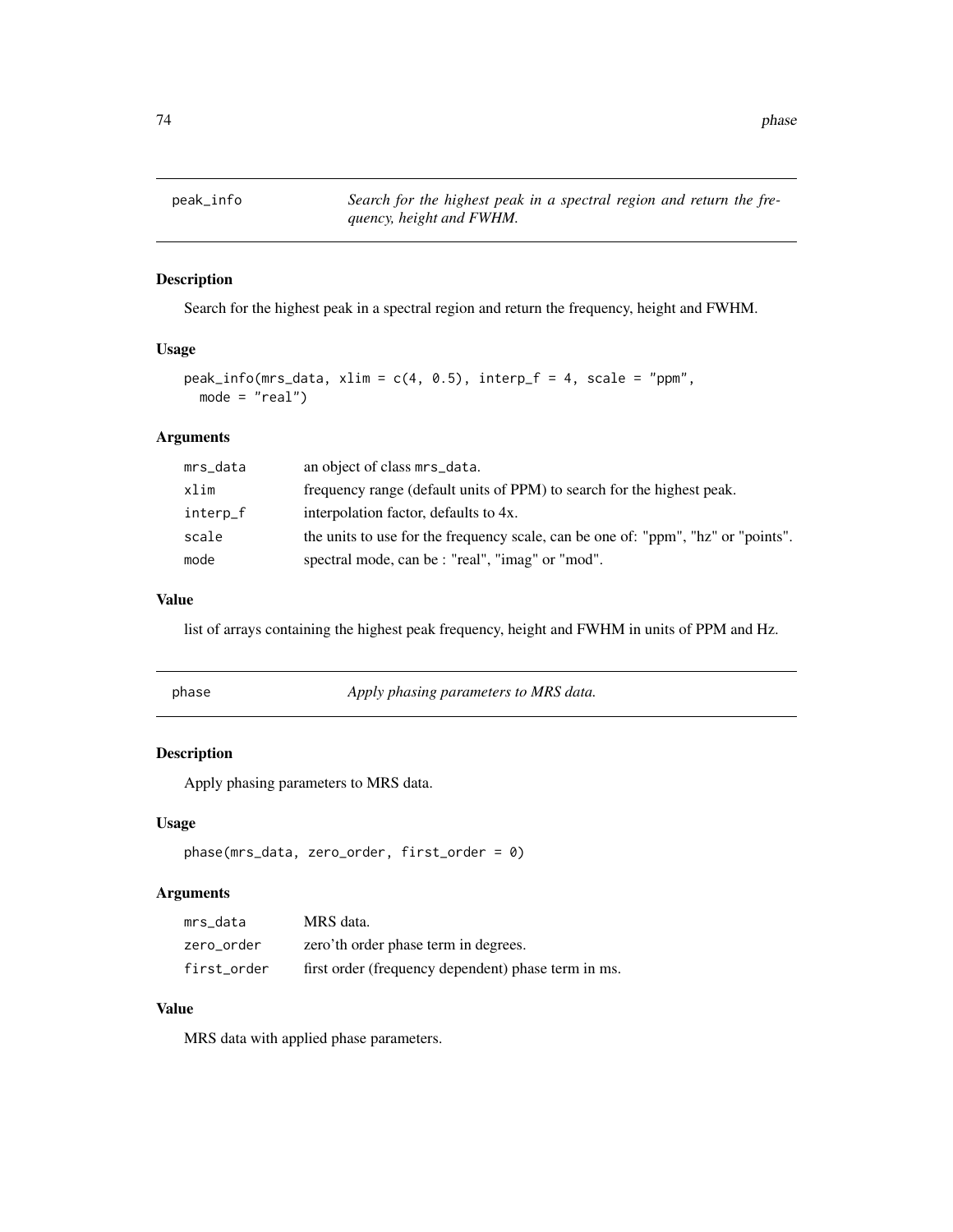Plot the fitting results of an object of class fit\_result.

## Usage

```
## S3 method for class 'fit_result'
plot(x, dyn = 1, x_pos = 1, y_pos = 1,z_{pos} = 1, coil = 1, xlim = NULL, data_{only} = FALSE,
 label = NULL, plot_sigs = NULL, n = NULL, sub_bl = FALSE,
 mar = NULL, restore_def_par = TRUE, ylim = NULL, y_scale = FALSE,
  ...)
```

| X               | fit_result object.                                                 |  |
|-----------------|--------------------------------------------------------------------|--|
| dyn             | the dynamic index to plot.                                         |  |
| $x_{pos}$       | the x index to plot.                                               |  |
| y_pos           | the y index to plot.                                               |  |
| $Z_ppos$        | the z index to plot.                                               |  |
| coil            | the coil element number to plot.                                   |  |
| xlim            | the range of values to display on the x-axis, eg xlim = $c(4,1)$ . |  |
| data_only       | display only the processed data (logical).                         |  |
| label           | character string to add to the top left of the plot window.        |  |
| plot_sigs       | a character vector of signal names to add to the plot.             |  |
| n               | single index element to plot (overrides other indices when given). |  |
| sub_bl          | subtract the baseline from the data and fit (logical).             |  |
| mar             | option to adjust the plot margins. See ?par.                       |  |
| restore_def_par |                                                                    |  |
|                 | restore default plotting par values after the plot has been made.  |  |
| ylim            | range of values to display on the y-axis, eg ylim = $c(0,10)$ .    |  |
| y_scale         | option to display the y-axis values (logical).                     |  |
| $\ddotsc$       | further arguments to plot method.                                  |  |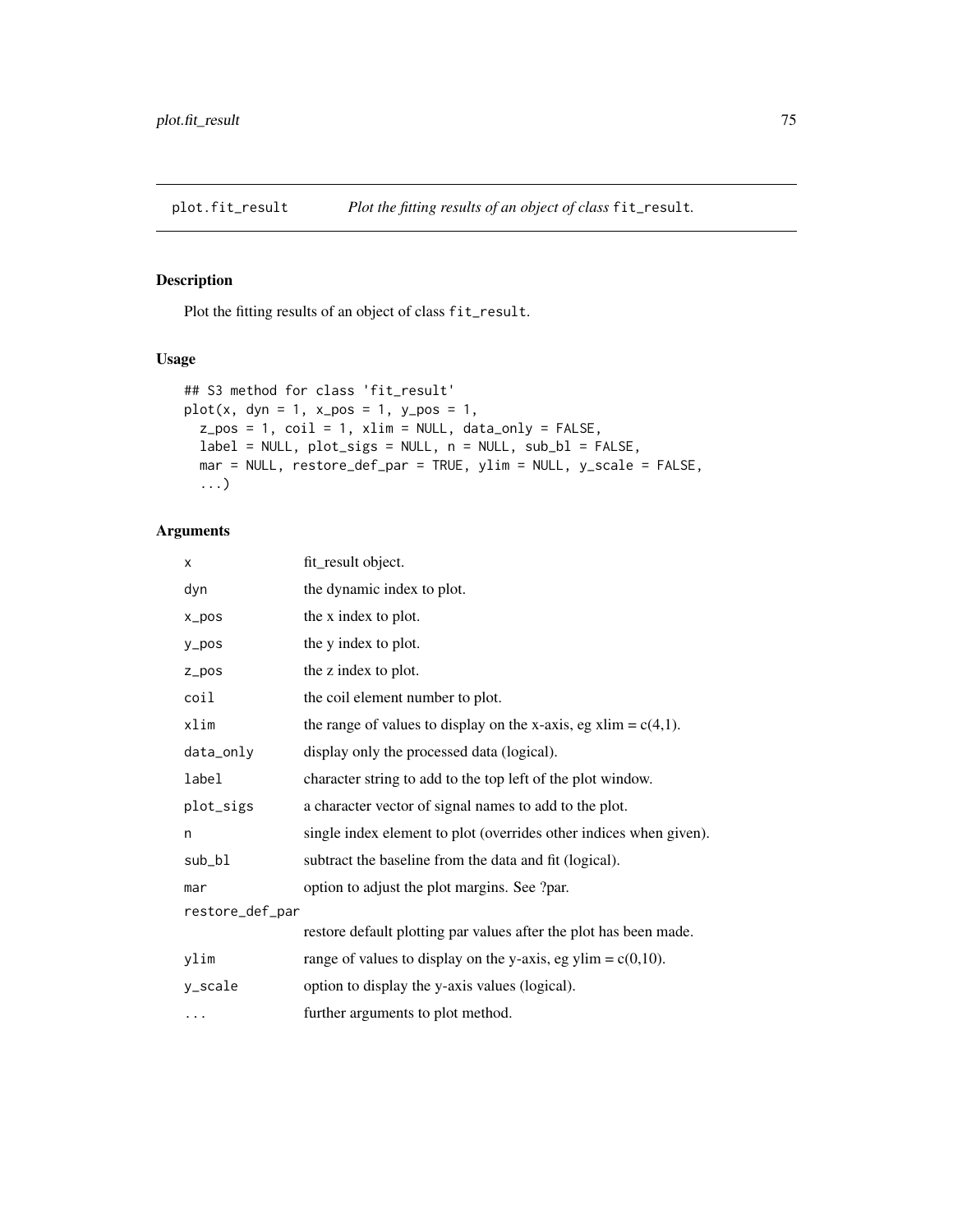Plotting method for objects of class mrs\_data.

## Usage

```
## S3 method for class 'mrs_data'
plot(x, dyn = 1, x_pos = 1, y_pos = 1,z_{pos} = 1, coil = 1, fd = TRUE, x_{units} = NULL, xlim = NULL,
 y\_scale = FALSE, x_ax = TRUE, mode = "re", lwd = NULL,bty = NULL, label = "", restore_def_par = TRUE, mar = NULL,
 xaxis\_lab = NULL, ...
```

| X               | object of class mrs_data.                                                                          |  |
|-----------------|----------------------------------------------------------------------------------------------------|--|
| dyn             | the dynamic index to plot.                                                                         |  |
| $x_{pos}$       | the x index to plot.                                                                               |  |
| $y_p$ os        | the y index to plot.                                                                               |  |
| $Z_ppos$        | the z index to plot.                                                                               |  |
| coil            | the coil element number to plot.                                                                   |  |
| fd              | display data in the frequency-domain (default), or time-domain (logical).                          |  |
| x_units         | the units to use for the x-axis, can be one of: "ppm", "hz", "points" or "seconds".                |  |
| xlim            | the range of values to display on the x-axis, eg xlim = $c(4,1)$ .                                 |  |
| y_scale         | option to display the y-axis values (logical).                                                     |  |
| $x_ax$          | option to display the x-axis values (logical).                                                     |  |
| mode            | representation of the complex numbers to be plotted, can be one of: "re", "im",<br>"mod" or "arg". |  |
| lwd             | plot linewidth.                                                                                    |  |
| bty             | option to draw a box around the plot. See ?par.                                                    |  |
| label           | character string to add to the top left of the plot window.                                        |  |
| restore_def_par |                                                                                                    |  |
|                 | restore default plotting par values after the plot has been made.                                  |  |
| mar             | option to adjust the plot margins. See ?par.                                                       |  |
| xaxis_lab       | x-axis label.                                                                                      |  |
| $\cdots$        | other arguments to pass to the plot method.                                                        |  |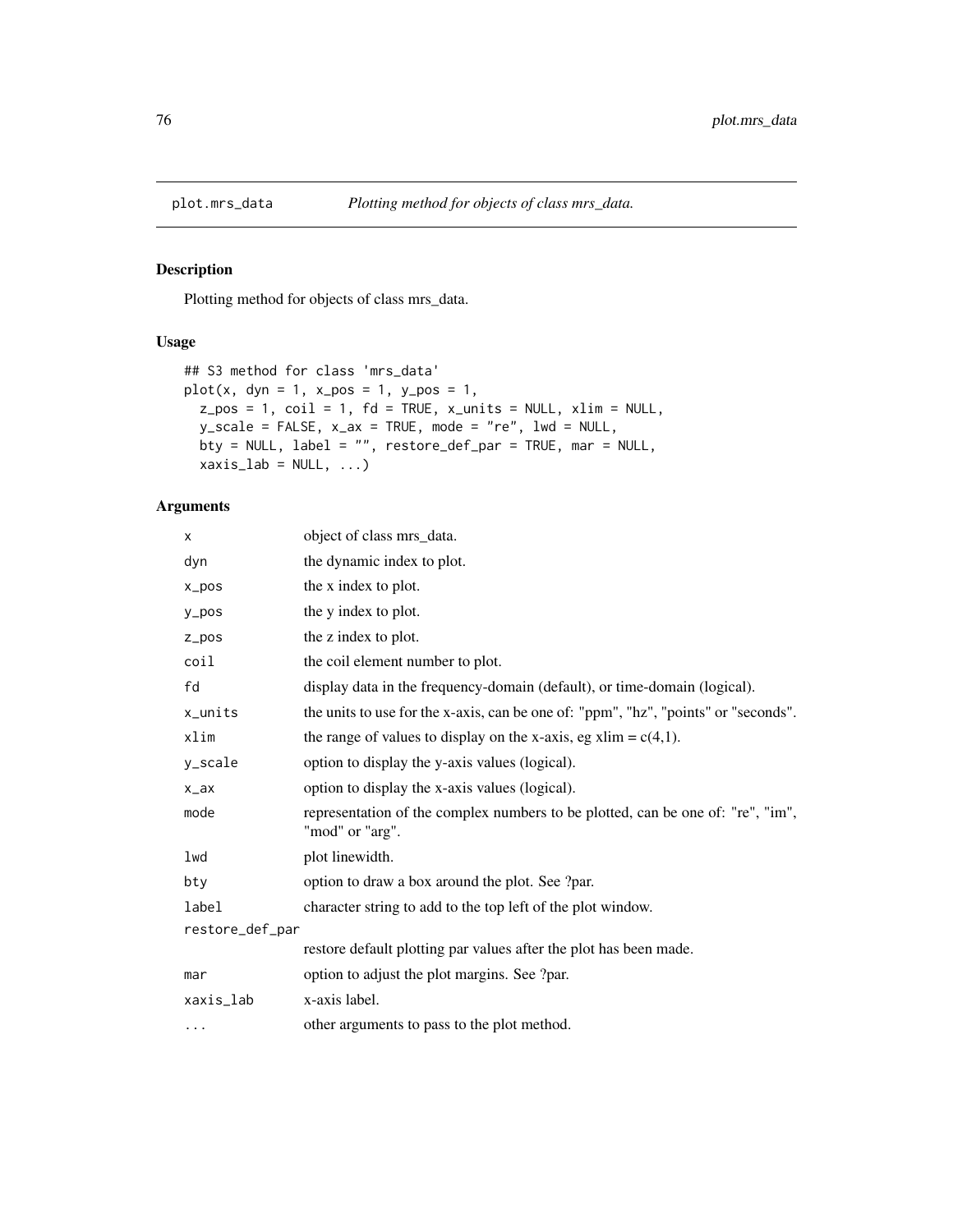Convenience function to plot a baseline estimate with the original data.

# Usage

```
plot_bc(orig_data, bc_data, ...)
```
# Arguments

| orig_data | the original data.                                 |
|-----------|----------------------------------------------------|
| bc_data   | the baseline corrected data.                       |
| .         | other arguments to pass to the stackplot function. |

| plot_slice_fit | Plot a 2D slice from an MRSI fit result object. |  |
|----------------|-------------------------------------------------|--|
|                |                                                 |  |

# Description

Plot a 2D slice from an MRSI fit result object.

## Usage

```
plot_slice_fit(fit_res, name, slice = 1, zlim = NULL, interp = 1)
```

| fit_res | fit_result object.                       |
|---------|------------------------------------------|
| name    | name of the quantity to plot, eg "TNAA". |
| slice   | slice to plot in the z direction.        |
| zlim    | range of values to plot.                 |
| interp  | interpolation factor.                    |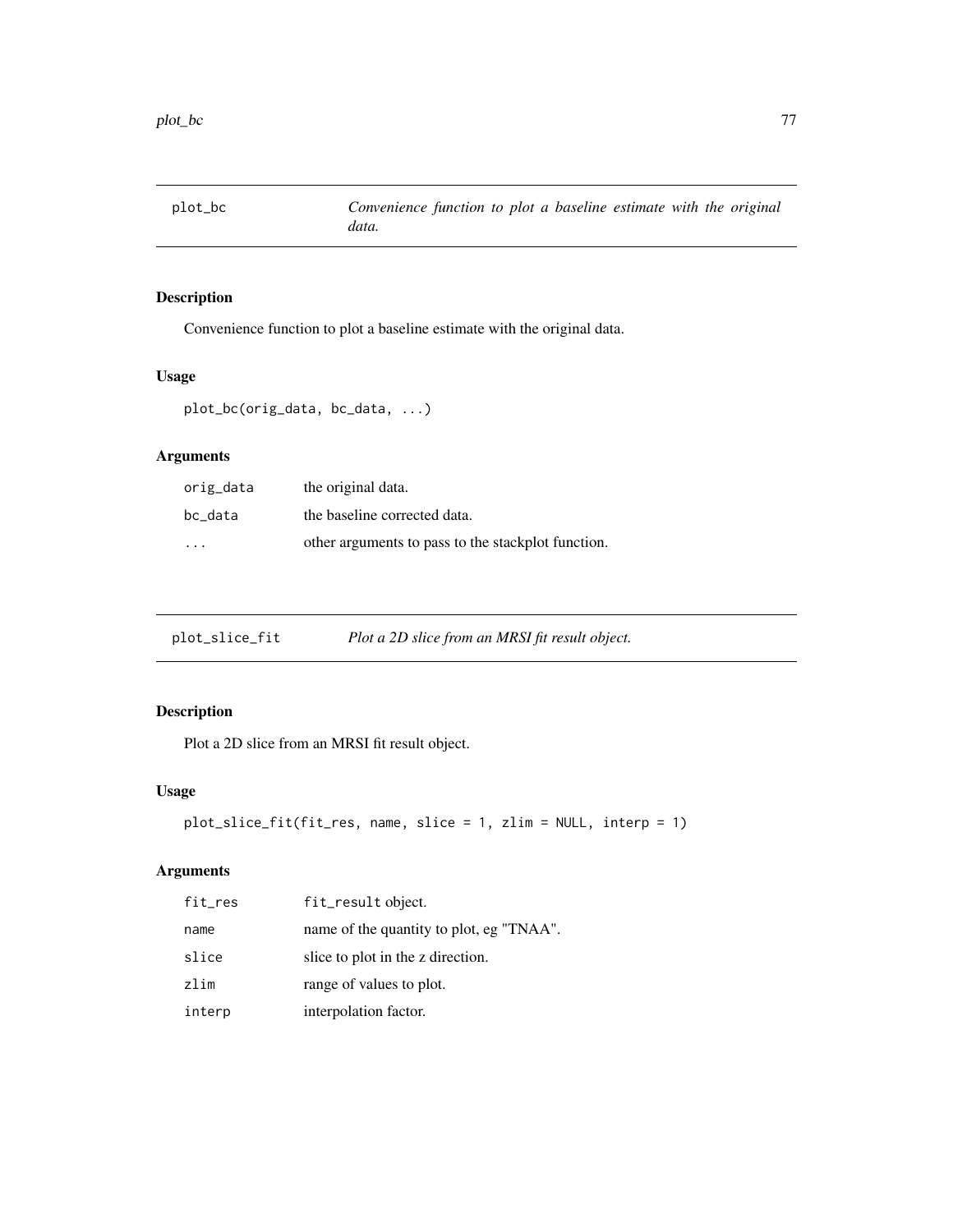plot\_slice\_fit\_inter *Plot a 2D slice from an MRSI fit result object.*

### Description

Plot a 2D slice from an MRSI fit result object.

### Usage

```
plot_slice_fit_inter(fit_res, map = NULL, slice = 1, zlim = NULL,
  \text{interp} = 1, \text{xlim} = \text{NULL}
```
#### Arguments

| fit_res | fit_result object.                                       |
|---------|----------------------------------------------------------|
| map     | array of values to be plotted, defaults to a "TNAA" map. |
| slice   | slice to plot in the z direction.                        |
| zlim    | range of values to plot.                                 |
| interp  | interpolation factor.                                    |
| xlim    | spectral plot limits for the x axis.                     |

plot\_slice\_map *Plot a slice from a 7 dimensional array.*

### Description

Plot a slice from a 7 dimensional array.

#### Usage

```
plot_slice_map(data, zlim = NULL, mask_map = NULL, mask_cutoff = 20,
  \text{interp = 1, slice = 1, dyn = 1, coil = 1, ref = 1,}denom = NULL, horizontal = FALSE)
```

| data        | 7d array of values to be plotted.                                                              |
|-------------|------------------------------------------------------------------------------------------------|
| zlim        | smallest and largest values to be plotted.                                                     |
| mask_map    | matching map with logical values to indicate if the corresponding values should<br>be plotted. |
| mask_cutoff | minimum values to plot (as a percentage of the maximum).                                       |
| interp      | map interpolation factor.                                                                      |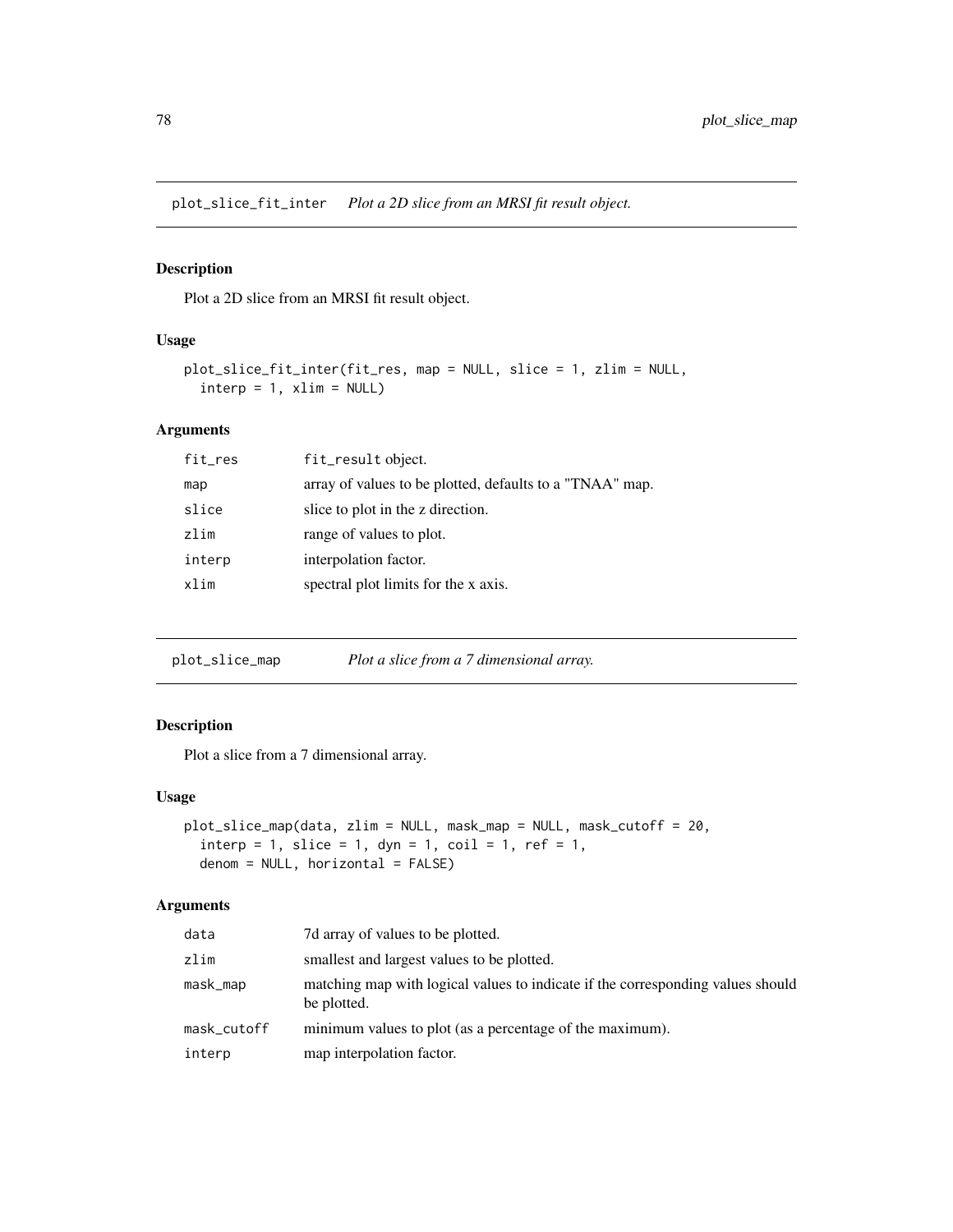| slice      | the slice index to plot.                     |
|------------|----------------------------------------------|
| dyn        | the dynamic index to plot.                   |
| coil       | the coil element number to plot.             |
| ref        | reference index to plot.                     |
| denom      | map to use as a denominator.                 |
| horizontal | display the colorbar horizontally (logical). |

plot\_slice\_map\_inter *Plot an interactive slice map from a data array where voxels can be selected to display a corresponding spectrum.*

# Description

Plot an interactive slice map from a data array where voxels can be selected to display a corresponding spectrum.

### Usage

```
plot_slice_map_inter(mrs_data, map = NULL, xlim = NULL, slice = 1,
  zlim = NULL, mask_map = NULL, denom = NULL, mask_cutoff = 20,
  \text{interp = 1, mode = "re", y\_scale = FALSE, ylim = NULL,}\text{coil} = 1
```

| mrs_data    | spectral data.                                                                                           |
|-------------|----------------------------------------------------------------------------------------------------------|
| map         | array of values to be plotted, defaults to the integration of the modulus of the<br>full spectral width. |
| xlim        | spectral region to plot.                                                                                 |
| slice       | the slice index to plot.                                                                                 |
| zlim        | smallest and largest values to be plotted.                                                               |
| mask_map    | matching map with logical values to indicate if the corresponding values should<br>be plotted.           |
| denom       | map to use as a denominator.                                                                             |
| mask_cutoff | minimum values to plot (as a percentage of the maximum).                                                 |
| interp      | map interpolation factor.                                                                                |
| mode        | representation of the complex spectrum to be plotted, can be one of: "re", "im",<br>"mod" or "arg".      |
| y_scale     | option to display the y-axis values (logical).                                                           |
| ylim        | intensity range to plot.                                                                                 |
| coil        | coil element to plot.                                                                                    |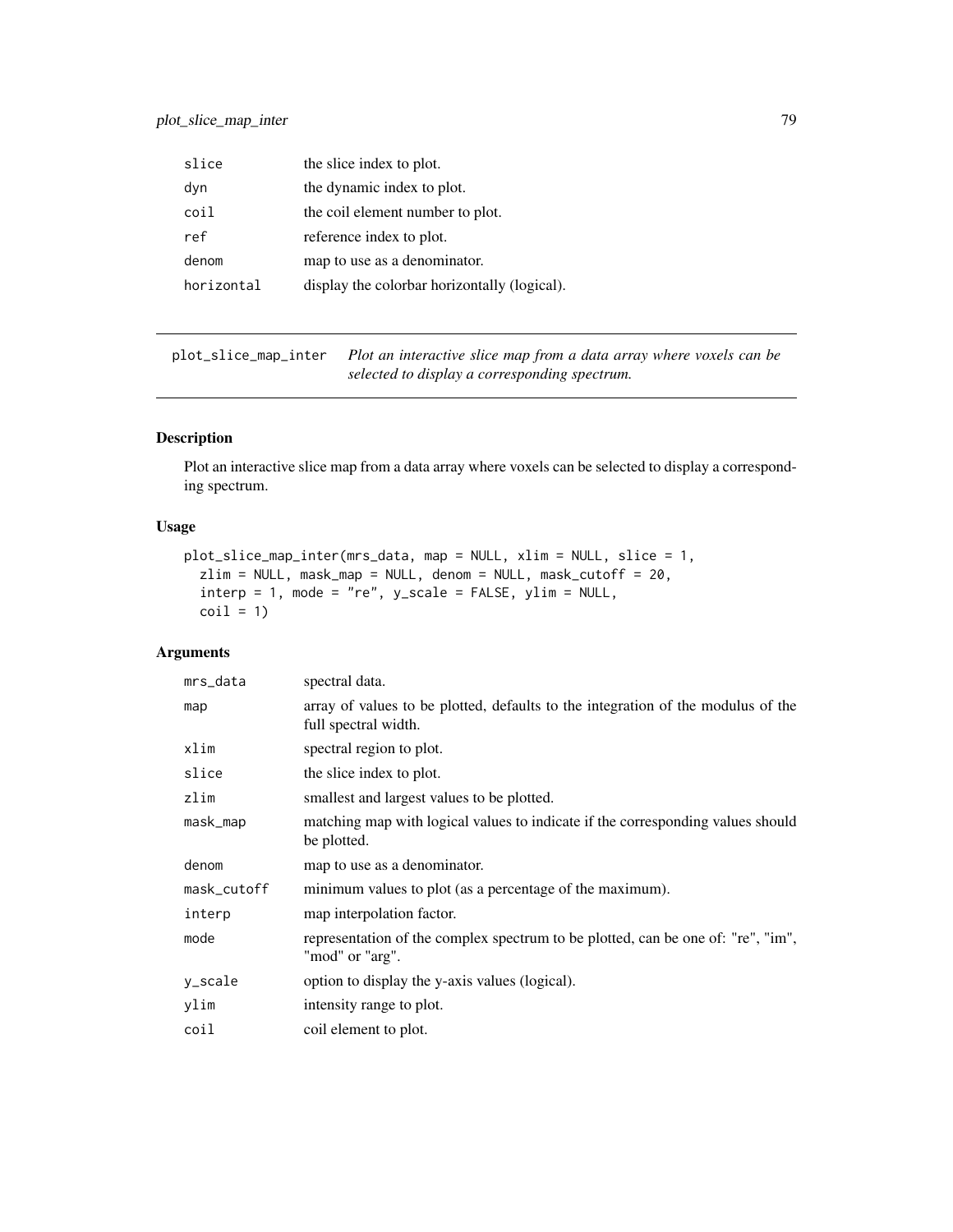plot\_voi\_overlay *Plot a volume as an image overlay.*

### Description

Plot a volume as an image overlay.

### Usage

plot\_voi\_overlay(voi, mri, flip\_lr = TRUE)

### Arguments

| voi        | volume data as a nifti object.              |
|------------|---------------------------------------------|
| mri        | image data as a nifti object.               |
| $flip\_lr$ | flip the image in the left-right direction. |

plot\_voi\_overlay\_seg *Plot a volume as an overlay on a segmented brain volume.*

# Description

Plot a volume as an overlay on a segmented brain volume.

### Usage

```
plot_voi_overlay_seg(voi, mri_seg, flip_lr = TRUE)
```

| voi        | volume data as a nifti object.              |
|------------|---------------------------------------------|
| mri_seg    | segmented brain volume as a nifti object.   |
| $flip\_lr$ | flip the image in the left-right direction. |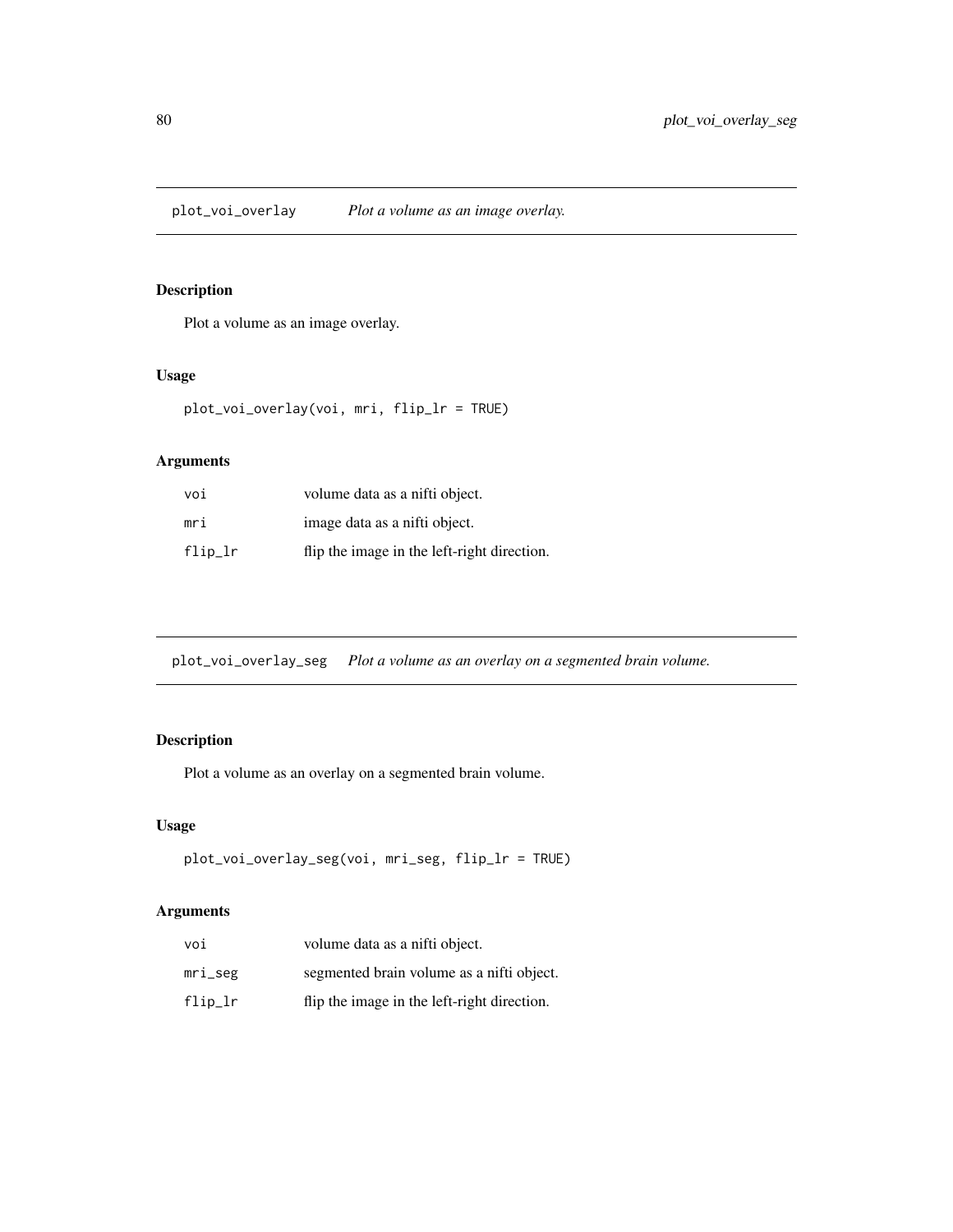Return the ppm scale of an MRS dataset.

# Usage

ppm(mrs\_data, ft = NULL, ref = NULL, fs = NULL, N = NULL)

### Arguments

| mrs_data | MRS data.                                        |
|----------|--------------------------------------------------|
| ft       | transmitter frequency in Hz.                     |
| ref      | reference value for ppm scale.                   |
| fs       | sampling frequency in Hz.                        |
| N        | number of data points in the spectral dimension. |

## Value

ppm scale.

print.fit\_result *Print a summary of an object of class* fit\_result*.*

## Description

Print a summary of an object of class fit\_result.

## Usage

```
## S3 method for class 'fit_result'
print(x, \ldots)
```

| X        | fit_result object. |
|----------|--------------------|
| $\cdots$ | further arguments. |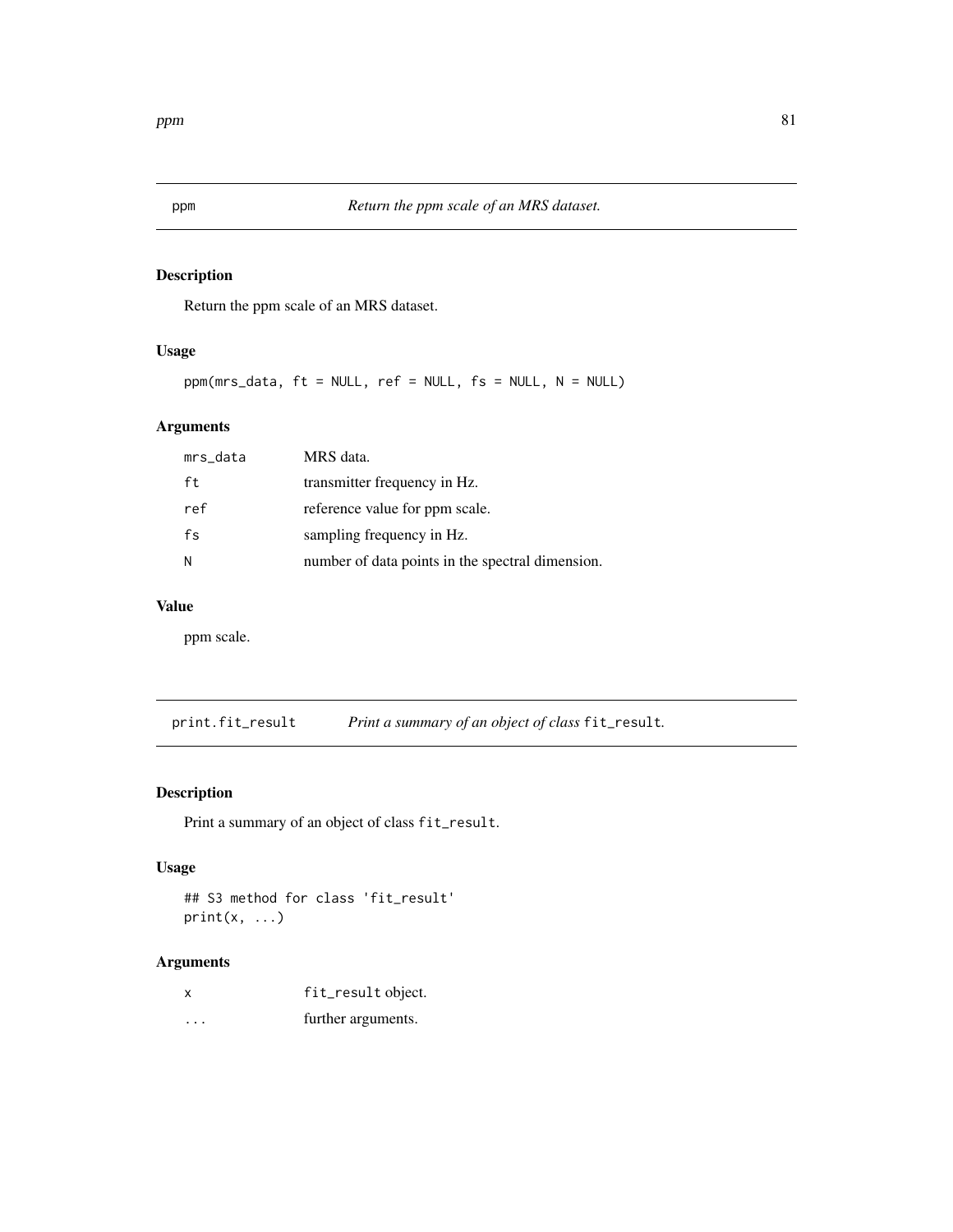Print a summary of mrs\_data parameters.

### Usage

## S3 method for class 'mrs\_data'  $print(x, full = FALSE, ...)$ 

### Arguments

| $\times$ | mrs_data object.                      |
|----------|---------------------------------------|
| full     | print all parameters (default FALSE). |
| .        | further arguments.                    |

| Get the quantum coherence matrix for a spin system.<br>gn_states |  |
|------------------------------------------------------------------|--|
|------------------------------------------------------------------|--|

### Description

Get the quantum coherence matrix for a spin system.

### Usage

qn\_states(sys)

### Arguments

sys spin system object.

## Value

quantum coherence number matrix.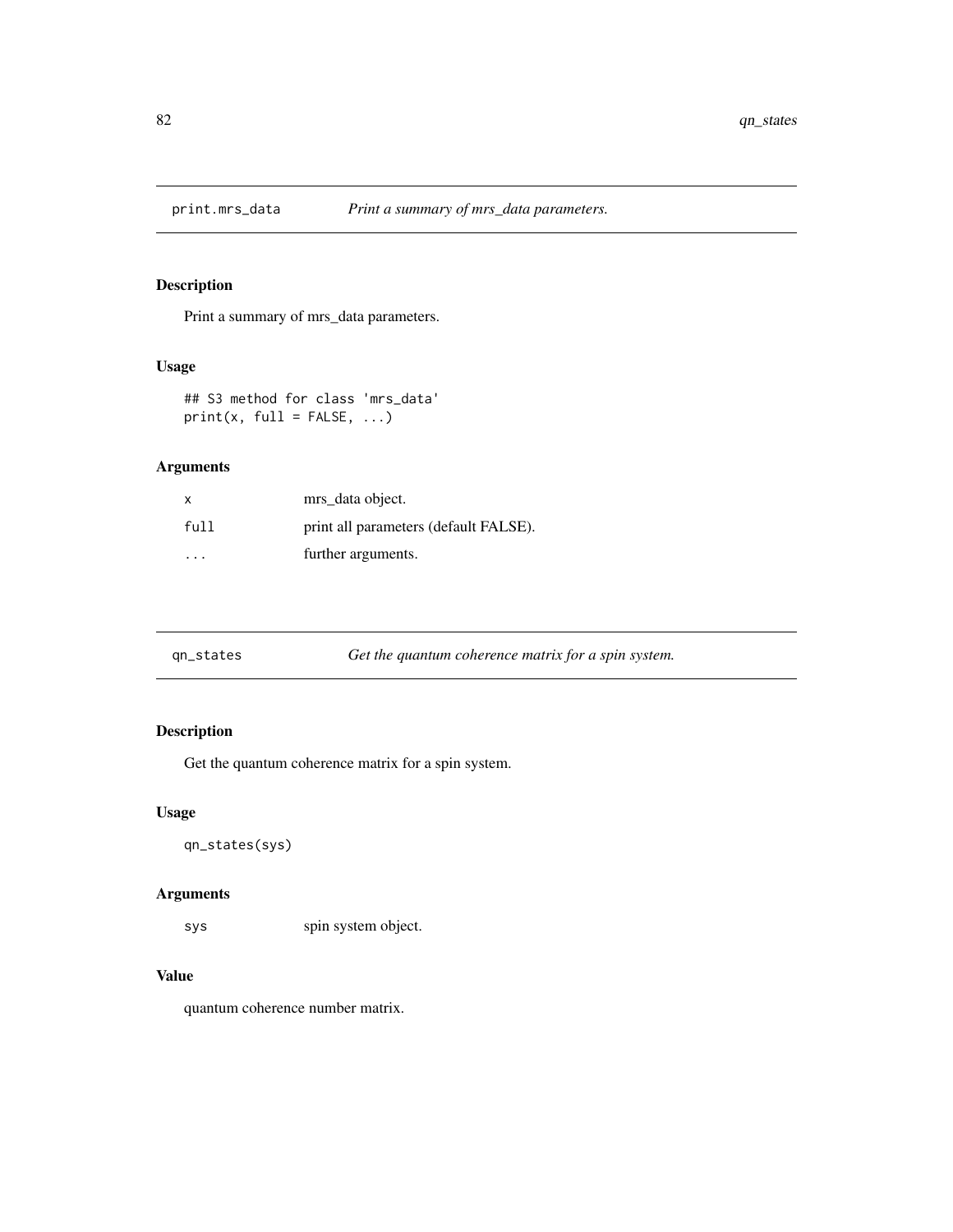Robust Alignment to a Target Spectrum (RATS).

## Usage

```
rats(mrs_data, ref = NULL, xlim = c(4, 0.5), max_shift = 20,
  p_{\text{deg}} = 2, max_{t} = 0.2
```
#### Arguments

| mrs_data     | MRS data to be corrected.                                                                                      |
|--------------|----------------------------------------------------------------------------------------------------------------|
| ref          | optional MRS data to use as a reference, the mean of all dynamics is used if this<br>argument is not supplied. |
| xlim         | optional frequency range to perform optimisation, set to NULL to use the full<br>range.                        |
| $max$ _shift | maximum allowable frequency shift in Hz.                                                                       |
| p_deg        | polynomial degree used for baseline modelling. Negative values disable baseline<br>modelling.                  |
| $max_t$      | truncate the FID when longer than max_t to reduce time taken                                                   |

### Value

a list containing the corrected data; phase and shift values in units of degrees and Hz respectively.

Re.mrs\_data *Apply Re operator to an MRS dataset.*

### Description

Apply Re operator to an MRS dataset.

### Usage

## S3 method for class 'mrs\_data' Re(z)

#### Arguments

z MRS data.

## Value

MRS data following Re operator.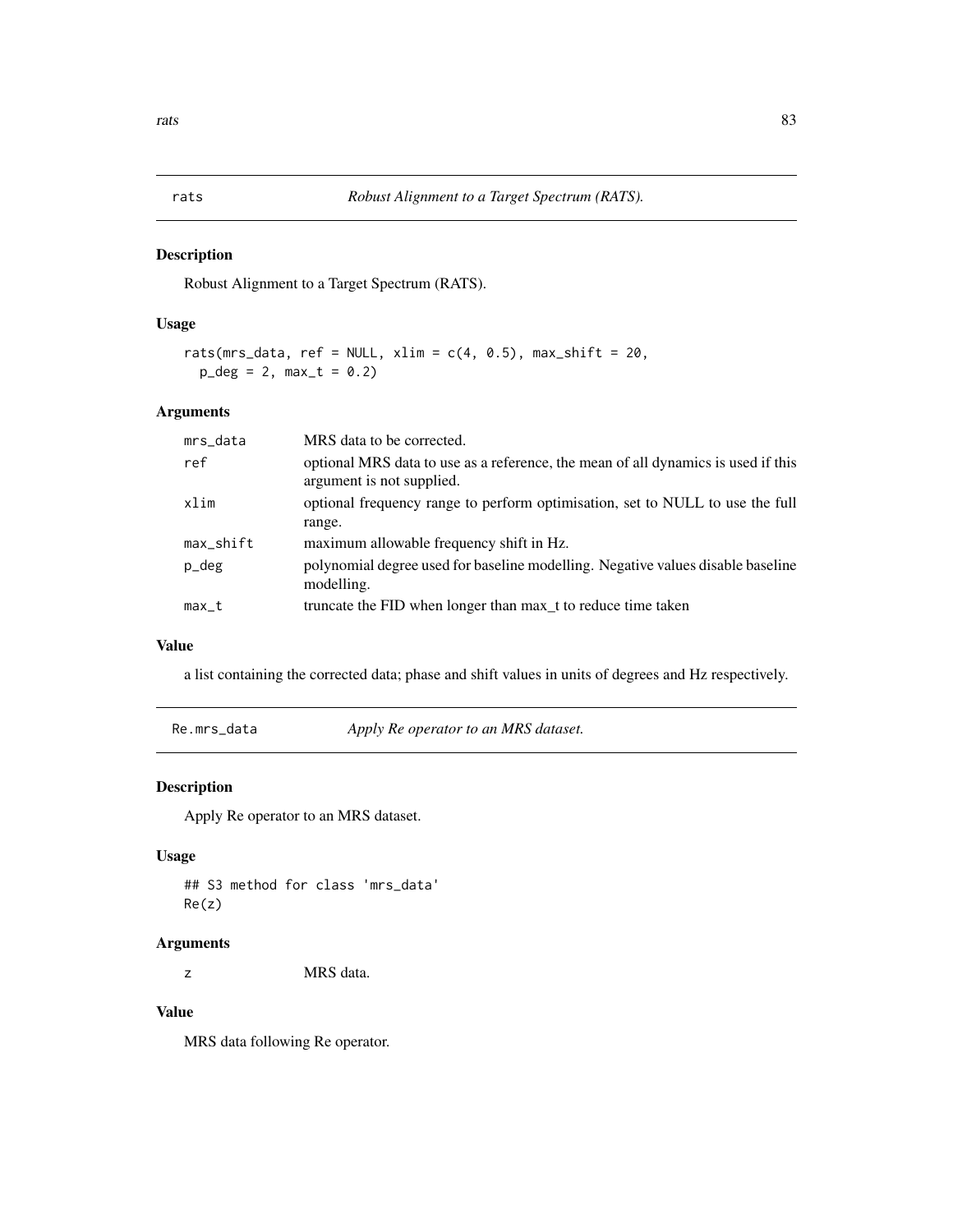Read a basis file in LCModel .basis format.

## Usage

read\_basis(basis\_file, ref = def\_ref())

### Arguments

| basis_file | path to basis file.          |
|------------|------------------------------|
| ref        | assumed ppm reference value. |

#### Value

basis object.

| read_ima_coil_dir | Read a directory containing Siemens MRS IMA files and combine        |
|-------------------|----------------------------------------------------------------------|
|                   | along the coil dimension. Note that the coil ID is inferred from the |
|                   | sorted file name and should be checked when consistency is required  |
|                   | between two directories.                                             |

### Description

Read a directory containing Siemens MRS IMA files and combine along the coil dimension. Note that the coil ID is inferred from the sorted file name and should be checked when consistency is required between two directories.

#### Usage

read\_ima\_coil\_dir(dir)

### Arguments

dir data directory path.

#### Value

mrs\_data object.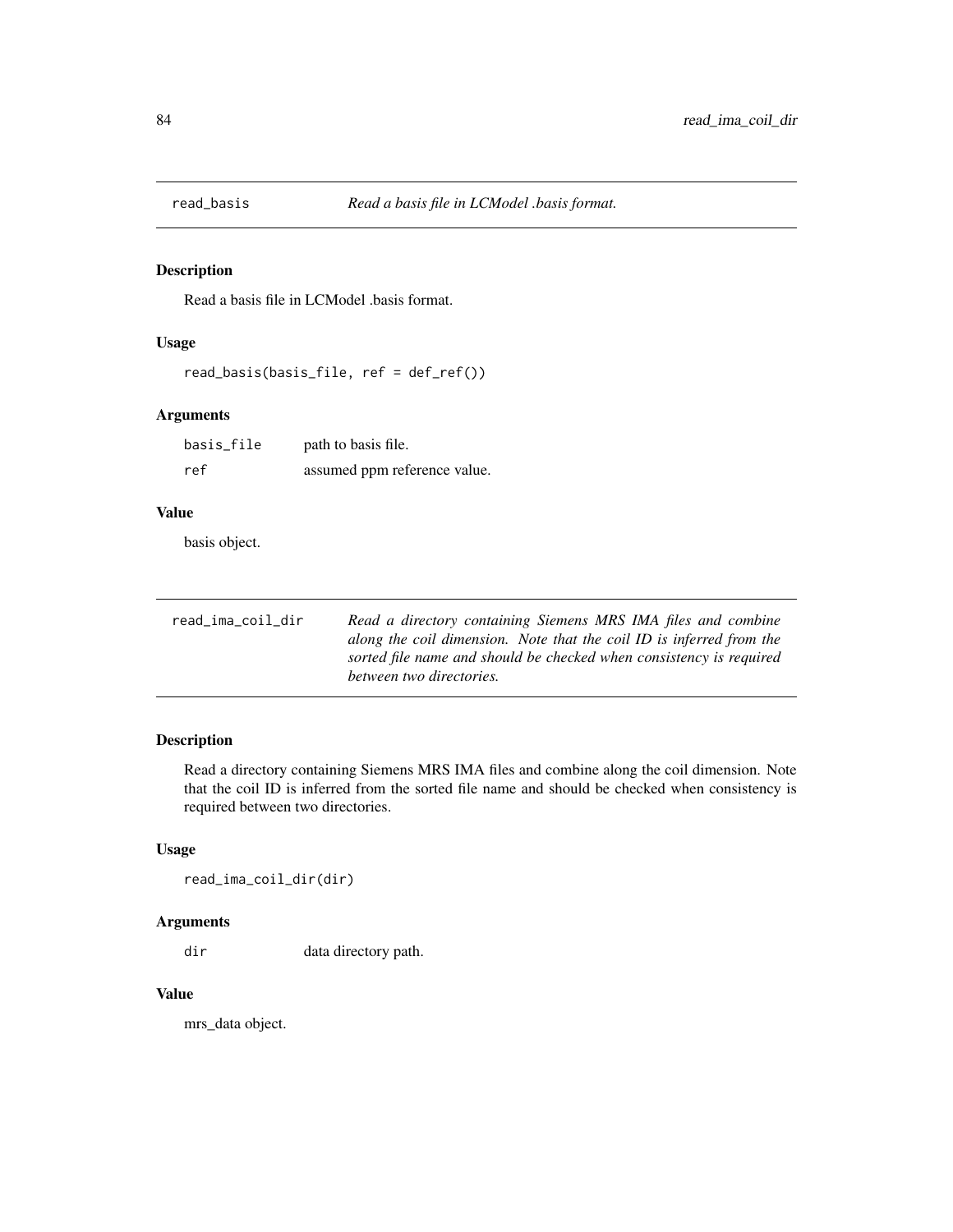Read an LCModel formatted coord file containing fit information.

### Usage

```
read_lcm_coord(coord_f)
```
### Arguments

coord\_f path to the coord file.

## Value

list containing a table of fit point and results structure containing signal amplitudes, errors and fitting diagnostics.

read\_mrs *Read MRS data from a file.*

### Description

Read MRS data from a file.

#### Usage

```
read_mrs(fname, format, ft = NULL, fs = NULL, ref = NULL,
 n_ref_scans = NULL, full_data = FALSE, verbose = FALSE)
```

| fname       | filename of the dpt format MRS data.                                                                                                           |
|-------------|------------------------------------------------------------------------------------------------------------------------------------------------|
| format      | string describing the data format. May be one of the following : "spar_sdat",<br>"rda", "ima", "twix", "pfile", "list_data", "paravis", "dpt". |
| ft          | transmitter frequency in Hz (required for list_data format).                                                                                   |
| fs          | sampling frequency in Hz (required for list data format).                                                                                      |
| ref         | reference value for ppm scale (required for list data format).                                                                                 |
| n ref scans | override the number of water reference scans detected in the file header (GE)<br>p-file only).                                                 |
| full data   | export all data points, including those before the start of the FID (default $=$<br>FALSE).                                                    |
| verbose     | print data file information (default = FALSE).                                                                                                 |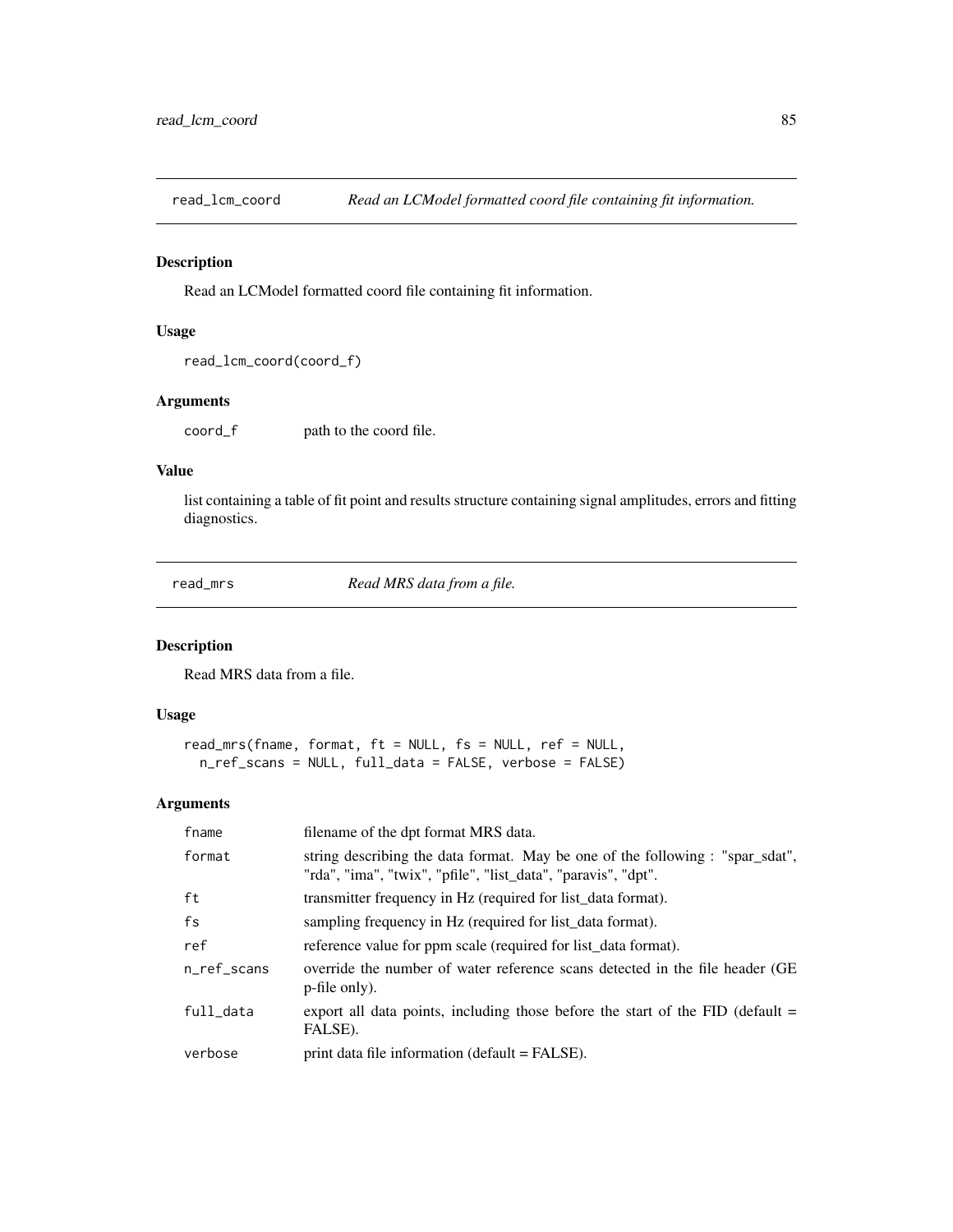## Value

MRS data object.

### Examples

```
fname <- system.file("extdata", "philips_spar_sdat_WS.SDAT", package = "spant")
mrs_data <- read_mrs(fname, format = "spar_sdat")
print(mrs_data)
```
### read\_mrs\_dpt *Read MRS data stored in dangerplot (dpt) v3 format.*

### Description

Read MRS data stored in dangerplot (dpt) v3 format.

#### Usage

read\_mrs\_dpt(fname)

#### Arguments

fname filename of the dpt format MRS data.

#### Value

MRS data object.

### Examples

```
## Not run:
mrs_data <- read_mrs_dpt(system.file("extdata","svs.dpt",package="spant"))
## End(Not run)
```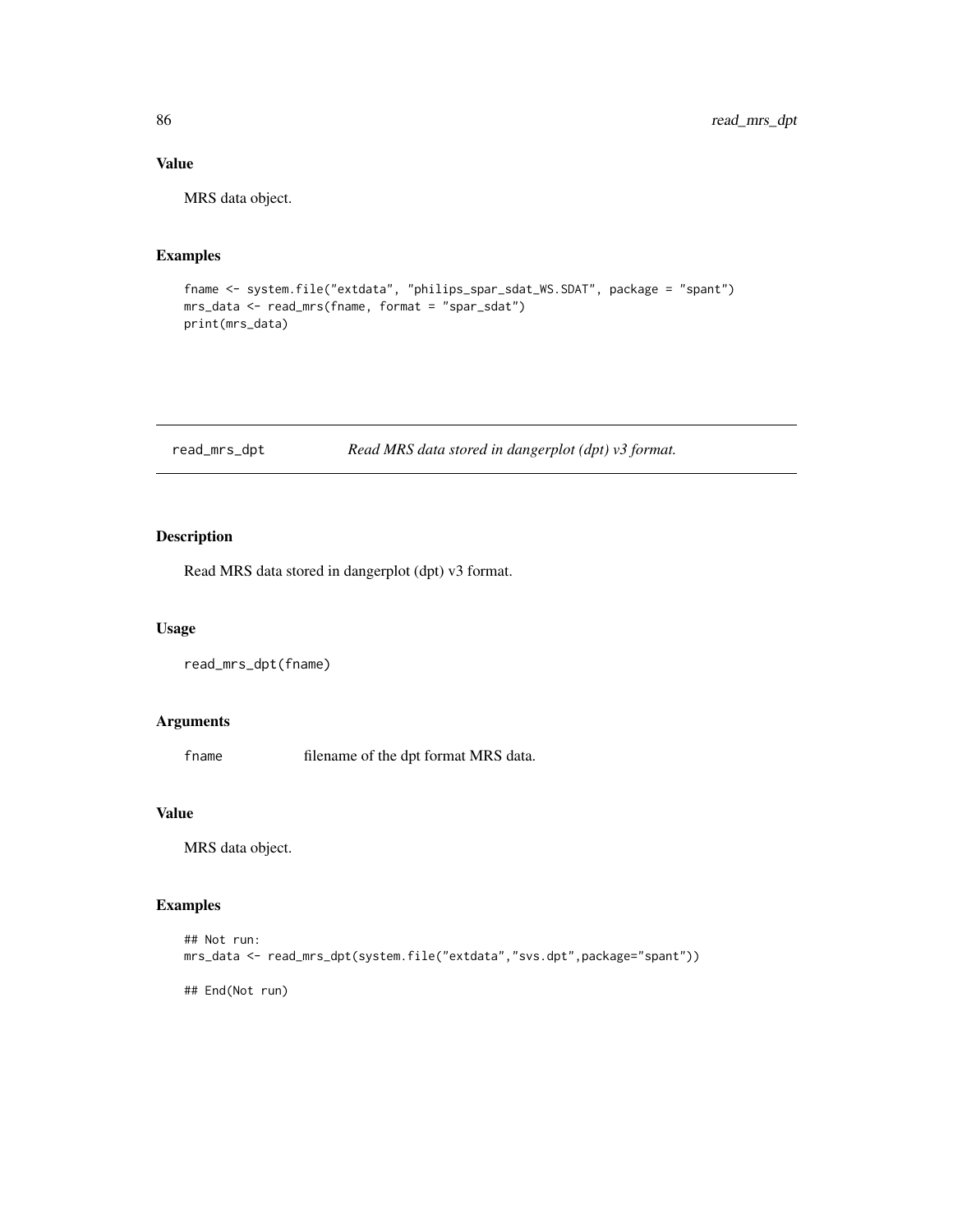Read MRS data using the TARQUIN software package.

#### Usage

```
read_mrs_tqn(fname, fname_ref = NA, format, id = NA, group = NA)
```
#### Arguments

| fname     | the filename containing the MRS data.                                                                                        |
|-----------|------------------------------------------------------------------------------------------------------------------------------|
| fname_ref | a second filename containing reference MRS data.                                                                             |
| format    | format of the MRS data. Can be one of the following: siemens, philips, ge, dcm,<br>dpt, rda, lcm, varian, bruker, imrui txt. |
| id        | optional ID string.                                                                                                          |
| group     | optional group string.                                                                                                       |

#### Value

MRS data object.

#### Examples

```
fname <- system.file("extdata","philips_spar_sdat_WS.SDAT",package="spant")
## Not run:
mrs_data <- read_mrs_tqn(fname, format="philips")
```
## End(Not run)

read\_siemens\_txt\_hdr *Read the text format header found in Siemens IMA and TWIW data files.*

## Description

Read the text format header found in Siemens IMA and TWIW data files.

## Usage

```
read_siemens_txt_hdr(fname, version = "vd")
```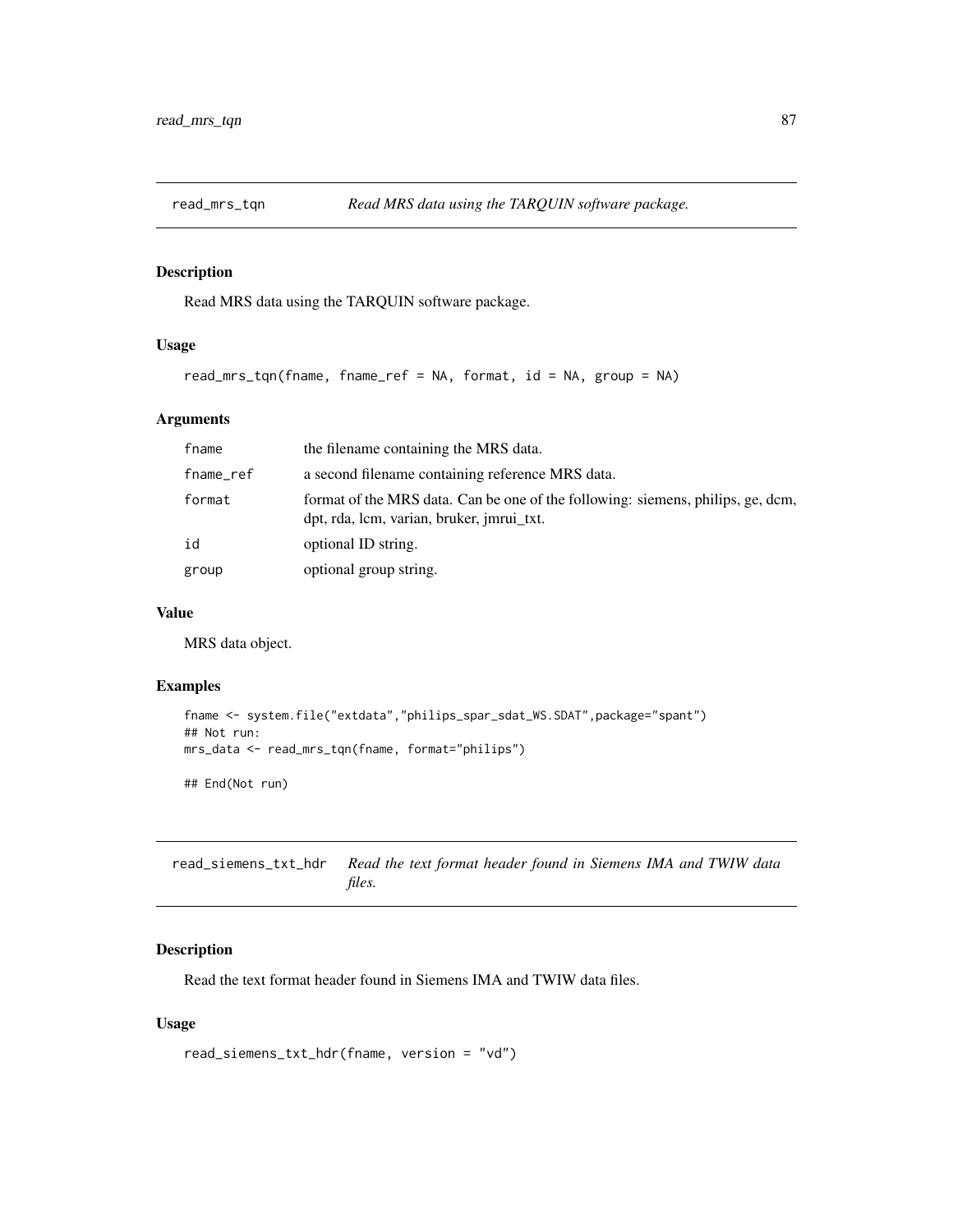#### Arguments

| fname   | file name to read.                     |
|---------|----------------------------------------|
| version | software version, can be "vb" or "vd". |

### Value

a list of parameter values

read\_tqn\_fit *Reader for csv fit results generated by TARQUIN.*

# Description

Reader for csv fit results generated by TARQUIN.

#### Usage

read\_tqn\_fit(fit\_f)

### Arguments

fit\_f TARQUIN fit file.

## Value

A data frame of the fit data points.

### Examples

```
## Not run:
fit <- read_tqn_fit(system.file("extdata","fit.csv",package="spant"))
## End(Not run)
```
read\_tqn\_result *Reader for csv results generated by TARQUIN.*

## Description

Reader for csv results generated by TARQUIN.

## Usage

read\_tqn\_result(result\_f, remove\_rcs = TRUE)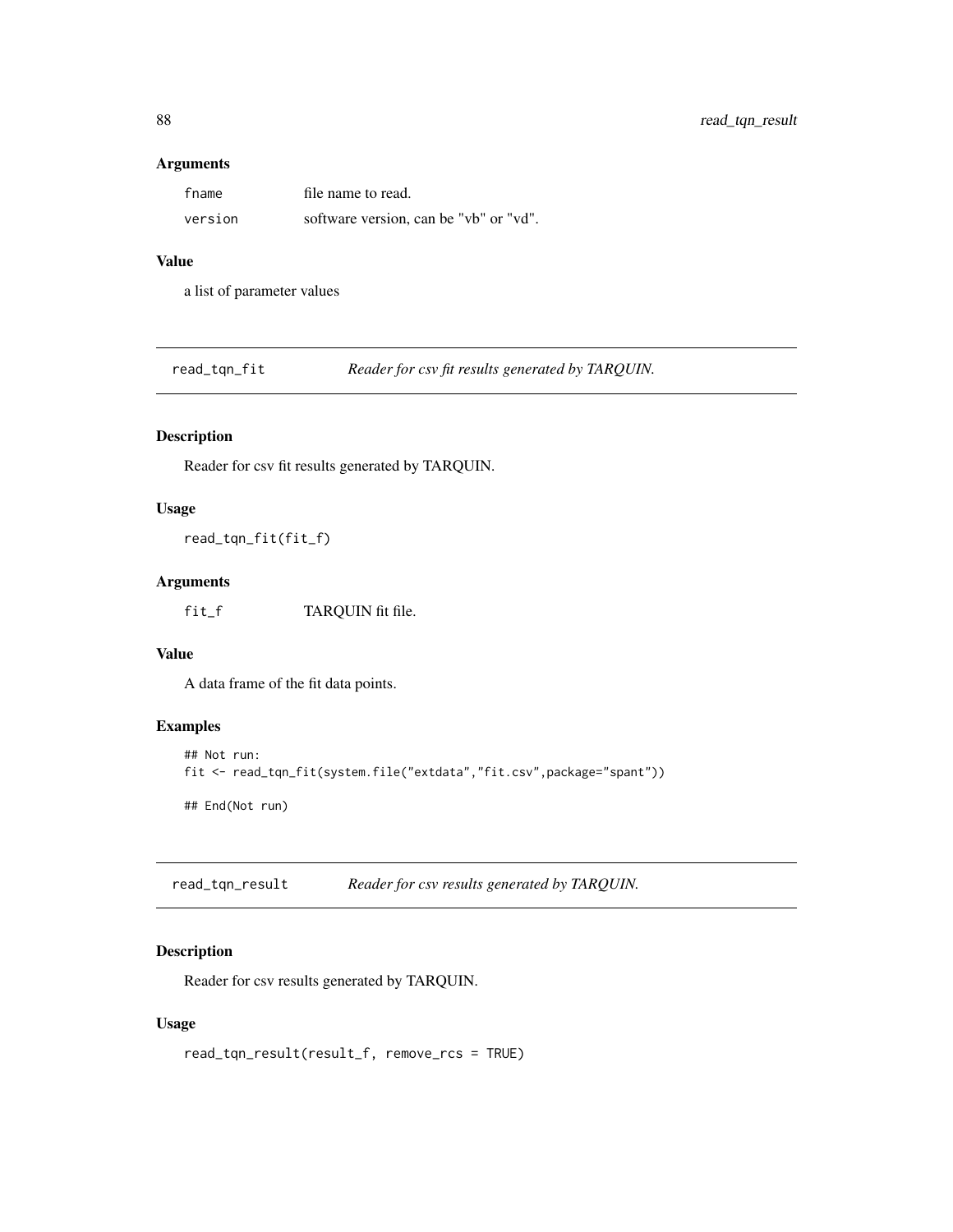# rep\_array\_dim 89

### Arguments

| result_f   | TAROUIN result file.                        |
|------------|---------------------------------------------|
| remove_rcs | omit row, column and slice ids from output. |

#### Value

list of amplitudes, crlbs and diagnostics.

# Examples

```
## Not run:
result <- read_tqn_result(system.file("extdata","result.csv",package="spant"))
## End(Not run)
```
rep\_array\_dim *Repeat an array over a given dimension.*

# Description

Repeat an array over a given dimension.

### Usage

```
rep_array_dim(x, rep_dim, n)
```
### Arguments

| x       | array.                     |
|---------|----------------------------|
| rep_dim | dimension to extend.       |
| n       | number of times to repeat. |

#### Value

extended array.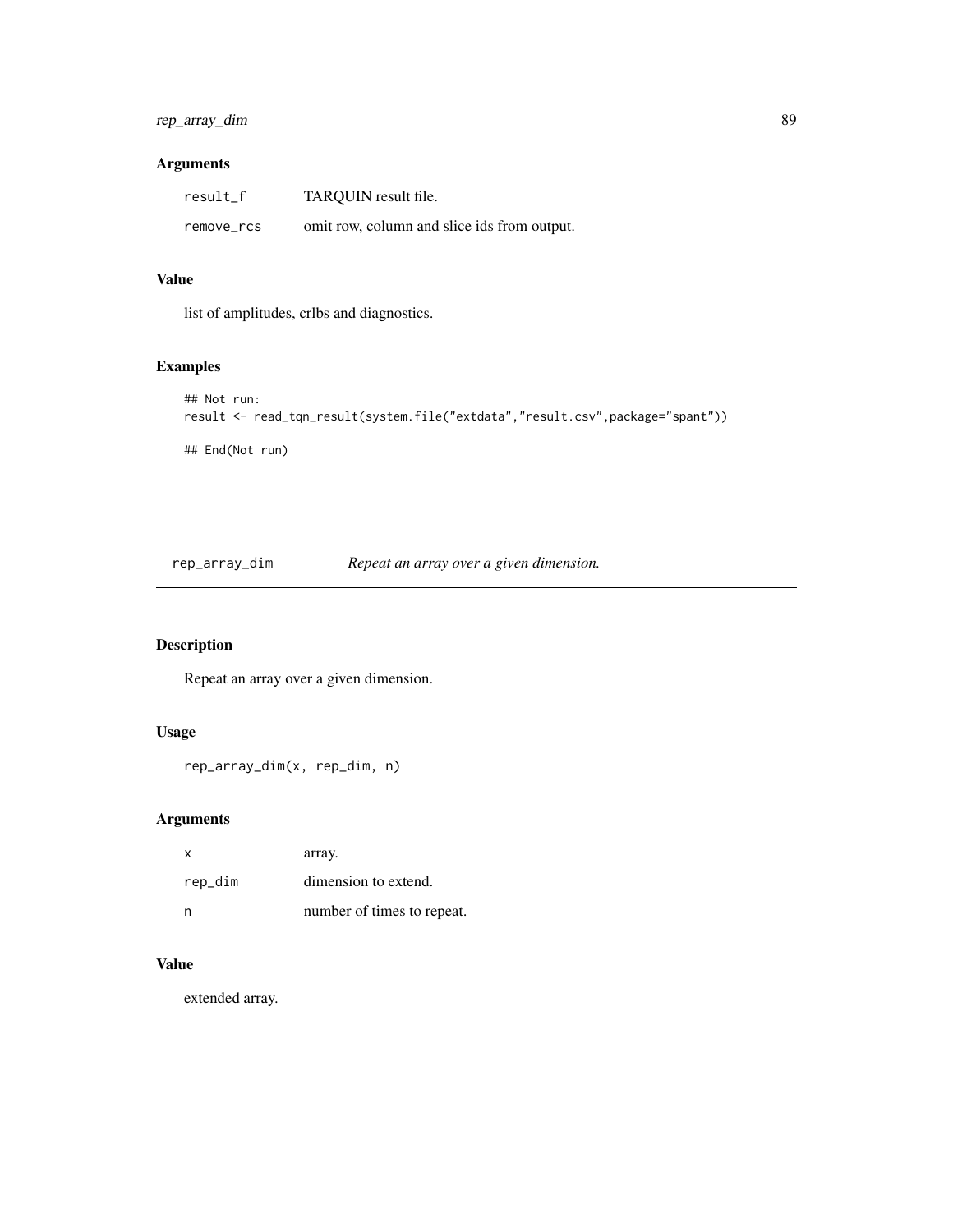Replicate a scan in the dynamic dimension.

## Usage

```
rep_dyn(mrs_data, times)
```
# Arguments

| mrs data | MRS data to be replicated.    |
|----------|-------------------------------|
| times    | number of times to replicate. |

### Value

replicated data object.

rep\_mrs *Replicate a scan over a given dimension.*

# Description

Replicate a scan over a given dimension.

# Usage

```
rep_mrs(mrs_data, x_rep = 1, y_rep = 1, z_rep = 1, dyn_rep = 1,
 coil_{rep} = 1)
```
### Arguments

| mrs_data | MRS data to be replicated.      |
|----------|---------------------------------|
| x_rep    | number of x replications.       |
| y_rep    | number of y replications.       |
| $Z$ _rep | number of z replications.       |
| dyn_rep  | number of dynamic replications. |
| coil_rep | number of coil replications.    |

## Value

replicated data object.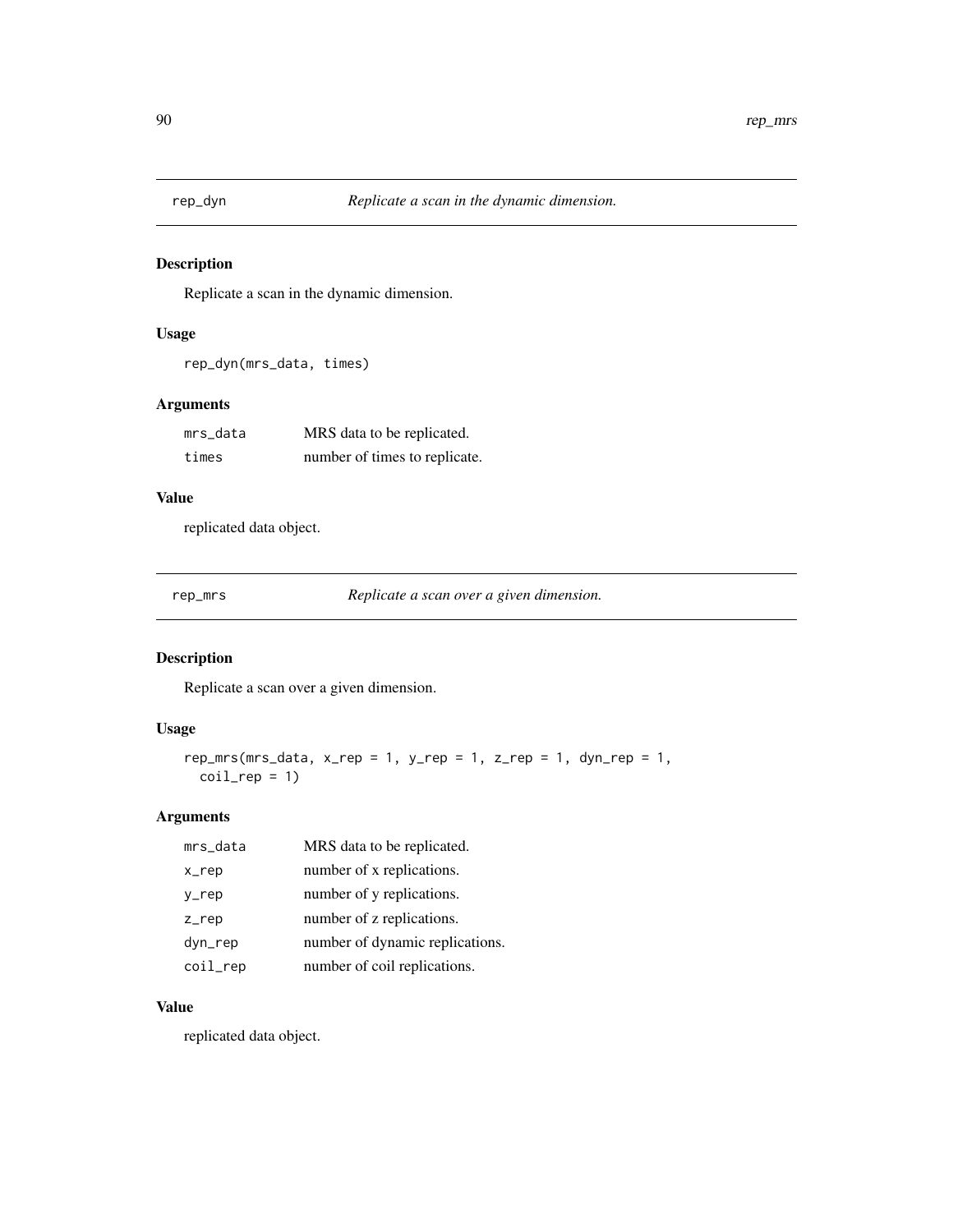Resample an image to match a target image space.

#### Usage

```
resample_img(source, target, interp = 3L)
```
# Arguments

| source | image data as a nifti object.                            |
|--------|----------------------------------------------------------|
| target | image data as a nifti object.                            |
| interp | interpolation parameter, see nifyreg. linear definition. |

#### Value

resampled image data as a nifti object.

| resample_voi | Resample a VOI to match a target image space using nearest- |  |
|--------------|-------------------------------------------------------------|--|
|              | neighbour interpolation.                                    |  |

# Description

Resample a VOI to match a target image space using nearest-neighbour interpolation.

### Usage

resample\_voi(voi, mri)

### Arguments

| voi | volume data as a nifti object. |
|-----|--------------------------------|
| mri | image data as a nifti object.  |

#### Value

volume data as a nifti object.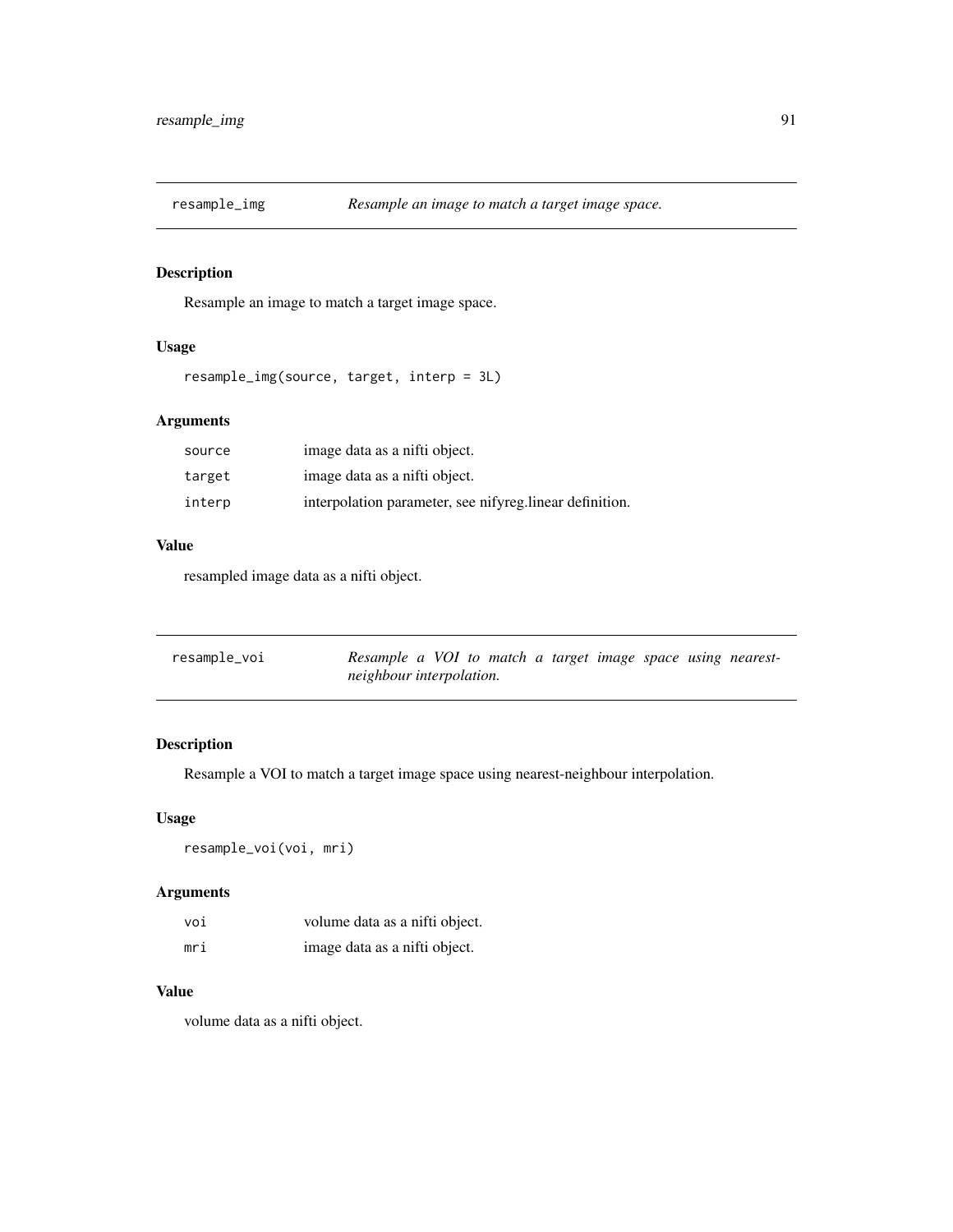Reslice a nifti object to match the orientation of mrs data.

# Usage

```
reslice_to_mrs(mri, mrs)
```
### Arguments

| mri | nifti object to be resliced.                |
|-----|---------------------------------------------|
| mrs | mrs_data object for the target orientation. |

#### Value

resliced imaging data.

re\_weighting *Apply a weighting to the FID to enhance spectral resolution.*

## Description

Apply a weighting to the FID to enhance spectral resolution.

### Usage

re\_weighting(mrs\_data, re, alpha)

## Arguments

| mrs data | data to be enhanced.                                       |
|----------|------------------------------------------------------------|
| re.      | resolution enhancement factor (rising exponential factor). |
| alpha    | alpha factor (Guassian decay)                              |

#### Value

resolution enhanced mrs\_data.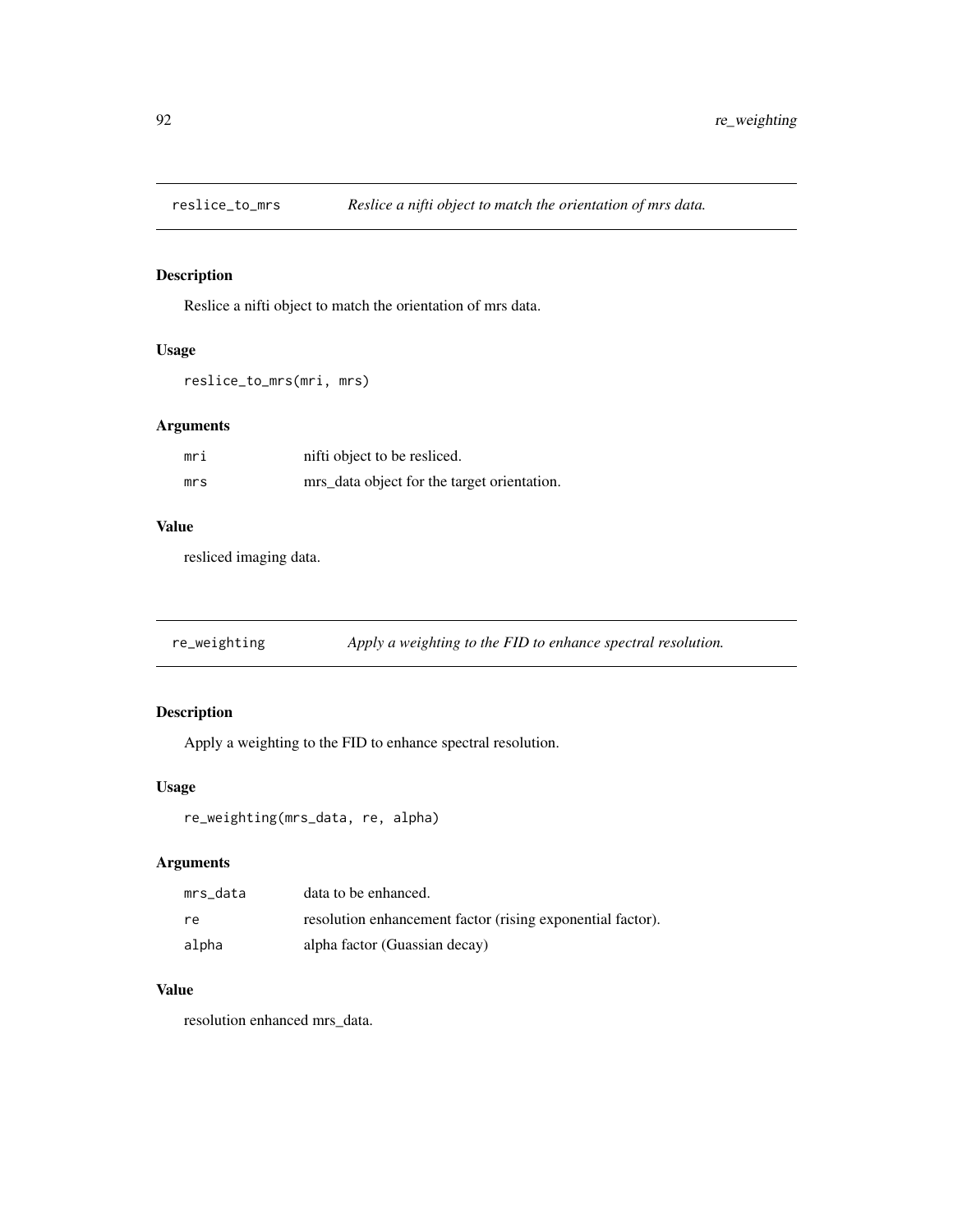Remove a subset of dynamic scans.

### Usage

```
rm_dyns(mrs_data, subset)
```
#### Arguments

| mrs_data | dynamic MRS data.                                             |
|----------|---------------------------------------------------------------|
| subset   | vector containing indices to the dynamic scans to be removed. |

#### Value

MRS data without the specified dynamic scans.

scale\_amp\_molal\_pvc *Apply partial volume correction to a fitting result object.*

### Description

Apply partial volume correction to a fitting result object.

## Usage

```
scale_amp_molal_pvc(fit_result, ref_data, p_vols, te, tr)
```
## Arguments

| fit_result | result object generated from fitting. |
|------------|---------------------------------------|
| ref_data   | water reference MRS data object.      |
| p_vols     | a numeric vector of partial volumes.  |
| te         | the MRS TE.                           |
| t.r        | the MRS TR.                           |

## Value

A fit\_result object with a res\_tab\_molal\_pvc data table added.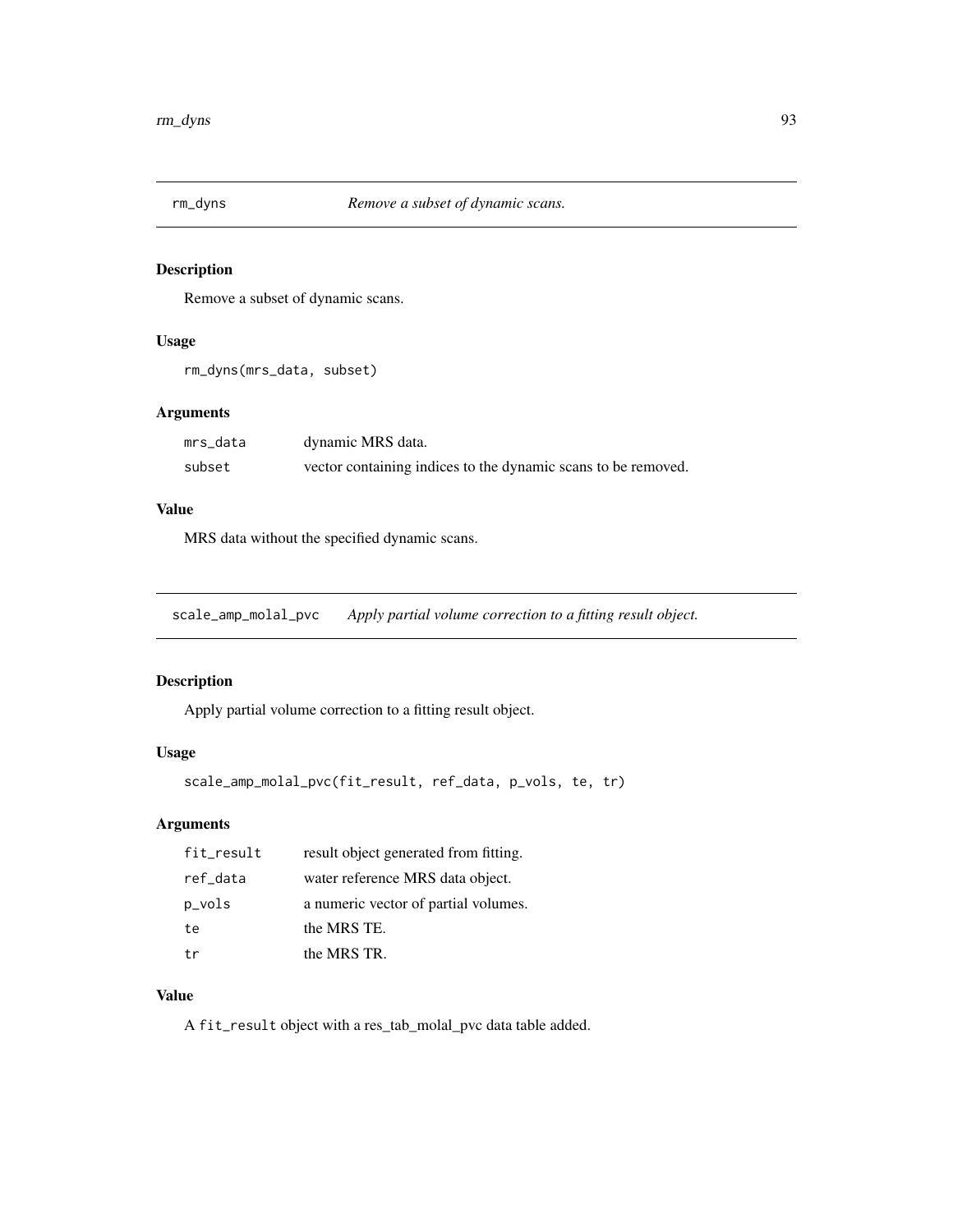Apply water reference scaling to a fitting results object to yield metabolite quantities in millimolar (mM) units (mol/litre).

#### Usage

```
scale_amp_molar(fit_result, ref_data, w_att = 0.7, w_conc = 35880,
 overwrite = FALSE)
```
#### Arguments

| fit_result | a result object generated from fitting.          |
|------------|--------------------------------------------------|
| ref_data   | water reference MRS data object.                 |
| w_att      | water attenuation factor (default $= 0.7$ ).     |
| w_conc     | assumed water concentration (default $=$ 35880). |
| overwrite  | overwrite unscaled values (default = FALSE).     |

#### Value

a fit\_result object with a res\_tab\_molar data table added.

| scale_amp_ratio | Scale fitted amplitudes to a ratio of signal amplitude. |  |
|-----------------|---------------------------------------------------------|--|
|                 |                                                         |  |

#### Description

Scale fitted amplitudes to a ratio of signal amplitude.

#### Usage

scale\_amp\_ratio(fit\_result, name)

### Arguments

| fit_result | a result object generated from fitting.                             |
|------------|---------------------------------------------------------------------|
| name       | the signal name to use as a denominator (usually, "TCr" or "TNAA"). |

### Value

a fit\_result object with a res\_tab\_ratio data table added.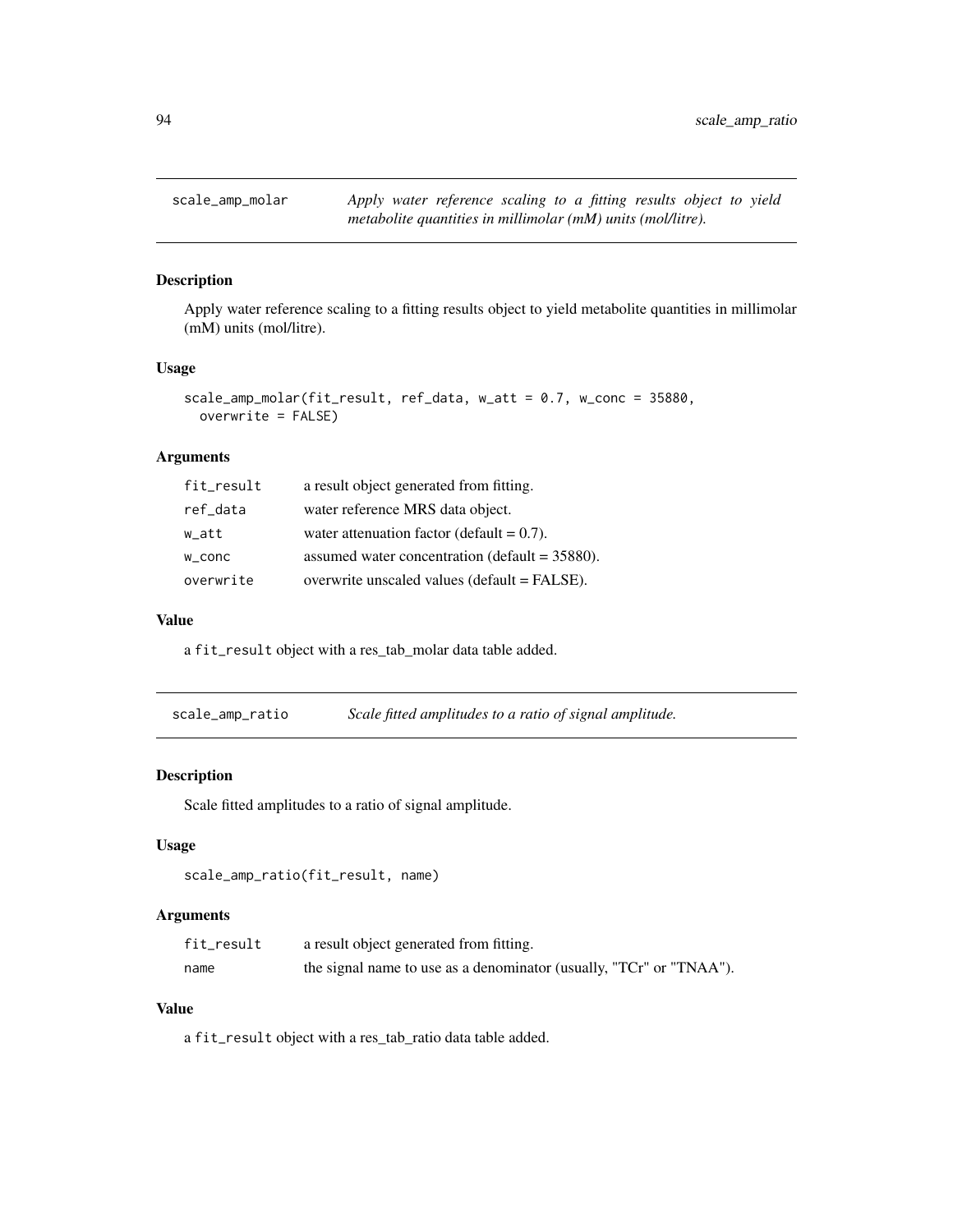scale\_amp\_water\_ratio *Scale metabolite amplitudes as a ratio to the unsuppressed water amplitude.*

#### Description

Scale metabolite amplitudes as a ratio to the unsuppressed water amplitude.

#### Usage

```
scale_amp_water_ratio(fit_result, ref_data)
```
#### Arguments

| fit_result | a result object generated from fitting. |
|------------|-----------------------------------------|
| ref data   | a water reference MRS data object.      |

#### Value

a fit\_result object with a res\_tab\_water\_ratio data table added.

| <b>Standard Deviation</b><br>sd |
|---------------------------------|
|---------------------------------|

#### Description

This function computes the standard deviation of the values in x. If na.rm is TRUE then missing values are removed before computation proceeds.

#### Usage

sd(x, na.rm)

#### Arguments

|       | a numeric vector or an R object but not a factor coercible to numeric by |
|-------|--------------------------------------------------------------------------|
|       | $as.double(x)$ .                                                         |
| na.rm | logical. Should missing values be removed?                               |

## Details

Like [var](#page-0-0) this uses denominator  $n - 1$ .

The standard deviation of a length-one or zero-length vector is NA.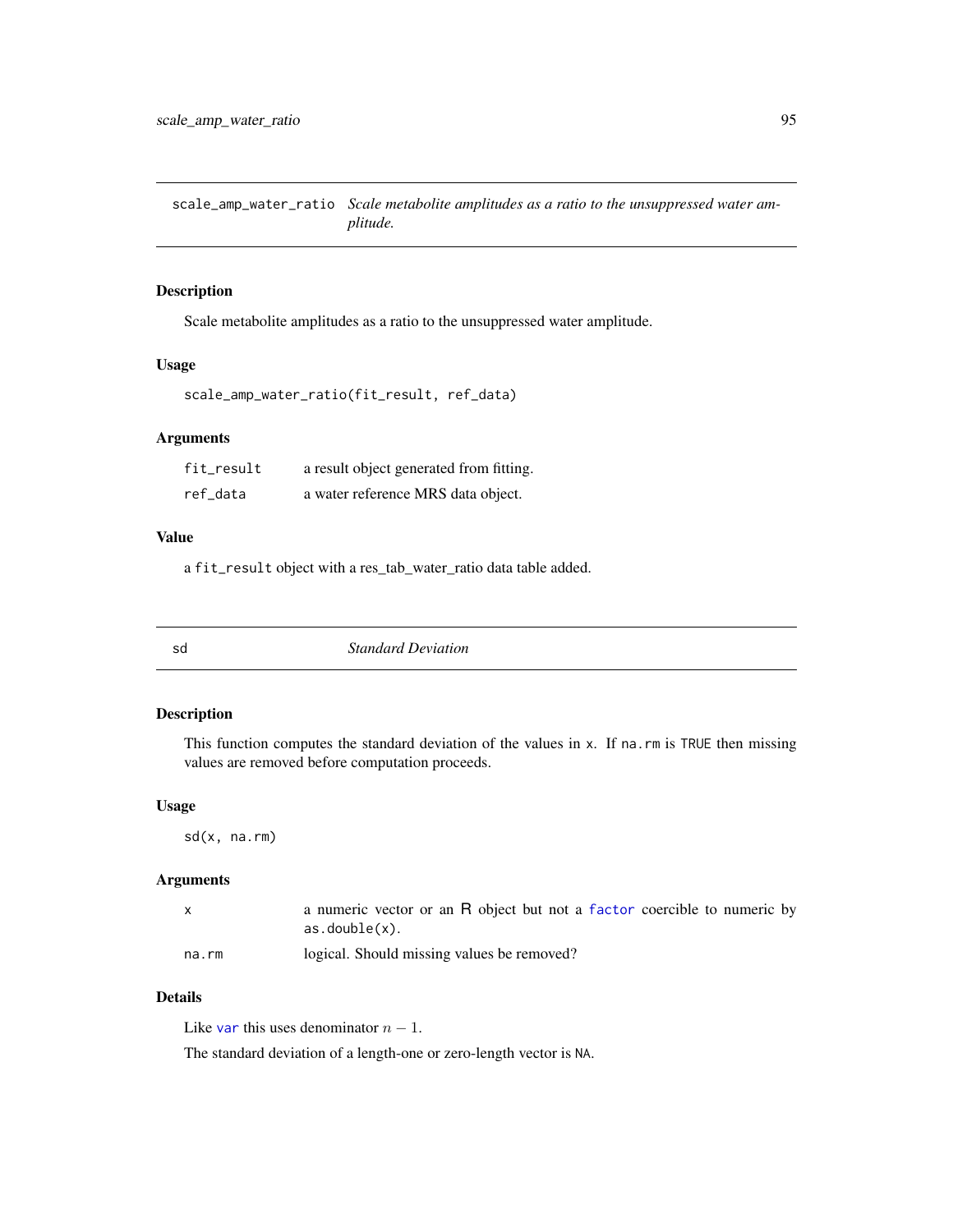96 seconds and the seconds of the seconds of the seconds of the seconds of the seconds of the seconds of the seconds of the seconds of the seconds of the seconds of the seconds of the seconds of the seconds of the seconds

## See Also

[var](#page-0-0) for its square, and [mad](#page-0-0), the most robust alternative.

## Examples

 $sd(1:2)$  ^ 2

sd.mrs\_data *Calculate the standard deviation spectrum from an mrs\_data object.*

#### Description

Calculate the standard deviation spectrum from an mrs\_data object.

### Usage

## S3 method for class 'mrs\_data'  $sd(x, na.rm = FALSE)$ 

#### Arguments

| X     | object of class mrs_data. |
|-------|---------------------------|
| na.rm | remove NA values.         |

### Value

sd mrs\_data object.

seconds *Return a time scale vector to match the FID of an MRS data object.*

### Description

Return a time scale vector to match the FID of an MRS data object.

### Usage

seconds(mrs\_data)

### Arguments

mrs\_data MRS data.

### Value

time scale vector in units of seconds.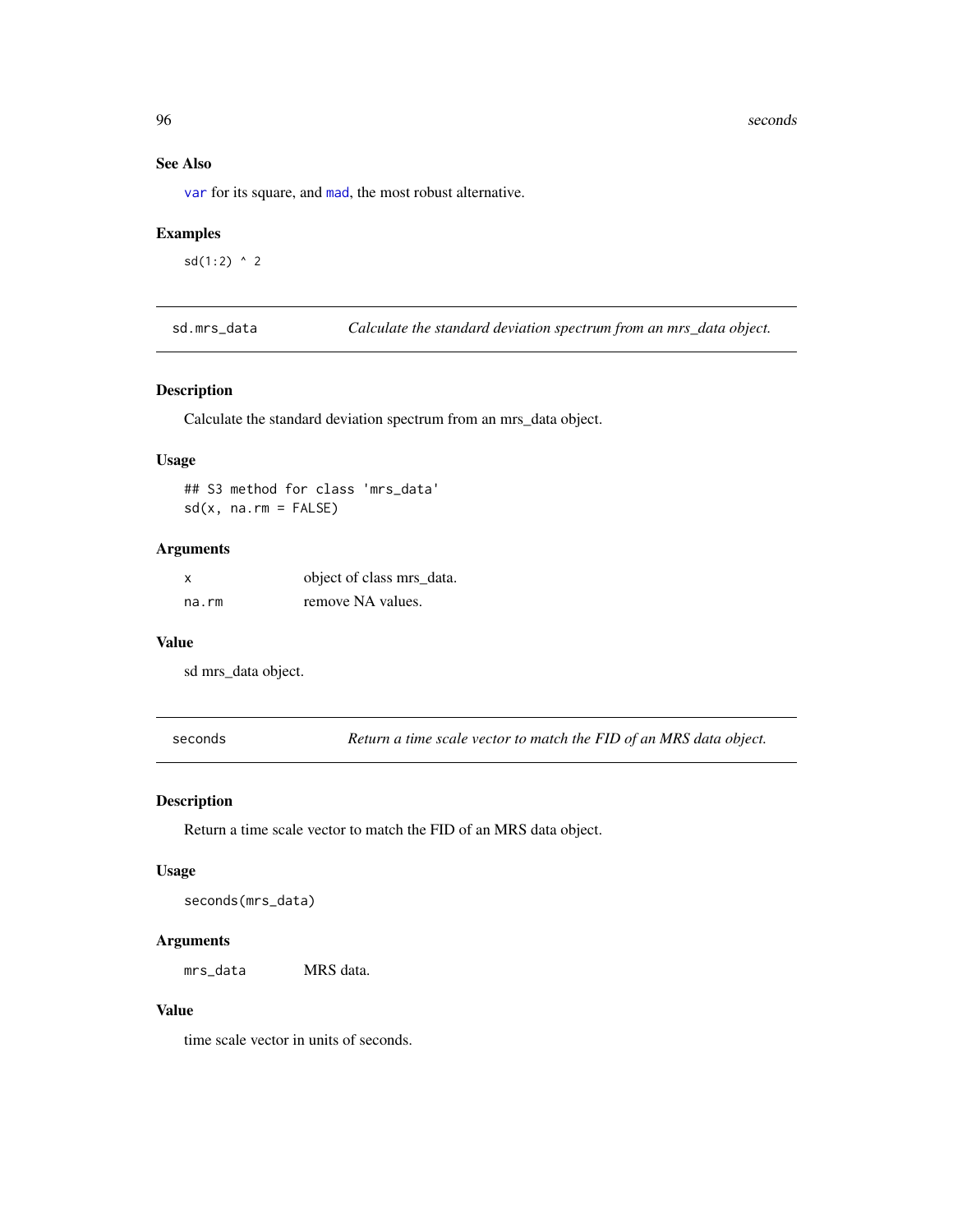CPMG style sequence with ideal pulses.

### Usage

```
seq_cpmg_ideal(spin_params, ft, ref, TE = 0.03, echoes = 4)
```
## Arguments

| spin_params | spin system definition.        |
|-------------|--------------------------------|
| ft          | transmitter frequency in Hz.   |
| ref         | reference value for ppm scale. |
| TF.         | echo time in seconds.          |
| echoes      | number of echoes.              |

#### Value

list of resonance amplitudes and frequencies.

| seq_mega_press_ideal | MEGA-PRESS sequence with ideal localisation pulses and Gaussian |
|----------------------|-----------------------------------------------------------------|
|                      | shaped editing pulse.                                           |

#### Description

MEGA-PRESS sequence with ideal localisation pulses and Gaussian shaped editing pulse.

#### Usage

```
seq_mega_press_ideal(spin_params, ft, ref, ed_freq = 1.89, TE1 = 0.015,
 TE2 = 0.053, BW = 110, steps = 50
```

| spin_params     | spin system definition.                                      |
|-----------------|--------------------------------------------------------------|
| ft              | transmitter frequency in Hz.                                 |
| ref             | reference value for ppm scale.                               |
| ed_freq         | editing pulse frequency in ppm.                              |
| TE <sub>1</sub> | TE1 sequence parameter in seconds (TE=TE1+TE2).              |
| TE <sub>2</sub> | TE2 sequence parameter in seconds.                           |
| BW              | editing pulse bandwidth in Hz.                               |
| steps           | number of hard pulses used to approximate the editing pulse. |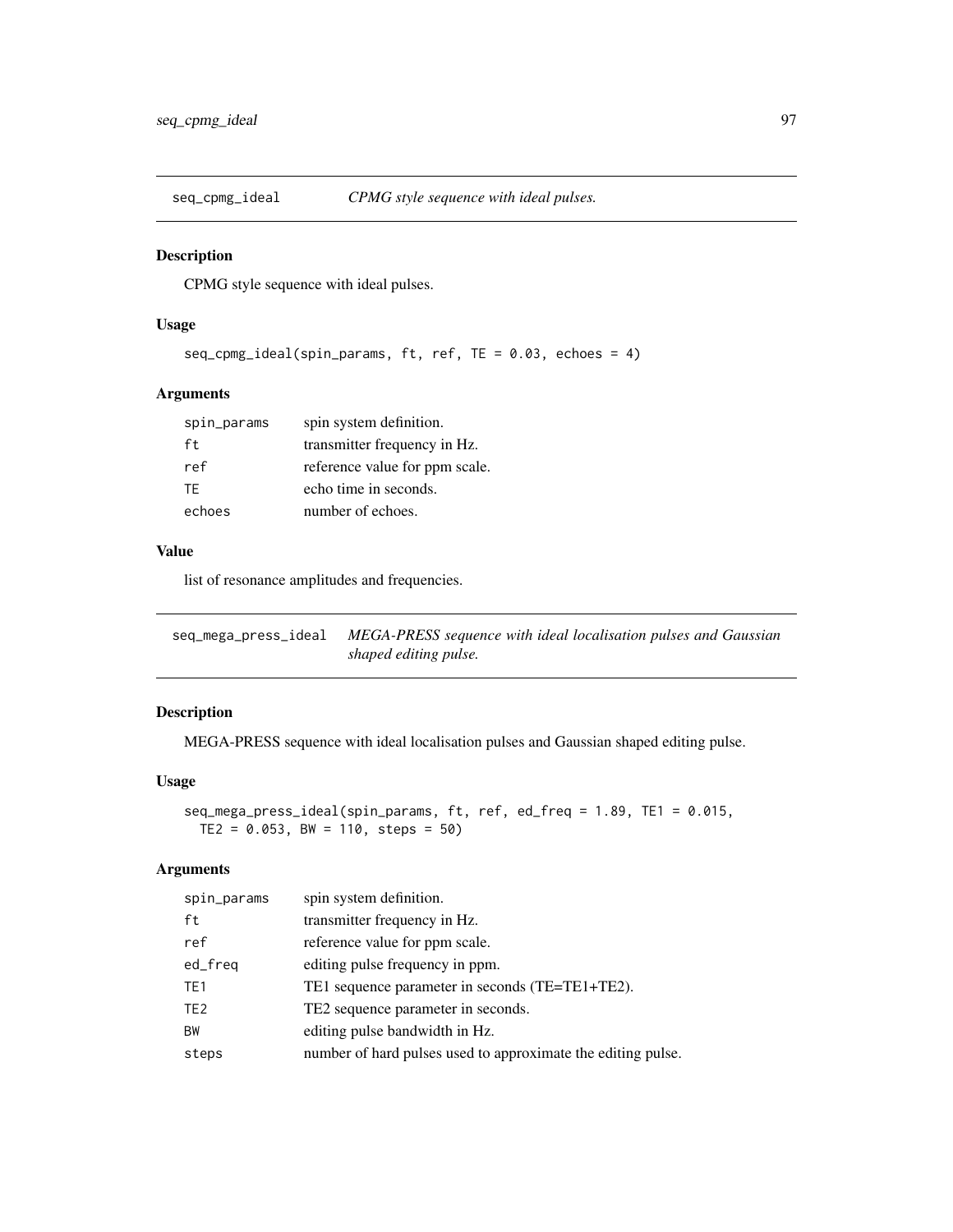## Value

list of resonance amplitudes and frequencies.

seq\_press\_ideal *PRESS sequence with ideal pulses.*

#### Description

PRESS sequence with ideal pulses.

### Usage

```
seq_press_ideal(spin_params, ft, ref, TE1 = 0.01, TE2 = 0.02)
```
## Arguments

| spin_params     | spin system definition.                         |
|-----------------|-------------------------------------------------|
| ft              | transmitter frequency in Hz.                    |
| ref             | reference value for ppm scale.                  |
| TF <sub>1</sub> | TE1 sequence parameter in seconds (TE=TE1+TE2). |
| TF <sub>2</sub> | TE2 sequence parameter in seconds.              |

## Value

list of resonance amplitudes and frequencies.

seq\_pulse\_acquire *Simple pulse and acquire sequence with ideal pulses.*

### Description

Simple pulse and acquire sequence with ideal pulses.

#### Usage

```
seq_pulse_acquire(spin_params, ft, ref)
```
### Arguments

| spin_params | spin system definition.        |
|-------------|--------------------------------|
| ft.         | transmitter frequency in Hz.   |
| ref         | reference value for ppm scale. |

### Value

list of resonance amplitudes and frequencies.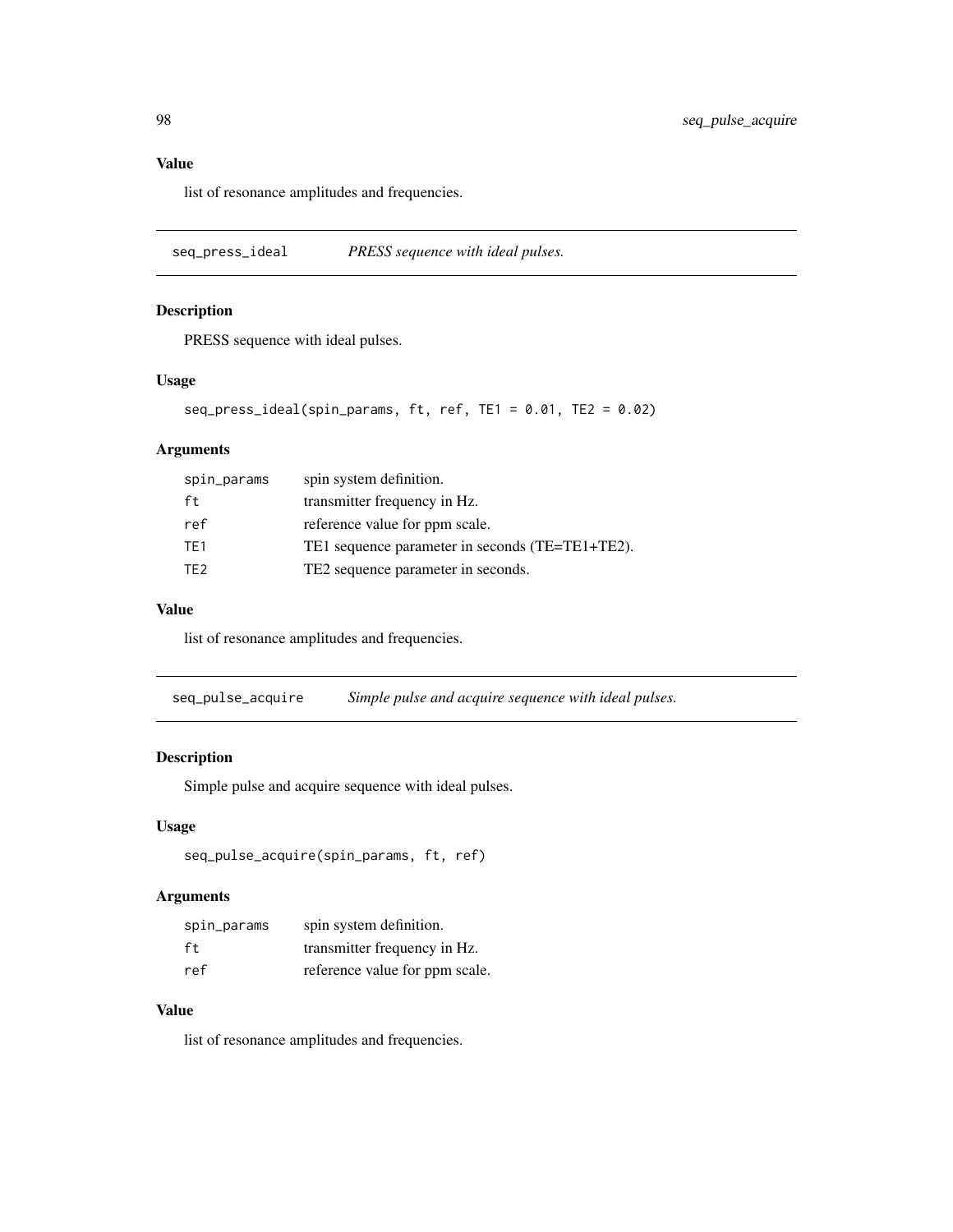seq\_pulse\_acquire\_31p *Simple pulse and acquire sequence with ideal pulses.*

#### Description

Simple pulse and acquire sequence with ideal pulses.

### Usage

```
seq_pulse_acquire_31p(spin_params, ft, ref)
```
### Arguments

| spin_params | spin system definition.        |
|-------------|--------------------------------|
| ft          | transmitter frequency in Hz.   |
| ref         | reference value for ppm scale. |

## Value

list of resonance amplitudes and frequencies.

seq\_slaser\_ideal *sLASER sequence with ideal pulses.*

# Description

sLASER sequence with ideal pulses.

### Usage

```
seq_slaser_ideal(spin_params, ft, ref, TE1 = 0.008, TE2 = 0.011,
 TE3 = 0.009
```
#### Arguments

| spin_params     | spin system definition.                                      |
|-----------------|--------------------------------------------------------------|
| ft              | transmitter frequency in Hz.                                 |
| ref             | reference value for ppm scale.                               |
| TE <sub>1</sub> | first echo time (between exc. and 1st echo) in seconds.      |
| TE <sub>2</sub> | second echo time (between 2nd echo and 4th echo) in seconds. |
| TE3             | third echo time (between 4th echo and 5th echo) in seconds.  |

#### Value

list of resonance amplitudes and frequencies.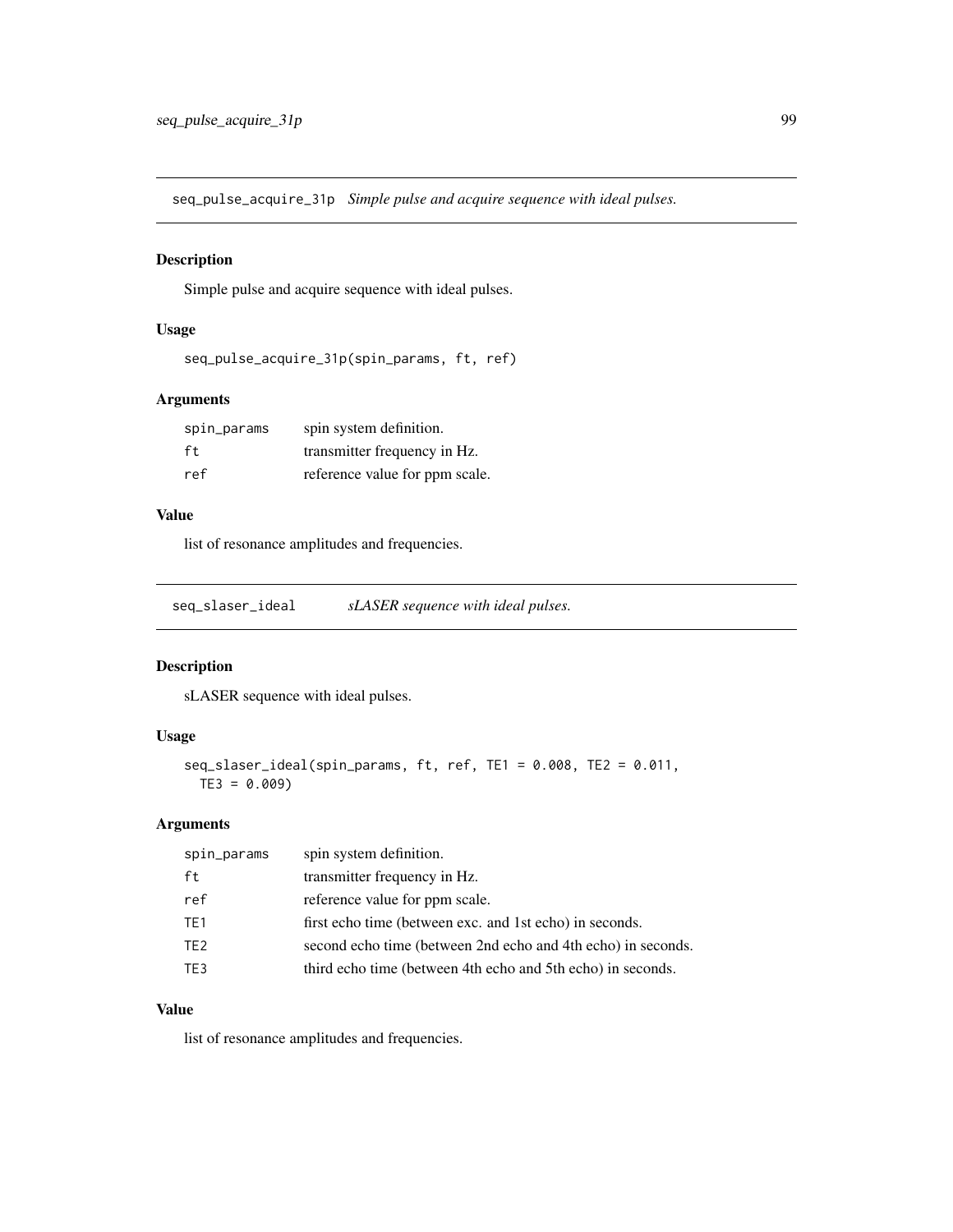seq\_spin\_echo\_ideal *Spin echo sequence with ideal pulses.*

### Description

Spin echo sequence with ideal pulses.

### Usage

```
seq_spin_echo_ideal(spin_params, ft, ref, TE = 0.03)
```
## Arguments

| spin_params | spin system definition.        |
|-------------|--------------------------------|
| ft          | transmitter frequency in Hz.   |
| ref         | reference value for ppm scale. |
| TF.         | echo time in seconds.          |

#### Value

list of resonance amplitudes and frequencies.

```
seq_spin_echo_ideal_31p
```
*Spin echo sequence with ideal pulses.*

## Description

Spin echo sequence with ideal pulses.

# Usage

```
seq_spin_echo_ideal_31p(spin_params, ft, ref, TE = 0.03)
```
# Arguments

| spin_params | spin system definition.        |
|-------------|--------------------------------|
| ft.         | transmitter frequency in Hz.   |
| ref         | reference value for ppm scale. |
| TF.         | echo time in seconds.          |

### Value

list of resonance amplitudes and frequencies.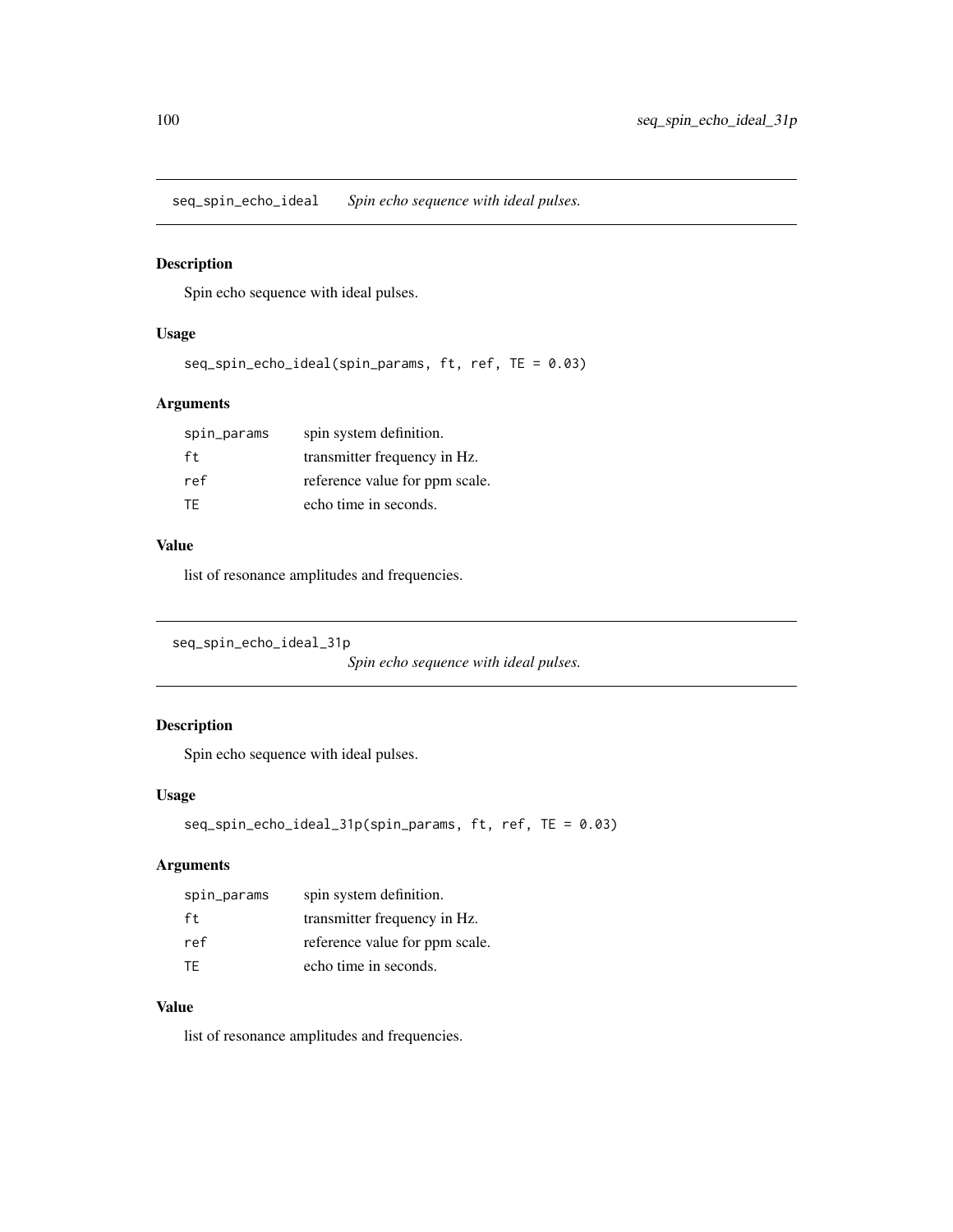seq\_steam\_ideal *STEAM sequence with ideal pulses.*

### Description

STEAM sequence with ideal pulses.

### Usage

```
seq_steam_ideal(spin_params, ft, ref, TE = 0.03, TM = 0.02)
```
### Arguments

| spin_params | spin system definition.        |
|-------------|--------------------------------|
| ft          | transmitter frequency in Hz.   |
| ref         | reference value for ppm scale. |
| TF.         | sequence parameter in seconds. |
| <b>TM</b>   | sequence parameter in seconds. |

#### Value

list of resonance amplitudes and frequencies.

set\_def\_acq\_paras *Set the default acquisition parameters.*

### Description

Set the default acquisition parameters.

#### Usage

```
set_def_acq_paras(ft = getOption("spant.def_ft"),
 fs = getOption("spant.def_fs"), N = getOption("spant.def_N"),
 ref = getOption("spant.def_ref"))
```

| ft  | transmitter frequency in Hz.                     |
|-----|--------------------------------------------------|
| fs  | sampling frequency in Hz.                        |
| И   | number of data points in the spectral dimension. |
| ref | reference value for ppm scale.                   |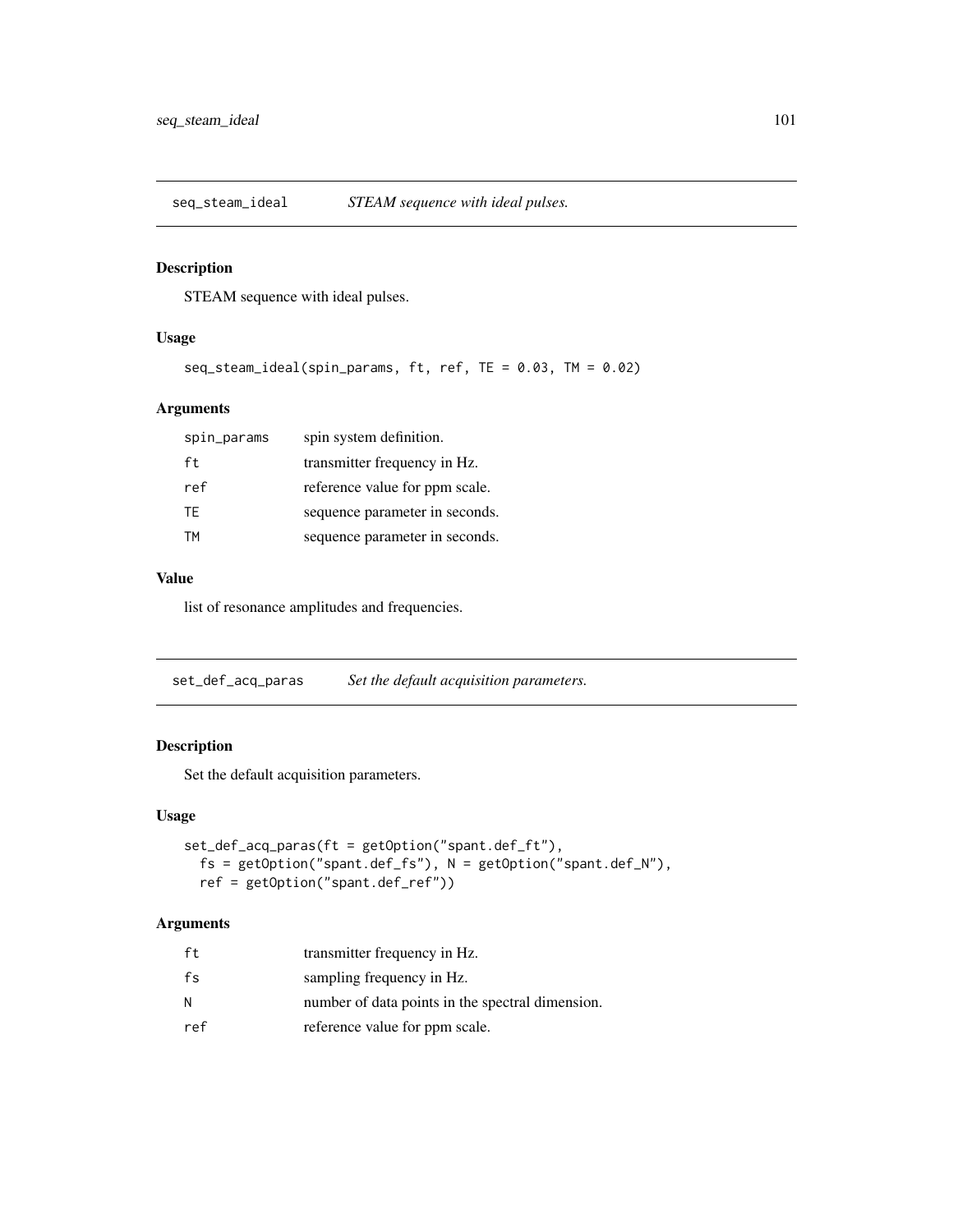Set the command to run the LCModel command-line program.

## Usage

set\_lcm\_cmd(cmd)

## Arguments

cmd oath to binary.

| set_lw | Apply line-broadening to an mrs_data object to achieve a specified |
|--------|--------------------------------------------------------------------|
|        | linewidth.                                                         |

# Description

Apply line-broadening to an mrs\_data object to achieve a specified linewidth.

### Usage

set\_lw(mrs\_data, lw, xlim = c(4, 0.5))

## Arguments

| mrs data | data in.                                                   |
|----------|------------------------------------------------------------|
| lw       | target linewidth in units of ppm.                          |
| xlim     | region to search for peaks to obtain a linewidth estimate. |

## Value

line-broadened data.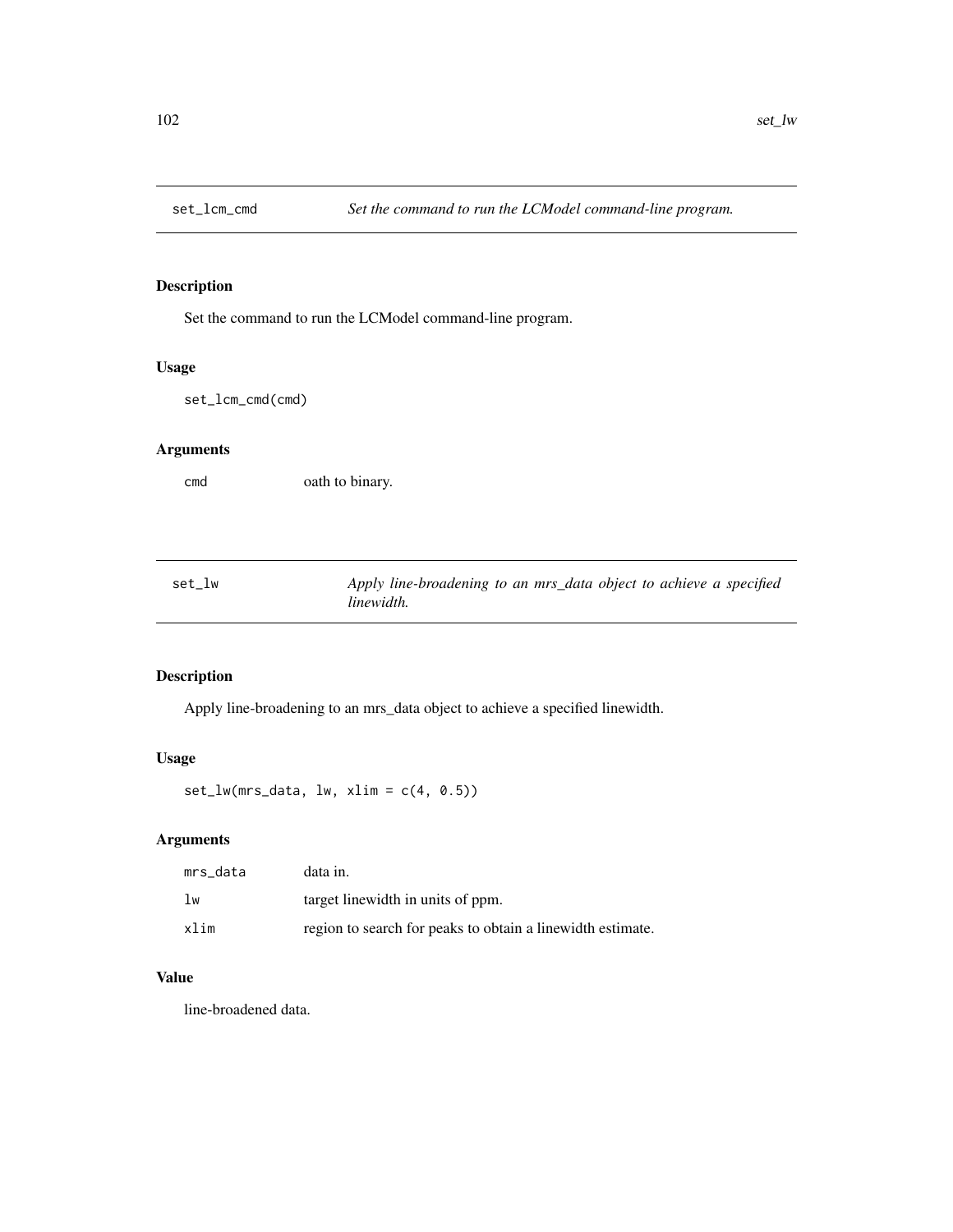Set the ppm reference value (eg ppm value at 0Hz).

### Usage

set\_ref(mrs\_data, ref)

# Arguments

| mrs data | MRS data.                      |
|----------|--------------------------------|
| ref      | reference value for ppm scale. |

| set_td_pts | Set the number of time-domain data points, truncating or zero-filling |
|------------|-----------------------------------------------------------------------|
|            | <i>as appropriate.</i>                                                |

# Description

Set the number of time-domain data points, truncating or zero-filling as appropriate.

### Usage

set\_td\_pts(mrs\_data, pts)

### Arguments

| mrs_data | MRS data.              |
|----------|------------------------|
| pts      | number of data points. |

## Value

MRS data with pts data points.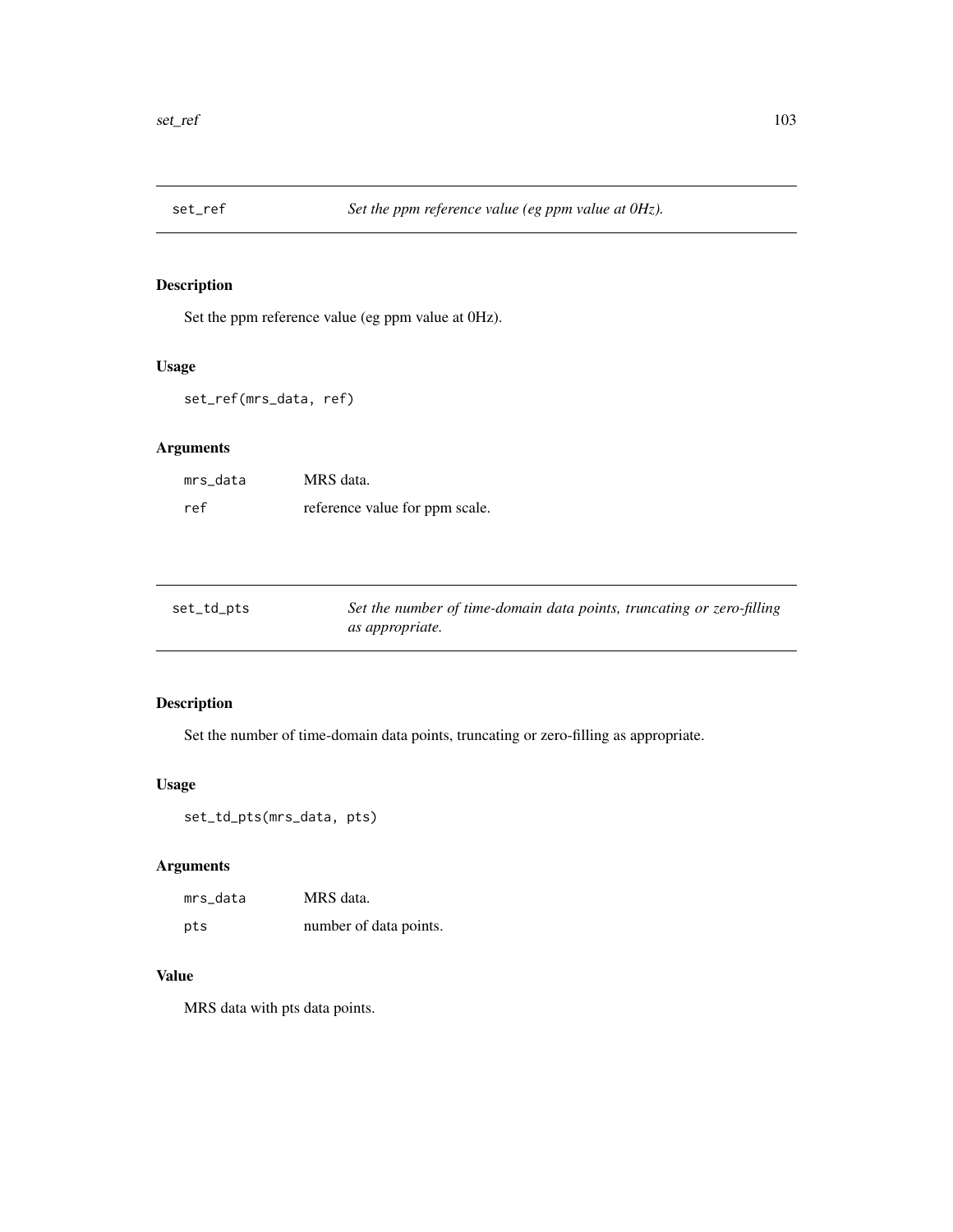Set the command to run the TARQUIN command-line program.

### Usage

set\_tqn\_cmd(cmd)

# Arguments

cmd path to binary.

shift *Apply a frequency shift to MRS data.*

# Description

Apply a frequency shift to MRS data.

#### Usage

shift(mrs\_data, shift, units = "ppm")

### Arguments

| mrs data | MRS data.                            |
|----------|--------------------------------------|
| shift    | frequency shift (in ppm by default). |
| units    | of the shift ("ppm" or "hz").        |

#### Value

frequency shifted MRS data.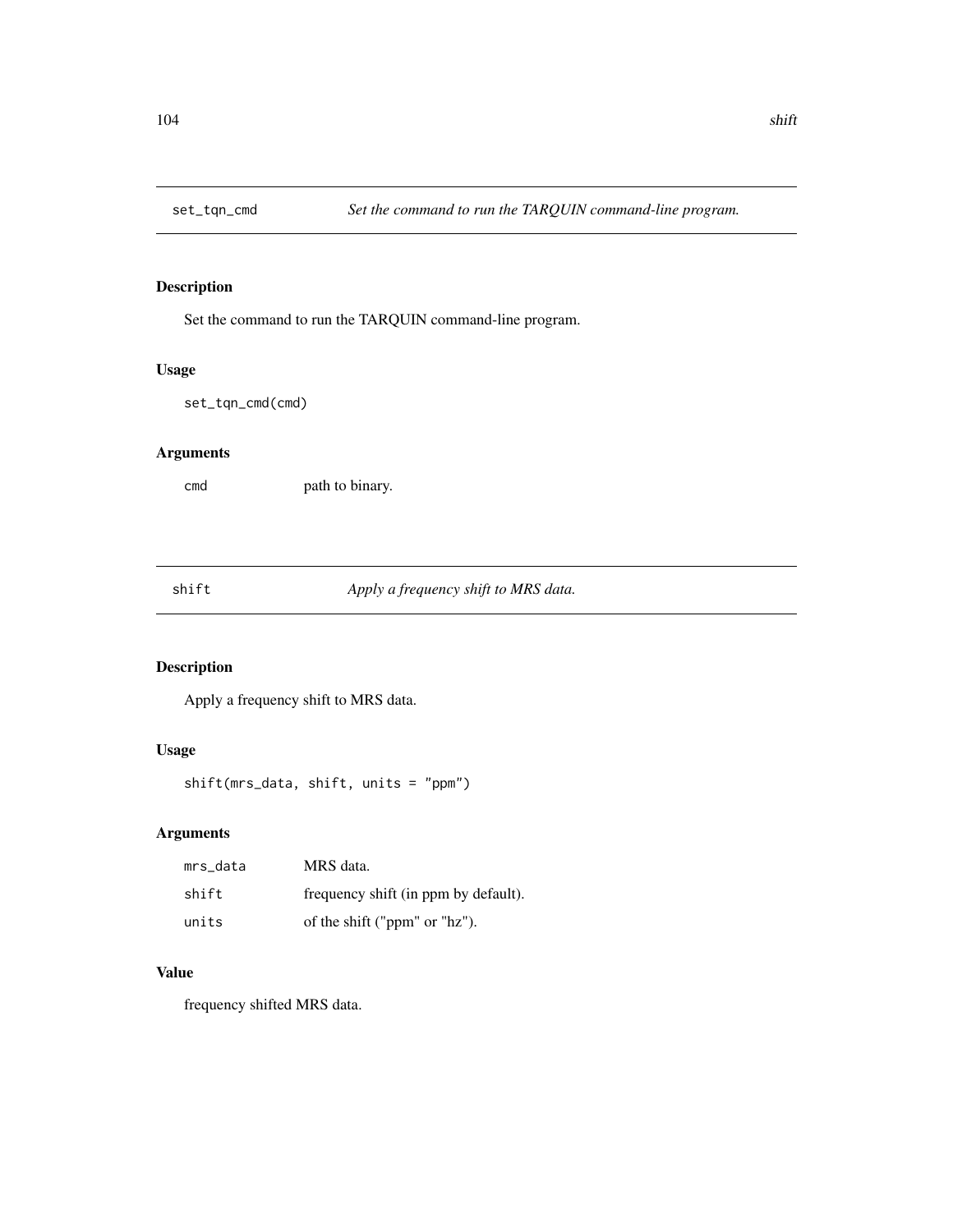Simulate a basis set object.

## Usage

```
sim_basis(mol_list, pul_seq = seq_pulse_acquire,
 acq-paras = def-acq-paras(), xlim = NULL, ...)
```
### Arguments

| mol_list  | list of mol_parameter objects.                                          |
|-----------|-------------------------------------------------------------------------|
| pul_seg   | pulse sequence function to use.                                         |
| acq_paras | list of acquisition parameters or an mrs_data object. See def_acq_paras |
| xlim      | ppm range limiting signals to be simulated.                             |
| $\cdots$  | extra parameters to pass to the pulse sequence function.                |

### Value

basis object.

| sim_basis_1h_brain | Simulate a basis-set suitable for 1H brain MRS analysis acquired with |
|--------------------|-----------------------------------------------------------------------|
|                    | a PRESS sequence. Note, ideal pulses are assumed.                     |

### Description

Simulate a basis-set suitable for 1H brain MRS analysis acquired with a PRESS sequence. Note, ideal pulses are assumed.

#### Usage

```
sim_basis_1h_brain(pul_seq = seq_press_ideal,
 acq-paras = def-acq-paras(), xlim = c(0.5, 4.2),
 lcm\_compact = FALSE, ...
```

| pul_seq                 | pulse sequence function to use.                                          |
|-------------------------|--------------------------------------------------------------------------|
| acq_paras               | list of acquisition parameters or an mrs_data object. See def_acq_paras. |
| xlim                    | range of frequencies to simulate in ppm.                                 |
| lcm_compat              | exclude lipid and MM signals for use with default LCModel options.       |
| $\cdot$ $\cdot$ $\cdot$ | extra parameters to pass to the pulse sequence function.                 |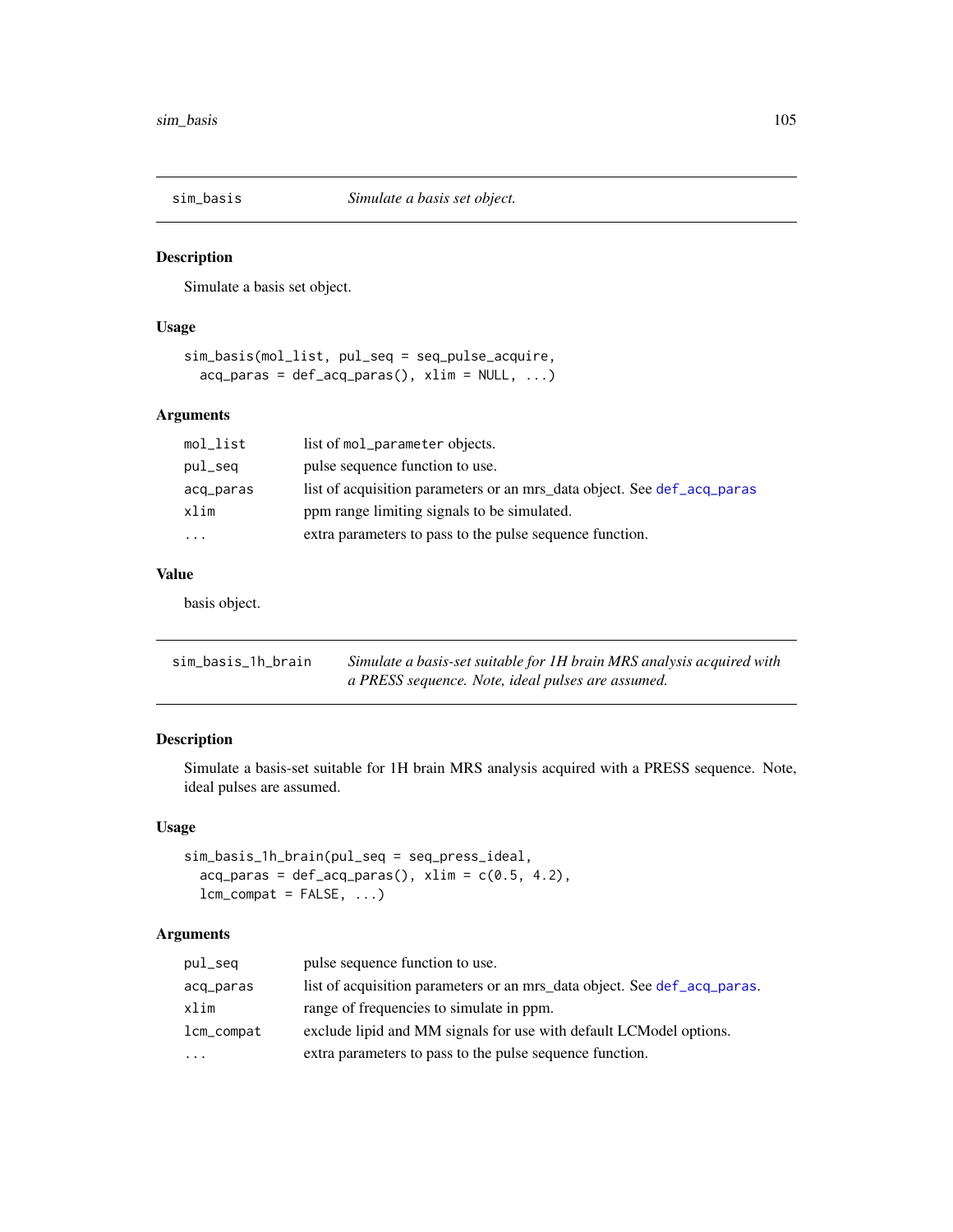#### Value

basis object.

```
sim_basis_1h_brain_press
```
*Simulate a basis-set suitable for 1H brain MRS analysis acquired with a PRESS sequence. Note, ideal pulses are assumed.*

# Description

Simulate a basis-set suitable for 1H brain MRS analysis acquired with a PRESS sequence. Note, ideal pulses are assumed.

#### Usage

```
sim_basis_1h_brain_press(acq_paras = def_acq_paras(), xlim = c(0.5,
 4.2), lcm_compat = FALSE, TE1 = 0.01, TE2 = 0.02)
```
#### Arguments

| acq_paras       | list of acquisition parameters or an mrs_data object. See def_acq_paras |
|-----------------|-------------------------------------------------------------------------|
| xlim            | range of frequencies to simulate in ppm.                                |
| lcm_compat      | exclude lipid and MM signals for use with default LCModel options.      |
| TE <sub>1</sub> | TE1 of PRESS sequence $(TE = TE1 + TE2)$ .                              |
| TE <sub>2</sub> | TE2 of PRESS sequence.                                                  |

#### Value

basis object.

sim\_basis\_tqn *Simulate a basis file using TARQUIN.*

#### Description

Simulate a basis file using TARQUIN.

#### Usage

```
sim\_basis\_tqn(fs = def_fs(), ft = def_fft(), N = def_N(),ref = def_ref(), opts = NULL)
```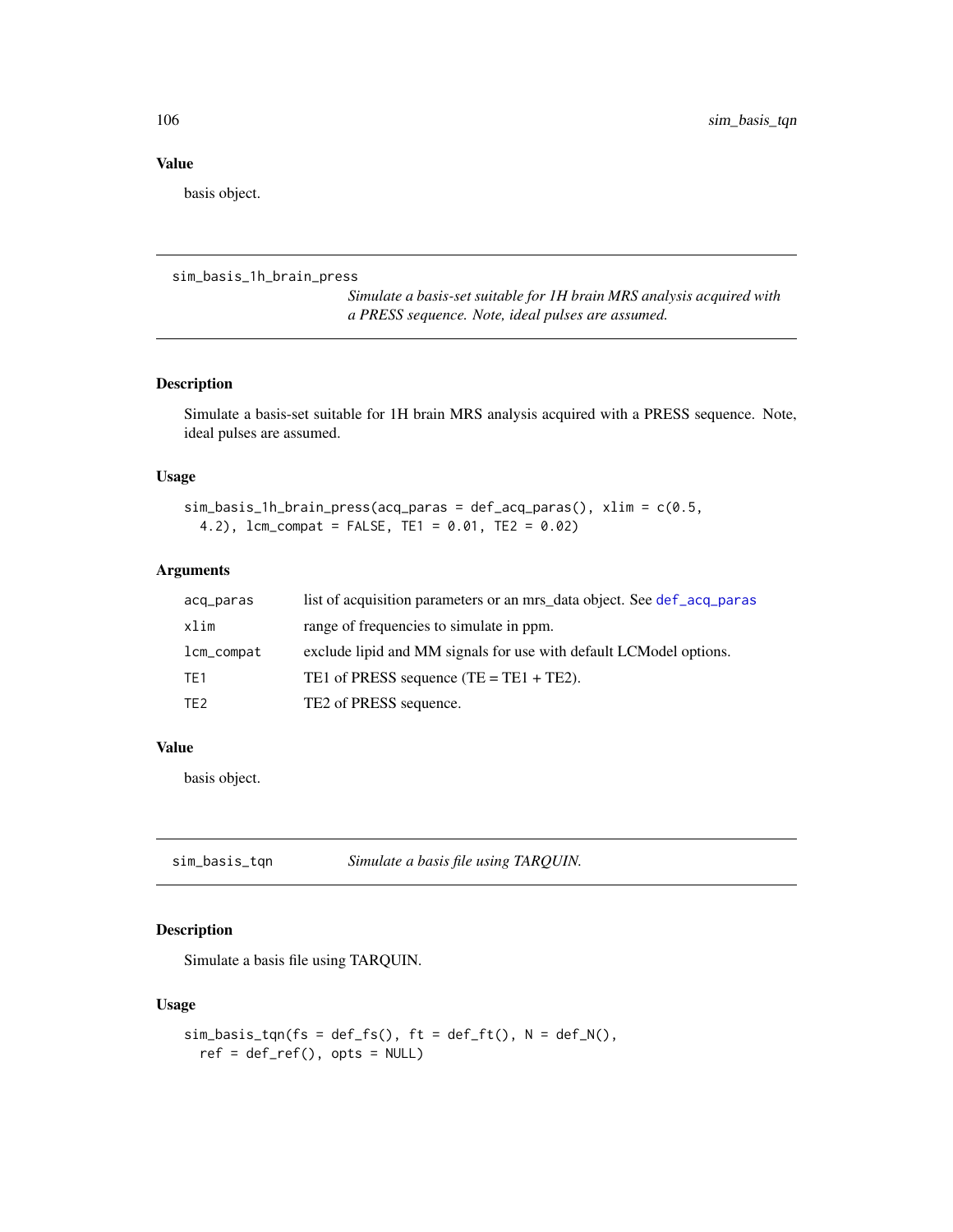# sim\_brain\_1h 107

## Arguments

| fs   | sampling frequency                  |
|------|-------------------------------------|
| ft   | transmitter frequency               |
| N    | number of data points               |
| ref  | chemical shift reference            |
| opts | list of options to pass to TARQUIN. |

# Examples

```
## Not run:
write_basis_tqn('test.basis',mrs_data,c("--echo","0.04"))
## End(Not run)
```

| sim_brain_1h |           |  |  | Simulate MRS data with a similar appearance to normal brain (by |  |  |
|--------------|-----------|--|--|-----------------------------------------------------------------|--|--|
|              | default). |  |  |                                                                 |  |  |

# Description

Simulate MRS data with a similar appearance to normal brain (by default).

#### Usage

```
sim_brain_1h(acq_paras = def_acq_paras(), type = "normal_v1",
 pul_seq = seq_press_ideal, xlim = c(0.5, 4.2), full_output = FALSE,
 amps = NULL, ...)
```
### Arguments

| acq_paras   | list of acquisition parameters or an mrs_data object. See def_acq_paras.                                                                                    |
|-------------|-------------------------------------------------------------------------------------------------------------------------------------------------------------|
| type        | type of spectrum, only "normal" is implemented currently.                                                                                                   |
| pul_seq     | pulse sequence function to use.                                                                                                                             |
| xlim        | range of frequencies to simulate in ppm.                                                                                                                    |
| full_output | when FALSE (default) only output the simulated MRS data. When TRUE output<br>a list containing the MRS data, basis set object and corresponding amplitudes. |
| amps        | a vector of basis amplitudes may be specified to modify the output spectrum.                                                                                |
| $\ddotsc$   | extra parameters to pass to the pulse sequence function.                                                                                                    |

### Value

see full\_output option.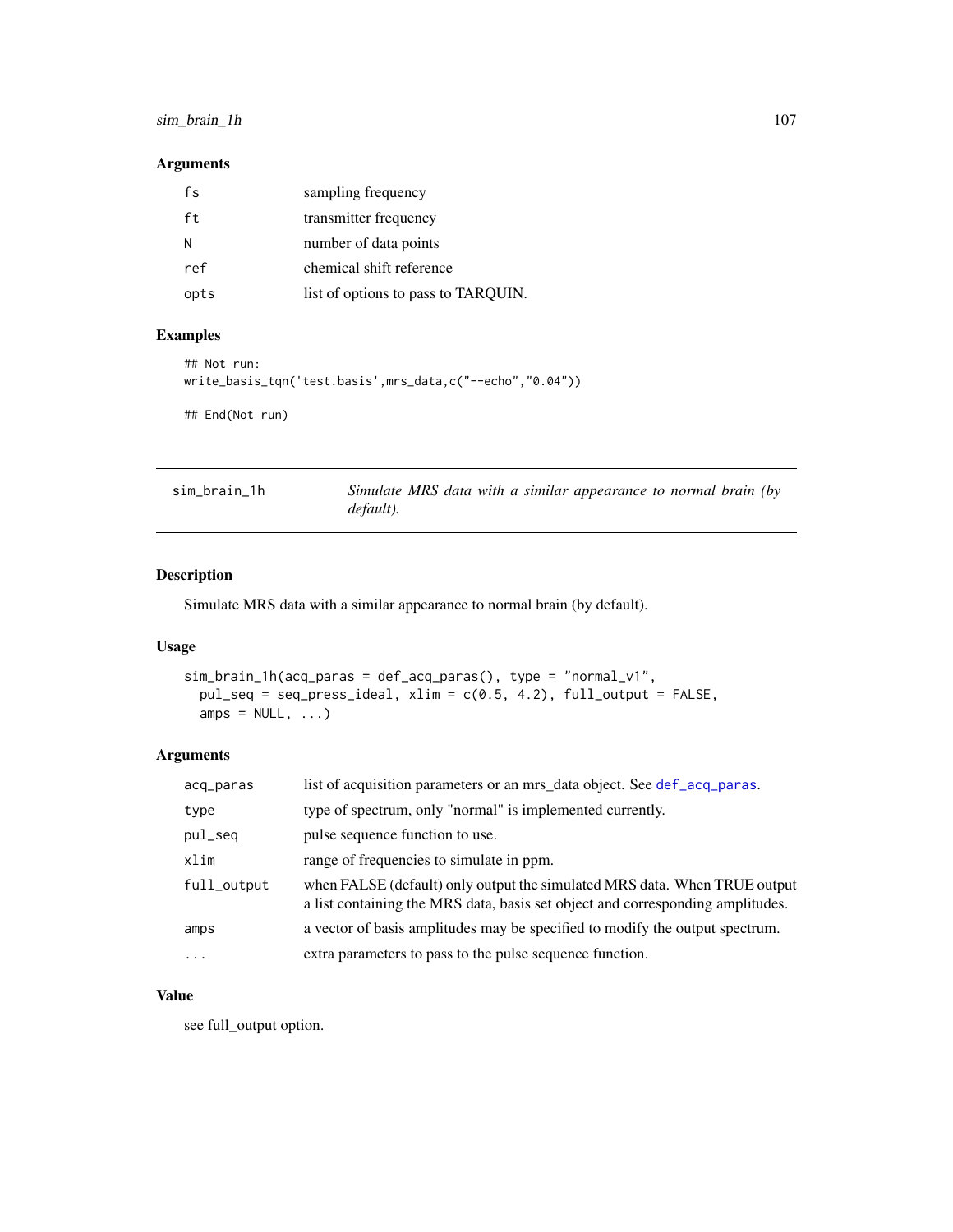Simulate a mol\_parameter object.

#### Usage

```
sim_mol(mol, pul_seq = seq_pulse_acquire, ft = def_ft(),
 ref = def_ref(), fs = def_fs(), N = def_N(), xlim = NULL, ...)
```
### Arguments

| mol     | mol_parameter object.                                    |
|---------|----------------------------------------------------------|
| pul_seq | pulse sequence function to use.                          |
| ft      | transmitter frequency in Hz.                             |
| ref     | reference value for ppm scale.                           |
| fs      | sampling frequency in Hz.                                |
| N       | number of data points in the spectral dimension.         |
| xlim    | ppm range limiting signals to be simulated.              |
|         | extra parameters to pass to the pulse sequence function. |

#### Value

mrs\_data object.

| sim noise | Simulate a time-domain mrs_data object containing simulated Gaus- |
|-----------|-------------------------------------------------------------------|
|           | sian noise.                                                       |

# Description

Simulate a time-domain mrs\_data object containing simulated Gaussian noise.

#### Usage

```
sim\_noise(sd = 0.1, fs = def_fs(), ft = def_ft(), N = def_N(),
 ref = def_ref(), dyns = 1, fd = TRUE)
```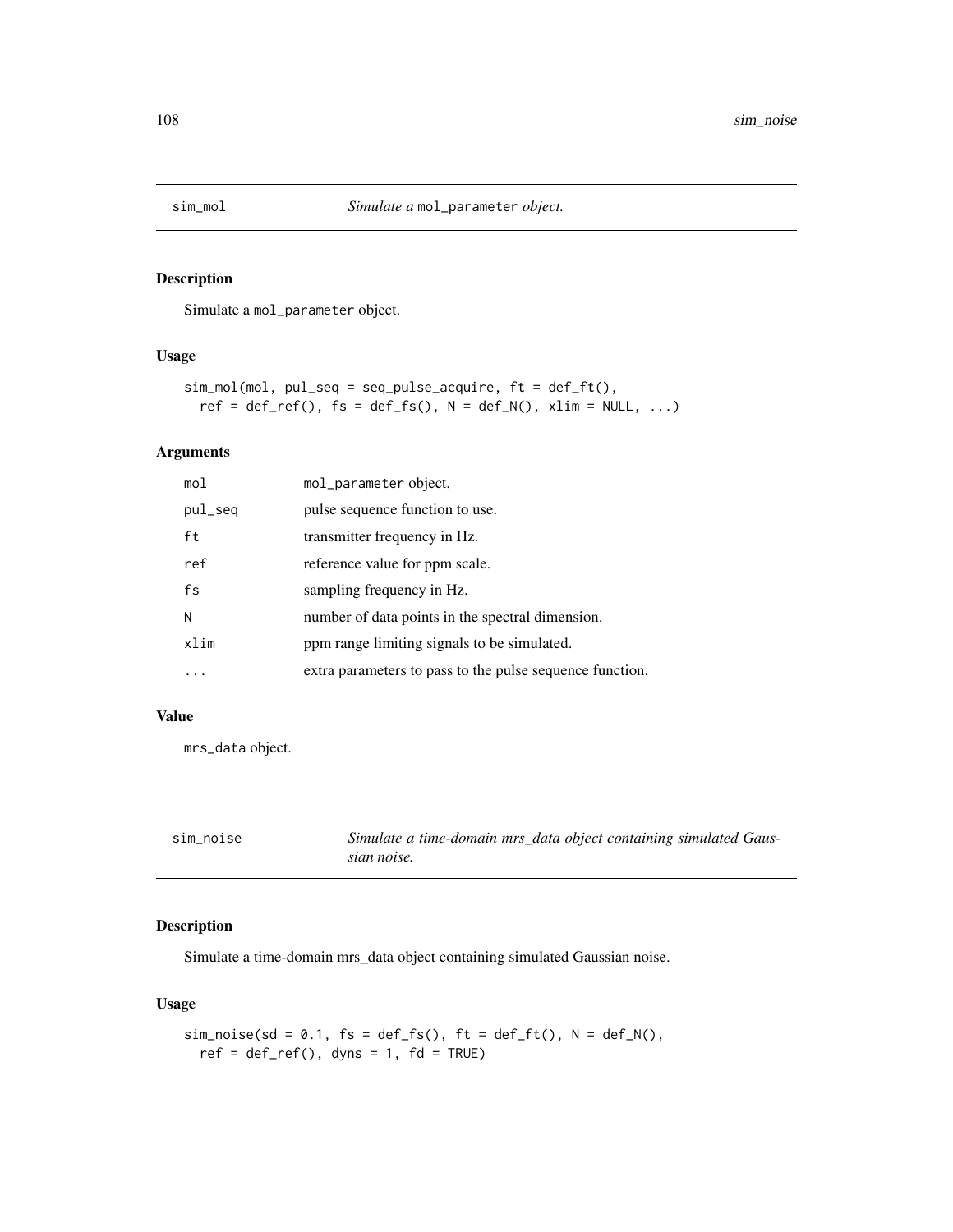### <span id="page-108-0"></span>sim\_resonances 109

#### Arguments

| sd   | standard deviation of the noise.                                  |
|------|-------------------------------------------------------------------|
| fs   | sampling frequency in Hz.                                         |
| ft   | transmitter frequency in Hz.                                      |
| N    | number of data points in the spectral dimension.                  |
| ref  | reference value for ppm scale.                                    |
| dyns | number of dynamic scans to generate.                              |
| fd   | return data in the frequency-domain (TRUE) or time-domain (FALSE) |

#### Value

mrs\_data object.

sim\_resonances *Simulate a MRS data object containing a set of simulated resonances.*

### Description

Simulate a MRS data object containing a set of simulated resonances.

### Usage

```
sim_resonances(freq = 0, amp = 1, lw = 0, lg = 0, phase = 0,
 freq_ppm = TRUE, acq_paras = def_acq_paras())
```
### Arguments

| freq      | resonance frequency.                                                         |
|-----------|------------------------------------------------------------------------------|
| amp       | resonance amplitude.                                                         |
| lw        | line width in Hz.                                                            |
| 1g        | Lorentz-Gauss lineshape parameter (between 0 and 1).                         |
| phase     | phase in degrees.                                                            |
| freq_ppm  | frequencies are given in ppm units if set to TRUE, otherwise Hz are assumed. |
| acq_paras | list of acquisition parameters. See def_acq_paras                            |

# Value

MRS data object.

# Examples

```
sim_data <- sim_resonances(freq = 2, lw = 5)
```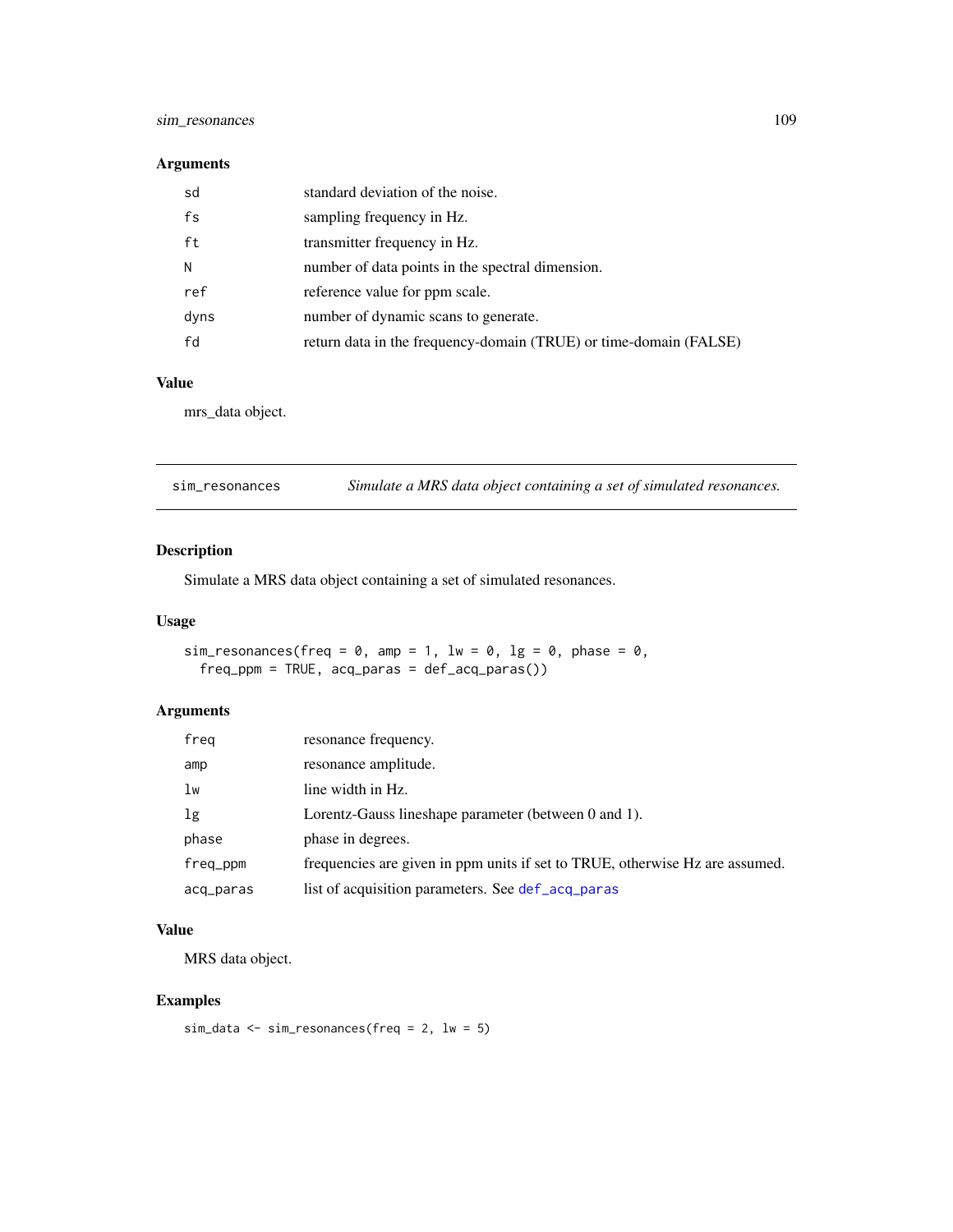<span id="page-109-0"></span>spant\_mpress\_drift *Example MEGA-PRESS data with significant B0 drift.*

### Description

Example MEGA-PRESS data with significant B0 drift.

### Usage

```
spant_mpress_drift
```
# Format

An object of class mrs\_data of dimension 1 x 1 x 1 x 1 x 40 x 1 x 1024.

spin\_sys *Create a spin system object for pulse sequence simulation.*

# Description

Create a spin system object for pulse sequence simulation.

#### Usage

```
spin_sys(spin_params, ft, ref)
```
# Arguments

| spin_params | an object describing the spin system properties. |
|-------------|--------------------------------------------------|
| ft          | transmitter frequency in Hz.                     |
| ref         | reference value for ppm scale.                   |

#### Value

spin system object.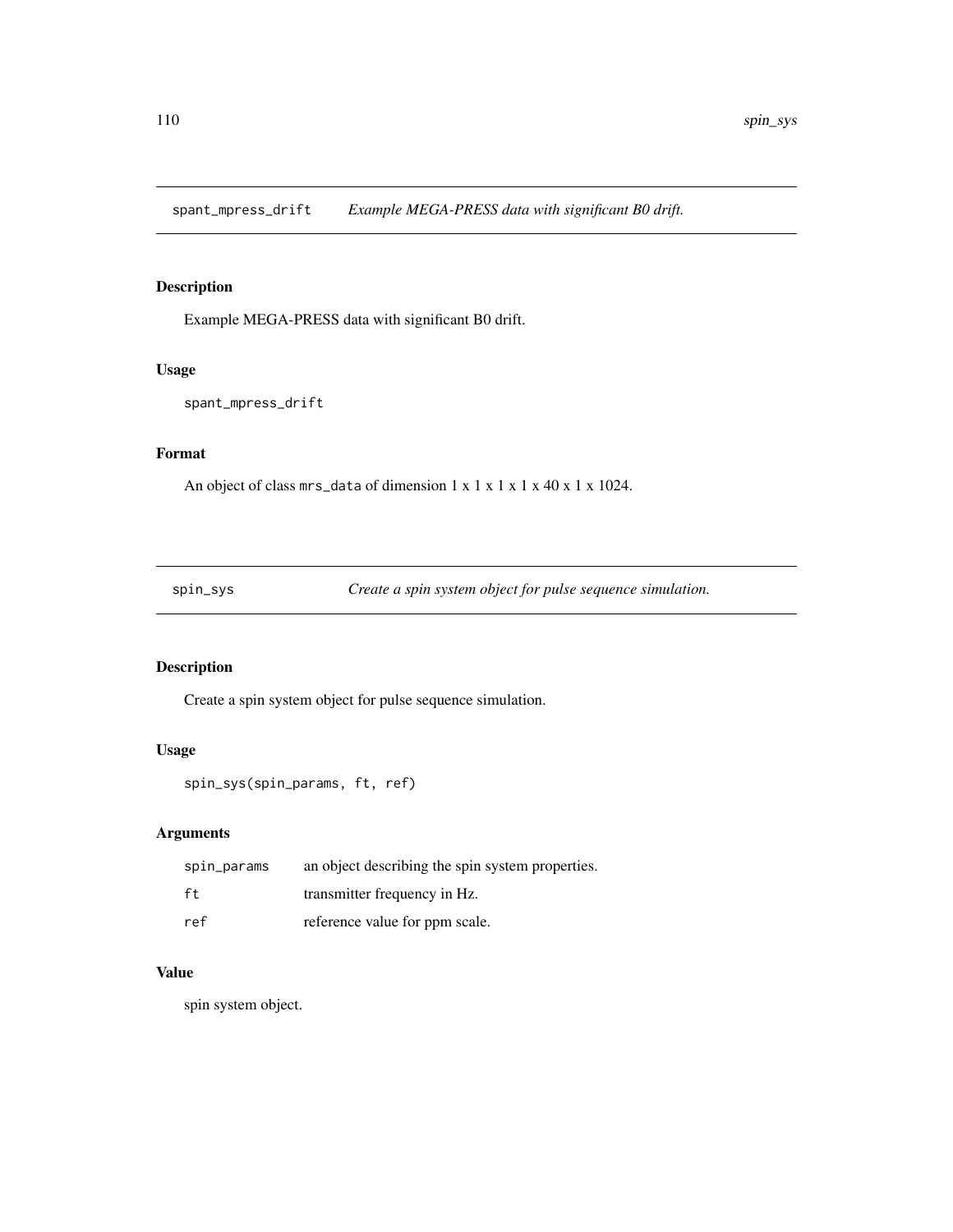<span id="page-110-0"></span>spm\_pve2categorical *Convert SPM style segmentation files to a single categorical image where the numerical values map as: 0) Other, 1) CSF, 2) GM and 3) WM.*

# Description

Convert SPM style segmentation files to a single categorical image where the numerical values map as: 0) Other, 1) CSF, 2) GM and 3) WM.

#### Usage

```
spm_pve2categorical(fname)
```
#### Arguments

fname any of the segmentation files (eg c1\_MY\_T1.nii).

#### Value

nifti object.

stackplot *Produce a plot with multiple traces.*

### Description

Produce a plot with multiple traces.

#### Usage

```
stackplot(x, ...)
```

| X        | object for plotting.               |
|----------|------------------------------------|
| $\cdots$ | arguments to be passed to methods. |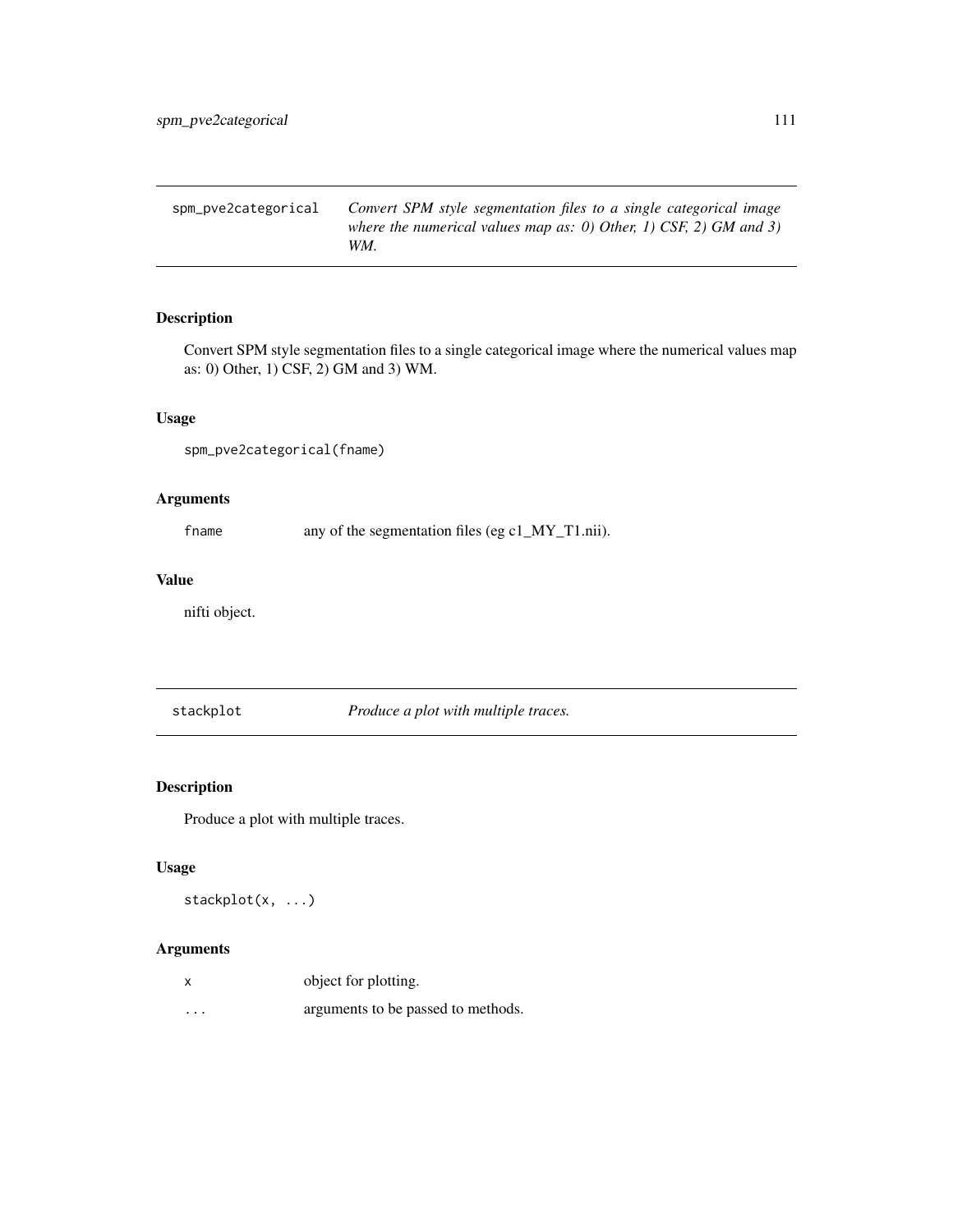<span id="page-111-0"></span>stackplot.fit\_result *Plot the fitting results of an object of class* fit\_result *with individual basis set components shown.*

#### Description

Plot the fitting results of an object of class fit\_result with individual basis set components shown.

#### Usage

```
## S3 method for class 'fit_result'
stackplot(x, xlim = NULL, y_offset = 1, dyn = 1,
 x_pos = 1, y_pos = 1, z_pos = 1, coil = 1, n = NULL,
  sub_bl = FALSE, labels = FALSE, label_names = NULL,
  sig_col = "black", restore_def_par = TRUE, omit_signals = NULL,
  combine_lipmm = FALSE, combine_metab = FALSE, mar = NULL, ...)
```

| X               | fit_result object.                                                                                   |
|-----------------|------------------------------------------------------------------------------------------------------|
| xlim            | the range of values to display on the x-axis, eg xlim = $c(4,1)$ .                                   |
| y_offset        | separate basis signals in the y-axis direction by this value.                                        |
| dyn             | the dynamic index to plot.                                                                           |
| $x_{pos}$       | the x index to plot.                                                                                 |
| $y_p$ os        | the y index to plot.                                                                                 |
| $Z_ppos$        | the z index to plot.                                                                                 |
| coil            | the coil element number to plot.                                                                     |
| n               | single index element to plot (overrides other indices when given).                                   |
| sub_bl          | subtract the baseline from the data and fit (logical).                                               |
| labels          | print signal labels at the right side of the plot.                                                   |
| label_names     | provide a character vector of signal names to replace the defaults determined<br>from the basis set. |
| sig_col         | colour of individual signal components.                                                              |
| restore_def_par |                                                                                                      |
|                 | restore default plotting par values after the plot has been made.                                    |
| omit_signals    | a character vector of basis signal names to be removed from the plot.                                |
| combine_lipmm   | combine all basis signals with names starting with "Lip" or "MM".                                    |
| combine_metab   | combine all basis signals with names not starting with "Lip" or "MM".                                |
| mar             | option to adjust the plot margins. See ?par.                                                         |
| $\cdots$        | further arguments to plot method.                                                                    |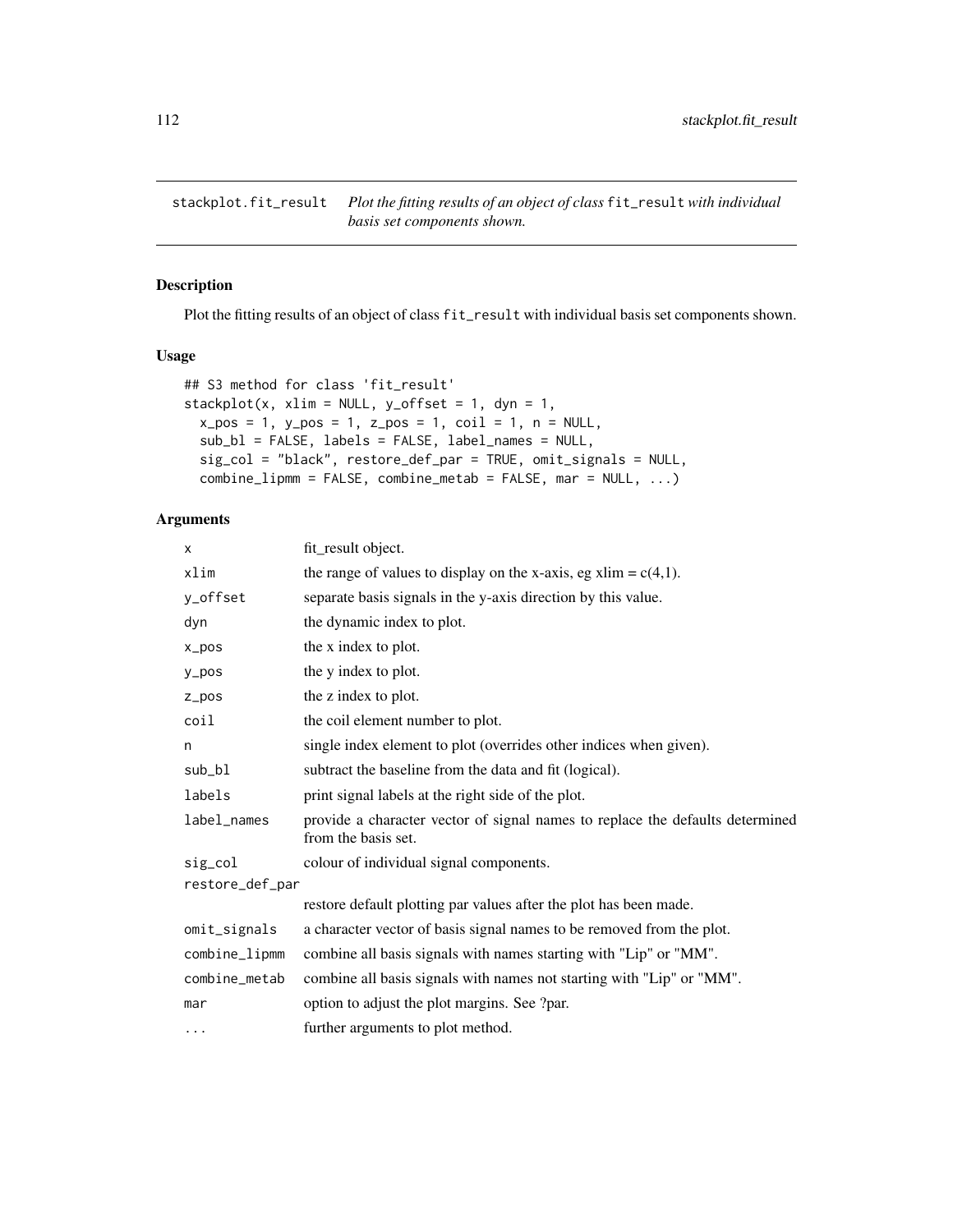<span id="page-112-0"></span>stackplot.mrs\_data *Stackplot plotting method for objects of class mrs\_data.*

### Description

Stackplot plotting method for objects of class mrs\_data.

#### Usage

```
## S3 method for class 'mrs_data'
stackplot(x, xlim = NULL, mode = "re",
 x\_units = NULL, fd = TRUE, col = NULL, x_offest = 0,y\_offset = 0, dim = "dyn", x\_pos = NULL, y\_pos = NULL,
  z_{pos} = NULL, dyn = 1, coil = 1, bty = NULL, labels = NULL,
  lab\_cex = 1, right\_marg = NULL, restore\_def\_par = TRUE, ...)
```

| X               | object of class mrs_data.                                                                          |
|-----------------|----------------------------------------------------------------------------------------------------|
| xlim            | the range of values to display on the x-axis, eg xlim = $c(4,1)$ .                                 |
| mode            | representation of the complex numbers to be plotted, can be one of: "re", "im",<br>"mod" or "arg". |
| $x_$ units      | the units to use for the x-axis, can be one of: "ppm", "hz", "points" or "seconds".                |
| fd              | display data in the frequency-domain (default), or time-domain (logical).                          |
| col             | set the colour of the line, eg col = $rgb(1,0,0,0.5)$ .                                            |
| x_offset        | separate plots in the x-axis direction by this value. Default value is 0.                          |
| y_offset        | separate plots in the y-axis direction by this value.                                              |
| dim             | the dimension to stack in the y-axis direction, can be one of: "dyn", "x", "y", "z"<br>or "coil".  |
| $x_{pos}$       | the x index to plot.                                                                               |
| $y_p$ os        | the y index to plot.                                                                               |
| $Z_ppos$        | the z index to plot.                                                                               |
| dyn             | the dynamic index to plot.                                                                         |
| coil            | the coil element number to plot.                                                                   |
| bty             | option to draw a box around the plot. See ?par.                                                    |
| labels          | add labels to each data item.                                                                      |
| lab_cex         | label size.                                                                                        |
| right_marg      | change the size of the right plot margin.                                                          |
| restore_def_par |                                                                                                    |
|                 | restore default plotting par values after the plot has been made.                                  |
| $\cdots$        | other arguments to pass to the matplot method.                                                     |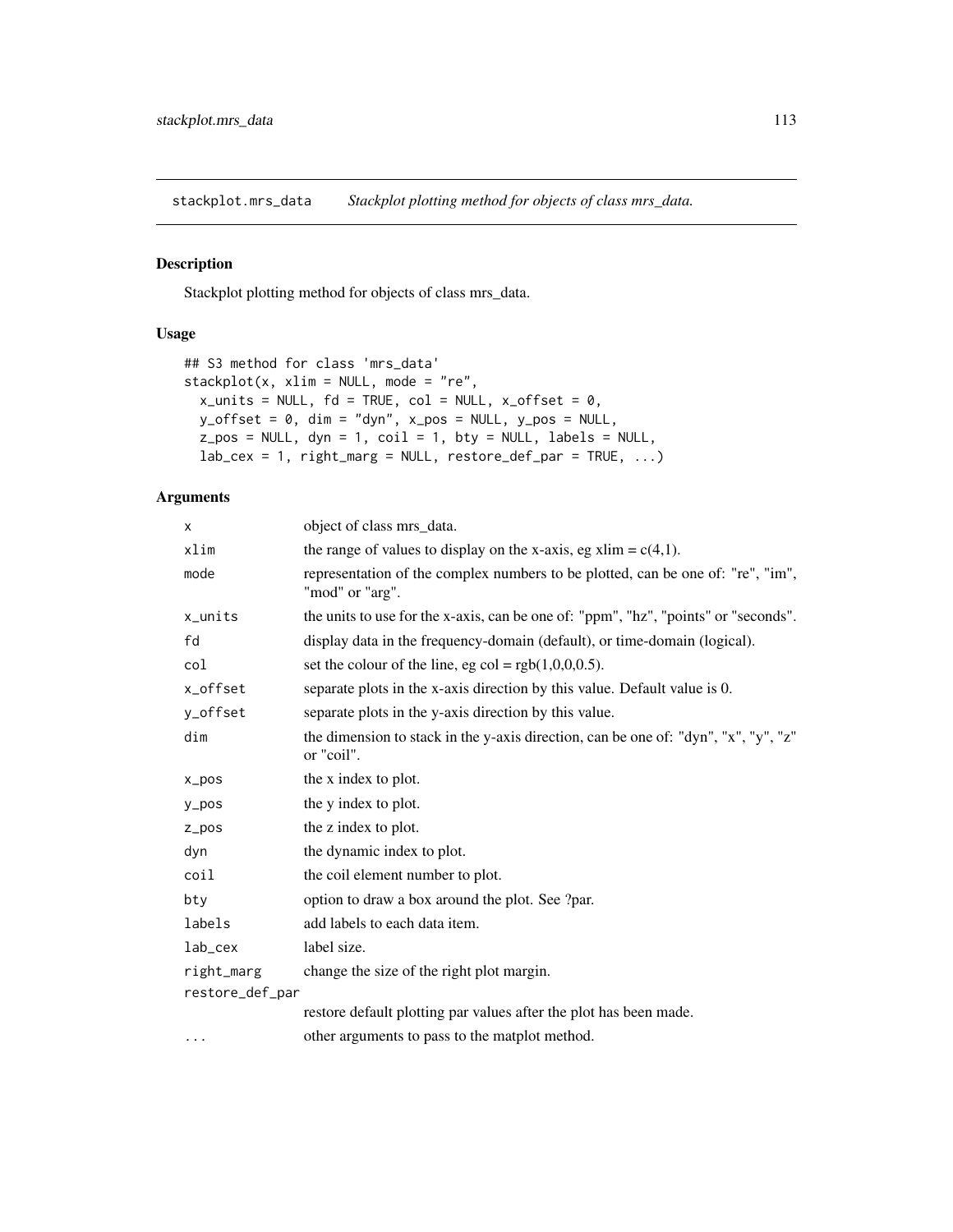<span id="page-113-0"></span>

Calculate the sum across receiver coil elements.

### Usage

```
sum_coils(mrs_data)
```
### Arguments

mrs\_data MRS data split across receiver coil elements.

#### Value

sum across coil elements.

# sum\_dyns *Calculate the sum of data dynamics.*

# Description

Calculate the sum of data dynamics.

#### Usage

```
sum_dyns(mrs_data)
```
### Arguments

mrs\_data dynamic MRS data.

## Value

sum of data dynamics.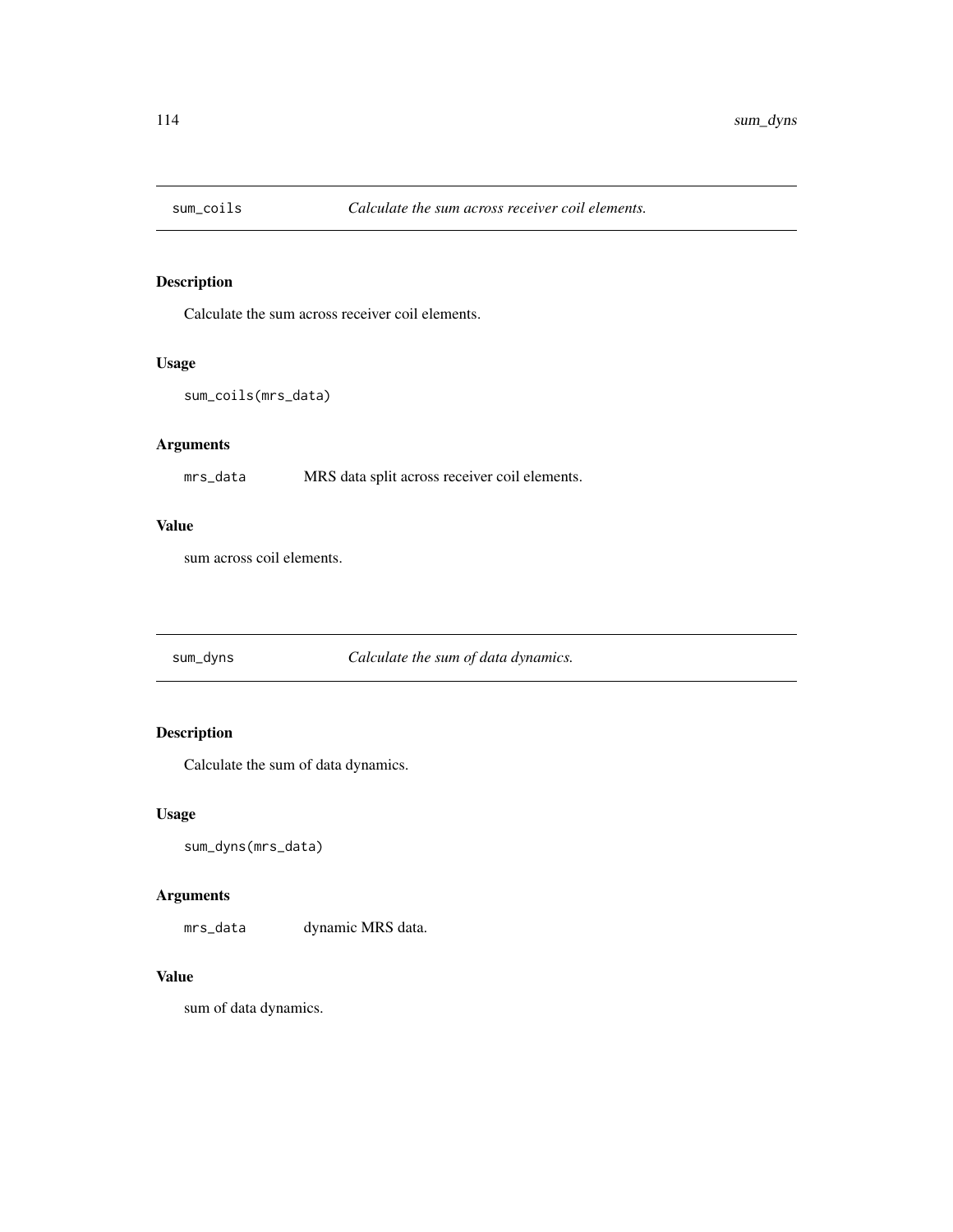<span id="page-114-0"></span>

Transform time-domain data to the frequency-domain.

#### Usage

```
td2fd(mrs_data)
```
# Arguments

mrs\_data MRS data in time-domain representation.

#### Value

MRS data in frequency-domain representation.

tdsr *Time-domain spectral registration.*

### Description

An implementation of the method published by Near et al MRM 73:44-50 (2015).

# Usage

 $tdsr(mrs\_data, ref = NULL, xlim = c(4, 0.5), max_t = 0.2)$ 

# Arguments

| mrs_data | MRS data to be corrected.                                                                                      |
|----------|----------------------------------------------------------------------------------------------------------------|
| ref      | optional MRS data to use as a reference, the mean of all dynamics is used if this<br>argument is not supplied. |
| xlim     | optional frequency range to perform optimisation, set to NULL to use the full<br>range.                        |
| max_t    | truncate the FID when longer than max t to reduce time taken.                                                  |

## Value

a list containing the corrected data; phase and shift values in units of degrees and Hz respectively.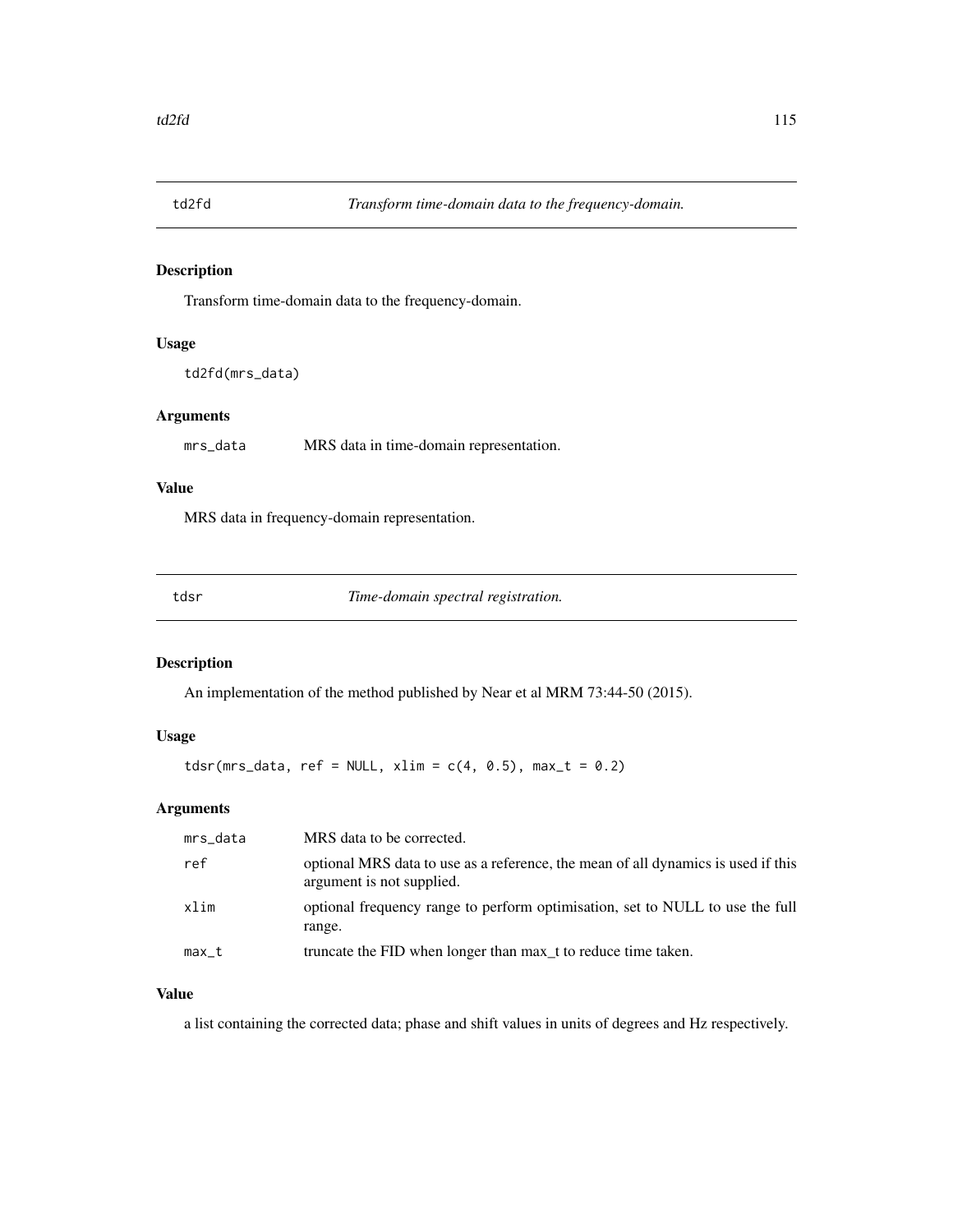<span id="page-115-0"></span>

Time-domain convolution based filter described by: Marion D, Ikura M, Bax A. Improved solvent suppression in one-dimensional and twodimensional NMR spectra by convolution of time-domain data. J Magn Reson 1989;84:425-430.

#### Usage

 $td_{conv_{i}} = 1$ td\_conv\_filt(mrs\_data, K = 25, ext = 1)

#### Arguments

| mrs data | MRS data to be filtered.                   |
|----------|--------------------------------------------|
| K        | window width in data points.               |
| ext      | point separation for linear extrapolation. |

| varpro_3_para_opts | Return a list of options for VARPRO based fitting with 3 free parame-<br>ters:    |
|--------------------|-----------------------------------------------------------------------------------|
|                    | • zero'th order phase correction<br>• global damping<br>• global frequency shift. |

### Description

Return a list of options for VARPRO based fitting with 3 free parameters:

- zero'th order phase correction
- global damping
- global frequency shift.

#### Usage

```
varpro_3_para_opts(nstart = 20, init_damping = 2, maxiters = 200,
  max\_shift = 5, max\_damping = 5, anal_jac = FALSE,
 bl\_smth\_pts = 80
```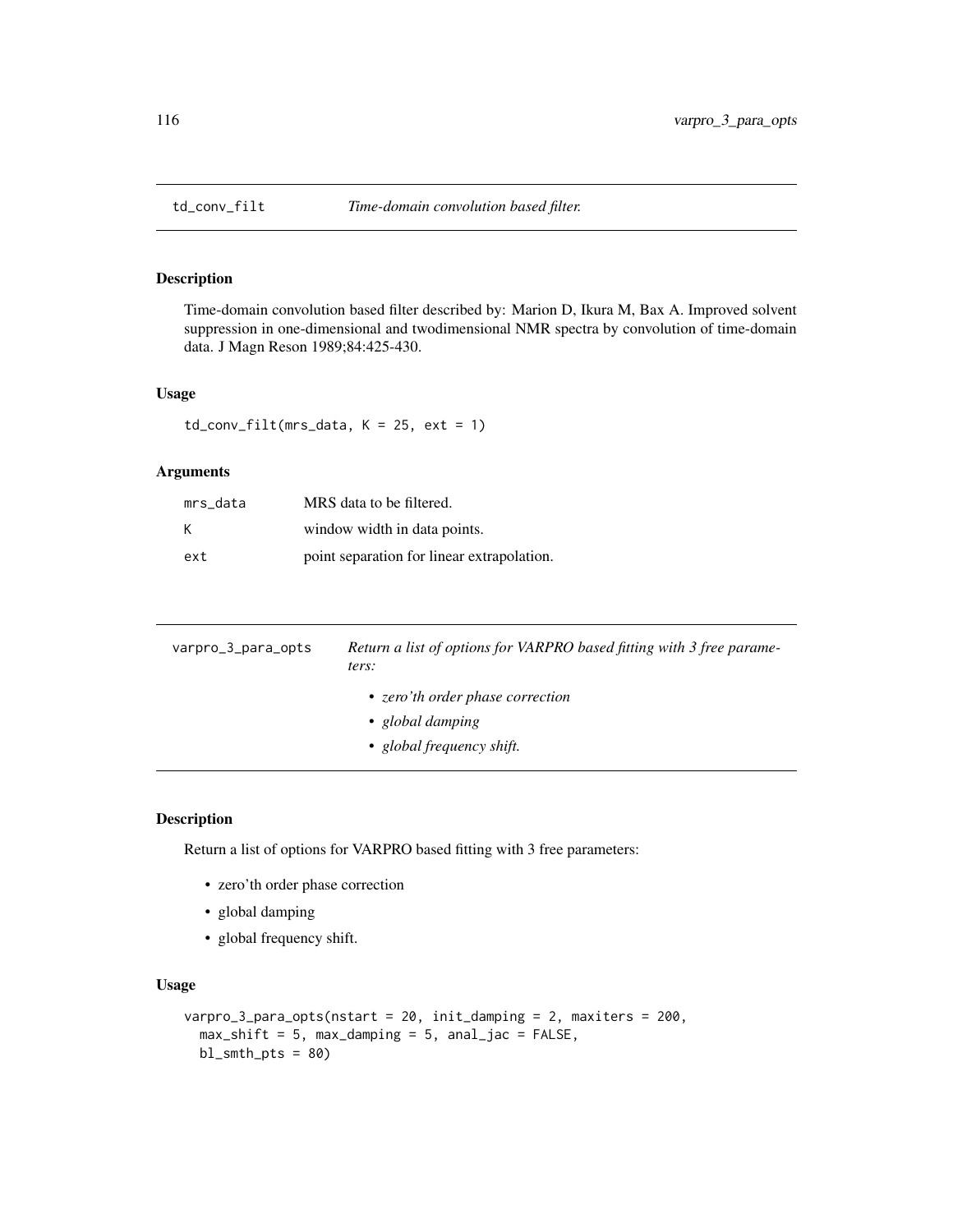### <span id="page-116-0"></span>varpro\_opts 117

# Arguments

| nstart       | position in the time-domain to start fitting, units of data points.           |
|--------------|-------------------------------------------------------------------------------|
| init_damping | starting value for the global Gaussian line-broadening term - measured in Hz. |
| maxiters     | maximum number of levmar iterations to perform.                               |
| max_shift    | maximum global shift allowed, measured in Hz.                                 |
| max_damping  | maximum damping allowed, FWHM measured in Hz.                                 |
| anal_jac     | option to use the analytic or numerical Jacobian (logical).                   |
| bl_smth_pts  | number of data points to use in the baseline smoothing calculation.           |

#### Value

list of options.

| varpro_opts | Return a list of options for VARPRO based fitting. |
|-------------|----------------------------------------------------|
|-------------|----------------------------------------------------|

# Description

Return a list of options for VARPRO based fitting.

#### Usage

```
varpro_opts(nstart = 20, init_g_damping = 2, maxiters = 200,
 max\_shift = 5, max\_g\_damping = 5, max\_ind\_damping = 5,
 anal_jac = TRUE, bl_smth_pts = 80)
```
# Arguments

| nstart          | position in the time-domain to start fitting, units of data points.                                |  |
|-----------------|----------------------------------------------------------------------------------------------------|--|
| init_g_damping  | starting value for the global Gaussian line-broadening term - measured in Hz.                      |  |
| maxiters        | maximum number of levmar iterations to perform.                                                    |  |
| max_shift       | maximum shift allowed to each element in the basis set, measured in Hz.                            |  |
| $max_g_d$       | maximum permitted global Gaussian line-broadening.                                                 |  |
| max_ind_damping |                                                                                                    |  |
|                 | maximum permitted Lorentzian line-broadening for each element in the basis<br>set, measured in Hz. |  |
| anal_jac        | option to use the analytic or numerical Jacobian (logical).                                        |  |
| bl_smth_pts     | number of data points to use in the baseline smoothing calculation.                                |  |

#### Value

list of options.

### Examples

varpro\_opts(nstart = 10)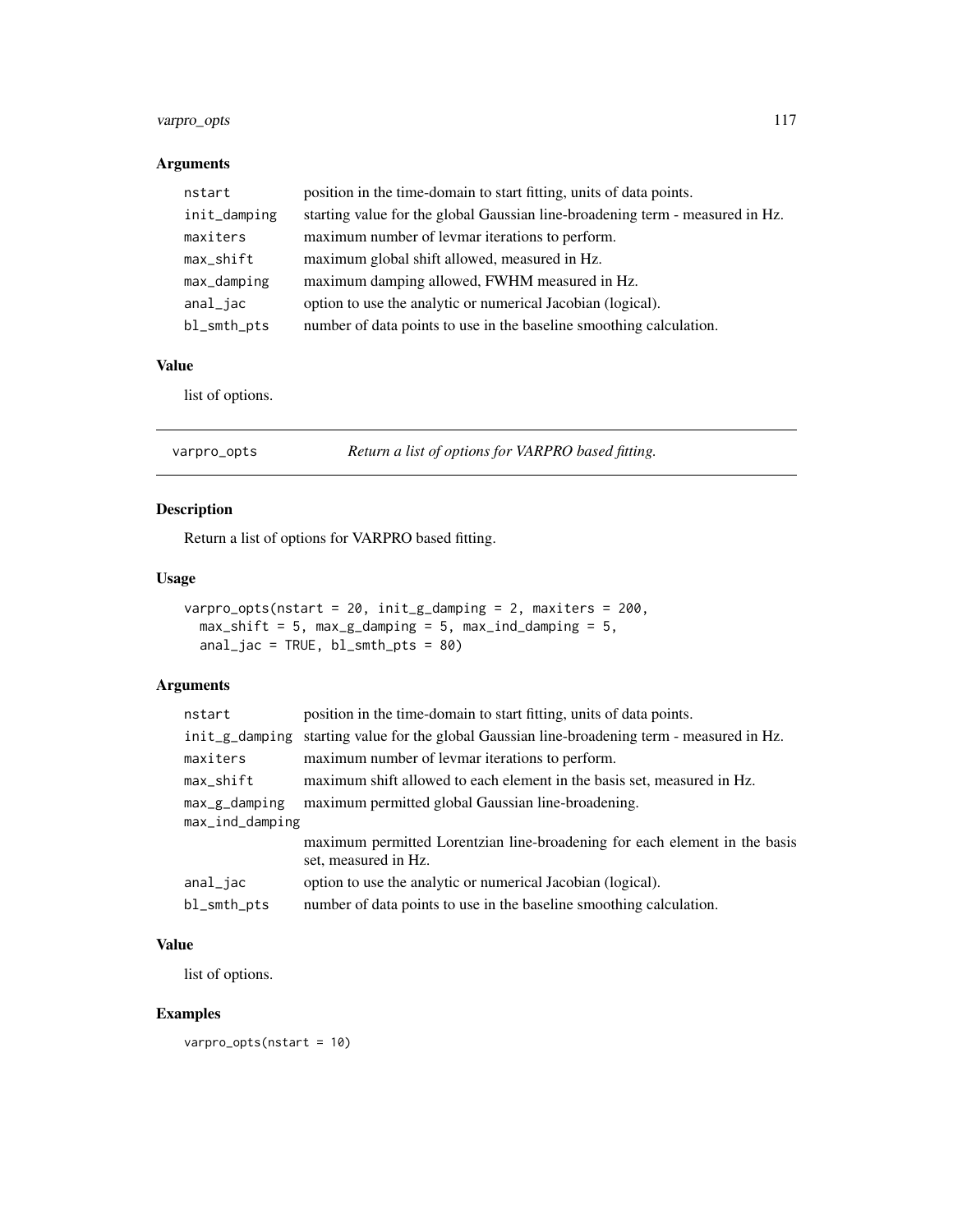<span id="page-117-0"></span>

Convert a vector into a mrs\_data object.

### Usage

```
vec2mrs_data(vec, fs = def_fs(), ft = def_ft(), ref = def_ref(),
  dyns = 1, fd = FALSE)
```
### Arguments

| vec  | the data vector.                                                     |
|------|----------------------------------------------------------------------|
| fs   | sampling frequency in Hz.                                            |
| ft   | transmitter frequency in Hz.                                         |
| ref  | reference value for ppm scale.                                       |
| dyns | replicate the data across the dynamic dimension.                     |
| fd   | flag to indicate if the matrix is in the frequency domain (logical). |

#### Value

mrs\_data object.

write\_basis *Write a basis object to an LCModel .basis formatted file.*

### Description

Write a basis object to an LCModel .basis formatted file.

#### Usage

```
write_basis(basis, basis_file, fwhmba = 0.1)
```

| basis      | basis object to be exported.        |
|------------|-------------------------------------|
| basis file | path to basis file to be generated. |
| fwhmba     | parameter used by LCModel.          |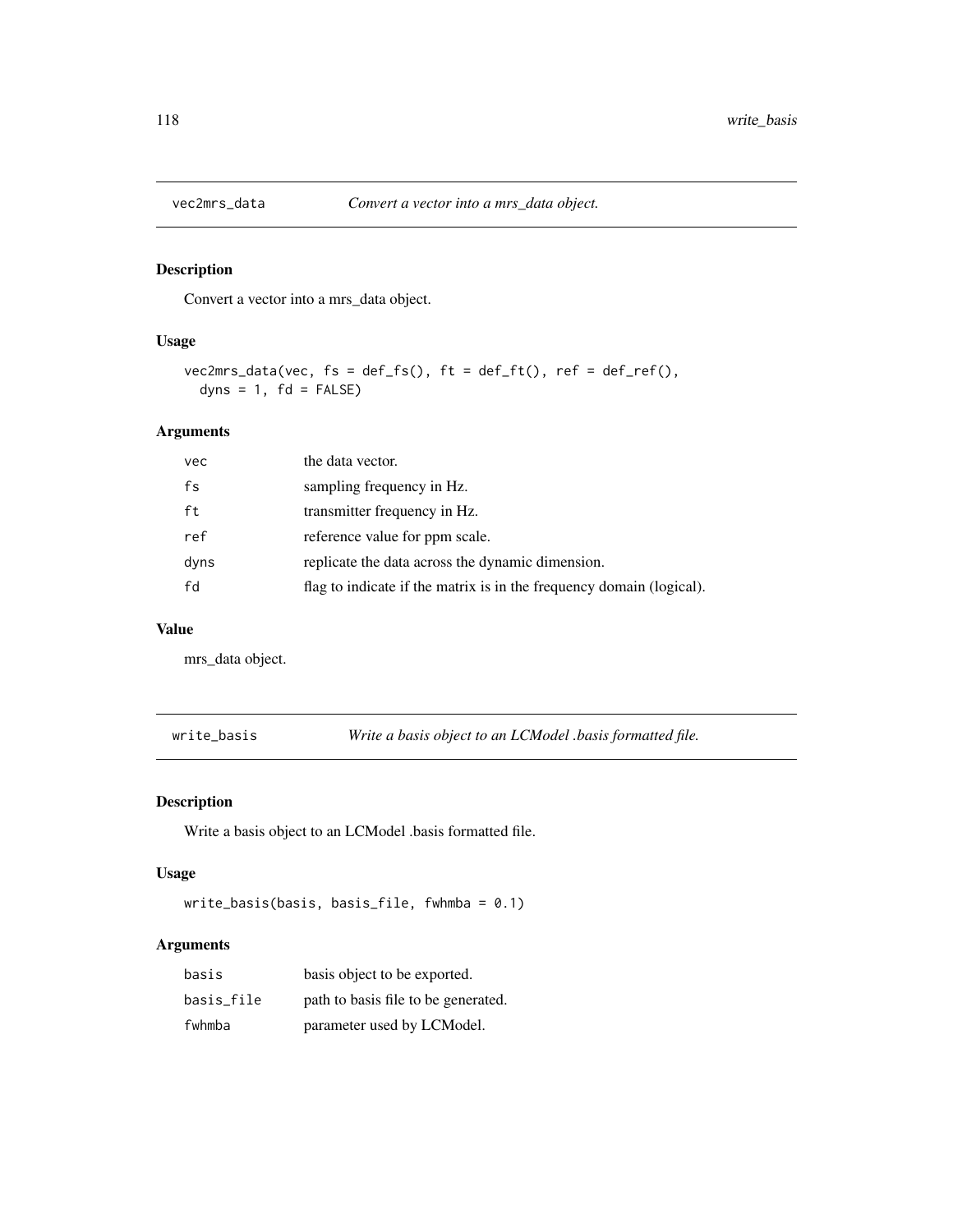<span id="page-118-0"></span>write\_basis\_tqn *Generate a basis file using TARQUIN.*

#### Description

Generate a basis file using TARQUIN.

#### Usage

write\_basis\_tqn(basis\_file, metab\_data, opts = NULL)

### Arguments

| basis file | filename of the basis file to be generated.              |
|------------|----------------------------------------------------------|
| metab data | MRS data object to match the generated basis parameters. |
| opts       | list of options to pass to TAROUIN.                      |

### Examples

```
## Not run:
write_basis_tqn('test.basis',mrs_data,c("--echo","0.04"))
```
## End(Not run)

write\_mrs\_dpt\_v2 *Write MRS data object to file in dangerplot (dpt) v2 format.*

# Description

Write MRS data object to file in dangerplot (dpt) v2 format.

# Usage

write\_mrs\_dpt\_v2(fname, mrs\_data)

#### Arguments

| fname    | the filename of the output dpt format MRS data. |
|----------|-------------------------------------------------|
| mrs_data | object to be written to file.                   |

# Examples

```
## Not run:
mrs_data <- write_mrs_dpt_v2("my_mrs_data.dpt", my_mrs_data)
## End(Not run)
```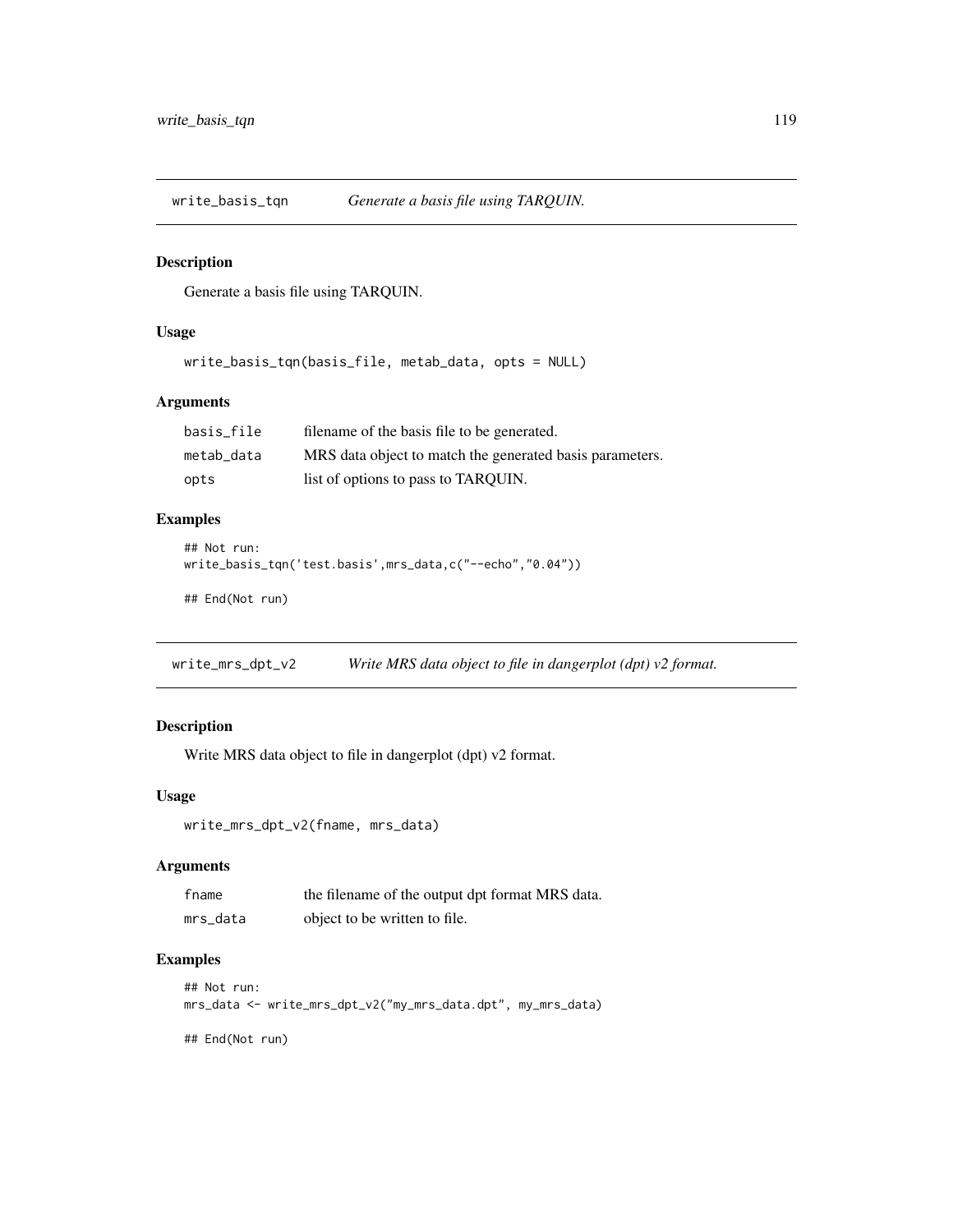<span id="page-119-0"></span>

Write MRS data object to file in a RAW format compatible with LCModel.

#### Usage

```
write_mrs_lcm_raw(fname, mrs_data, id = NA)
```
# Arguments

| fname    | the filename of the output RAW format MRS data. |
|----------|-------------------------------------------------|
| mrs data | object to be written to file.                   |
| id       | text string to identify the data.               |

### Examples

```
## Not run:
mrs_data <- write_mrs_lcm_raw("my_mrs_data.RAW", my_mrs_data)
```
## End(Not run)

zero\_nzoc *Zero all non-zero-order coherences.*

# Description

Zero all non-zero-order coherences.

#### Usage

zero\_nzoc(sys, rho)

# Arguments

| <b>SVS</b> | spin system object. |
|------------|---------------------|
| rho        | density matrix.     |

#### Value

density matrix.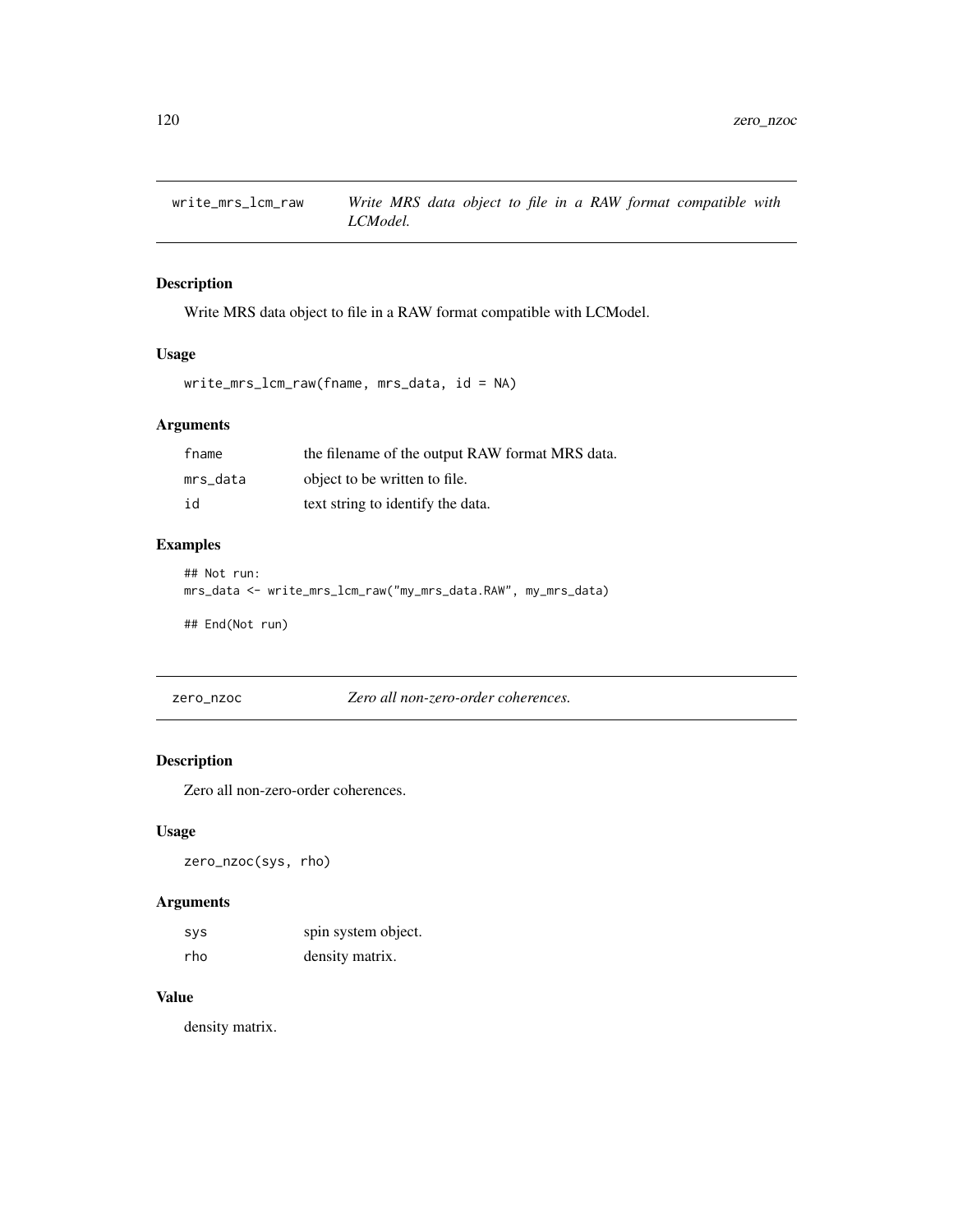<span id="page-120-0"></span>Zero-fill MRS data in the time domain.

# Usage

```
zf(x, factor = 2)## S3 method for class 'mrs_data'
zf(x, factor = 2)## S3 method for class 'basis_set'
zf(x, factor = 2)
```
### Arguments

|        | input mrs_data or basis_set object.                                                     |
|--------|-----------------------------------------------------------------------------------------|
| factor | zero-filling factor, factor of 2 returns a dataset with twice the original data points. |

# Value

zero-filled data.

| Zero-fill MRSI data in the k-space x-y direction.<br>zf_xy |  |
|------------------------------------------------------------|--|
|------------------------------------------------------------|--|

# Description

Zero-fill MRSI data in the k-space x-y direction.

#### Usage

zf\_xy(mrs\_data, factor = 2)

# Arguments

| mrs data | MRSI data.                                                                           |
|----------|--------------------------------------------------------------------------------------|
| factor   | zero-filling factor, factor of 2 returns a dataset with twice the original points in |
|          | the x-y directions.                                                                  |

# Value

zero-filled data.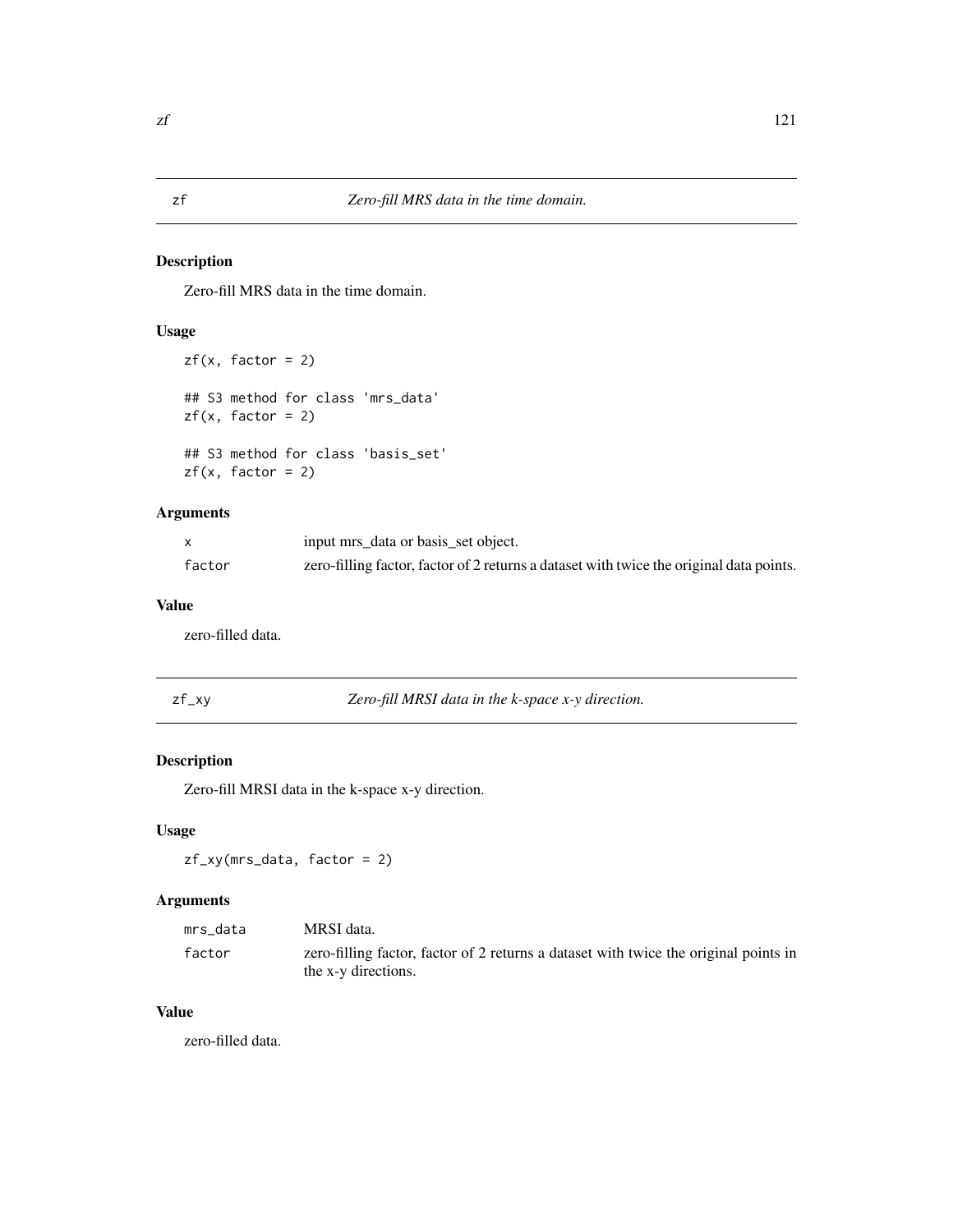# Index

∗Topic datasets spant\_mpress\_drift, [110](#page-109-0) acquire, [7](#page-6-0) align, [8](#page-7-0) apodise\_xy, [8](#page-7-0) append\_basis, [9](#page-8-0) append\_coils, [9](#page-8-0) append\_dyns, [10](#page-9-0) apply\_axes, [10](#page-9-0) apply\_mrs, [11](#page-10-0) apply\_pvc, [11](#page-10-0) Arg.mrs\_data, [12](#page-11-0) auto\_phase, [12](#page-11-0) back\_extrap, [13](#page-12-0) basis2mrs\_data, [13](#page-12-0) bc\_als, [14](#page-13-0) bc\_constant, [14](#page-13-0) beta2lw, [15](#page-14-0) calc\_coil\_noise\_cor, [15](#page-14-0) calc\_coil\_noise\_sd, [16](#page-15-0) calc\_peak\_info\_vec, [16](#page-15-0) calc\_sd\_poly, [17](#page-16-0) calc\_spec\_diff, [17](#page-16-0) calc\_spec\_snr, [18](#page-17-0) check\_lcm, [18](#page-17-0) check\_tqn, [19](#page-18-0) collapse\_to\_dyns, [19](#page-18-0) comb\_coils, [20](#page-19-0) comb\_coils\_fp\_pc, [20](#page-19-0) comb\_csv\_results, [21](#page-20-0) comb\_fits, [21](#page-20-0) comb\_metab\_ref, [22](#page-21-0) conj, [22](#page-21-0) Conj.mrs\_data, [23](#page-22-0) conv\_mrs, [23](#page-22-0) crop\_spec, [24](#page-23-0) crop\_td\_pts, [24](#page-23-0)

crop\_xy, [25](#page-24-0)

decimate\_mrs, [25](#page-24-0) def\_acq\_paras, [26,](#page-25-1) *[105](#page-104-0)[–107](#page-106-0)*, *[109](#page-108-0)* def\_fs, [26](#page-25-1) def\_ft, [27](#page-26-0) def\_N, [27](#page-26-0) def\_ref, [27](#page-26-0) diff\_mrs, [28](#page-27-0) dyns, [28](#page-27-0) ecc, [29](#page-28-0) est\_noise\_sd, [29](#page-28-0) factor, *[95](#page-94-0)* fd2td, [30](#page-29-0) fd\_conv\_filt, [30](#page-29-0) fit\_amps, [31](#page-30-0) fit\_diags, [31](#page-30-0) fit\_mrs, [32](#page-31-0) fit\_tab2csv, [33](#page-32-0) fp\_phase, [33](#page-32-0) fp\_phase\_correct, [34](#page-33-0) fs, [34](#page-33-0) ft\_shift, [35](#page-34-0) ft\_shift\_mat, [35](#page-34-0) gen\_F, [36](#page-35-0) gen\_ $F$ \_xy, [36](#page-35-0) get\_1h\_brain\_basis\_paras, [37](#page-36-0) get\_1h\_brain\_basis\_paras\_v1, [37](#page-36-0) get\_1h\_brain\_basis\_paras\_v2, [38](#page-37-0) get\_2d\_psf, [38](#page-37-0) get\_acq\_paras, [39](#page-38-0) get\_dyns, [39](#page-38-0) get\_even\_dyns, [40](#page-39-0) get\_fh\_dyns, [40](#page-39-0) get\_fit\_map, [41](#page-40-0) get\_fp, [41](#page-40-0) get\_guassian\_pulse, [42](#page-41-0)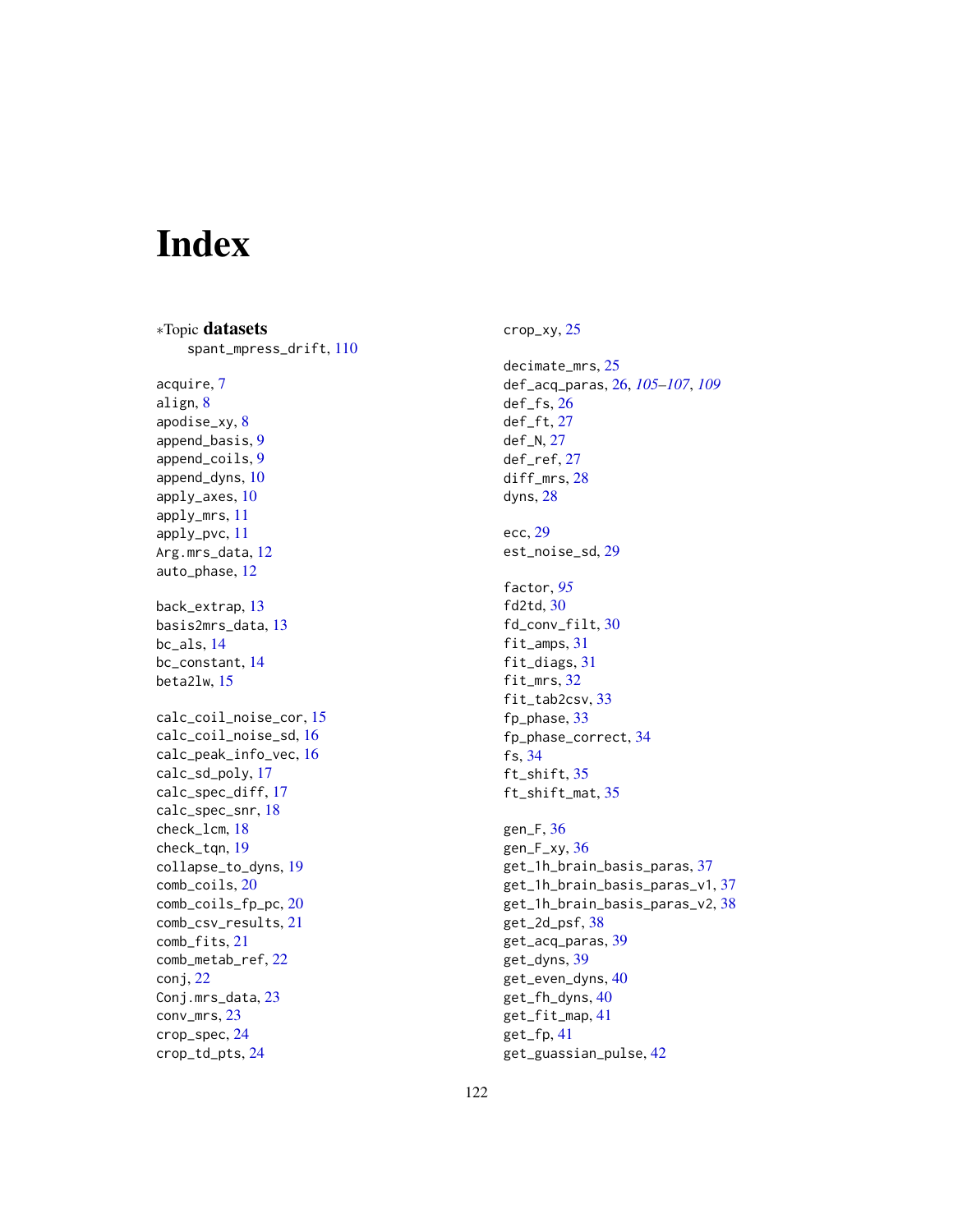#### INDEX 123

get\_metab , [42](#page-41-0) get\_mol\_names , [43](#page-42-0) get\_mol\_paras , [43](#page-42-0) get\_mrsi2d\_seg , [44](#page-43-0) get\_mrsi\_voi , [44](#page-43-0) get\_mrsi\_voxel , [45](#page-44-0) get\_mrsi\_voxel\_xy\_psf , [45](#page-44-0) get\_odd\_dyns , [46](#page-45-0) get\_ref , [46](#page-45-0) get\_seg\_ind , [47](#page-46-0) get\_sh\_dyns , [47](#page-46-0) get\_slice , [48](#page-47-0) get\_subset , [48](#page-47-0) get\_svs\_voi , [49](#page-48-0) get\_td\_amp , [49](#page-48-0) get\_uncoupled\_mol , [50](#page-49-0) get\_voi\_seg , [50](#page-49-0) get\_voi\_seg\_psf , [51](#page-50-0) get\_voxel , [51](#page-50-0) grid\_shift\_xy , [52](#page-51-0) hsvd\_filt , [52](#page-51-0) ift\_shift , [53](#page-52-0) ift\_shift\_mat , [53](#page-52-0) Im.mrs\_data, [54](#page-53-0) image.mrs\_data , [54](#page-53-0) int\_spec , [55](#page-54-0) interleave\_dyns , [55](#page-54-0) inv\_even\_dyns , [56](#page-55-0) inv\_odd\_dyns , [56](#page-55-0) is\_fd , [57](#page-56-0) l2\_reg , [57](#page-56-0) lb , [58](#page-57-0) lw2alpha , [58](#page-57-0) lw2beta , [59](#page-58-0) mad , *[96](#page-95-0)* mask\_xy, <mark>5</mark>9 mask\_xy\_mat , [60](#page-59-0) mat2mrs\_data, <mark>6</mark>0 max\_mrs , [61](#page-60-0) max\_mrs\_interp , [61](#page-60-0) mean.mrs\_data,[62](#page-61-0) mean\_dyn\_blocks, [63](#page-62-0) mean\_dyn\_pairs , [63](#page-62-0) mean\_dyns , [62](#page-61-0)

median\_dyns , [64](#page-63-0)

Mod.mrs\_data, [64](#page-63-0) mrs\_data2basis,[66](#page-65-0) mrs\_data2mat, <mark>[66](#page-65-0)</mark> mrs\_data2vec, [67](#page-66-0) mrsi2d\_img2kspace, [65](#page-64-0) mrsi2d\_kspace2img, [65](#page-64-0) mvfftshift , [67](#page-66-0) mvifftshift , [68](#page-67-0) N , [68](#page-67-0) n2coord, <mark>[69](#page-68-0)</mark> Ncoils, [69](#page-68-0) Ndyns, [69](#page-68-0) nifti\_flip\_lr , [70](#page-69-0) norm\_mrs , [70](#page-69-0) Npts , [71](#page-70-0) Nspec , [71](#page-70-0) Nx , [71](#page-70-0) Ny , [72](#page-71-0) Nz , [72](#page-71-0) ortho3 , [72](#page-71-0) ortho3\_int , [73](#page-72-0) peak\_info , [74](#page-73-0) phase , [74](#page-73-0) plot.fit\_result , [75](#page-74-0) plot.mrs\_data , [76](#page-75-0) plot\_bc , [77](#page-76-0) plot\_slice\_fit , [77](#page-76-0) plot\_slice\_fit\_inter , [78](#page-77-0) plot\_slice\_map , [78](#page-77-0) plot\_slice\_map\_inter , [79](#page-78-0) plot\_voi\_overlay , [80](#page-79-0) plot\_voi\_overlay\_seg, [80](#page-79-0) ppm , [81](#page-80-0) print.fit\_result , [81](#page-80-0) print.mrs\_data , [82](#page-81-0) qn\_states , [82](#page-81-0) rats, [83](#page-82-0)

Re.mrs\_data, [83](#page-82-0) re\_weighting , [92](#page-91-0) read\_basis , [84](#page-83-0) read\_ima\_coil\_dir , [84](#page-83-0) read\_lcm\_coord , [85](#page-84-0) read\_mrs , [85](#page-84-0) read\_mrs\_dpt , [86](#page-85-0)